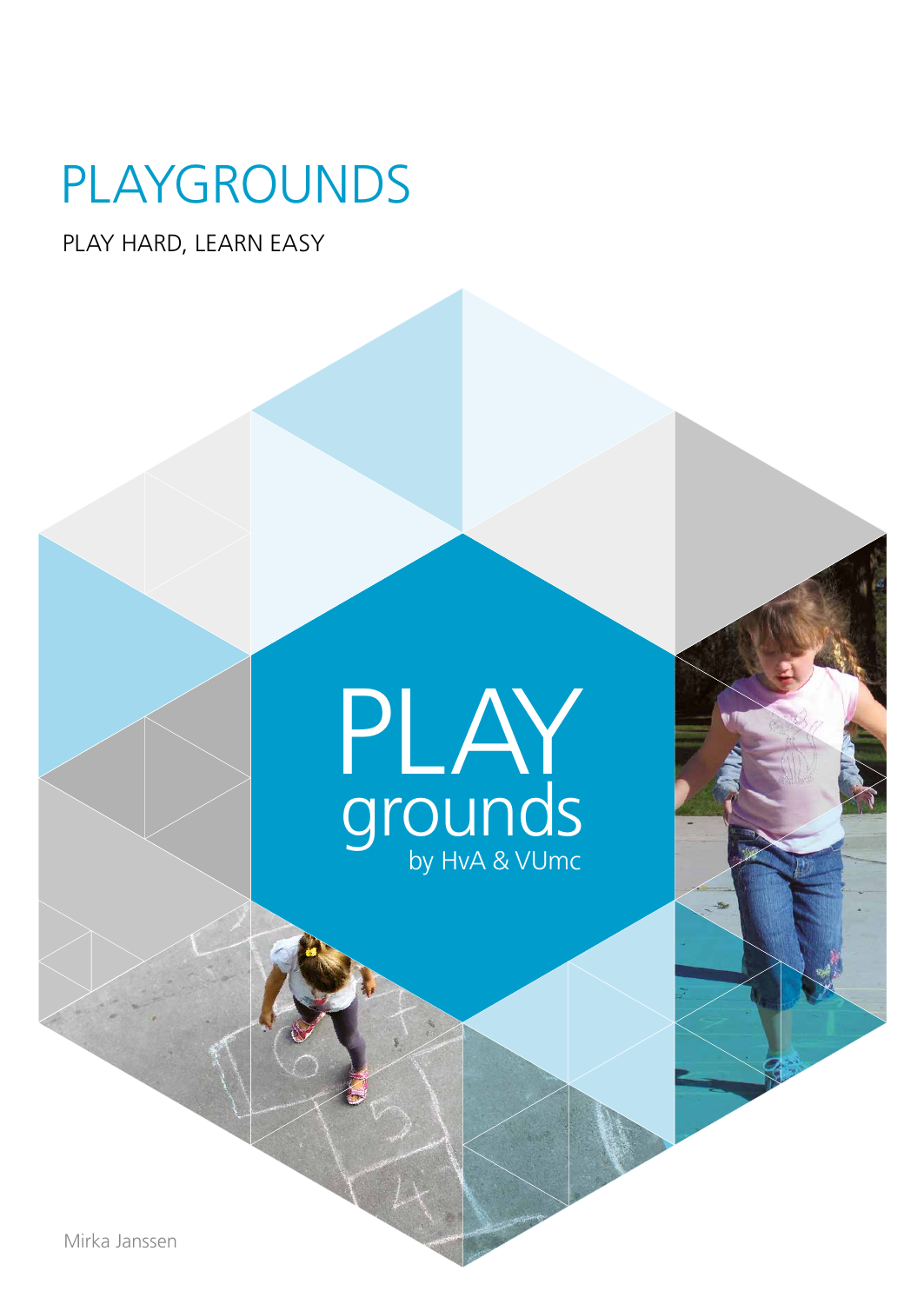ISBN 978-90-822886-0-5 Layout and printing Reclamestudio Sjeep<br>Copyright Mirka Janssen Mirka Janssen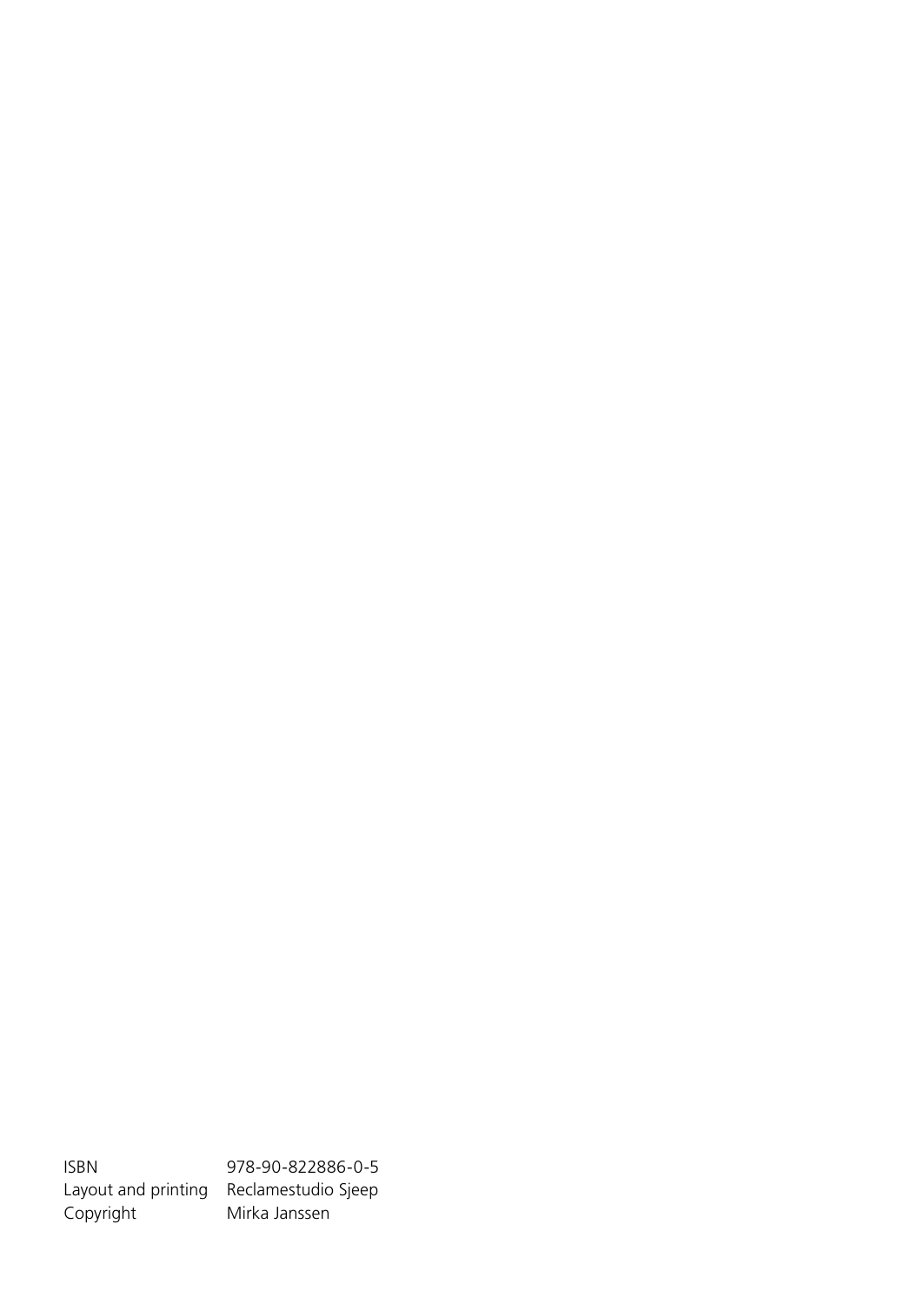# VRIJE UNIVERSITEIT

PLAYGROUNDS PLAY HARD, LEARN EASY

# ACADEMISCH PROEFSCHRIFT

ter verkrijging van de graad Doctor aan de Vrije Universiteit Amsterdam, op gezag van de rector magnificus prof.dr. F.A. van der Duyn Schouten, in het openbaar te verdedigen ten overstaan van de promotiecommissie van de Faculteit der Geneeskunde op vrijdag 28 november 2014 om 13.45 uur in de aula van de universiteit, De Boelelaan 1105

door

Mirka Janssen

geboren te Amsterdam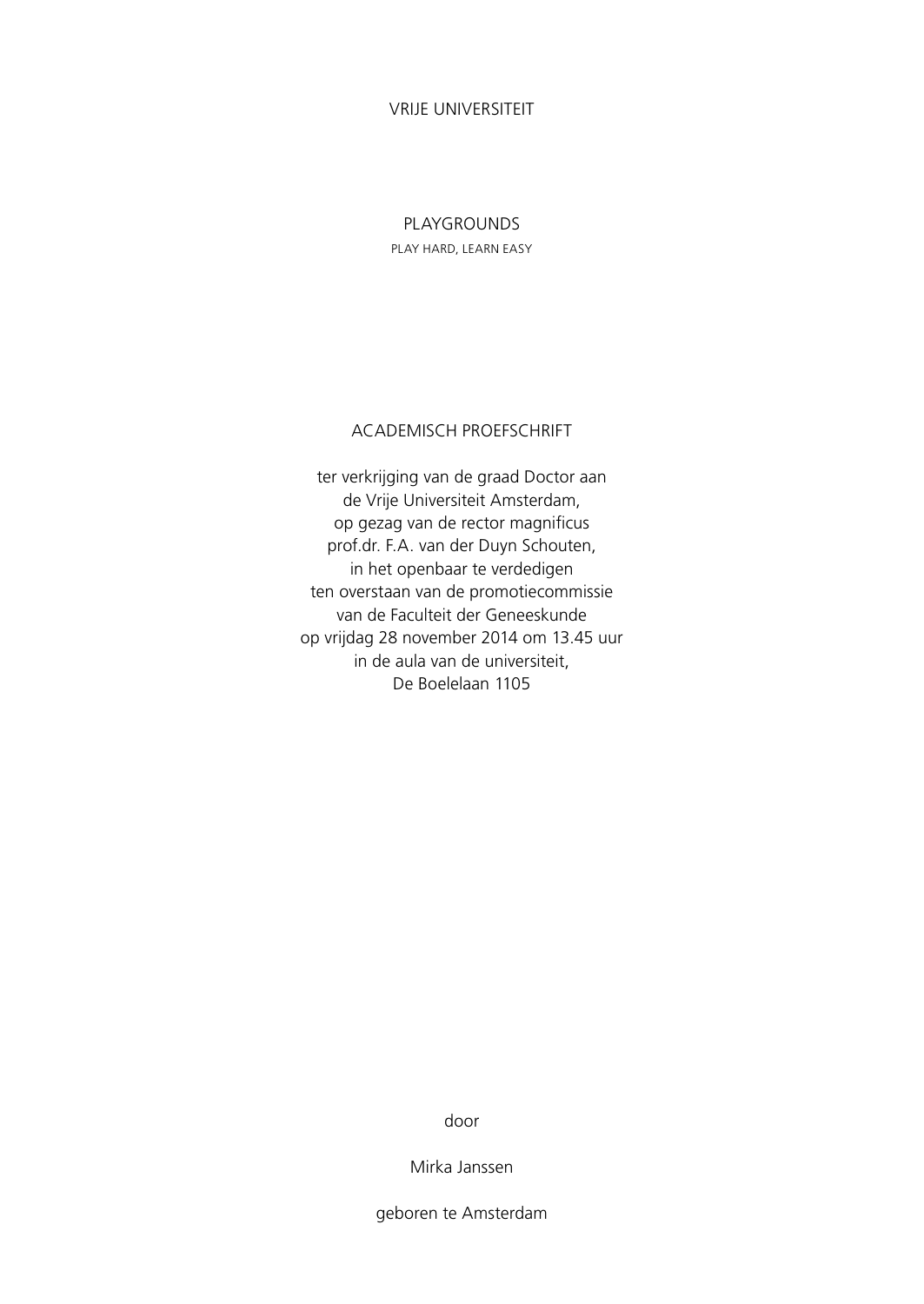| promotor: | prof.dr. W. van Mechelen         |
|-----------|----------------------------------|
|           | copromotoren: dr. H.M. Toussaint |
|           | dr. E.A.L.M. Verhagen            |

Financial support by the Dutch Heart Foundation for the publication of this thesis is gratefully acknowledged.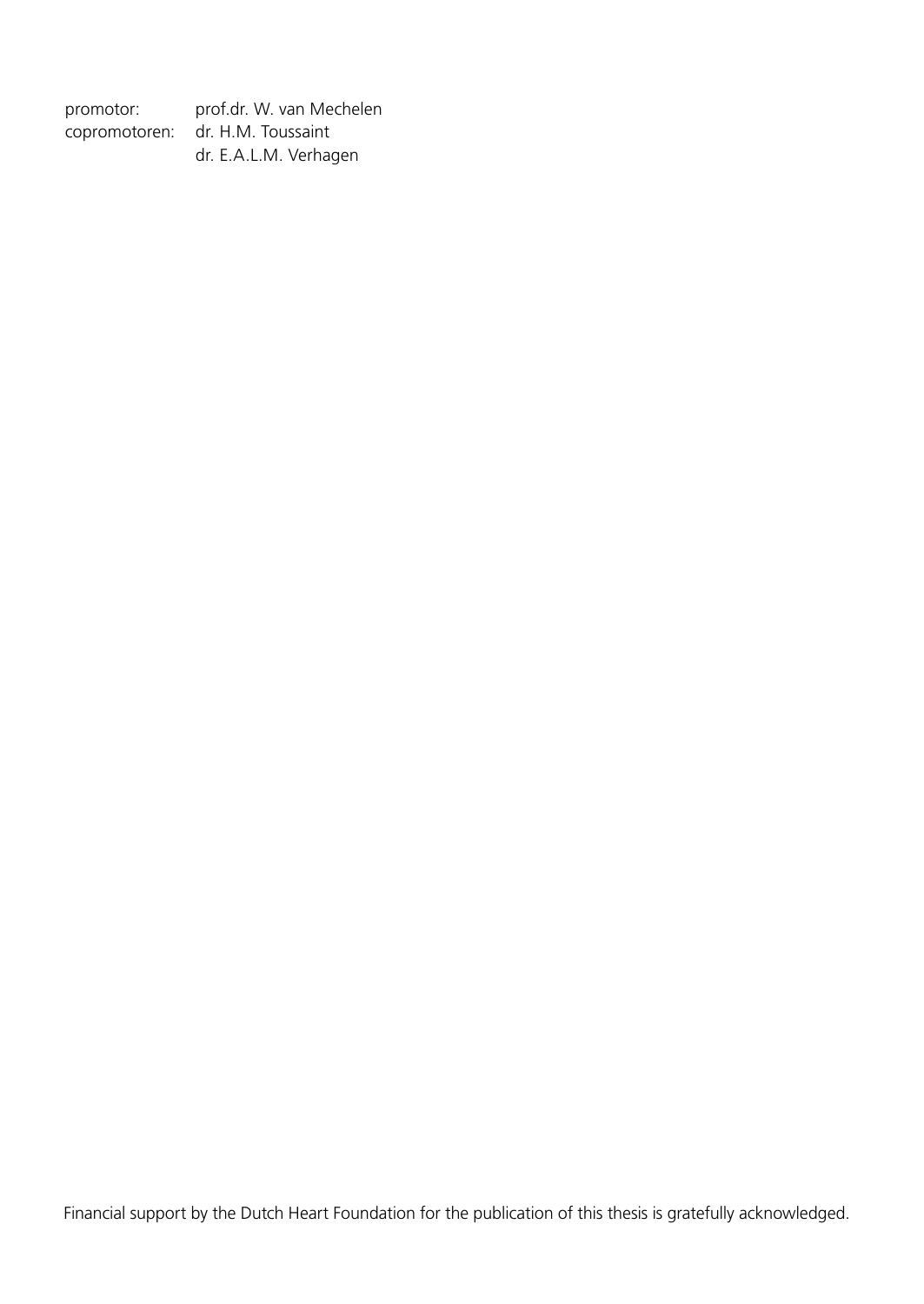# **CONTENTS**

| <b>CHAPTER 1</b><br><b>GENERAL INTRODUCTION</b>                                                                                                                                               | 7   |
|-----------------------------------------------------------------------------------------------------------------------------------------------------------------------------------------------|-----|
| <b>CHAPTER 2</b><br>PLAYgrounds: effect of a PE playground programme in primary schools on PA levels<br>during recess in 6- to 12-year-old children. Design of a prospective controlled trial | 17  |
| <b>CHAPTER 3</b><br>Effectiveness of the PLAYgrounds programme on PA levels during recess in<br>6-year-old to 12-year-old children                                                            | 27  |
| <b>CHAPTER 4</b><br>Effectiveness of the PLAYgrounds programme on physical fitness in children aged 9-12                                                                                      | 39  |
| <b>CHAPTER 5</b><br>Translating the PLAYgrounds programme into practice: a process evaluation using the<br>RE-AIM framework                                                                   | 49  |
| <b>CHAPTER 6</b><br>Effects of acute bouts of physical activity on children's attention: a systematic<br>review of the literature                                                             | 61  |
| <b>CHAPTER 7</b><br>A short physical activity break from cognitive tasks increases selective attention<br>in primary school children aged 10-11                                               | 73  |
| <b>CHAPTER 8</b><br><b>GENERAL DISCUSSION</b>                                                                                                                                                 | 83  |
| Summary                                                                                                                                                                                       | 93  |
| Samenvatting                                                                                                                                                                                  | 97  |
| Dankwoord                                                                                                                                                                                     | 101 |
| About the author                                                                                                                                                                              | 105 |
| List of publications                                                                                                                                                                          | 107 |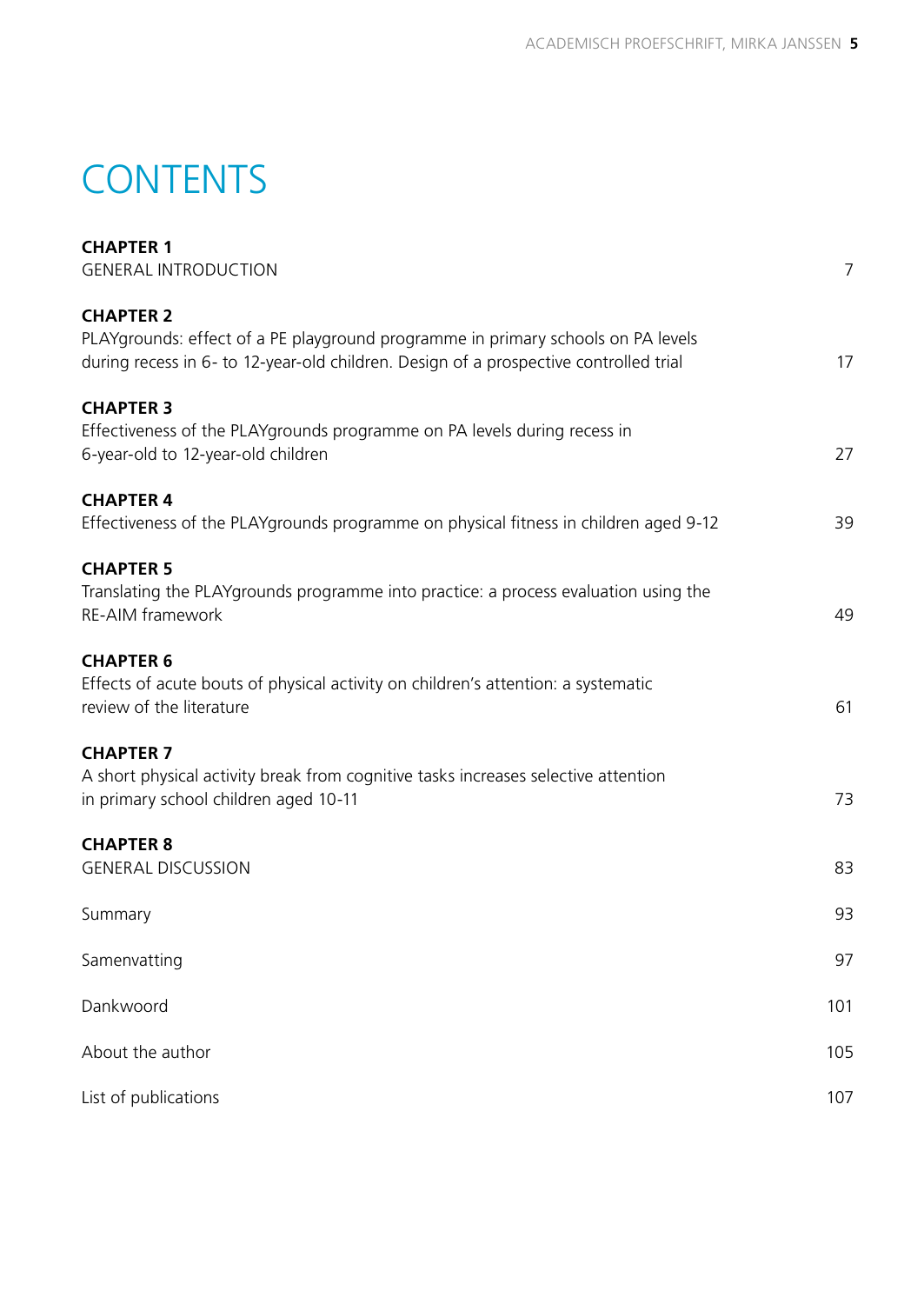PLAYGROUNDS PLAY HARD, LEARN EASY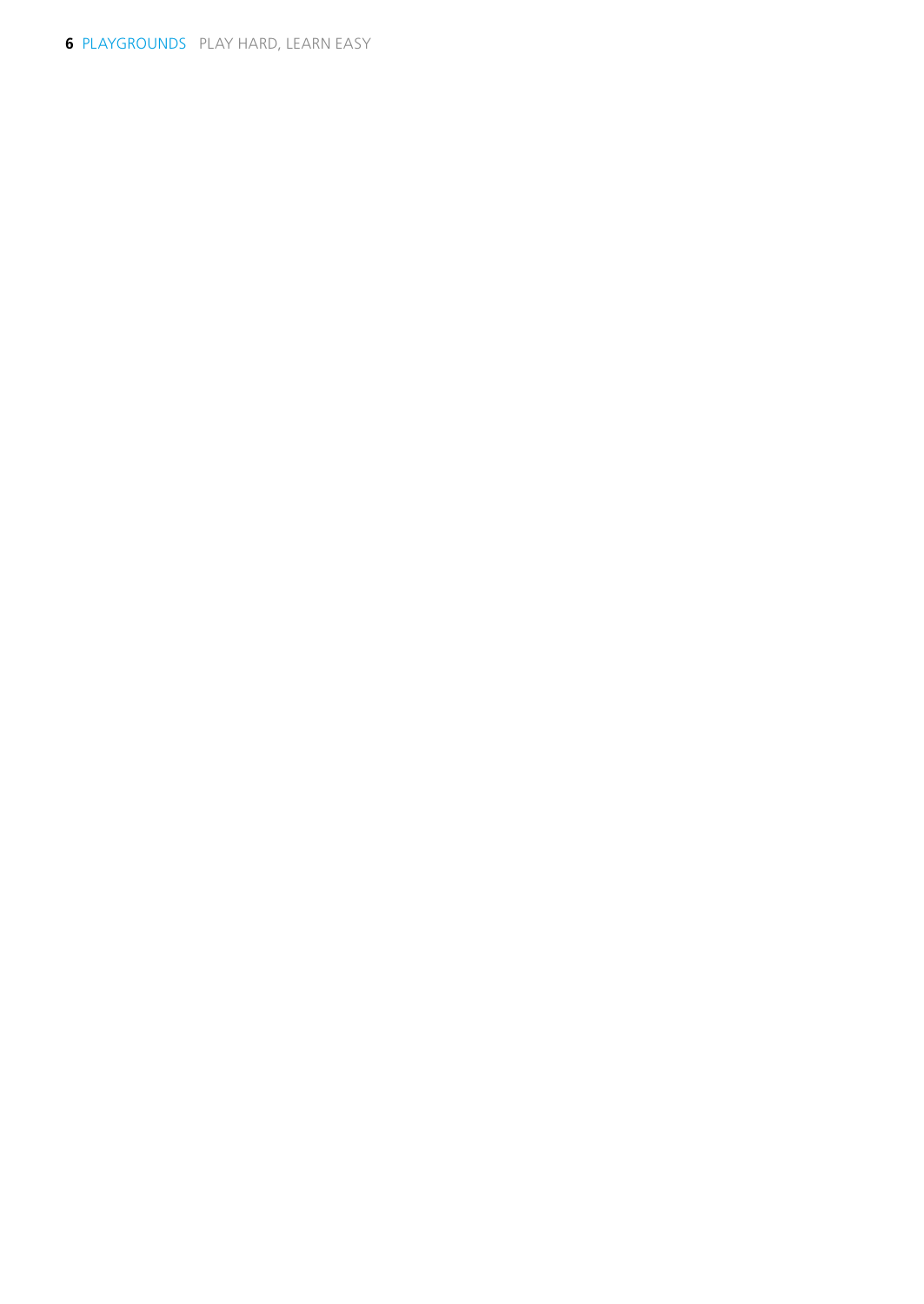# CHAPTER 1 GENERAL INTRODUCTION

Is it possible to change the playground environment in order for children to become physically more active? That was the starting question of the study that eventually led to this thesis. In the process we developed a parallel and equally interesting question: "Would increased physical activity levels during recess positively influence selective attention during class?"

The subtitle ('Play hard, Learn easy') combines these two questions answered in this thesis. In the first part, the PLAYgrounds programme – a playground programme for primary school children – is described and evaluated. The second part of the thesis focuses on possible acute effects of physical activity on selective attention.

# **BACKGROUND**

National and international studies have shown that sedentary lifestyle is a major public health problem (1), also for children. Worldwide, 31.1% of adults are physically inactive, a proportion that is even higher in Europe (34.8%) (2). European studies have shown that only 4.6% of girls and 16.8% of boys meet the guideline (3) of a minimum of 60 minutes of at least moderate intensity PA per day, on each day of the week (4). Dutch studies have shown comparable data; 10% of the children between the ages of 4 and 12 years old meet the guideline (5), while in areas with a relatively large part of the population consisting of children of immigrant origin with a low socioeconomic status, only 3-4% of the children meet the guideline (6). Although the percentage of children between the ages of 12 and 16 years old who meet the guideline varies around 20-30% (7), the proportion of children who are physically inactive is alarmingly high.

The figures above are of concern; physical inactivity is strongly associated with obesity, likewise in children (8). In the total Dutch population, 15.0% of the children between the ages of 4 to 19 years old is overweight, with 6% of the children being obese (9). In the lower socioeconomic urban areas, the percentage of children who are overweight is even higher. For example in Amsterdam New-West, where the data for this thesis was gathered, 31.9% of the children are overweight (9).

Children with obesity have a higher risk of a cardiovascular disease, such as high cholesterol or high blood pressure, for bone and joint problems, sleep apnea, and social and psychological problems such as stigmatization and poor self-esteem (10).

Additionally, children and adolescents who are obese are also likely to be obese as adults (11). Obese adults are at increased risk of chronic health problems such as heart disease, type 2 diabetes, stroke, and osteoarthritis (12). In addition, overweight and obesity are associated with increased risk for many types of cancer (13) and the indirect effect of adult obesity in terms of disability to work is substantial (14).

In conclusion, inactivity leads to obesity during childhood, which tracks into adulthood, with major health and societal consequences. However, whether physical activity levels persist within individuals with time is inconclusive. Tracking coefficients are high in short periods but lower with time, and attenuate through the life course (15).

# PHYSICAL INACTIVITY

Nevertheless, physical inactivity is a major risk factor for health problems, independent from obesity. Lee and colleagues (16) estimated that physical inactivity causes 6-10% of all deaths from major non-communicable diseases (coronary heart disease, type 2 diabetes, and breast and colon cancers). Furthermore, they showed that inactivity caused more than 5.3 of the 57 million deaths that occurred worldwide in 2008, which equates with death from tobacco use (17).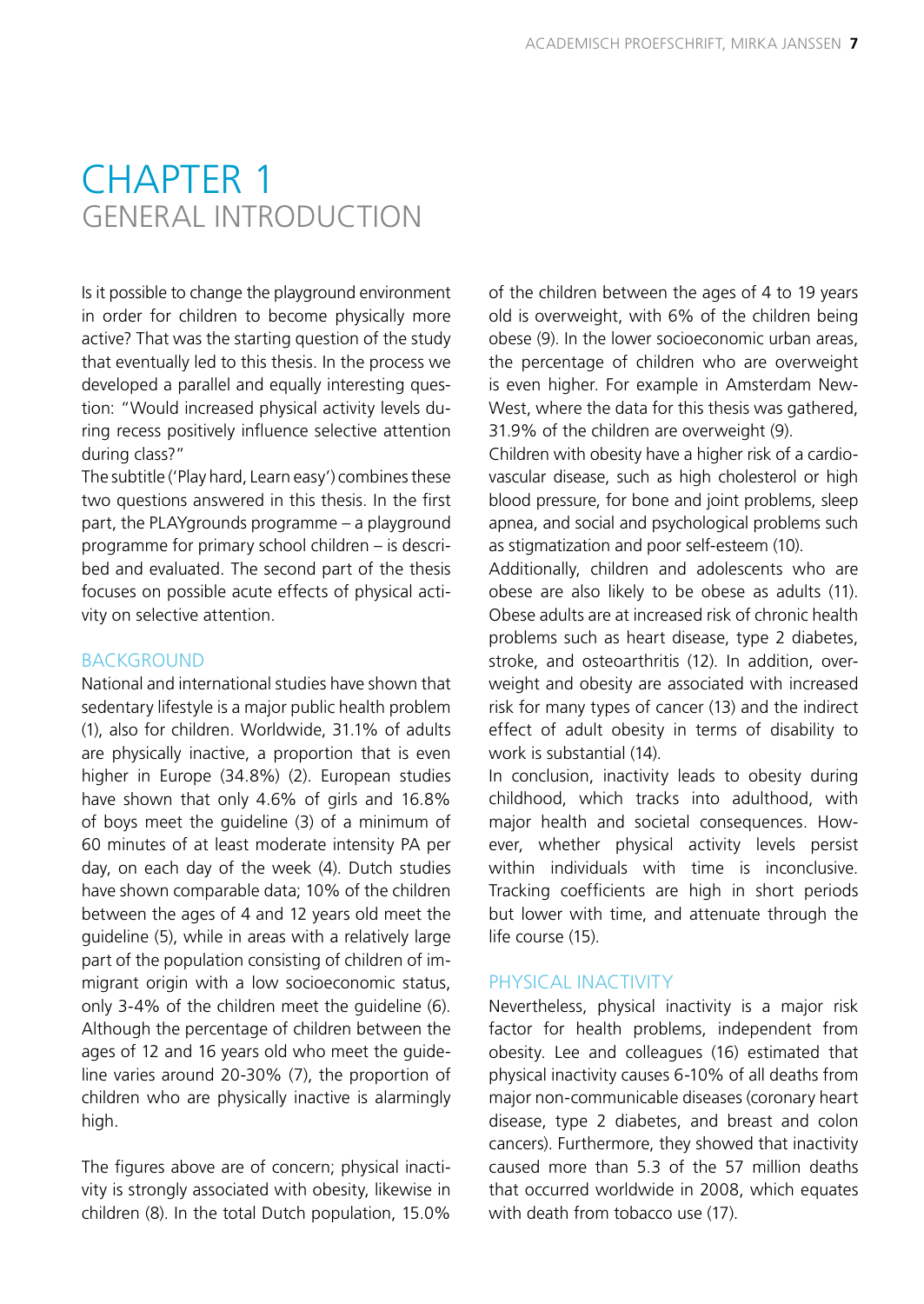In addition, adults who do meet the guidelines of 30 minutes or more of at least moderate intensity physical activity per day, but who also are sedentary (i.e. sitting; <1.5 METs) during the rest of the day (such as watching television, working behind a desk) have an increased risk for premature mortality. There are clear associations between levels of sitting and mortality risk in both physically inactive and active men and women (18), which means that the relation between sedentary behaviour and cardiovascular disease mortality is independent of physical activity levels.

# PHYSICAL FITNESS

Parallel to the decreased levels of daily physical activity, physical fitness levels in children have decreased over the past decades (19-22). Several studies in adults have shown that low aerobic fitness carries a significantly larger health risk than obesity per se (23, 24). It might even be unhealthier to be slim but unfit, instead of fat and fit (25). In children comparable observations were made; a longitudinal study in children who were followed from 13 to 36 years old, showed that a greater decrease in cardiopulmonary fitness from adolescence to adulthood was also a characteristic of individuals with the metabolic syndrome, and this was independent of the increase in body fat (26).

#### NEUROMOTOR SKILLS

In addition to the alarming physical inactivity trend in children, the number of sport injuries in children has increased. Over a period of 6 years (2006-2011) the percentage of sport injuries in children between the ages of 9 and 12 years old has increased by 50% (27). According to the authors, a main cause could be a decrease in daily physical activity and as a result a decrease in neuromotor skills (28). Children who are insufficiently physically active show poorer motor skills and vice versa; children with poor motor skills are less physically active. This is attributed to feelings of being uncomfortable whilst being physically active (29). Children, who have poor motor skills and who are less physically active, also show a lower self-esteem, a lower self-confidence and a higher risk of encountering harassment (30).

In light of the above, promotion of physical activity in children is of high importance. Many attempts have been made to encourage children to be physically active. However, for example, in Amsterdam, these attempts have not led to a decrease of the obesity problem (31). Most projects had similar aims (encouraging physical activity, or body weight loss, or encouraging a healthy life style), but showed a short-term effect only, projects were not part of the daily routines of children, and organizations worked only within their area of expertise (31). In addition, particularly in after school sport participation projects, the already physically active children were gotten through to instead of the children in need of more physical activity (32).

### THEORETICAL MODEL

Different theoretical models have been developed about health behaviour and changing health behaviour (33). The Theory of Reasoned Action (34) and the Theory of Planned Behaviour (35) imply that the most important determinant of behaviour is behavioural intention and perceived behavioural control. Direct determinants of individuals' behavioural intention are attitude towards performing the behaviour and the subjective norms associated with the behaviour. Perceived control accounts for situations where one may not have complete volitional control over a behaviour. Both theories assume a causal chain that links behavioural beliefs, normative beliefs, and control beliefs to behavioural intentions and behaviours via attitudes, subjective norms, and perceived control. Other factors, including demographic and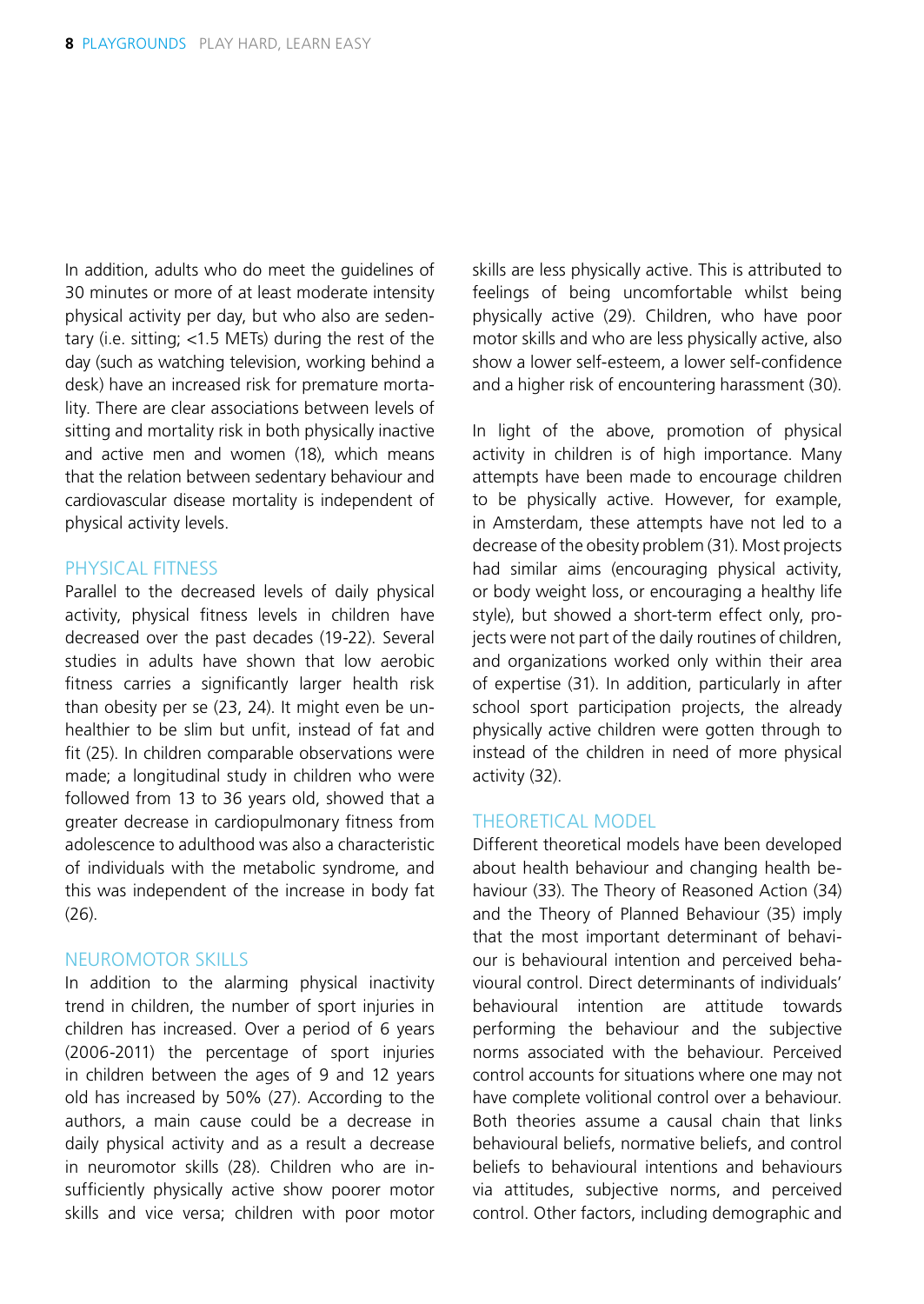environmental characteristics, are assumed to operate through model constructs and do not independently contribute to explain the likelihood of performing a behaviour. See Figure 1 for an integrated model of the Theory of Reasoned Action and the Theory of Planned Behaviour (36).



*Figure 1: Theory of Reasoned Action and Theory of Planned Behaviour.\* \*Note: White boxes show the Theory of Reasoned Action; entire figure shows the Theory of Planned Behaviour. From (36).*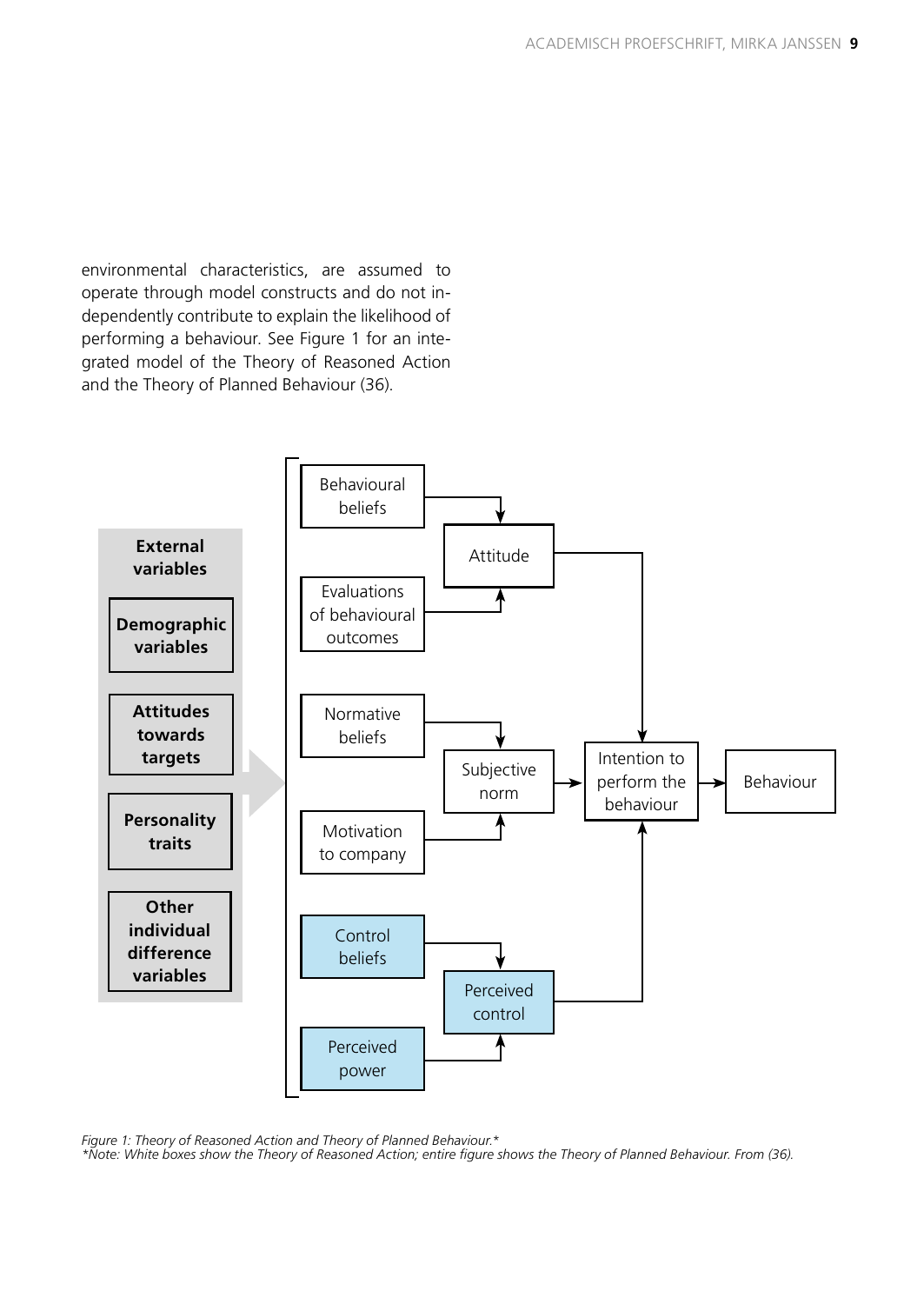Children have less autonomy in their behavioural choices. The concept of habit has been shown important in dealing with physical activity (37, 38). The theoretical ecological model hypothesizes a direct influence of the environment on behaviour, unmediated by cognitive factors (39, 40). See Figure 2 for the ecological model.

| Individual                                                                                                                                   | Interpersonal                                                                                         | Environment                                                                                                                                                                                                                                                                                                                                                                                                                                                                                                                               | <b>Regional or national policy</b>                                                                                                                                                                                                                                                          | Global                                                                                                                                                         |
|----------------------------------------------------------------------------------------------------------------------------------------------|-------------------------------------------------------------------------------------------------------|-------------------------------------------------------------------------------------------------------------------------------------------------------------------------------------------------------------------------------------------------------------------------------------------------------------------------------------------------------------------------------------------------------------------------------------------------------------------------------------------------------------------------------------------|---------------------------------------------------------------------------------------------------------------------------------------------------------------------------------------------------------------------------------------------------------------------------------------------|----------------------------------------------------------------------------------------------------------------------------------------------------------------|
| Psychological<br>Intrapersonal<br>· cognition<br>· beliefs<br>• motivation<br>Biological<br>Evolutionary<br>Genetic<br>physiology<br>factors | • Social support<br>- from family<br>- from friends<br>- at work<br>• Cultural norms<br>and practices | • Social environment<br>- Seeing others active<br>(behavioural modelling)<br>- Crime, traffic, incivilities<br>- Organisational practices<br>· Built environment<br>- Community design<br>- Neighbourhood walkability<br>- Public transport<br>- Parks and recreation facilities<br>- Aesthetics and pleasantness<br>- Walking and cycling facilities<br>- Building location and design<br>- Pedestrian safety; crossings<br>· Natural environment<br>- Vegetation, topography,<br>weather<br>- National parks, trails,<br>walking routes | • Transport systems<br>• Urban planning and<br>architecture<br>• Parks and recreation sector<br>• Health sector<br>• Education and schools<br>sector<br>• Organised sport sector<br>• National physical<br>activity plans<br>• National physical activity<br>advocacy<br>• Corporate sector | $\bullet$ Fronomic<br>development<br>· Global media<br>· Global product<br>marketing<br>• Urbanisation<br>• Global advocacy<br>• Social and culutural<br>norms |
| <b>Early life exposures</b>                                                                                                                  | Childhood                                                                                             | <b>Adolescent</b><br>Young adult                                                                                                                                                                                                                                                                                                                                                                                                                                                                                                          | <b>Middle aged</b>                                                                                                                                                                                                                                                                          | Older adult                                                                                                                                                    |
| Lifecourse                                                                                                                                   |                                                                                                       |                                                                                                                                                                                                                                                                                                                                                                                                                                                                                                                                           |                                                                                                                                                                                                                                                                                             |                                                                                                                                                                |

*Figure 2: Ecological model (from 41)*

### PA PROMOTION VIA SCHOOL

Research has shown that environmental factors can have a significant impact on increasing habitual physical activity levels in children and adolescents (42). Since all children, regardless of their socioeconomic or cultural background go to school, school offers the opportunity to reach all children for the promotion of regular daily PA (43). At schools where PA habits are encouraged, an association with improved physical fitness was found (44).

A systematic review showed that effective environmental measures at school for encouraging PA levels in children are mainly PA-related policies (f.e. time allowed for free play, time spent outdoors, and number of field trips) (45). Recess represents an important context in which children have the opportunity to freely interact with their peers and to be physically active.

# THE SCHOOL'S PLAYGROUND

Research has shown that at most playgrounds the play space per child is limited, due to the large number of children at the playground at the same time (46). In addition, social structures such as a hierarchy of power, based around age and gender (47), push the more timid children to the side of the playground. This results in low average physical activity levels at the playground (48).

Therefore, different playground programmes have been developed based on an environmental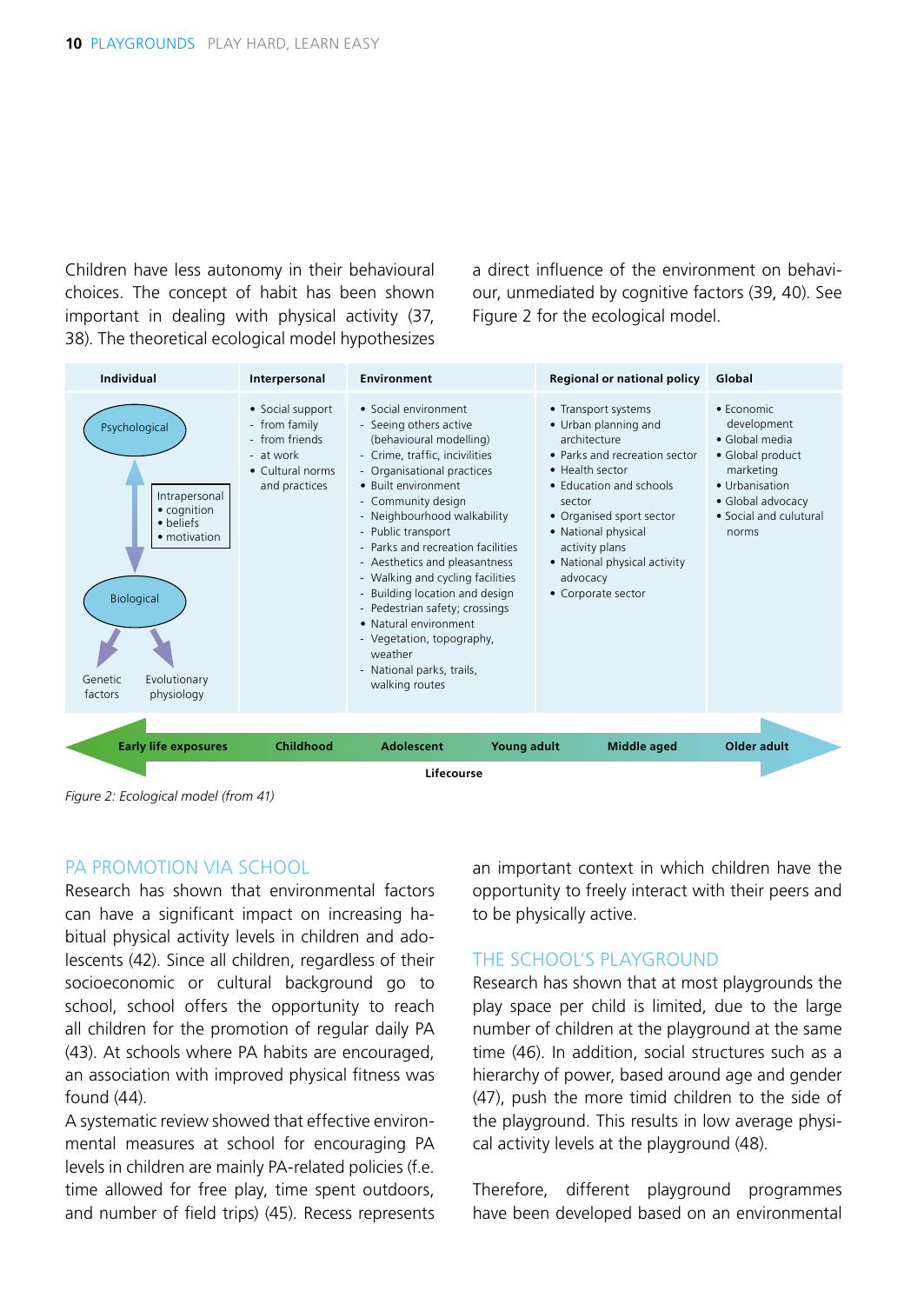change of the playground. A recent review on the effect of school recess interventions on physical activity showed that the levels of evidence were not sufficient to establish conclusive intervention effects, especially when strategies were combined (49). In addition, most playground interventions had a short-term follow-up, which may have captured novelty effects of the interventions.

However, the review showed promising strategies to increase physical activity during recess. Single intervention strategies have been found to be effective in several studies, for example, applying playground markings (50-52) and providing play equipment (53). Also for time-management (54) and increasing the amount of playground facilities (55) significant effects on PA level have been found. Besides such environmental changes, educational or social measures such as supervision and encouragement from adults (56) have also shown to be effective in increasing PA during recess.

#### PLAYGROUNDS

The PLAYgrounds programme is a multi-component programme, in which different effective components from earlier studies have been compiled. The PLAYgrounds programme consists of a combination of management of the playground environment – and thereby creating a more balanced use of the playground by all children – of providing equipment, encouragement by adults and a supporting Physical Education (PE) programme. The PE programme is supportive for teachers (how to encourage and support at the playground) and for children (agreement on game rules, increasing motor skills and providing a monthly stimulus with activity themes). Research shows that the effect of an environmental intervention is increased when the intervention is supported with information and lessons (38).

The follow-up of the PLAYgrounds programme was conducted during a whole year in order to measure the sustainability of the programme.

#### PA AND COGNITIVE PERFORMANCE

One of the components of the PLAYgrounds programme is the encouraging role of the classroom teacher. They often do not feel responsible for the amount of physical activity during recess, mainly because they feel that they deserve a break too. In addition, the primary responsibility of schools is to improve cognitive skills. As a result of this responsibility schools are under pressure to improve academic scores at the expense of the integral (healthy) development of the child. This often results in additional time for cognitive subjects and less time for PA for example during recess.

Nevertheless, a recent review has shown that children who are less physically active, and therefore often have a low physical fitness and/or poor motor skills, also show poorer cognitive skills (57). In addition, a rather strong association was found between PA and academic scores (58). Despite the expanding literature on the relationship between general PA levels and cognitive performance, evidence for an acute effect of PA on academic performance is limited, especially in the schoolsetting (57, 59).

A number of executive functions are essential for the academic performance of primary school children (60). One of these executive functions is selective attention, which is the ability to process specific target information while ignoring irrelevant information (61). Selective attention increases efficiency, improves sensory discrimination and is helpful for memory. Attention acts as a 'gate' into the working memory, regulating the flow of sensory information into conscious awareness (62). It has been shown that selective attention impacts language, literacy, and math skills. A few studies have been done in order to measure the effect of an acute PA break on selective attention.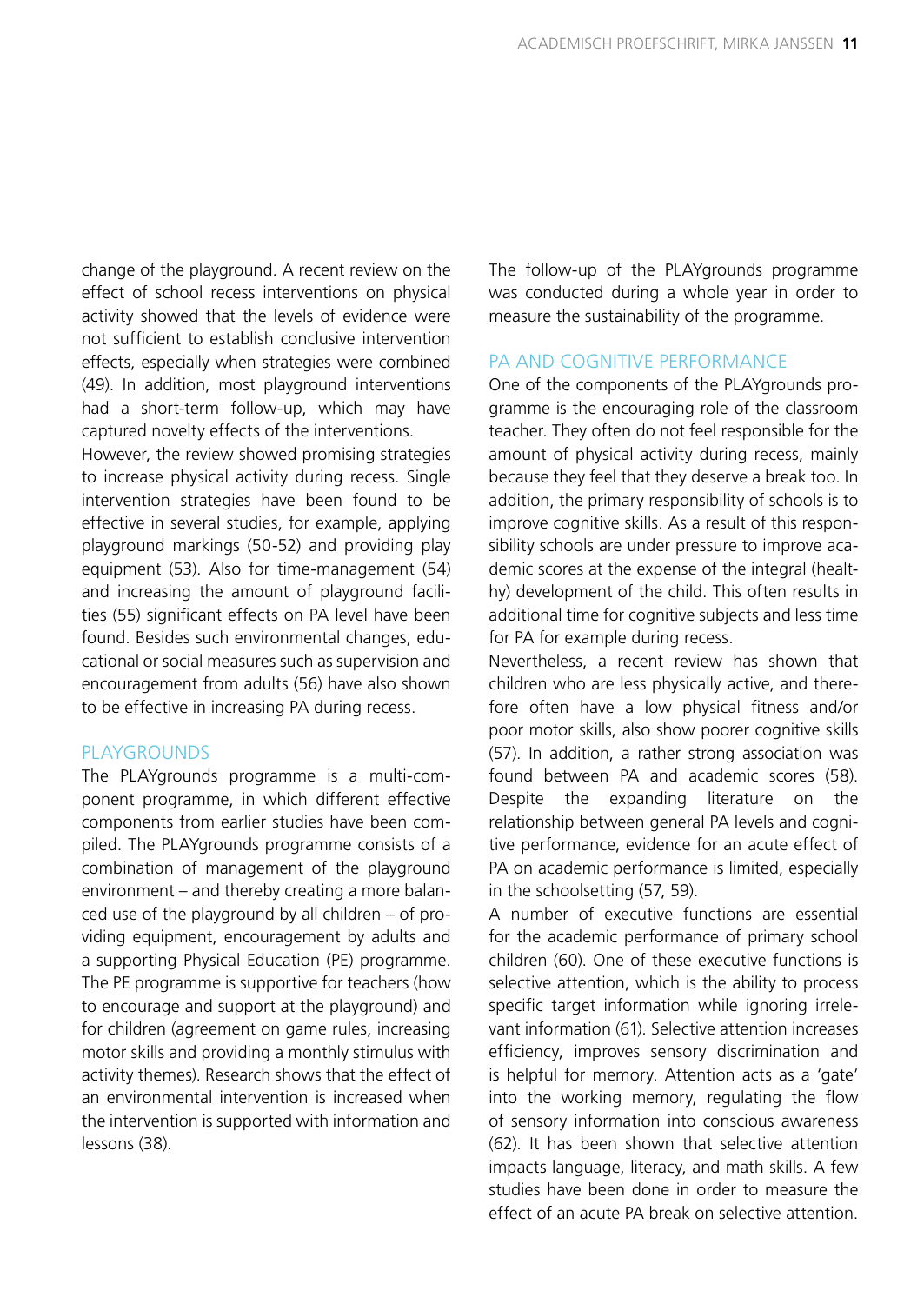Although some studies reported a significant effect, the results are thin, mainly due to differences and weaknesses in study design and different study samples (57, 59). In addition, the results from experiments in the school setting are inconclusive (57, 59). Therefore, the purpose of one of the studies in this thesis was to gain insight into acute effects of experimental PA breaks of different intensity on selective attention in 10-11 year old primary school children.

# OUTLINE OF THE THESIS

The first part of this thesis describes the development of PLAYgrounds, a playground intervention, aimed at increasing levels of PA during recess. The PLAYgrounds intervention incorporates effective components described in the literature. The evaluation of this intervention has a 10 month follow-up in order to measure the effectiveness of the intervention through the entire school year. The second part of the thesis describes the effect of an acute bout of PA on selective attention as a proxy of academic performance.

#### RESEARCH QUESTIONS

In short, this thesis addressed the following research questions:

- (1) What is the effect of the PLAYgrounds programme on the level of PA during recess in primary school children aged 6-12?
- (2) What is the effect of the PLAYgrounds programme on physical fitness in primary school children aged 9-12?
- (3) In line with research question 1 and 2:
	- a. Are there differences in the effect of the PLAYgrounds programme on PA levels for children of different ages?
	- b.Are there differences in the effect of the PLAYgrounds programme in PA levels for boys and girls?
- (4) What are the barriers and success factors for translation of the PLAYgrounds programme

into practice, using the RE-AIM model?

- (5) What are the effects of an acute physical activity bout on selective attention (a systematic review)?
- (6) What are the acute effects of physical activity of different intensities on the selective attention in primary school children aged 10-11?

Chapter 1 of this thesis deals with the explanation of the impetus for this study. The development and the design of the PLAYgrounds intervention is described in chapter 2.

The third chapter of this thesis presents the effectiveness of the intervention on physical activity during recess, after which the fourth chapter focuses on the effectiveness of the intervention on physical fitness. The fifth chapter examines the translation of the PLAYgrounds programme into practice according to the RE-AIM framework.

Chapter six introduces the second part of the thesis; systematically reviewing the literature on the acute effects of physical activity on selective attention. The seventh chapter presents results from an experimental study on the acute effect of short physical activity breaks on selective attention. The thesis is concluded with a general discussion and a summary of findings in both the English and Dutch languages.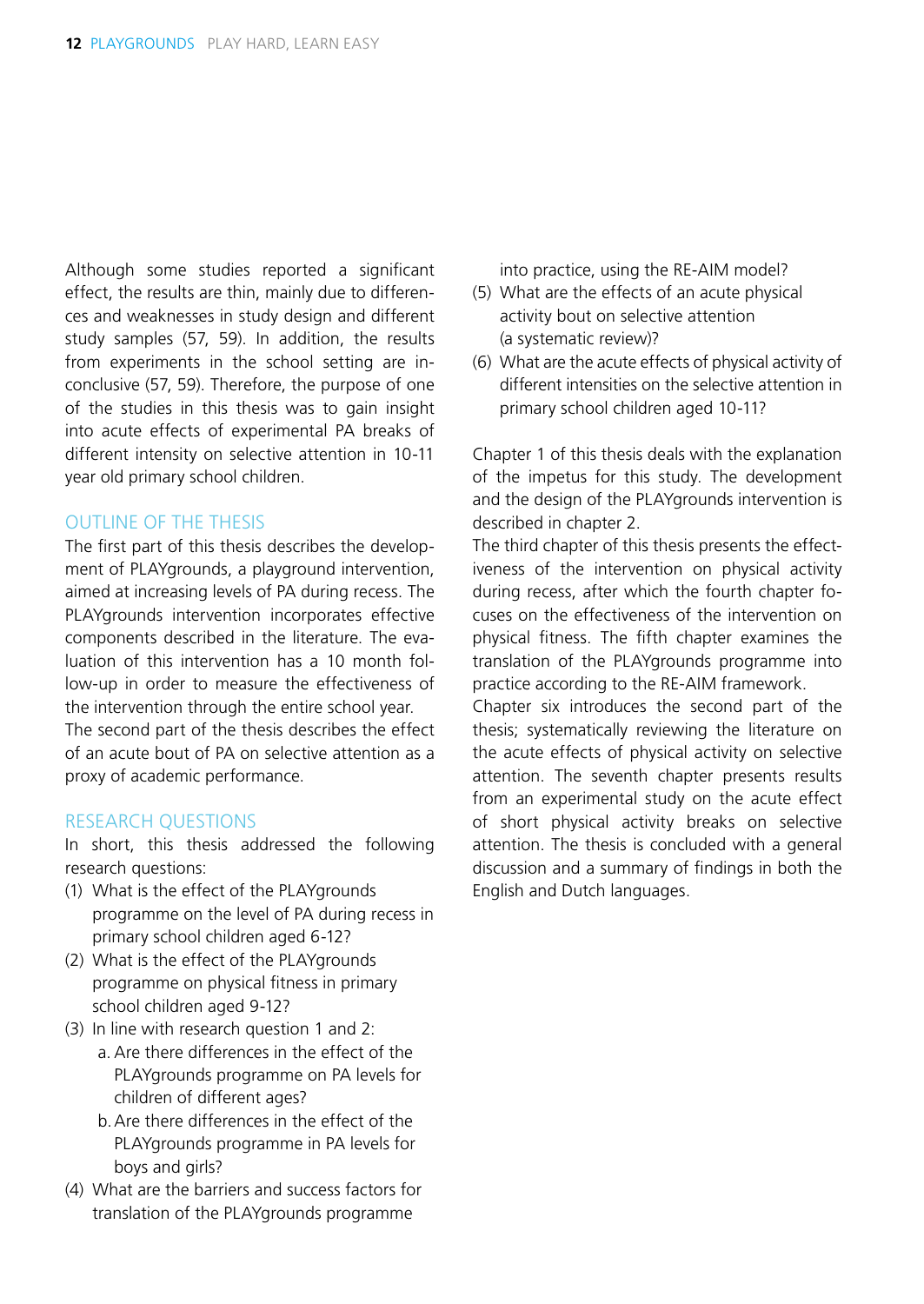#### **REFERENCES**

- Kohl HW, Craig CL, Lambert EV, Inoue S, Alkandari JR, Leetongin G, et al. The pandemic of physical inactivity: global action for public health. The Lancet. 2012;380(9838):294-305.
- Hallal PC, Andersen LB, Bull FC, Guthold R, Haskell W, Ekelund U. Global physical activity levels: surveillance progress, pitfalls, and prospects. The Lancet. 2012;380(9838):247-57.
- 3. Verloigne M, van Lippevelde W, Maes L, Yildirim M, Chinapaw M, Manios Y, et al. Levels of physical activity and sedentary time among 10- to 12-year-old boys and girls across 5 European countries using accelerometers: an observational study within the ENERGY-project. Int J Behav Nutr Phys Act. 2012;9:34. doi: 10.1186/1479-5868-9-34
- 4. Department of Health PA, Health Improvement and Prevention. At least five a week. Evidence on the impact of physical activity and its relationship to health: a report from the chief medical officer. London, UK: Department of Health, 2004.
- Janssens J, & Frelier, M. Wat beweegt kinderen? Een onderzoek naar het sport- en beweeggedrag van kinderen. Den Haag: NICIS, 2007.
- Bakker I, Boer ND, Hopman-Rock M, van Overbeek K, de Vries SI. Kinderen in prioriteitswijken: lichamelijke (in)activiteit en overgewicht. Leiden: TNO Kwaliteit van Leven, 2005.
- 7. Centraal Bureau voor de Statistiek [CBS] [cited October 2013]. Available from: www.cbs.nl.
- 8. Parikh T, Stratton G. Influence of intensity of physical activity on adiposity and cardiorespiratory fitness in 5-18 year olds. Sports Med. 2011;41(6):477-88. doi: 10.2165/11588750-000000000-00000
- 9. Gemeente Amsterdam Bureau Onderzoek en Statistiek. De Staat van de Jeugd, Jeugdmonitor Amsterdam 2013. Available from: http://www.os.amsterdam.nl/pdf/2013\_staatvandejeugd.pdf
- 10. Freedman DS, Mei Z, Srinivasan SR, Berenson GS, Dietz WH. Cardiovascular risk factors and excess adiposity among overweight children and adolescents: the Bogalusa Heart Study. J Pediatr. 2007;150(1):12-7 e2. doi:10.1016/j.jpeds.2006.08.042
- 11. Freedman DS, Khan LK, Serdula MK, Dietz WH, Srinivasan SR, Berenson GS. The relation of childhood BMI to adult adiposity: the Bogalusa Heart Study. Pediatrics. 2005;115(1):22-7. doi: 10.1542/peds.2004-0220
- 12. Office-of-the-Surgeon-General. The Surgeon General's Vision for a Healthy and Fit Nation. Rockville (MD) Office of the Surgeon General  $(115)$ ; 2010.
- 13. Kushi LH, Doyle C, McCullough M, Rock CL, Demark-Wahnefried W, Bandera EV, et al. American Cancer Society Guidelines on nutrition and physical activity for cancer prevention: reducing the risk of cancer with healthy food choices and physical activity. CA Cancer J Clin. 2012;62(1):30-67. doi: 10.3322/caac.20140
- 14. Robroek SJ, Reeuwijk KG, Hillier FC, Bambra CL, van Rijn RM, Burdorf A. The contribution of overweight, obesity, and lack of physical activity to exit from paid employment: a meta-analysis. Scand J Work Environ Health. 2013;39(3):233-40. doi:10.5271/sjweh.3354
- 15. Telama R. Tracking of physical activity from childhood to adulthood: a review. Obes Facts. 2009;2(3):187-95. doi:10.1159/000222244
- 16. Lee IM, Shiroma EJ, Lobelo F, Puska P, Blair SN, Katzmarzyk PT. Effect of physical inactivity on major non-communicable diseases worldwide: an analysis of burden of disease and life expectancy. The Lancet. 2012;380(9838):219-29. doi:10.1016/s01406736(12)61031-9
- 17. World Health Organization [WHO]. Global health risks: mortality and burden of disease attributable to selected major risks. Geneva: World Health Organization; 2009.
- 18. Katzmarzyk PT. Physical activity, sedentary behaviour, and health: paradigm paralysis or paradigm shift? Diabetes. 2010;59(11):2717- 25. doi: 10.2337/db10-0822.
- 19. Runhaar J, Collard DC, Singh AS, Kemper HC, van Mechelen W, Chinapaw M. Motor fitness in Dutch youth: differences over a 26 year period (1980-2006). J Sci Med Sport. 2010;13(3):323-8. doi: 10.1016/j.jsams.2009.04.006
- 20. Stratton G, Canoy D, Boddy LM, Taylor SR, Hackett AF, Buchan IE. Cardiorespiratory fitness and body mass index of 9-11-year-old English children: a serial cross-sectional study from 1998 to 2004. Int J Obes (Lond). 2007;31(7):1172-8. doi:10.1038/sj.ijo.0803562
- 21. Tomkinson GR, Olds TS. Secular changes in pediatric aerobic fitness test performance: the global picture. Med Sport Sci. 2007;50:46-66. doi: 10.1159/0000101075
- 22. Catley MJ, Tomkinson GR. Normative health-related fitness values for children: analysis of 85347 test results on 9-17-year-old Australians since 1985. Br J Sports Med. 2013;47(2):98-108. doi: 10.1136/bjsports-2011-090218
- 23. Lee DC, Sui X, Church TS, Lavie CJ, Jackson AS, Blair SN. Changes in fitness and fatness on the development of cardiovascular disease risk factors hypertension, metabolic syndrome, and hypercholesterolemia. J Am Coll Cardiol. 2012;59(7):665-72. doi:10.1016/j.jacc.2011.11.013
- 24. Blair SN, Kampert JB, Kohl HW, 3rd, Barlow CE, Macera CA, Paffenbarger RS, Jr., et al. Influences of cardiorespiratory fitness and other precursors on cardiovascular disease and all-cause mortality in men and women. JAMA. 1996;276(3):205-10.
- 25. Sui X, LaMonte MJ, Laditka JN, Hardin JW, Chase N, Hooker SP, et al. Cardiorespiratory fitness and adiposity as mortality predictors in older adults. JAMA. 2007;298(21):2507-16. doi: 10.1001/jama.298.21.2507
- 26. Ferreira I, Twisk JR, van Mechelen W, Kemper HG, Stehouwer CA. Development of fatness, fitness, and lifestyle from adolescence to the age of 36 years: Determinants of the metabolic syndrome in young adults: the Amsterdam growth and health longitudinal study. Arch Int Med. 2005;165(1):42-8. doi: 10.1001/archinte.165.1.42
- 27. Nauta J, Verhagen EALM. Eindrapport onderzoek "Vallen is ook een sport". Amsterdam: EMGO+ instituut, VUmc, 2010.
- 28. Bloemers F, Collard D, Paw MCA, Van Mechelen W, Twisk J, Verhagen E. Physical inactivity is a risk factor for physical activityrelated injuries in children. Br J Sports Med. 2012;46(9):669-74. doi: 10.1136/bjsports-2011-090546
- 29. Lubans DR, Morgan PJ, Cliff DP, Barnett LM, Okely AD. Fundamental movement skills in children and adolescents: review of associated health benefits. Sports Med. 2010;40(12):1019-35. doi: 10.2165/11536850-000000000-00000
- 30. Janssen I, Craig WM, Boyce WF, Pickett W. Associations Between Overweight and Obesity With Bullying Behaviours in School-Aged Children. Pediatrics. 2004;113(5):1187-94.
- 31. Gemeente Amsterdam. Amsterdamse Aanpak Gezond Gewicht: Beleids- en uitvoeringsprogramma 2013. Available from: http://www.amsterdam.nl/gemeente/organisatie-diensten/dmo/ amsterdamse-aanpak/
- 32. De Meij JSB, Chinapaw MJM, Kremers SPJ, van der Wal MF, Jurg ME, Van Mechelen W. Promoting physical activity in children: the stepwise development of the primary school-based Jump-in intervention applying the RE-AIM evaluation framework. Br J Sports Med. 2010;44(12):879-87. doi: 10.1136/bjsm.2008.053827
- 33. Glanz K, Rimer BK, Viswanath K. Health Behaviour and Health Education: Theory, Research, and Practice, 4th Edition. San Francisco: Jossey-Bass; 2008.
- 34. Fishbein M. Readings in Attitude Theory and Measurement. New York: Wiley; 1967.
- 35. Ajzen I. The Theory of Planned Behaviour. Organ Behav Hum Decis Process. 1991;50:179–211.
- 36. Montaño DE, Kasprzyk D. Theory of reasoned action, theory of planned behaviour, and the integrated behavioural model In: Glanz K, Rimer BK, Viswanath K, editors. Health Behaviour and Health Education: Theory, Research, and Practice, 4th Edition. San Francisco: Jossey-Bass; 2008. P. 67-96.
- 37. Kremers SP, Brug J. Habit strength of physical activity and sedentary behaviour among children and adolescents. Pediatr Exerc Sci. 2008;20(1):5-14.
- 38. Brug J, van Lenthe F. Environmental determinants and interventions for physical activity, nutrition and smoking: A review. Rotterdam, The Netherlands: Erasmus MC, 2005.
- 39. Spence JC, Lee RE. Toward a comprehensive model of physical activity. PPsychol Sport Exerc. 2003;4 7-24.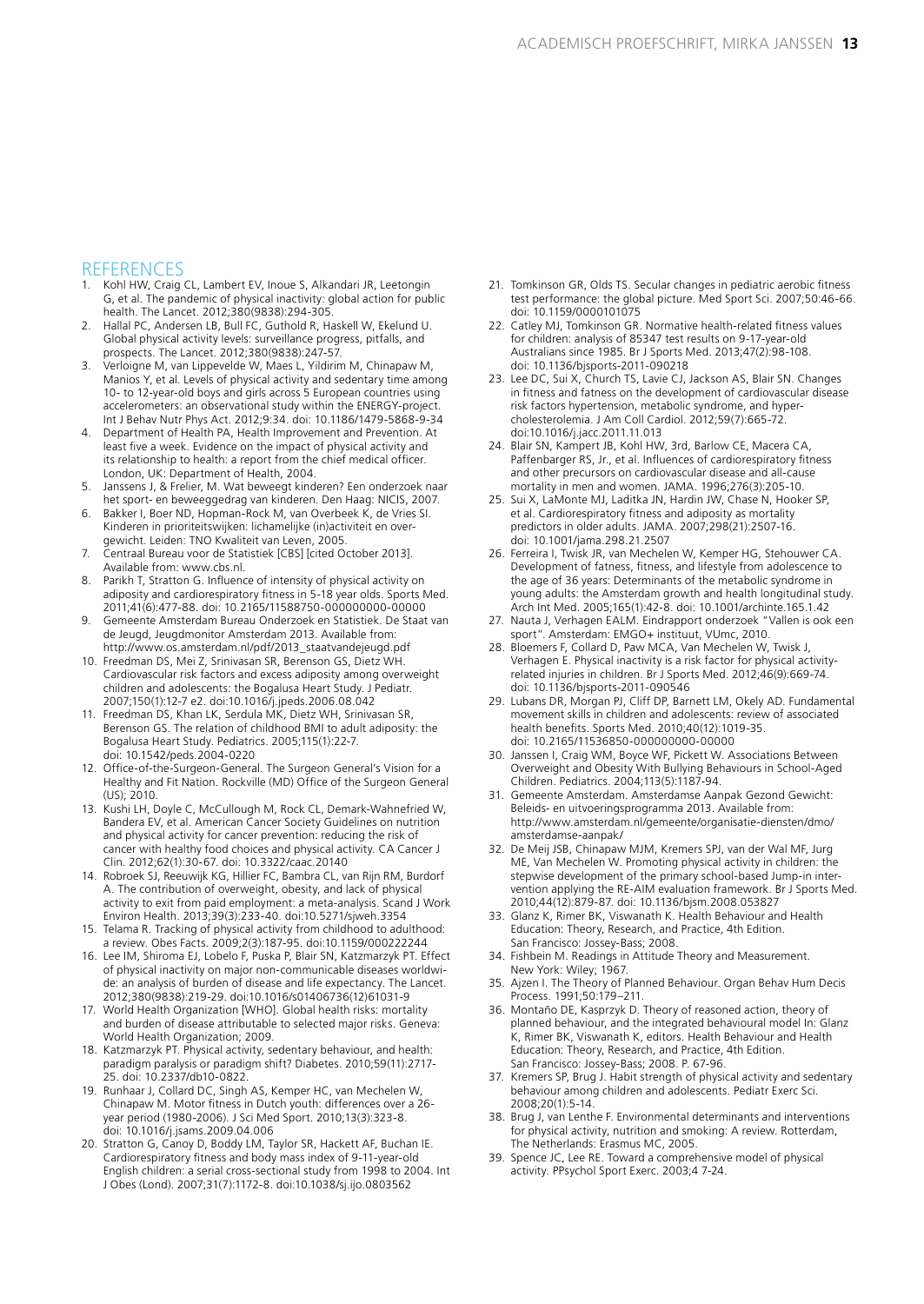- 40. Sallis JF, Owen N, Fisher EB. Ecological models of Health Behaviour. In: Glanz K, Rimer BK, Viswanath K, editors. Health Behaviour and Health Education: Theory, Research, and Practice, 4th edition San Francisco: Jossey-Bass; 2008. P. 465-85.
- 41. Bauman AE, Reis RS, Sallis JF, Wells JC, Loos RJF, Martin BW. Correlates of physical activity: why are some people physically active and others not? The Lancet. 2012;380(9838):258-71.
- 42. Hills AP, King NA, Armstrong TP. The contribution of physical activity and sedentary behaviours to the growth and development of children and adolescents: implications for overweight and obesity. Sports Med. 2007;37(6):533-45.
- 43. Biddle SJH, Sallis JF, Cavill N. Young and Active: Physical Activity Guidelines for Young People in the UK. London: Health Education Authority, 1998.
- 44. Rashad Kelly I, Phillips MA, Revels M, Ujamaa D. Contribution of the school environment to physical fitness in children and youth. J Phys Act Health. 2010;7(3):333-42
- 45. Ferreira I, van der Horst K, Wendel-Vos W, Kremers S, van Lenthe FJ, Brug J. Environmental correlates of physical activity in youth - a review and update. Obes Rev. 2007;8(2):129-54. doi: 10.1111/j.1467-789X.2006.00264.x
- 46. Zask A, van Beurden E, Barnett L, Brooks LO, Dietrich UC. Active school playgrounds-myth or reality? Results of the "move it groove it" project. Prev Med. 2001;33(5):402-8. doi: 10.1006/pmed.2001.0905
- 47. Pellegrini AD, Smith PK. School recess: implications for education and development. Rev Educ Res. 1993;63:51-67.
- 48. Jans L, Slingerland M, Borghouts LB, editors. Physical activity and activity type during school recess in elementary schools. 14th annual Congress of the European College of Sport Science 2009; Oslo; **Norway**
- 49. Parrish A, Okely AD, Stanley RM, Ridgers ND. The effect of school recess interventions on physical activity: a systematic review. Sports Med. 2013;43 (4 ):287-99.
- 50. Stratton G. Promoting children's physical activity in primary school: an intervention study using playground markings. Ergonomics. 2000;43(10):1538-46. doi: 10.1080/001401300750003961
- 51. Stratton G, Ridgers ND. Sporting Playgrounds Project an overview. Br J Teach Phys Educ. 2003;24:23-5.
- 52. Stratton G, Mullan E. The effect of multicolor playground markings on children's physical activity level during recess. Prev Med. 2005;41(5-6):828-33. doi: 10.1016/j.ypmed.2005.07.009
- 53. Verstraete SJ, Cardon GM, De Clercq DL, De Bourdeaudhuij IM. Increasing children's physical activity levels during recess periods in elementary schools: the effects of providing game equipment. Eur J Public Health. 2006;16(4):415-9. doi: 10.1093/eurpub/ckl008
- 54. Cardon G, van Cauwenberghe E, Labarque V, Haerens L, de Bourdeaudhuij I. The contribution of preschool playground factors in explaining children's physical activity during recess. Int J Behav Nutr Phys Act. 2008;5:11. doi: 10.1186/1479-5868-5-11.
- 55. Nielsen G, Bugge A, Hermansen B, Svensson J, Andersen LB. School playground facilities as a determinant of children's daily activity: a cross-sectional study of Danish primary school children. J Phys Act Health. 2012;9(1):104-14.
- 56. McKenzie TL, Sallis JF, Elder JP, Berry CC, Hoy PL, Nader PR, et al. Physical activity levels and prompts in young children at recess: a two-year study of a bi-ethnic sample. Res Q Exerc Sport. 1997;68(3):195-202.
- 57. Hillman CH, Kamijo K, Scudder M. A review of chronic and acute physical activity participation on neuroelectric measures of brain health and cognition during childhood. Prev Med. 2011;52 Suppl 1:S21-8. doi: 10.1016/j.ypmed.2011.01.024
- 58. Singh A, Uijtdewilligen L, Twisk JW, van Mechelen W, Chinapaw MJ. Physical activity and performance at school: a systematic review of the literature including a methodological quality assessment. Arch Pediatr Adolesc Med. 2012;166(1):49-55. doi:10.1001/archpediatrics.2011.716
- 59. Janssen M, Toussaint HM, Van Mechelen W, Verhagen EALM. Effects of acute bouts of physical activity on children's attention: a systematic review of the literature. Springerplus. 2014;3:410.
- 60. Bull R, Espy KA, Wiebe SA. Short-term memory, working memory, and executive functioning in preschoolers: longitudinal predictors of mathematical achievement at age 7 years. Dev Neuropsychol. 2008;33(3):205-28. doi: 10.1080/87565640801982312.
- 61. Heaton SC, Reader SK, Preston AS, Fennell EB, Puyana OE, Gill N, et al. The Test of Everyday Attention for Children (TEA-Ch): patterns of performance in children with ADHD and clinical controls. Child Neuropsychol. 2001;7(4):251-64. doi:10.1076/chin.7.4.251.8736
- 62. Baddeley AD. Is working memory still working? Am Psychol. 2001;56(11):851-64.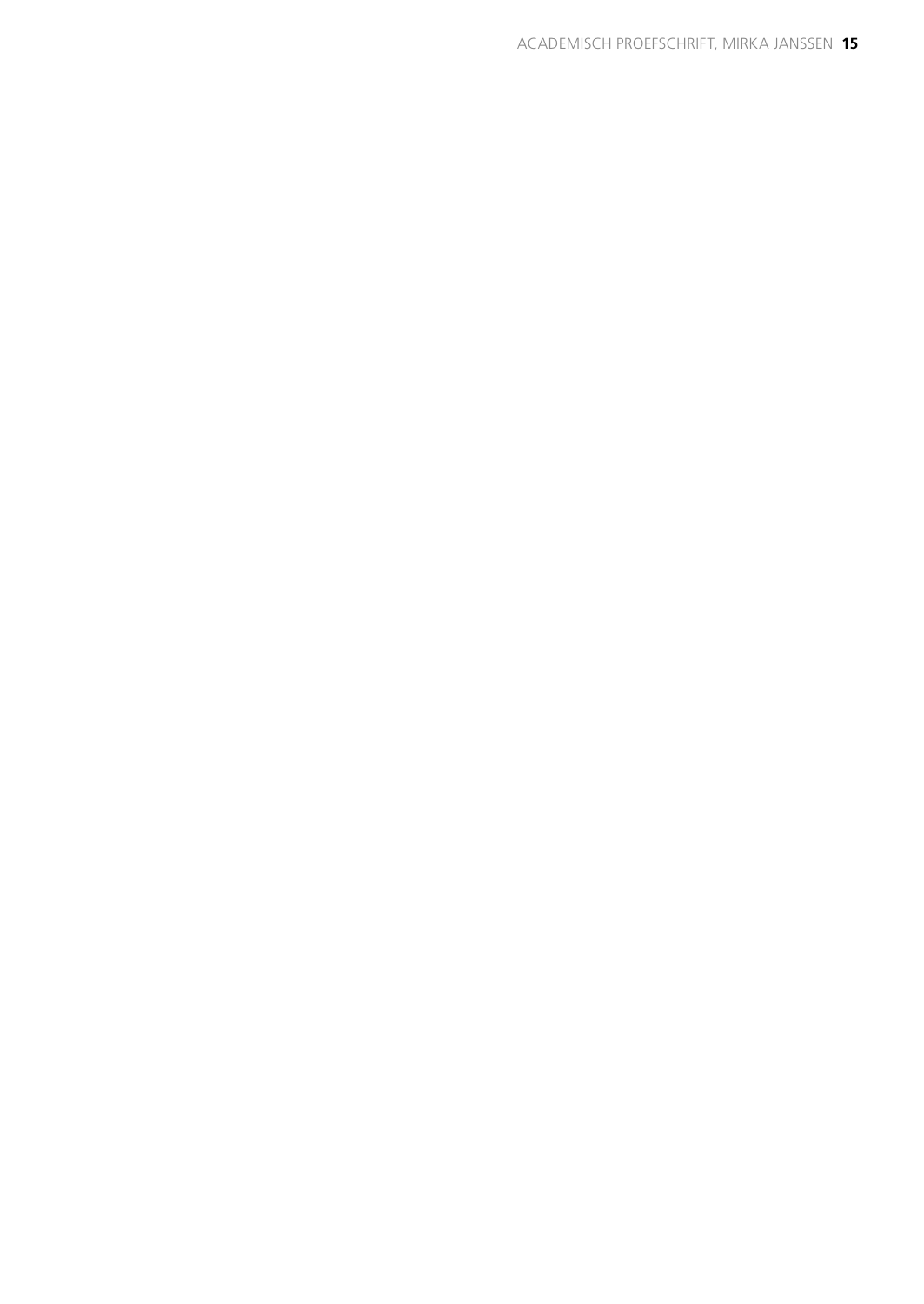# PLAYGROUNDS PLAY HARD, LEARN EASY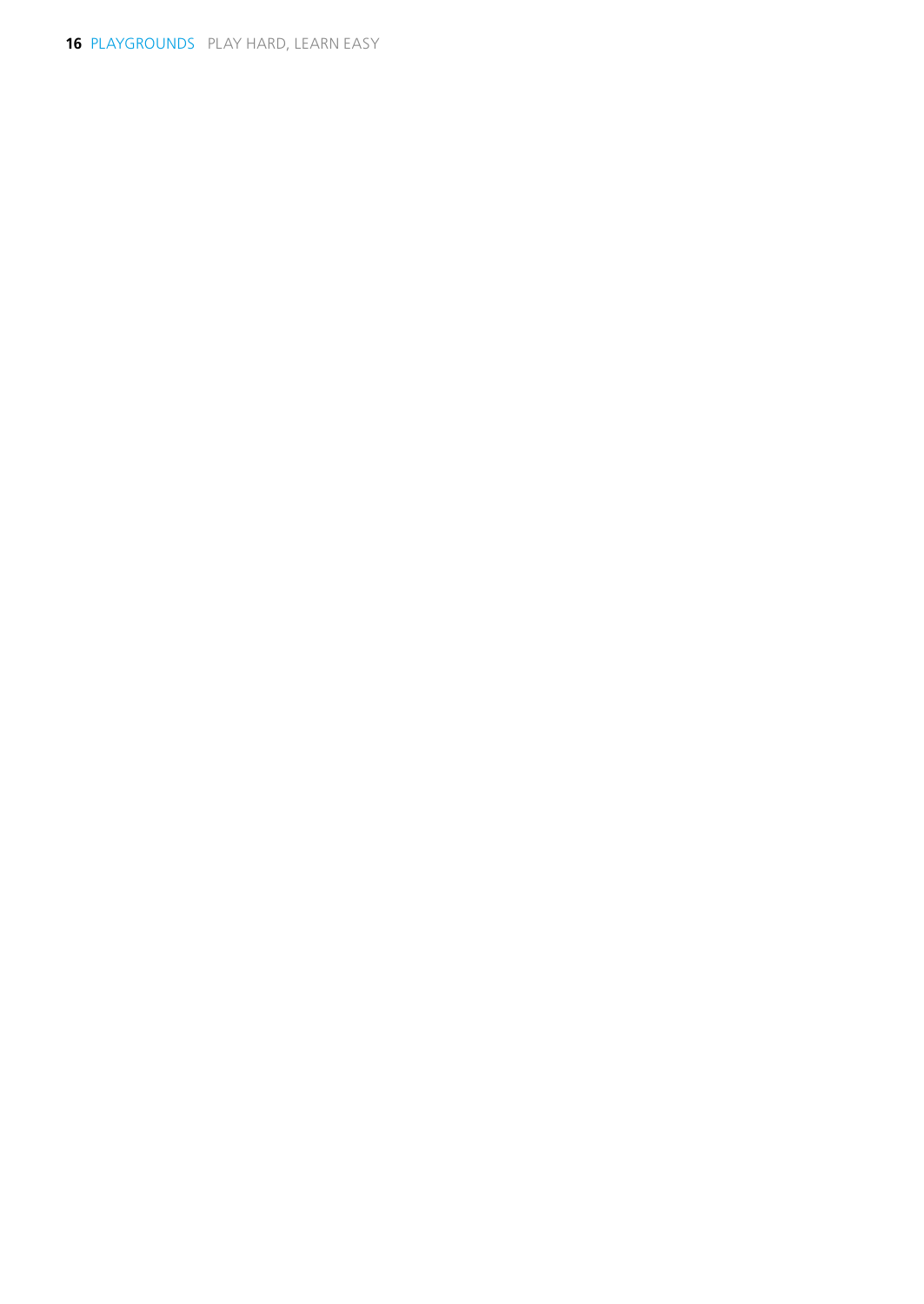# CHAPTER 2 PLAYGROUNDS: EFFECT OF A PE PLAYGROUND PROGRAMME IN PRIMARY SCHOOLS ON PA LEVELS DURING RECESS IN 6- TO 12-YEAR-OLD CHILDREN. DESIGN OF A PROSPECTIVE CONTROLLED TRIAL

Janssen, M., Toussaint, H. M., Van Mechelen, W., & Verhagen, E.A.L.M. Published in BMC Public Health. 2011;11:282.

#### **ABSTRACT**

#### *BACKGROUND*

The relative number of children meeting the minimal required dose of daily physical activity remains execrably low. It has been estimated that in 2015 one out of five children will be overweight. Therefore, low levels of physical activity during early childhood may compromise the current and future health and well-being of the population, and promoting physical activity in younger children is a major public health priority. This study is to gain insight into effects of a Physical Education based playground programme on the PA levels during recess in primary school children aged 6-12.

#### *METHODS/DESIGN*

The effectiveness of the intervention programme will be evaluated using a prospective controlled trial design in which schools will be matched, with a follow-up of one school year. The research population will consist of 6- to 12-year-old primary school children. The intervention programme will be aimed at improving physical activity levels and will consist of a multi-component alteration of the schools' playground. In addition, playground usage will be increased through altered time management of recess times, as well as a modification of the Physical Education content.

#### *DISCUSSION*

The effects of the intervention on physical activity levels during recess (primary outcome measure), overall daily physical activity and changes in physical fitness (secondary outcome measures) will be assessed. Results of this study could possibly lead to changes in the current playground system of primary schools and provide structured health promotion for future public health.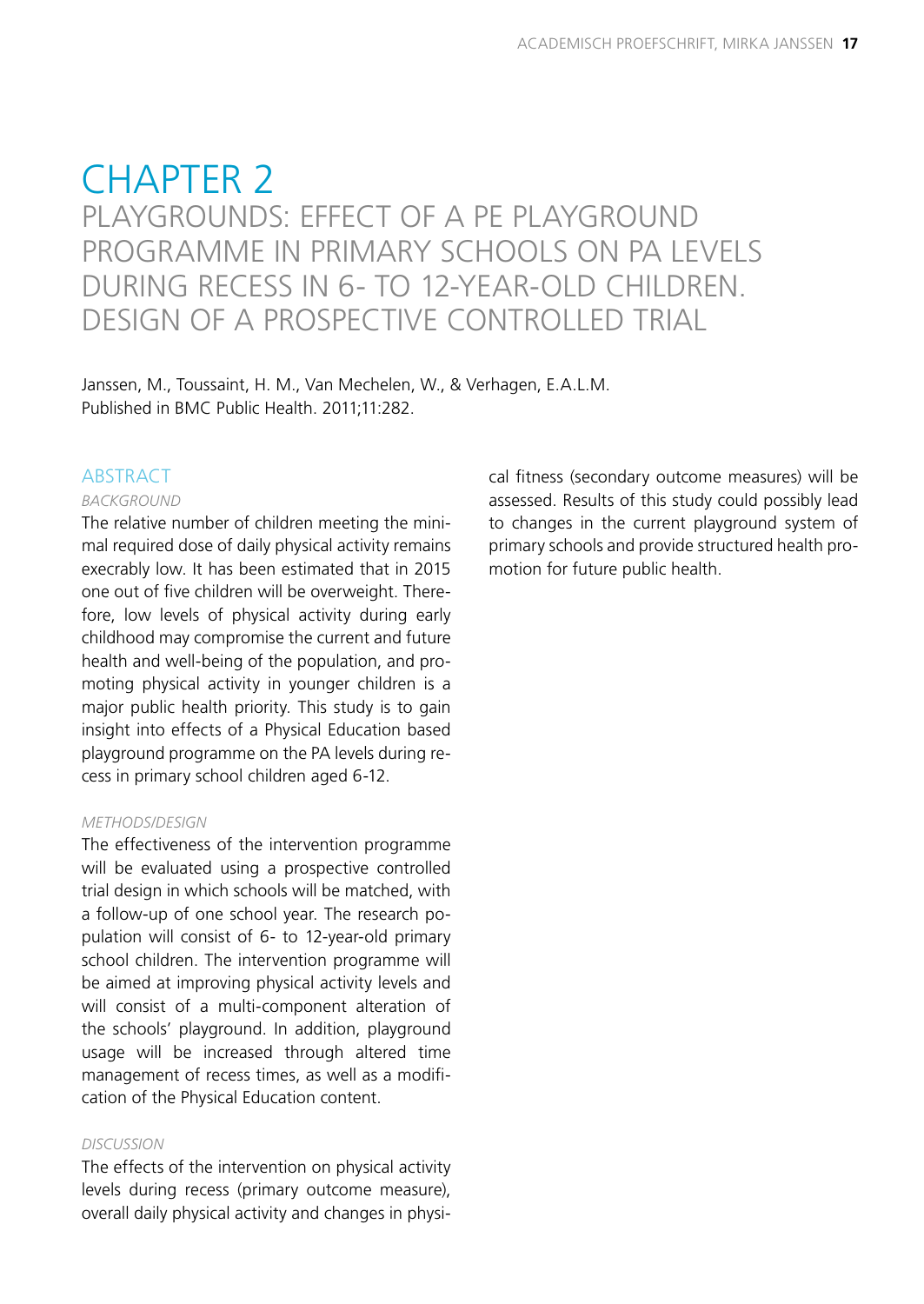#### **BACKGROUND**

The health benefits of an active lifestyle are well established (1-5). Sedentary lifestyle habits are a major international and Dutch Public Health (PH) problem (1). A recent study in the Netherlands revealed that less than 10% of the children in primary schools (ages 4 through 11 years) achieve 30 minutes of physical activity (PA) per day (6), while the guidelines state a minimum of 60 minutes of PA per day for children in this age range (7). Although between the ages 12 and 17 this percentage triples to around 30%, the number of children meeting the minimal required dose of daily PA remains execrably low. In addition, children's PA has been identified as a modifiable risk factor for lifestyle related diseases such as coronary heart disease (7, 8) and osteoporosis (7, 9). Therefore, low levels of PA during early childhood will compromise the current and future health and well-being of the population (10), and promoting PA in younger children is a major PH priority (1, 6).

Schools have been recognized as key settings in promoting PA (6, 10-13). Next to the home, the school is the environment where children spend most of their time (6, 11-13). Within the school, physical education (PE) lessons and recess (i.e. regular playtime breaks) represent the two main contexts in which children have the opportunity to be physically active (6, 11-13). Next to such structured and frequent PA opportunities, schools can cater irregularly for sporting days and other extracurricular activities (e.g. swimming). For the promotion of PA in the school setting, interventions targeted at recess have an important advantage over other interventions. While other physical activities provided by the school are on an irregular or non-daily basis, during recess all children have the opportunity to be physically active every single day. In addition, it has been suggested that younger children are more likely to participate in moderate to vigorous PA within unstructured play settings as opposed to more structured contexts (14). To stimulate PA in children, different playgrounds in Dutch neighbourhoods have been developed (e.g. Cruyff Court, Krajicek Playground, Nike Zoneparc). At these playgrounds children have an energy expenditure of about 206 kcal/hour and participate in moderate to vigorous PA 35% of the play time (15). Unpublished pilot research for this study on other, not specifically stimulating, playgrounds show that children participate in moderate to vigorous PA 10-30% of the playtime. One of the stimulating playgrounds, Nike Zoneparc, is placed on the school grounds to stimulate PA in children, but this playground costs about Euro 50,000.

Research in the United Kingdom in children aged 4-11 years, showed that the application of simple multicoloured markings on the school's playground significantly increased children's participation in moderate and vigorous physical activities on both the short-term (12) and long-term (13). In addition it was found that children who were less active at baseline, benefited more from this intervention than their more active peers. Such a simple and cheap intervention has great potential also in the Dutch setting. A recent Dutch study revealed that in primary school-aged children, PA levels are below recommended guidelines (6). This especially holds true for neighbourhoods in which the part of the population consisting of immigrants is relatively high (16). The lower PA levels are suggested to be due to the lower level of participation in organized sports and PA. The latter is a major issue for girls, while some may not participate in organized sports and PA due to their religious or cultural beliefs. The ability to give such groups of children the opportunity to be physically active on a daily basis during school recess has great potential PH gain. Next to descriptive information, this Dutch study (6) also described that children in primary schools prefer a re-structuring of school playgrounds in order to make better use of the playground. In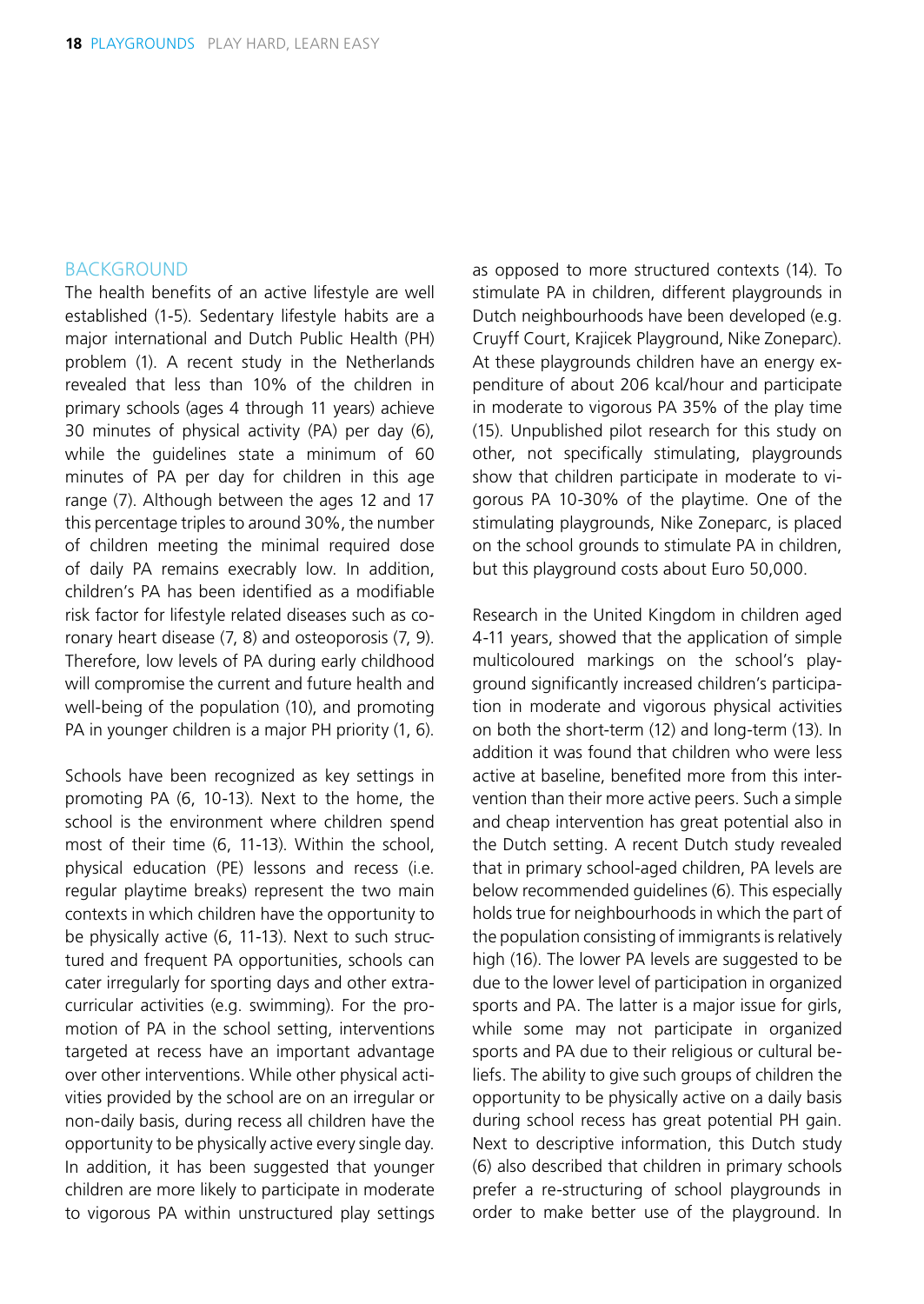addition, the PE teacher has the ability to support physical activity further by linking the playground to the PE curriculum (15). In this study playground alterations in combination with a supporting PE programme will be evaluated.

# **OBJECTIVE**

The objective of this prospective controlled trial is to gain insight into effects of a PE based playground programme on the amount and level of PA in primary school children aged 6-12. This overall aim can be subdivided into five research questions that will be addressed in this study:

- (1) What is the effect of the playground programme on the amount and level of PA during recess in primary school children aged 6-12?
- (2) What is the effect of the playground programme on the amount and level of daily PA in primary school children aged 9-12?
- (3) What is the effect of the playground programme on physical fitness in primary school children aged 9-12?
- (4) Are there differences in the effect of the playground programme on PA levels for children of different ages?
- (5)Are there differences in the effect of the playground programme in PA levels for boys and girls?

# METHODS/DESIGN

The CONSORT statement was followed to describe the design of this study (17). This statement provides a checklist intended to improve the quality of reporting randomized controlled trials.

### *HYPOTHESIS*

It is hypothesized that recess PA levels will increase as a result of the intervention. In addition, an increase in the amount of daily PA is hypothesized. As a result of the positive effects mentioned above, overall fitness is expected to improve. It is hypothesized that boys have higher PA levels than girls (15) and that PA levels of younger children will be increased more as a result of the intervention than PA levels of older children (15).

#### *STUDY OUTLINE*

The PLAYground study is a prospective controlled trial with a follow-up of one school year (corresponding to approximately 9 months) in a group of about 1,200 children from 8 primary schools. Intervention and control schools will be matched according to number of pupils, geographical location, playground size and usage of the playground before the intervention. Baseline measurements for playground usage take place before the curricular year (June 2009), baseline measurements for fitness and overall PA take place at the start of curricular year (September 2009). Follow-up measurements for PA take place in January (midyear) and in June 2010 (end of the curricular year). Follow-up measurements for fitness and overall PA will also take place in June.

The study is funded by the board of the schools, the Stichting Westelijke Tuinsteden (STWT) and by the Academy of Physical Education, Technical University of Applied Sciences of Amsterdam (ALO, Hogeschool van Amsterdam). The study design, procedures and informed consent procedure are approved by the Medical Ethics Committee (2010/222; NTR2386) of the VU University Medical Centre, the Netherlands.

The research population will consist of 6- to 12 year-old primary school children. All children at the participating schools will participate in this study following passive informed consent as has been used in comparable studies (18, 19). Schools will inform all parents on the study goals and procedures. If a parent does not want their child(ren) to participate in the study, this can be indicated, after which the child will be excluded from the study population.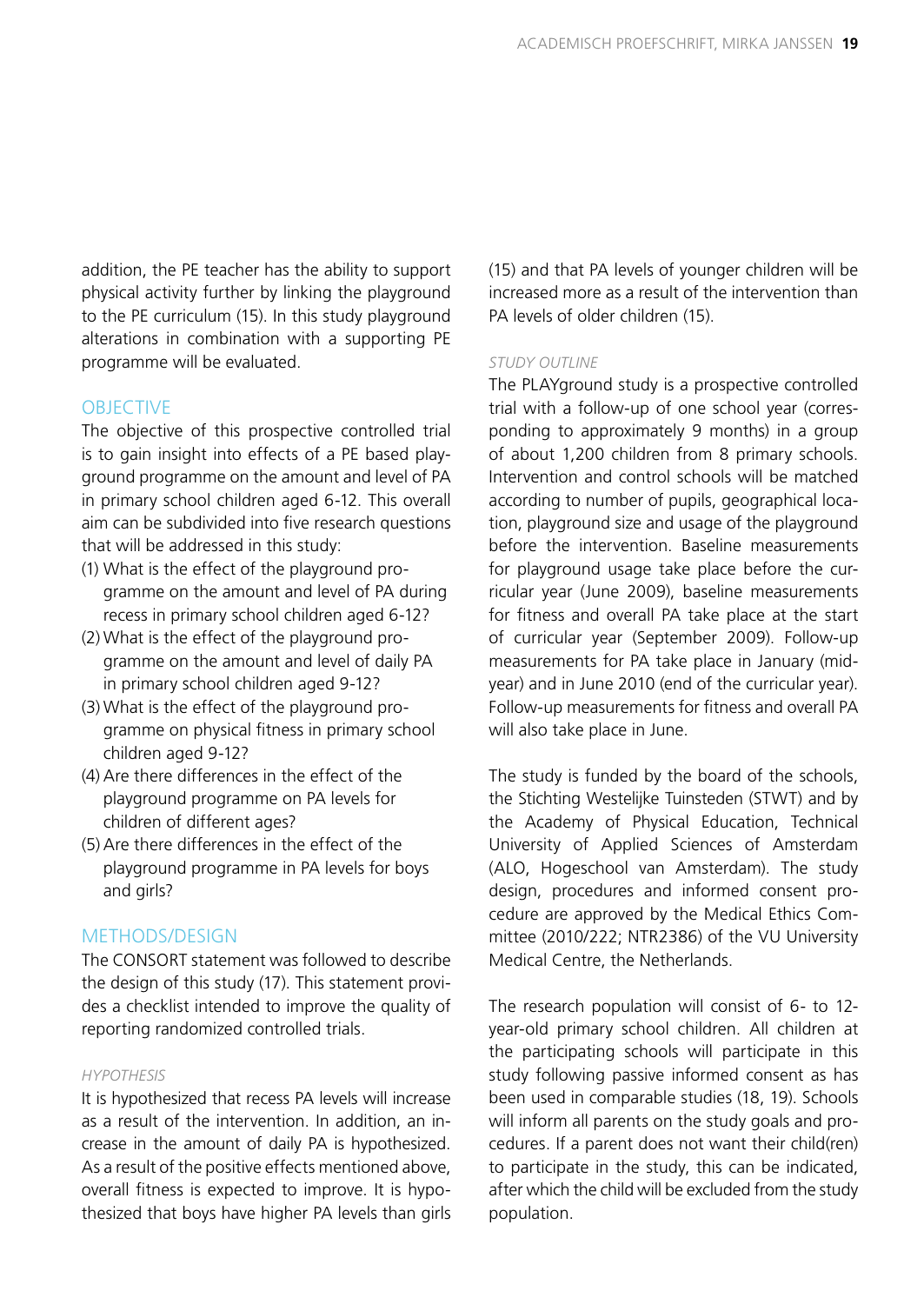#### *SAMPLE SIZE*

For the power analysis, data from a previous descriptive study on PA during school recess in primary schools was used (20). This study showed that at most 40% of the children participate in at least moderate PA during school recess. Results from a pilot study revealed that a doubling of the percentage of children participating in at least moderate PA is feasible. In order to establish such an effect with a power of 90% and an alpha of 0.05, a total sample of 64 children split across two groups is needed. While schools will serve as intervention units ideally a cluster effect should be taken into account when establishing group size. Assuming an intra-cluster correlation coefficient of 10%, a study sample consisting of 8 schools (4 intervention schools and 4 control schools) is required. Based upon a careful low-end estimate of approximately 150 participating children attending at these primary schools, this will result in a sample of about 1,200 children.

#### *RECRUITMENT*

The eligible research population will consist of 6- 12-year-old children ( $n = 1,200$ ). The board of schools (STWT) and the management of the schools already gave their approval for this study. All of the participating primary schools in the urban area of Amsterdam are located in neighbourhoods with a relatively large part of the population consisting of foreign descent immigrants. The schools will be recruited through the STWT. All schools that are part of the STWT will be informed about the study. Interested schools may receive additional information, after which they are free to choose to participate. Intervention and control schools will be matched according to number of pupils, geographical location, playground size and usage of playground before intervention. Schools that participate as control school first, will be offered the same intervention after this study in the following curricular year, when proven effective. For the determination of playground usage the playgrounds will be observed according to a validated standardized protocol (SOPLAY) (21), which consists of observations on the quantity of use of the playground in general, quantity of use of the playground by different groups of interest (e.g. age and gender), type of PA activities, intensity of PA, and aspects related to the physical environment (e.g. weather conditions, accessibility and teacher presence). With the SOPLAY protocol the playground will be scanned for child density and playground use every five minutes. One scan, including notation, takes one minute. The total observation takes one hour, which consists of 12 scans. To generate a reliable result for every playground, 5 observations per playground will be done in different weather conditions.

#### *INTERVENTION*

The intervention consists of a multi-component alteration of the schools' playground. The playground will be actually modified. In addition, playground usage will be increased through an altered time management of recess times, as well as a modification of the content of PE lessons. This intervention has been evaluated in a pilot study in one primary school from the same geographical area as the study setting.

Playgrounds of the intervention schools will be painted during the summer holidays according to the school's preference. An analysis of the existing playground will provide information for the new designs that will be applied to the playground. Examples of designs are a soccer field, a basketball set-shot area, a circle for circular activities, a dance area, a throw and catch area, a rope skipping area and a bounce area. By using a set of predefined markings a playground is recreated that is appealing to children of all age groups represented in this study. The basic idea behind all modifications is to give structure to the playground. This will ensure that the available space is divided between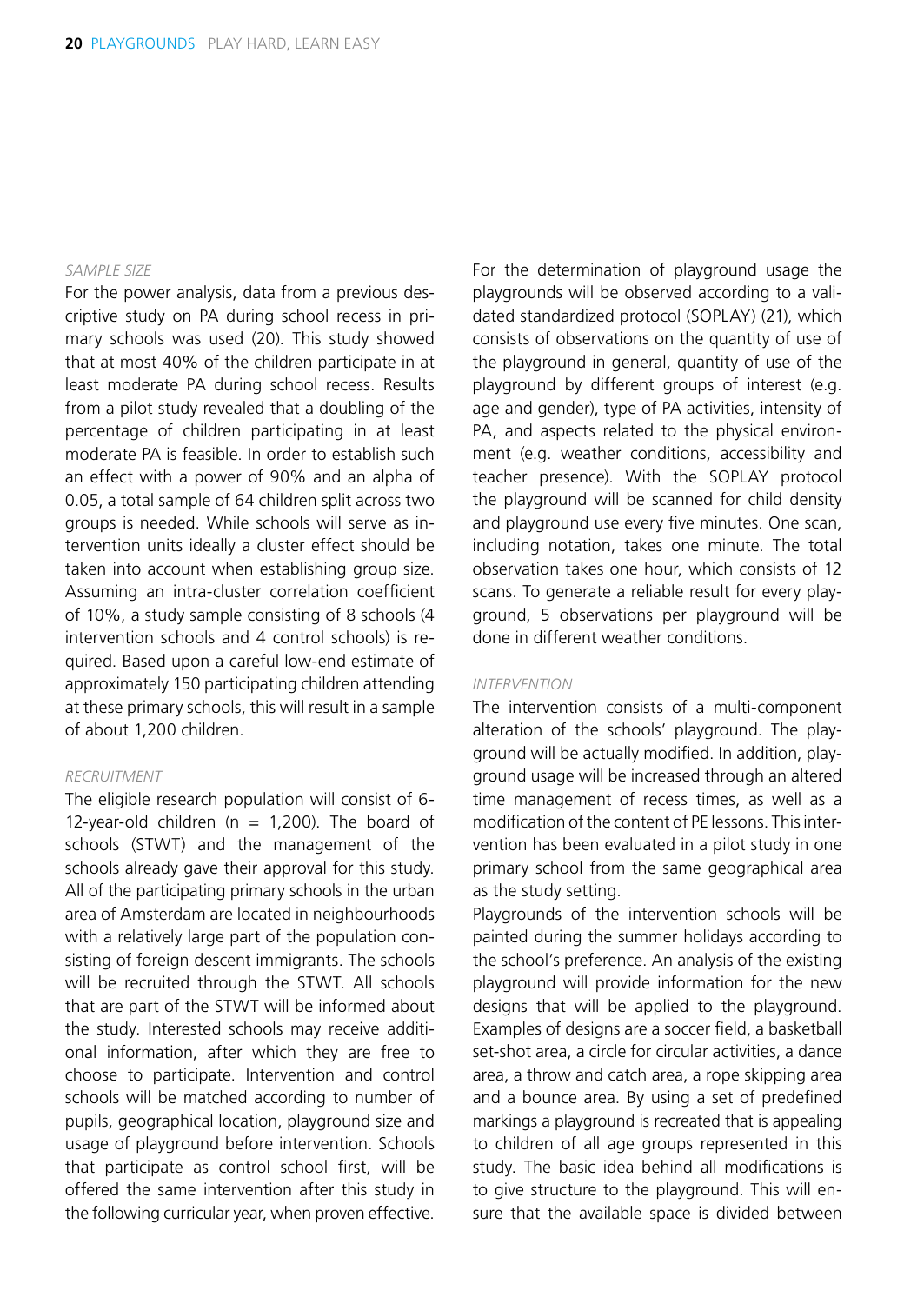children, such that compatible activities are clustered in the available space. In addition this benefits the choice for different games, as the setting of the games can be situated on the most ideal playground spot.

Some designs will be named as 'hotspots'. A hotspot is a place where the majority of children would like to play (e.g. a soccer field). Usage of hotspots will be spread over the different classes, so all children will have the opportunity to play at a hotspot once a week. Also the recess available time will be divided between the different classes. This will create more relative playground space and allows for more intensive play opportunity per child. Once a week teachers will be playing together with the children. Once a month parents will be invited to join the children at the playground.

A specific PE programme will further support the intervention. Themes of activities will be scheduled and the regular lessons of PE will present ideas on how to use the playground, fitting the theme of the month (for example rope skipping in April). The weekly frequency of regular PE is two times, with a duration of forty-five minutes per PE lesson. To further support the playground activities each class will have a box with playground attributes (for example ropes and balls) used in the physical activities.

#### *OUTCOME MEASURES*

The primary outcome measure of this study is PA levels of children during recess. Secondary outcome measures are overall daily PA and physical fitness.

Process outcome measures are: (1) factors that determine the success or failure of implementation of playground markings in primary schools; (2) enabling factors for a nation-wide implementation of playground markings in primary schools; and (3) possible explanations of the outcomes of the effect-evaluation.

These process measures will be assessed by questionnaires, in personal interviews (with children, teachers, and parents) and observations.

#### *MEASUREMENTS AND FOLLOW-UP*

In order to register PA intensity during recess, each school will be visited every fortnight. Measurements will take place during this visit and will consist of both objective as well as observational measurements.

#### *ACCELEROMETERS*

PA will be measured using accelerometers (Acti-Graph ActiTrainer), which are a reliable and valid objective PA measurement tool for children and adolescents (22). During the researchers' fortnight visit of the schools, a total of 40 children of all ages (8 per grade) will be randomly chosen to wear an accelerometer during the school day. This is an arbitrarily chosen number, based upon the organizational ability to perform these measurements on a single day by the available research staff.

The ActiTrainer will be set at an epoch of one second to measure every change in intensity and the display will be turned off, so children will not be distracted by the ActiTrainer. The ActiTrainer will be called a 'growing meter' or an 'honesty meter', so children will not be stimulated to be more active just because of wearing the ActiTrainer.

Through these measurements it is possible to objectively register intensity and duration of PA during recess. Existing analytical CSA programmes (e.g. MAHUffe) are not usable to analyse the thus obtained data, as recess time only lasts 15 minutes. These current commercial programmes are set to analyse PA during a prolonged period of time, e.g. 5 consecutive days. For this reason a dedicated MATLAB programme to analyse the number of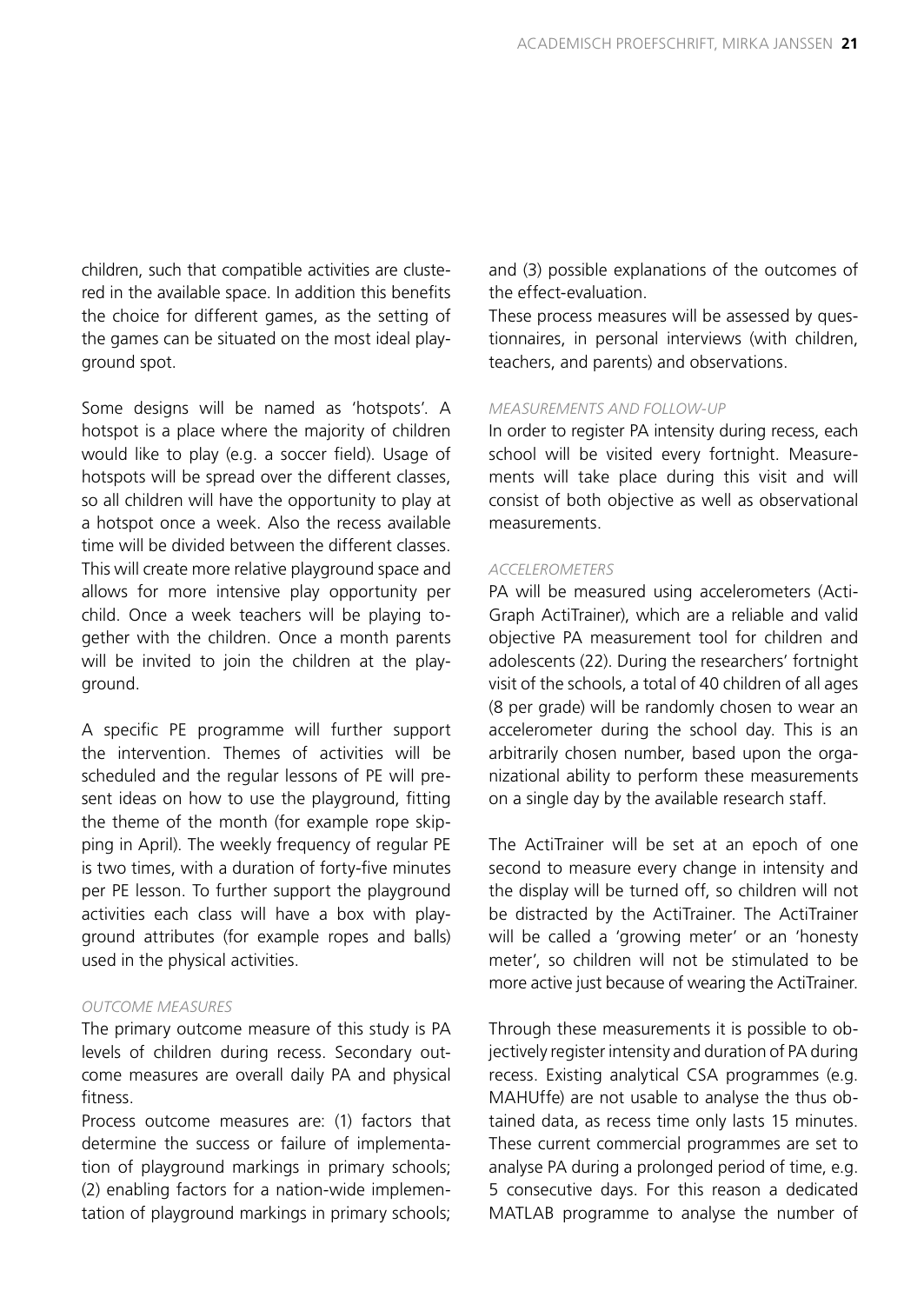counts during the short recess time was written. This MATLAB programme analyses the counts per minute for every child, and combines the resulting data with date of measurement, total time of measurement and grade, age and gender of the child.

#### *QUESTIONNAIRES*

A baseline questionnaire will be completed by the 9- to 12-year-old children before they will perform the physical fitness test. This questionnaire gathers information about demographics (grade, age, gender), current PA levels (sports and leisure time). A follow-up questionnaire after nine months measures any changes in the baseline PA behaviour.

#### *PHYSICAL FITNESS*

Physical characteristics, i.e. body height, body weight as well as physical fitness, will be measured through a combination of items from the EUROFIT test (23) and the MOPER test (24). The selected tests for this study are: one hand plate tapping, sit-and-reach, 10x5 Shuttle Run (MOPER and EUROFIT), standing broad jump, hand grip test, 20 m endurance Shuttle Run, anthropometry (body height, body weight) (EUROFIT) and bent arm hang. The bent arm hang is performed in the MOPER test and in the EUROFIT test with an elevated horizontal bar, but will be performed in this study at a rope instead of an elevated horizontal bar. Children step from a chair to bent arm hang in the rope and the time in bent arm hang will be recorded until the arms are not bent anymore. These tests give an overall image of the fitness of children (coordination, flexibility, endurance, strength and speed). The choice for these tests is based upon the organizational ability to perform these measurements within two PE lessons and to get a reliable result with different test leaders. A 20 m endurance Shuttle Run (EUROFIT) is performed instead of a 6 minute run (MOPER), because a warming-up is integrated in the Shuttle Run test. The flamingo balance test, the sit-ups in 30 seconds test (EUROFIT) and the leg lifting test (MOPER) have been left out because of the difficulty to get an objective result with different test leaders; the PWC170 (EUROFIT) has been left out, because a bike ergo meter test is not practical within two PE lessons; the vertical jump and the one-arm pull (MOPER) have been left out, because these tests measure the same construct as the standing broad jump and the hand grip test.

The EUROFIT test and MOPER test have been shown reliable and valid in Dutch children (25) and have reference values for 9-11 (MOPER) and 12- 16 year (EUROFIT) old children. Therefore in this study only 9- 11-year-old children will perform the Physical fitness test. The follow-up measurement after nine months, measures any changes in the baseline physical fitness.

#### *OBSERVATIONS*

During the fortnight's school visit, two researchers will observe the school's playground during recess. Observations will take place according to a validated standardized protocol (SOPLAY) (21), which consists of observations on the quantity of use of the playground in general, quantity of use of the playground by different groups of interest (e.g. age and gender), type of PA activities, intensity of PA, and aspects related to the physical environment (e.g. weather conditions, accessibility and teacher presence).

# *PROCESS EVALUATION*

The PLAYground intervention will be evaluated with the use of the RE-AIM framework. The RE-AIM acronym represents Reach, Efficacy/Effectiveness, Adoption, Implementation and Maintenance (26). All children and teachers from the intervention group will complete an extra questionnaire and be interviewed on the subjective response of the intervention programme and suggested improvements at follow up (January 2010 and July 2010).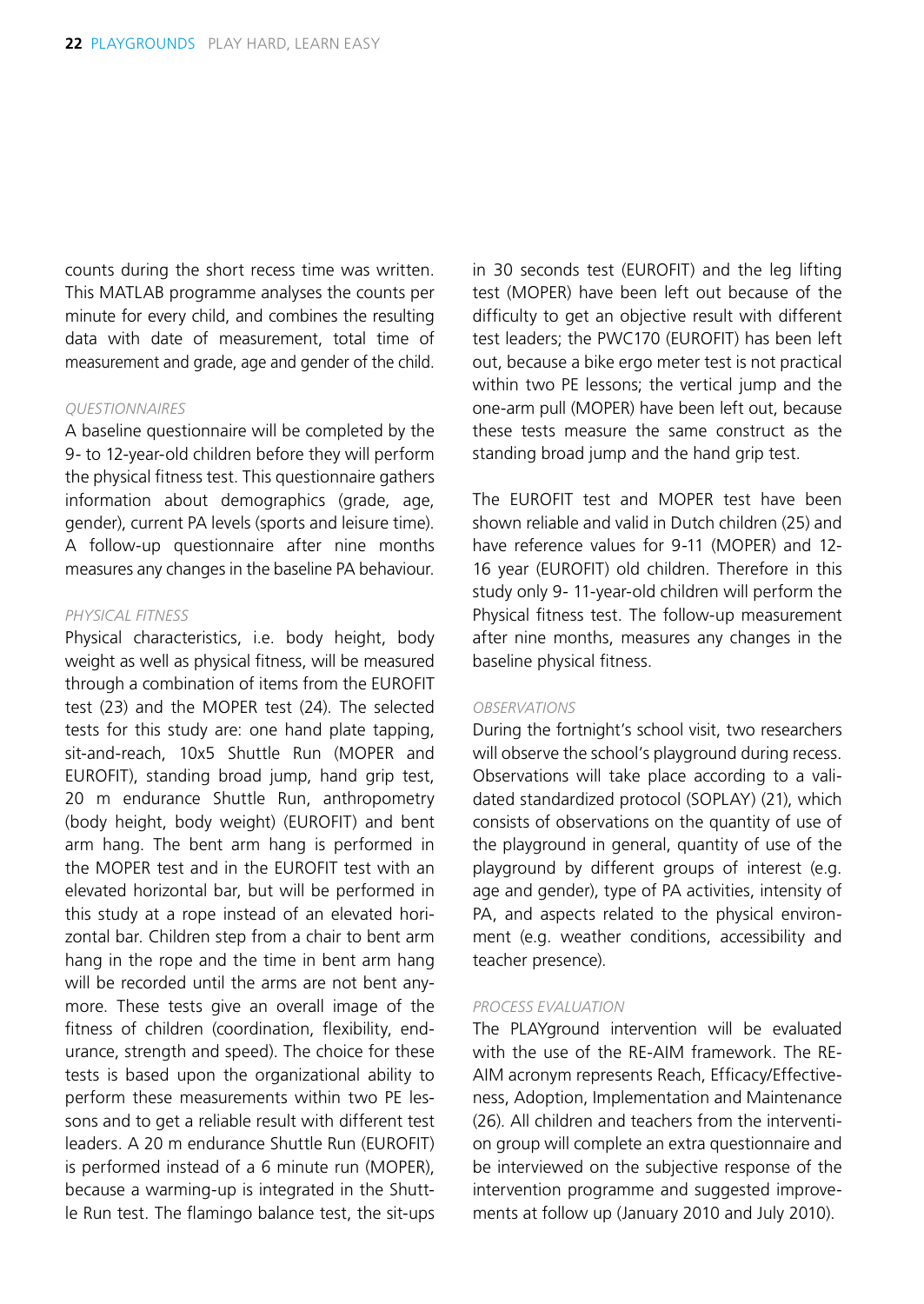#### *STATISTICAL ANALYSES*

The effectiveness of the PLAYground intervention will be analysed by means of a multilevel regression analysis with the outcome measures at follow-up (9 months) as the dependent variables and adjusting for the baseline levels of the outcome measure. Both crude and adjusted analyses will be performed. Regression analyses will be performed using SPSS 18.0 (SPSS Inc. Chicago, Illinois, USA). For all analyses a two-tailed significance level of <0.05 will be considered statistically significant.

#### **DISCUSSION**

The effects of the intervention on PA levels during recess (primary outcome measure) and overall daily PA and physical fitness (secondary outcome measures) will be assessed. Results of this study could possibly lead to changes in the current playground system of primary schools and may provide structured health promotion to enhance future public health.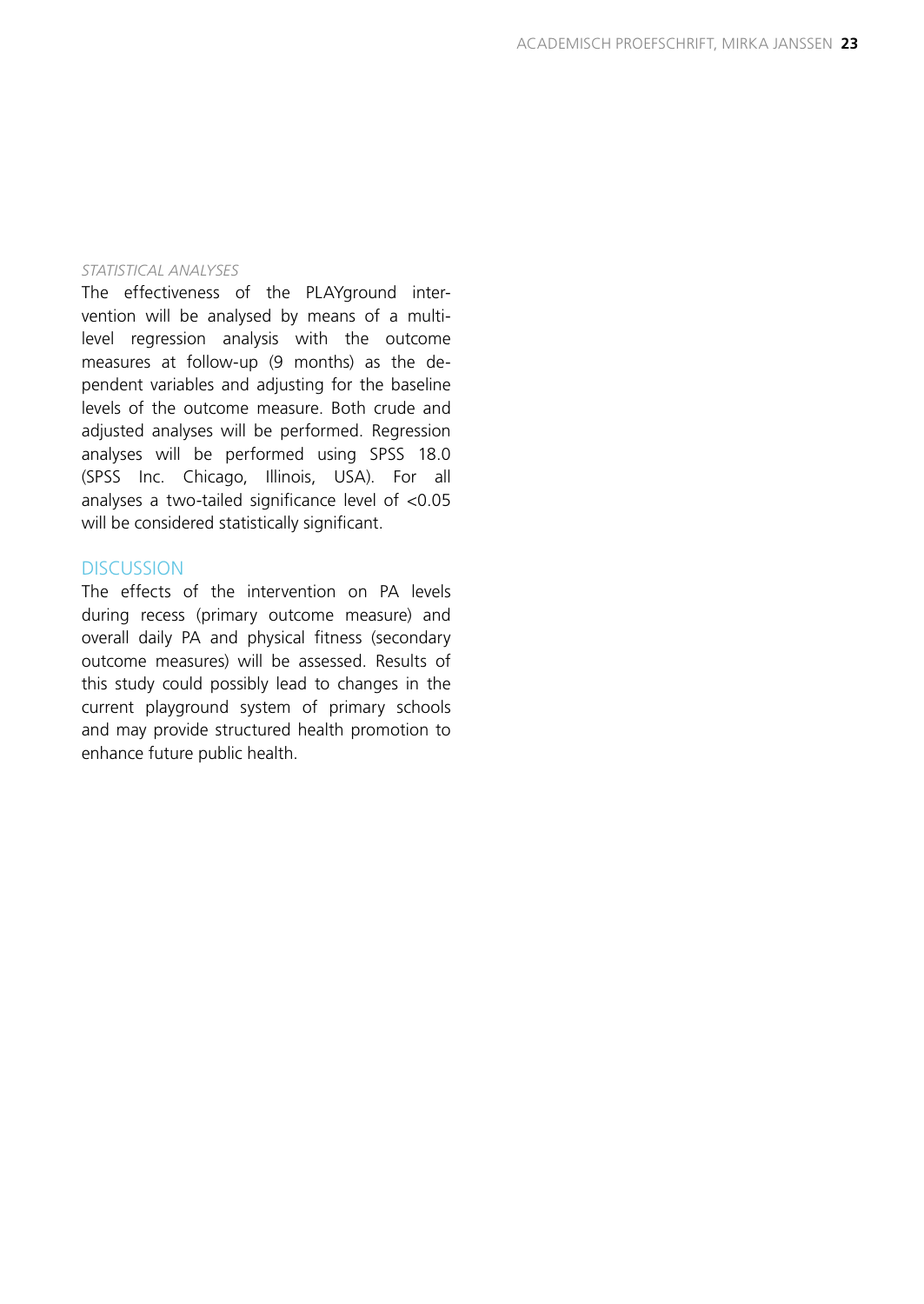#### **REFERENCES**

- 1. Department of Health, Physical Activity, Health Improvement and Prevention. At least Five a Week. Evidence on the Impact of Physical Activity and its Relationship to Health. A report from the Chief Medical Officer Department of Health Publications, London,2004.
- Ratzlaff CR, Gillies JH, Koehoorn MW. Work-related repetitive strain injury and leisure-time physical activity. Arthritis Rheum. 2007;57:495-500.
- 3. Slentz CA, Houmard JA, Kraus WE. Modest exercise prevents the progressive disease associated with physical inactivity. Exerc Sport Sci Rev. 2007;35:18-23.
- 4. Pate RR, Pratt M, Blair SN, et al. Physical activity and public health: a recommendation from the Centers for Disease Control and Prevention and the American College of Sports Medicine. J Am Med Assoc. 1995, 273:402-407.
- 5. Thompson PD, Buchner D, Pina IL, et al. Exercise and physical activity in the prevention and treatment of atherosclerotic cardiovascular disease: a statement from the council on clinical cardiology (subcommittee on exercise, rehabilitation, and prevention) and the council on nutrition, physical activity, and metabolism (subcommittee on physical activity). Arterioscler Throm, Vasc Bio. 2003;23:E42-E49.
- 6. Janssens J, & Frelier, M. Wat beweegt kinderen? Een onderzoek naar het sport- en beweeggedrag van kinderen Den Haag: NICIS,2007.
- 7. Department of Health, Physical Activity, Health Improvement and Prevention. At least five a week. Evidence on the impact of physical activity and its relationship to health. A report form the chief medical officer Report; Department of Health; UK; 2004.
- 8. Berenson GS. Evolution of cardiovascular risk factors in early life. Perspectives on causation. In Causation of cardiovascular risk factors in children. Edited by: Berenson GS. New York: Raven Press,1986. P.1-26.
- 9. Bailey DA. The role of mechanical loading in the regulation of skeletal development during growth. In New horizons in pediatric exercise science. Edited by: Blimkie CJR, Bar-Or O. Champaign, IL: Human Kinetics,1995. P.97-108.
- 10. Biddle SJH, Sallis J, Cavill L. Young and active: physical activity guidelines for young people in the UK. London: Health Education Authority,1998.
- 11. Stratton G. Promoting children's physical activity in primary school: an intervention study using playground markings. Ergonomics. 2000;43(10):1538-46.
- 12. Stratton G, Mullan E. The effect of multicolor playground markings on children's physical activity level during recess. Prev Med. 2005;41:828-33. doi: 10.1016/j.ypmed.2005.07.009
- 13. Ridgers ND, Stratton G, Fairclough SJ, et al. Long-term effects of a playground markings and physical structures on children's recess physical activity levels. Prev Med. 2007;44:393-7.
- 14. Pate RR, Baranowski T, Dowda M, et al. Tracking of physical activity in young children. Med Sci Sports Exerc. 1996;28:92-6.
- 15. Bakker I, de Vries SI, van den Bogaard CMH, van Hirtum WJEM, Joore JP, Jongert MWA. Playground van de Toekomst: succesvolle speelplekken voor basisscholieren. Leiden: TNO,2008.
- 16. de Vries SI, Bakker I, van Overbeek K, Boer ND, Hopman-Rock M: Kinderen in prioriteitswijken: lichamelijke (in)activiteit en overgewicht. Leiden: TNO Kwaliteit van Leven,2005.
- 17. Schulz KF, Altman DG, Moher D. CONSORT 2010 statement: updated guideline for reporting parallel group randomized trials. Br Med J. 2010;340:697-702.
- 18. Collard DC, Chinapaw MJ, Verhagen EA, Bakker I, van Mechelen W. Effectiveness of a school-based physical activity-related injury prevention programme on risk behaviour and neuromotor fitness; a cluster randomized controlled trial. Int J Behav Nutr Phys Act. 2010;28:7-9.
- 19. Singh AS, Chinapaw MJM, Brug J, van Mechelen W. Dutch Obesity Intervention in Teenagers: Effectiveness of a School-Based Programme on Body Composition and Behaviour. Arch Pediatr Adolesc Med. 2009;163(4):309-317.
- 20. Jans LB, Slingerland M, Borghouts LB. Physical activity and activity type during school recess in elementary schools. Proceedings of the14th annual Congress of the European College of Sport Science Oslo/Norway,2009.
- 21. McKenzie TL, Marshall SJ, Sallis SF, Conway TL. Leisure-time physical activity in school environment: an observational study using SOPLAY. Prev Med. 2000;30(1):70-77.
- 22. de Vries SI, Bakker I, Hopman-Rock M, Hirasing RA, van Mechelen W. Clinimetric review of motion sensors in children and adolescents. J Clin Epidemiol. 2006;59(7):670-80.
- 23. van Mechelen W, van Lier WH, Hlobil H, Crolla I, Kemper HCG. EUROFIT - Handleiding met referentieschalen voor 12- tot en met 16-jarige jongens en meisjes in Nederlands. Haarlem, Uitgeverij de Vrieseborch,1991.
- 24. Leyten C, Kemper H, Verschuur R. De MOPER fitheidstest. Handleiding en prestatieschalen 9- tot en met 11-jarigen. BV Uitgeverij De Vrieseborch, Haarlem,1982.
- 25. Vrijkotte S, de Vries SI, Jongert MWA. Fitheidstesten voor de jeugd. Leiden: TNO,2007. ISBN-13: 978-90-5986-227-2.
- 26. Dzewaltowski DA, Glasgow RE, Klesges LM, Estabrooks PA, Brock E. RE-AIM. Evidence-based standards and a Web resource to improve translation of research into practice. Ann Behav Med. 2004;28(2):75-80.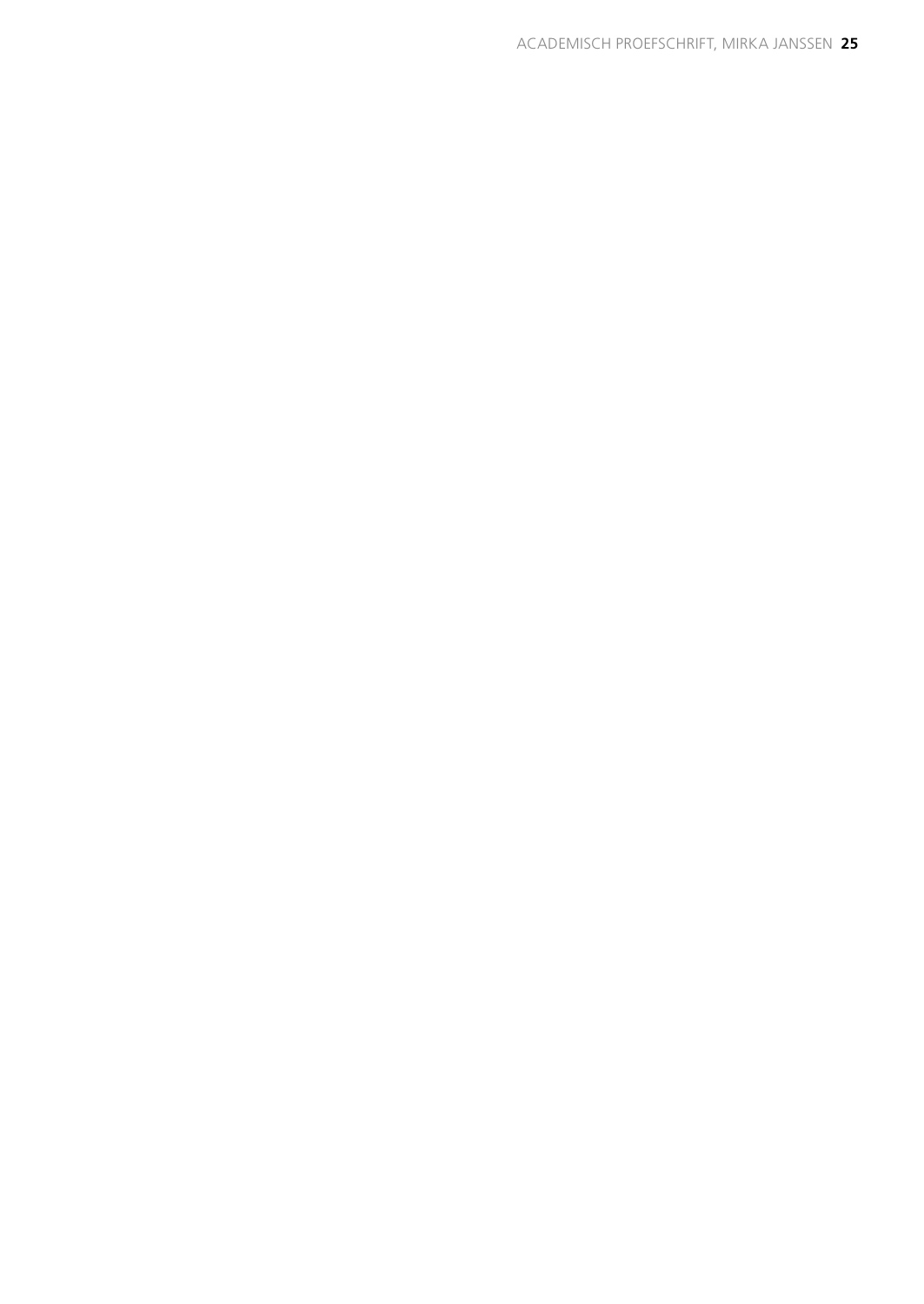# PLAYGROUNDS PLAY HARD, LEARN EASY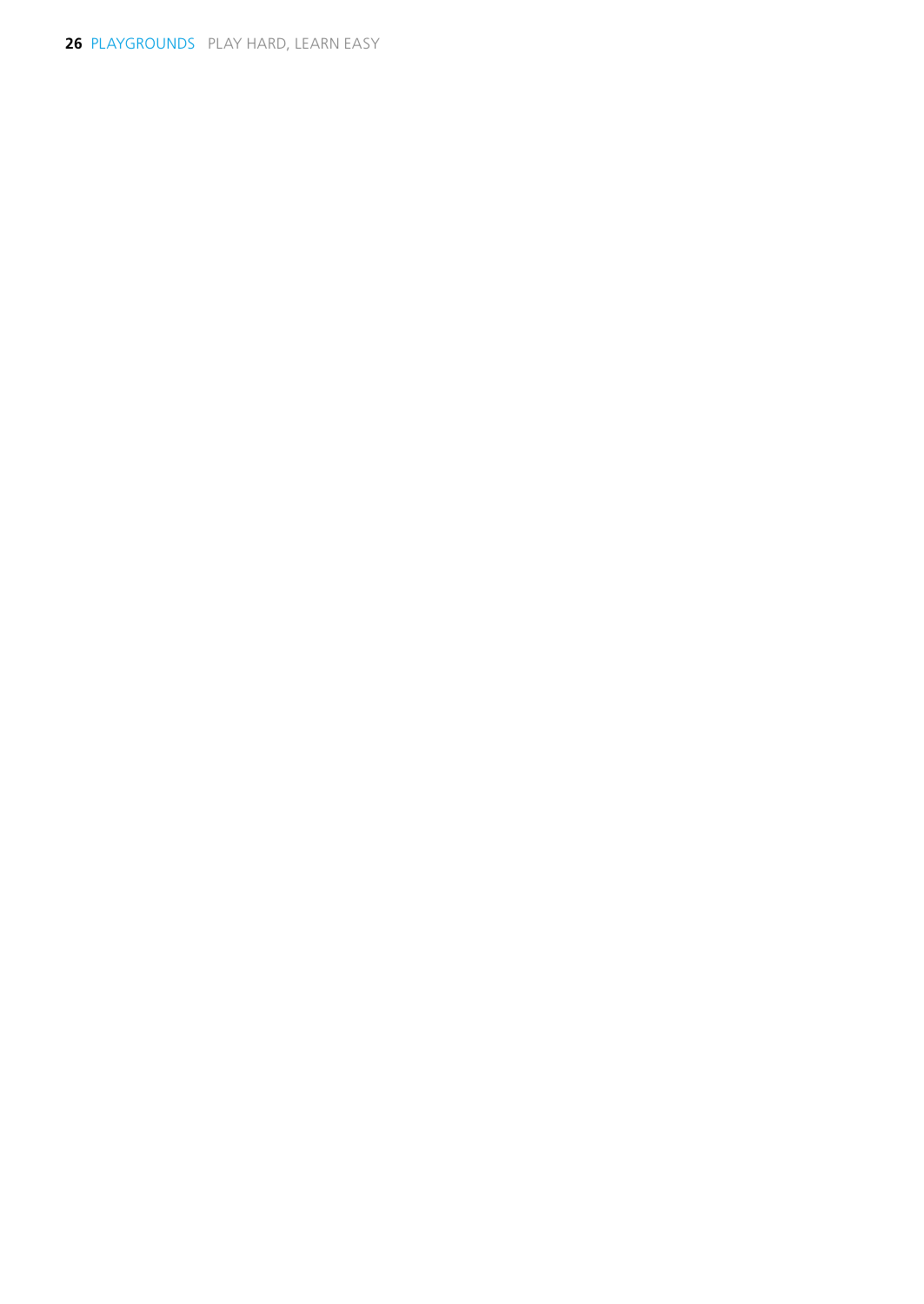# CHAPTER 3 EFFECTIVENESS OF THE PLAYGROUNDS PROGRAMME ON PA LEVELS DURING RECESS IN 6-YEAR-OLD TO 12-YEAR-OLD CHILDREN

Janssen, M., Twisk, J.W., Toussaint, H.M., van Mechelen, W., & Verhagen, E.A.L.M. Published in British Journal of Sports Medicine 2013. doi: 10.1136/bjsports-2012-091517

#### ABSTRACT

#### *AIMS*

Worldwide levels of daily physical activity (PA) in children are low. This has negative health consequences. Schools have been recognised as key settings to promote PA. This study evaluates the effectiveness of the playground programme PLAYgrounds on increasing PA.

#### *METHODS*

PLAYgrounds was evaluated by a controlled trial, with a follow-up during one school year (10 months). Accelerometer data were collected on 1500 children in total, divided over 19 sampling moments (every 2 weeks). SOPLAY data were collected at nine sampling moments (once a month). Four intervention and four control schools were matched for playground size, number of pupils and PA levels at baseline. The intervention consisted of restructuring the playground by playground markings and by encouragement of the active use of the playground, through the provision of play equipment and educational measures such as adult encouragement and supporting physical education classes. Multilevel regression analyses were performed to analyse the effects of the intervention.

#### *RESULTS*

PA levels in the intervention group (moderate PA) were significantly different (p<0.001) from the control group (light PA). During the intervention on an average 77.3% of the children engaged in moderate-to-vigorous physical activity in the intervention group and 38.7% in the control group. The effect of the intervention was significantly stronger for girls than for boys (p<0.001).

#### *CONCLUSION*

The PLAYgrounds programme was effective in increasing PA levels in children during recess over the course of one school year. Thus, the programme could be used to provide structured PA promotion.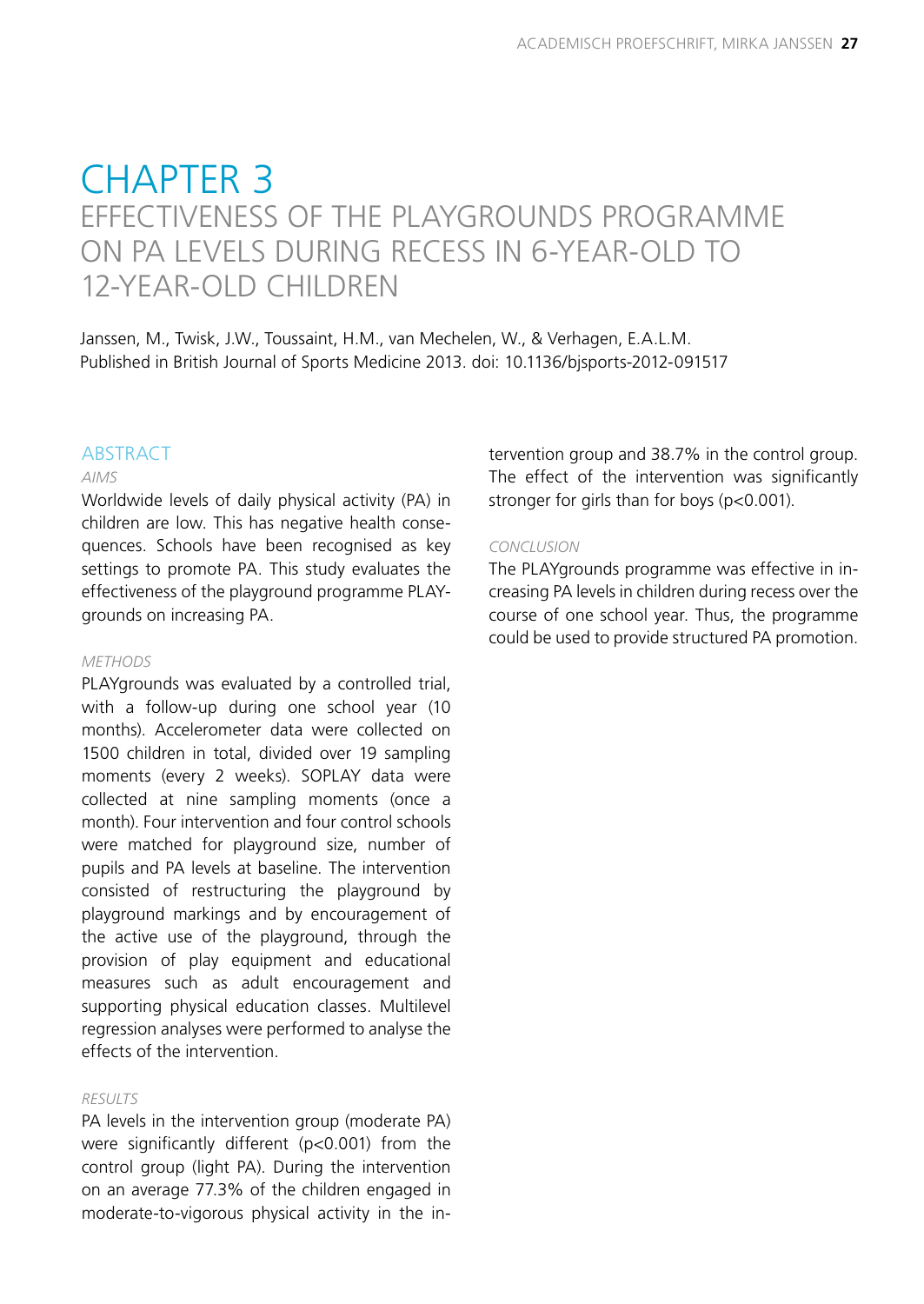#### INTRODUCTION

Low physical activity (PA) in children is a cause for concern. On average, globally only 34% of the children between the ages of 4 and 12 years meet the guideline (1) of a minimum of 60 minutes of at least moderate intensity PA per day on each day of the week (2). This is troublesome as physical inactivity is related to a multitude of short-term and long-term negative health consequences in children, such as high-blood cholesterol, high blood pressure, markers of the metabolic syndrome as a cardiometabolic risk, overweight and obesity, low bone density and depression (3). Therefore, promoting daily PA in children is a major public health priority.

Schools have been recognised as key settings for promoting PA, with children spending a large part of their regular days in school (4). Within the school, physical education (PE) lessons and recess represent the two main contexts in which children have the opportunity to be physically active. Pate et al., (5) showed that PA in an organized setting, but where children choose their activities freely to interact with their peers, is the best way to accumulate PA.

During recess children are free to choose their activities. However, social structures such as hierarchy of power based around age provide less play space for the more timid children. Pellegrini and Smith (6) for example, showed that when soccer (which is usually played by the strongest boys) became less dominant, more opportunities were created to be physically active for the other children at the playground. Zask et al., (7) showed that less physically talented children were more likely to participate in PA in schools with a lower number of pupils at the playground (e.g. more play space per child).

Besides restricting activities that dominate the playground to specified areas or allowing fewer children at the same time at the playground, different other approaches have been shown to be effective in increasing PA. These include playground markings (8–10) time-management (11), obstacle courses or fitness breaks (12), equipment provision (13) and increasing the amount of playground facilities (14). Besides such environmental changes, educational or social measures such as supervision and encouragement from adults (15) are also shown to be effective in increasing PA during recess.

However, most studies had a short-term follow-up and evaluated only a single intervention measure. Therefore, we developed the multicomponent PLAYgrounds programme in which different effective components from earlier studies have been compiled. The PLAYgrounds programme consists of a combination of management of the playground environment, and thereby creating a more balanced use of the playground by all children of providing play equipment and of encouragement from adults. The aim of this study was to develop an effective and sustainable programme to encourage PA levels during recess in 6-year-old to 12-year-old children. Therefore, the follow-up was conducted during a whole school year. This paper reports on the effectiveness of the PLAYgrounds programme to encourage PA levels during recess in 6-year-old to 12-year-old children.

#### **METHODS**

#### *PARTICIPANTS*

In 2009–2010, eight public primary schools (four intervention, four control) consisting of 2310 children of 6-year-old to 12-year-old participated in this prospective controlled trial, with a follow-up of one school year (September-June, 10 months). Intervention and control schools were matched according to the number of pupils (250-450), playground size (600-1200 m2) and baseline playground use, that is, the average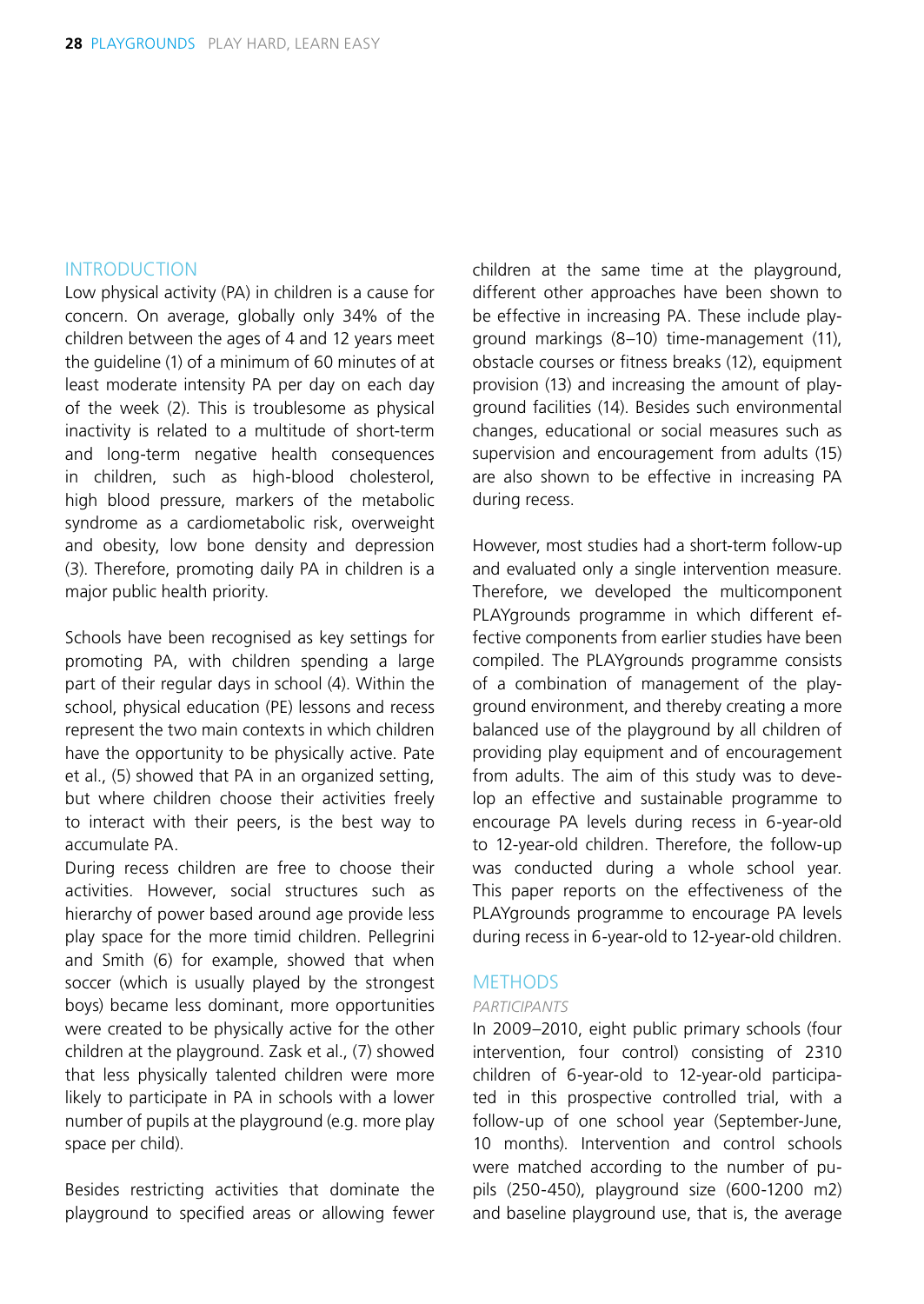level of energy expenditure at the playground as determined through the SOPLAY observational protocol (16). After matching, schools were randomly allocated to the intervention or control condition.

All schools were located in the urban area of Amsterdam in neighbourhoods with a relatively large part of the population consisting of children of immigrant origin with a low socioeconomic status. Similar to another school-based study (17) parents of the participating children received a passive informed consent form that explained the nature and procedures of the study allowing them to withdraw. The Medical Ethics Committee of the VU University Medical Centre approved the study design, protocols and informed consent procedure (NTR2386).

#### *INTERVENTION*

A full description of the intervention has been published previously (18). Briefly, the intervention consisted of restructuring the playground by multi-coloured lines by which specific areas for different activities were created (i.e. a soccer field, a basketball set-shot area, a circle for circular activities, a dance area, a throw and catch area, a skipping area and a bounce area). Through 'hotspots' management (i.e. a place where the majority of children would like to play) all children, including the more timid, were to be able to play at these areas.

In addition, altered recess time management, by using a recess schedule which allowed a maximum of two classes at the playground at the same time, reduced the number of children on the playground at any given time, thus creating more play space per child.

In the Netherlands, recess is a daily 15 minute playtime break in the morning and is embedded in the regular school day. Most children go home for lunch. The intervention focused only on the morning recess and was aimed at increasing the intensity of PA. Increasing the intensity of recess PA could result in recess making a substantial contribution to children's daily PA.

Active usage of the playground was encouraged through the provision of play equipment and monthly themes, and through supervision and encouragement by teachers. The amount of equipment was controlled for by using a standard set of equipment for different age groups, consisting of balls, juggling equipment, ropes, throw and catch equipment and equipment for tag games, crossing games and running games). Each class received a box with play equipment. The regular PE lessons presented ideas on game rules, on how to use the playground, play equipment and the themes that provided a new stimulus every month. All PE teachers received instruction materials and had six meetings with the researcher for training and support. The teachers encouraged the children of their own class during recess, which was a new part of their duty besides the regular supervision and in addition, they were scheduled to participate on the playground together with the children once a week.

### *DEMOGRAPHIC INFORMATION*

The school register provided demographic information (age, gender and ethnicity). Children were classified as being of western or non-western descent following the Dutch Central Bureau for Statistics definition (CBS 2000). A child was classified as non-Western if the child itself or at least one parent was born in Africa, Latin America, Asia (except for Japan and Indonesia) or Turkey.

#### *MEASUREMENTS*

Outcome measures of this study were the average level of PA in children during recess expressed in counts/min and in energy expenditure (kcal/kg/ min). In addition, the proportion of children who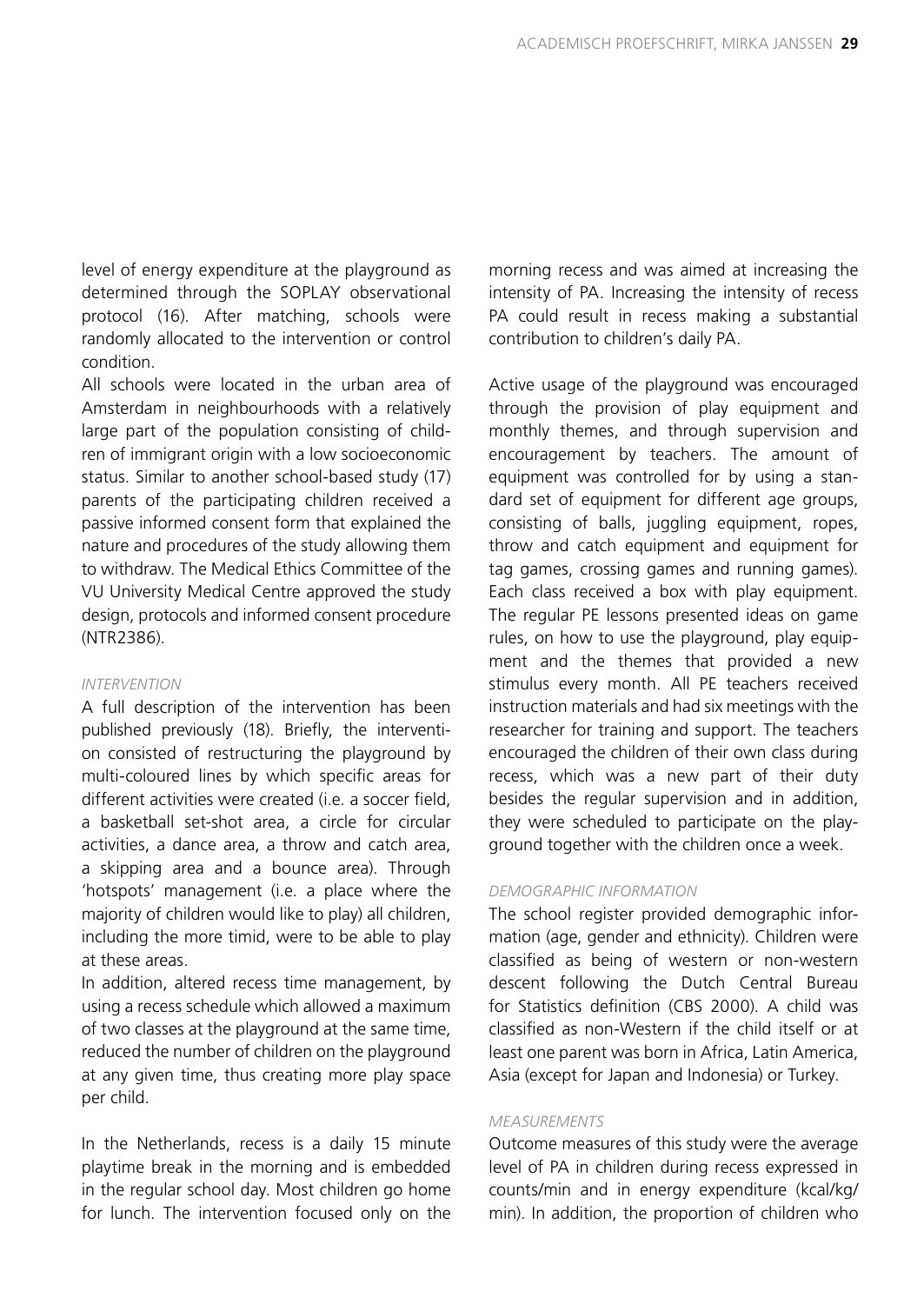

*Figure 1: Flowchart of the measurements and intervention. I = intervention schools; C = control schools; n = number; % = percentage of.*

were engaged in moderate-to-vigorous physical activity (MVPA) was assessed. Measurements consisted of both objective (accelerometry) and observational (SOPLAY) measures.

Figure 1 shows a flow chart of the measurements and intervention.

#### *ACCELEROMETRY*

Each school was visited every 2 weeks on the same day of the week. Accelerometry measurements were conducted during recess, using triaxial accelerometers (ActiGraph, ActiTrainer). In children the validity of the ActiGraph to measure daily levels of PA is moderate-to-good (19, 20).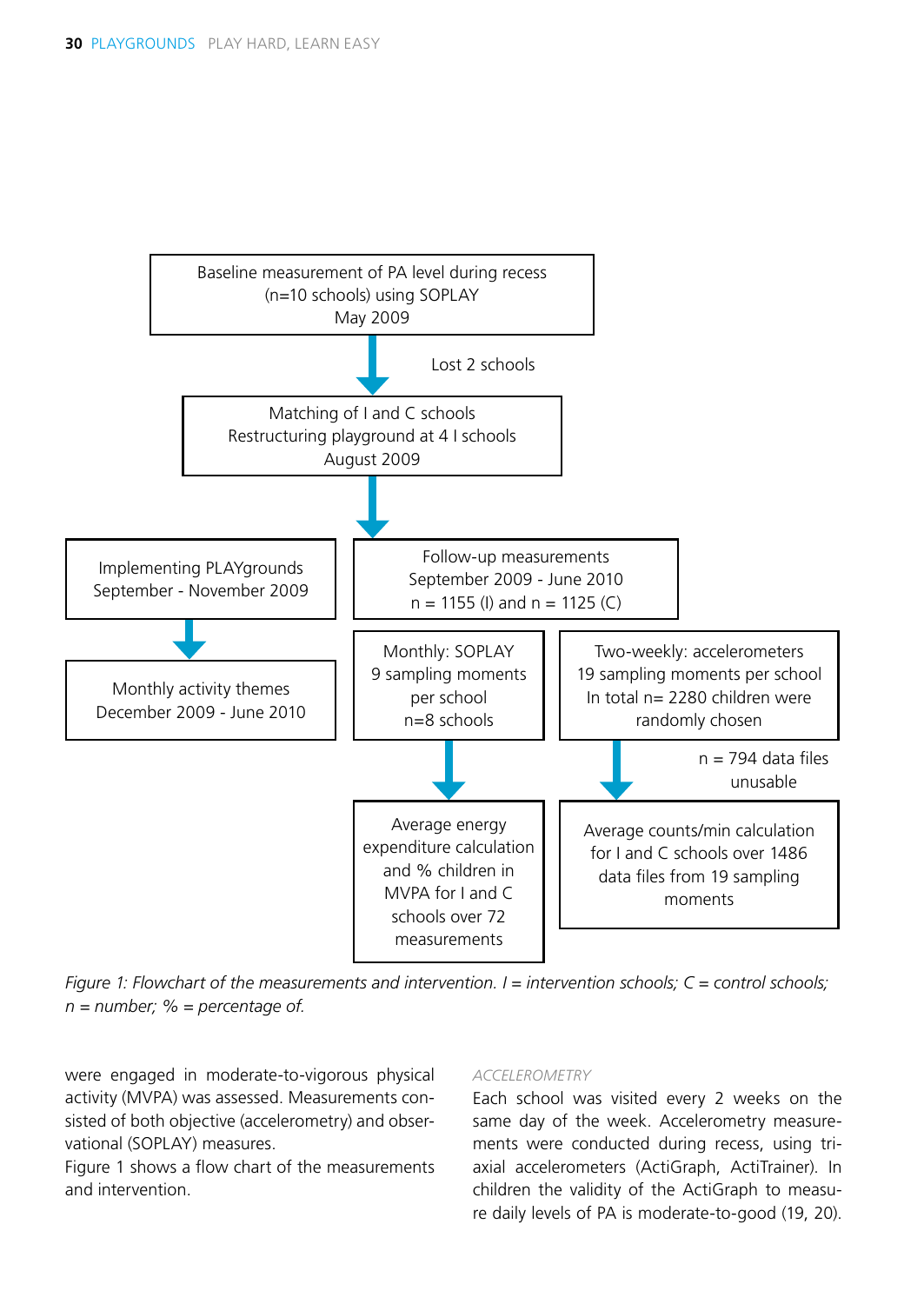For our purpose we measured the total number of accelerometer counts during a 15 minute bout of PA in a controlled setting.

At the start of the school year a random sequence was made in which the children were selected to wear the accelerometer following the school register. Per visit a total of 15 children of all ages (2-3 per grade) wore an accelerometer during recess. The accelerometer was securely attached to the children's hip by an elastic waist belt. The epoch length was one second and the display was turned off in order to minimise distraction.

In total, 2280 children were selected to wear the accelerometer during a total of 19 sampling moments at each school. Due to several reasons – for example children being absent on the day of measurement, children who switched schools or because of technical failure – 1486 data files were usable for analyses.

Counts per minute for the middle 12 minutes of the 15 minutes recess were derived and analysed, because after subtracting the time required to walk to and from the playground, an average net time of 12 minutes remained.

The following cut-off points were chosen, because they were the most appropriate for our population: light PA below 2000 counts/min, moderate PA between 2000 and 2999 counts/min (moderate) and vigorous PA over 3000 counts/min (21). These cut-off points correspond with approximately <3, 3–6 and >6 metabolic equivalent of task (METs) (21).

#### *OBSERVATIONS*

Once a month, on the same day as the accelerometry measurement, two people observed the school's playground during recess with the validated SOPLAY protocol (16). SOPLAY is a standardized protocol consisting of observations on the quantity of use of the playground in general, type of PA, intensity of PA and aspects related to the physical environment (e.g. weather conditions, provision of playground equipment, accessibility and teacher presence).

Eight students from the Academy for Physical Education were trained to observe together with the researcher (per school one student and the researcher). Training consisted of practising at different playgrounds to get familiar with the SOPLAY protocol and the registration of the different variables (like intensity and type of PA). An inter-observer agreement of 88-96% between the different students and the researcher was obtained after 16 hours of training.

Before each observation, the physical environment aspects were registered. The playground was observed as a whole, every 5 minutes during a recess, from left to right. During the intervention period, a total of nine sampling moments per school were done.

Following the SOPLAY protocol, the number of children that engaged in sedentary, walking and very active behaviour was counted to get a summary score and was then transformed into estimates of energy expenditure (kcal/kg/min), by multiplying these with a constant (sedentary; 0.051 kcal/kg/min walking; 0.096 kcal/kg/min and very active; 0.144 kcal/kg/min). These categories are in agreement with the MET values for sedentary ( $\pm$ 3 METs), moderate ( $\pm$ 6 METs) and vigorous (±9 METs) PA. The transformation of observational data into energy expenditure provided an average level of energy expenditure during recess. The data were also analysed regarding the proportion of children that were engaged in MVPA by counting the children who were observed to be moderate to vigorous physically active and divided by the total number of children.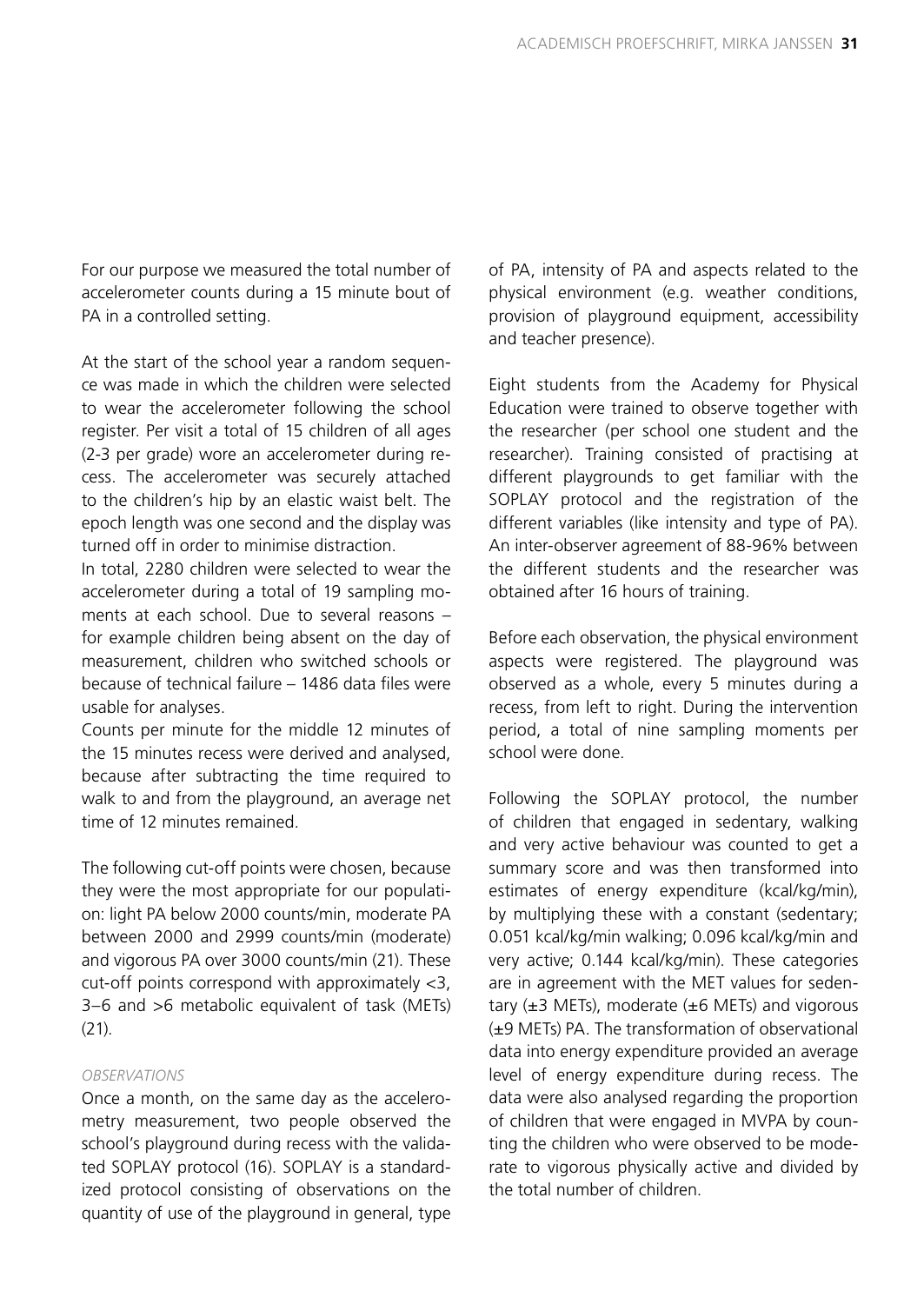#### *STATISTICAL ANALYSES*

Baseline measurements were compared using independent t-tests (energy expenditure and age) and Pearson Chi-square (ethnicity and gender) in SPSS V.18.0 (IBM). The effectiveness of the PLAYgrounds intervention was analysed by means of a linear multilevel regression analysis to account for the clustered nature of the data. In the multilevel analysis, a two level structure was considered; that is, children were clustered within schools (accelerometry) and sampling moments were clustered within schools (SOPLAY). Beside a crude analysis, an analysis was performed adjusted for season (categorical, four seasons), gender (dichotomous) and age (categorical, three age groups: 6-8, 9-10 and 11-12 years old). In additional analyses on the accelerometer data it was investigated whether season, gender and age were effect modifiers. All multilevel analyses were performed using MLwiN (V.2.21) and a two-tailed significance level of p<0.05 was considered statistically significant for all analyses.

#### **RESULTS**

#### *PARTICIPANTS*

Descriptive characteristics of the children who participated in this study as well as average PA at the playground at baseline are shown in table 1. At baseline, there were no significant differences between the intervention and the control group. The average level of energy expenditure during recess was 0.075 kcal/kg/min (SD 0.01) for the intervention group and 0.082 kcal/kg/min (SD 0.02) for the control group, which corresponds with, respectively, 4.5 and 5 METs (i.e. light PA). In the intervention group 39.6% of the children were engaged in MVPA and 41.2% in the control group.

#### *Table 1 Baseline characteristics*

| Intervention Control                   |             |
|----------------------------------------|-------------|
| Number of participants (%) 721 (48.5%) | 765         |
| 8.6(1.5)                               | 8.7(1.5)    |
|                                        |             |
| 404 (56.0%)                            | 424 (55.4%) |
| 317                                    | 341         |
|                                        |             |
| 58 (8.1%)                              | 66 (8.6%)   |
| 663                                    | 669         |
|                                        |             |
| 0.075(0.01)                            | 0.082(0.02) |
|                                        |             |
| 39.6                                   | 41.2        |
|                                        |             |

*SD = standard deviation*

#### *PHYSICAL ACTIVITY*

Table 2 shows the average PA levels during the intervention. The average counts/min over the course of one school year in the intervention group was 3924 (SD 466) and in the control group 2178 (SD 738) measured by accelerometers. This corresponds, respectively, with vigorous PA (>6 METs) and moderate PA (3-6 METs). The SOPLAY observations showed that the average amount of energy expenditure at the playground was 0.105 kcal/kg/min (SD 0.01) for the intervention group and 0.074 kcal/kg/min (SD 0.01) for the control group. This corresponds respectively with moderate PA (6 METs) and light PA (4 METs). During the intervention, an average of 77.3% of the children in the intervention group was engaged in MVPA, against 38.7% of the children in the control group.

*Table 2 Average PA levels (over a school year) during the intervention, measured by accelerometry (counts/min) and by SOPLAY (energy expenditure and proportion of children in MVPA)*

|                                               | Intervention Control |             |
|-----------------------------------------------|----------------------|-------------|
| Counts/min, mean (SD)                         | 3924 (466)           | 2178 (738)  |
| Energy expenditure,<br>kcal/kg/min, mean (SD) | 0.105(0.01)          | 0.074(0.01) |
| Proportion of children<br>in MVPA, %          | 77 3                 | 38.7        |

*MVPA = moderate-to-vigorous physical activity; PA = physical activity*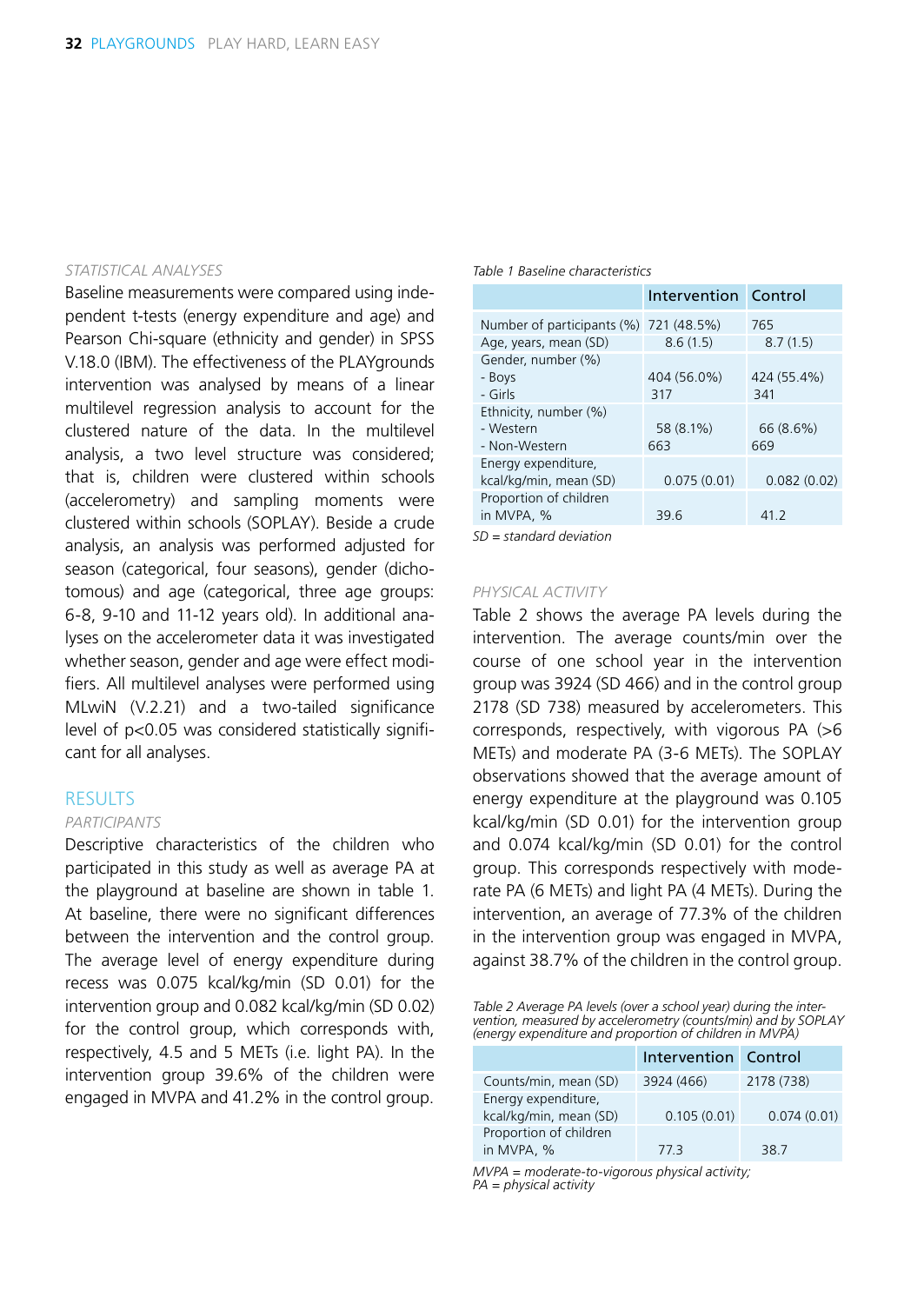#### *Table 3 Effectiveness of the intervention measured by accelerometry and by SOPLAY*

| Accelerometry               | B (95% CI)             | p-value |
|-----------------------------|------------------------|---------|
| Crude model                 | $1747(1666 - 1827)$    | < 0.001 |
| Adjusted model <sup>a</sup> | $1706(1642 - 1769)$    | < 0.001 |
| SOPLAY                      |                        |         |
| Crude model                 | $0.031(0.027 - 0.035)$ | < 0.001 |

*a Adjusted for season, gender and age*

*B: regression coefficient*

Table 3 shows the effectiveness of the intervention. In both the crude and adjusted model the intervention effect was significant (p<0.001). The accelerometer data showed that the intervention effect was stronger for girls (p<0.001, boys as reference) and different for the age groups, with the strongest effect for the oldest age group (10-12 years old (p<0.01, youngest age group as reference). An additional analysis with a three-way interaction between age, gender and intervention showed that the effect was strongest for 10-year-old to 12-year-old girls. The intervention effect also varied through the season, with the strongest effect during summer/autumn (the first season). Figure 2 depicts the intervention effect through the different seasons and the effect separately for boys and girls.

#### DISCUSSION

Multiple studies have been done to evaluate the effectiveness of playground alterations, playground programmes or playground management changes. Most of these studies have a small sample and/or a short-term follow-up. Therefore, our study evaluated the multi-component PLAYgrounds programme with a follow-up of one school year. The PLAYgrounds programme was effective in increasing PA intensity level during recess, with a significant difference between the intervention group and the control group (p<0.001). The intervention group was on average moderately physically active as opposed to the control group who was lightly physically active. In the intervention group 77.3% of the children engaged in MVPA as opposed to 38.7% of the children in the control group.



*Figure 2: Seasonal fluctuations in physical activity intensity (counts/min) for intervention and control group (A), separately for boys and for girls (B).*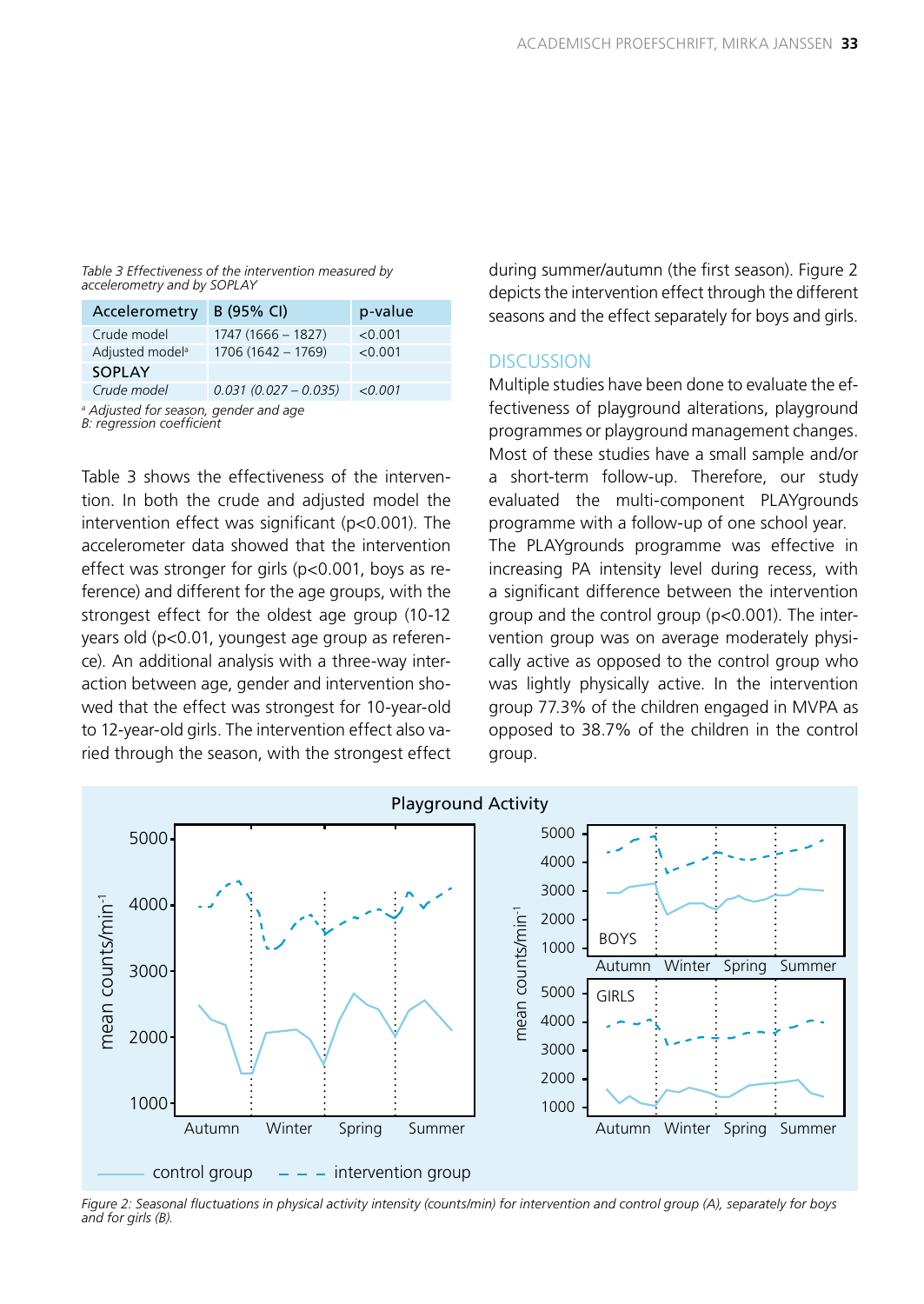Previous playground studies, using measures such as playground markings or equipment provision, were also effective in increasing PA during recess. A review on playground interventions (22) concluded that a number of factors affect children's PA levels during recess, such as playground space or prompts received. However, no studies evaluated the impact all of these factors together. In 2010, a prediction model was made to identify significant variables associated with the level of PA during recess (23). More play space and equipment provision were positive predictors for moderate PA. Our study combined more play space, which was created by restructuring the playground and educational measures, with equipment provision. Besides that, adult supervision and encouragement, as well as playground markings, were part of the PLAYgrounds programme, but these factors were not found to be positive predictors in the prediction model study from 2010. Conversely, these factors were found to have a significant effect in experimental studies (10, 15).

The intervention effect was stronger for girls than for boys, which might be explained by the nature of the intervention programme. The PLAYgrounds programme consisted of different components that appeal to girls in particular (e.g. a designated skipping and dance area). In addition, by creating a specific area for soccer, there was a more balanced partition of the playground among boys and girls. Due to the PLAYgrounds programme, PA levels in especially older girls increased from sedentary to moderate PA. This is quite promising for structured health promotion, since PA levels decrease across adolescence into adulthood (1, 24) and, in general boys, are more active than girls (24).

In most previous studies the largest effect of a playground intervention was at the start of the intervention and it decreased over time (22), which might imply a novelty effect. Our study showed that the PLAYgrounds programme provided a sustained stimulus for increasing recess PA levels during the whole school year, arguably because of monthly motivation with activity themes and PE support. However, a potential seasonal influence was also found. There is some evidence from earlier studies for such a seasonal effect, but most results are contradictory. The prediction model (23) mentioned previously showed a significant negative association between temperature and vigorous activity, but a review (25) showed that seasonal variations suggest higher PA levels during summer months. In our study, the association model was adjusted (among others variables) for season.

The validity and reliability of PA measurements are a general topic of discussion, due to variation in PA duration and PA levels which vary by assessment method (26). An observation method, such as SOPLAY, is subjective and the outcome depends on the researcher's estimation of the intensity of PA. Accelerometers provide an objective measure. On the other hand accelerometry is mostly validated for walking and running activities and the observation method is the most practical method for assessing different kind of activities (e.g. climbing and swinging). In this study both measurement methods were combined and both showed a significant difference between the intervention group and the control group as well as the same seasonal pattern during the school year. However, accelerometer data showed higher PA levels than SOPLAY data. Intensity thresholds for MVPA in youth measured by accelerometry varied widely between studies (27). In our study, cut-off points from Ekelund et al., (21) were chosen to specify the PA level from accelerometer data, because these were most appropriate to the group of participants in our study. With the

SOPLAY method an average energy expenditure of the playground is calculated, which is based on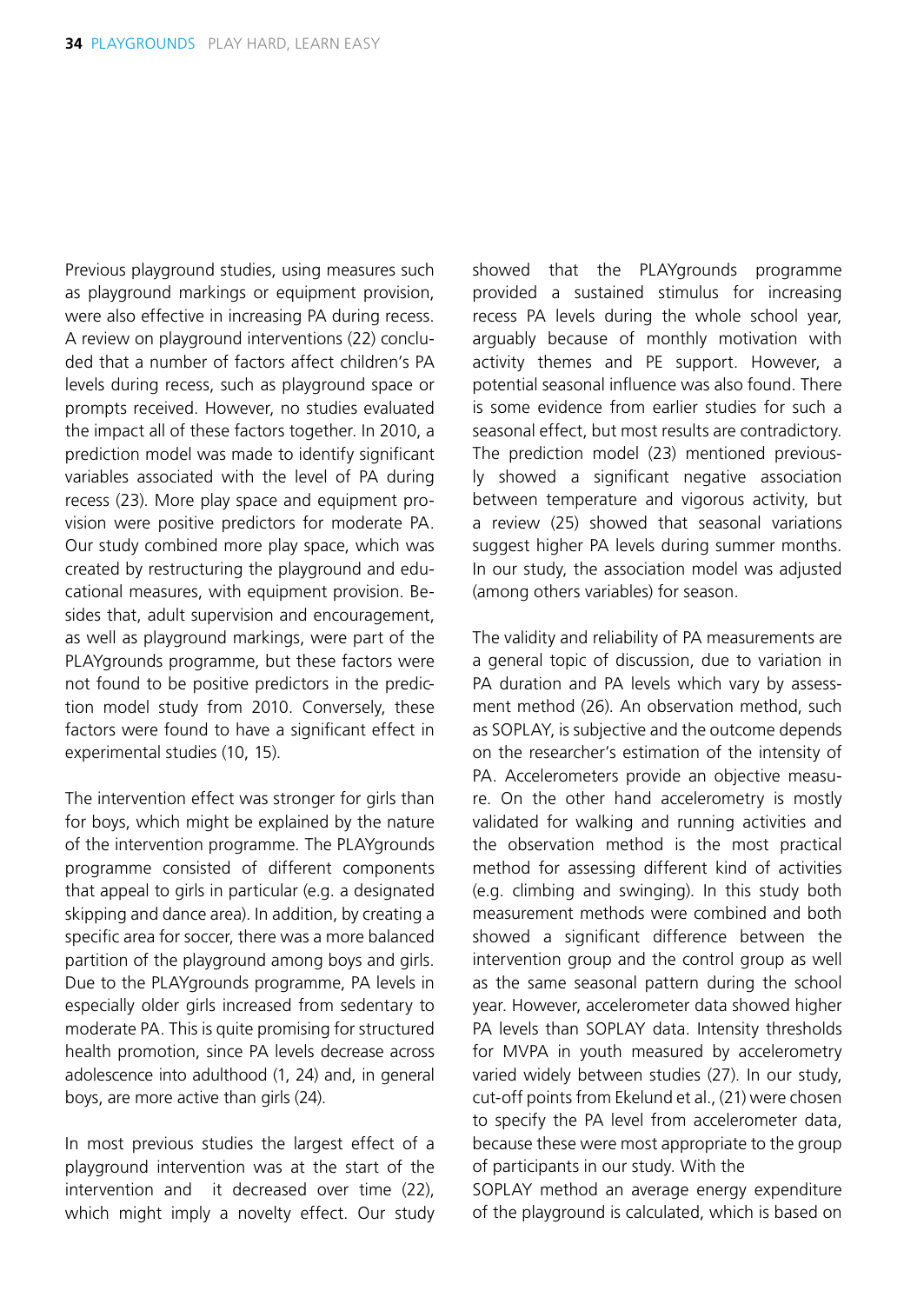predefined constants. Due to the variation in intensity thresholds for accelerometers and a different method of defining PA levels by SOPLAY, the results of this study expressed in intensity levels are not in agreement with each other. This makes the interpretation of the results in terms of PA levels ambiguous.

In our study the outcome measure was average PA level during recess. In most studies PA level is measured during a whole day or week and the outcomes are expressed in minutes spent in intensity levels or minutes spent in activities. The primary goal of our intervention was to encourage children to increase their PA levels during a short break. With regard to our intervention it was not important as to what kind of activities they were involved in, as long as they were physically active. In other countries recess lasts longer and children also have a lunch recess, arguably suggesting that the PLAYgrounds intervention which we evaluated could be more effective in school settings with multiple recess break (including lunch) during the school day.

The aim of the study was to increase PA levels and make recess contribute to the recommended daily PA. Following the Dutch Public Health (PH) guideline of minimal daily PA (28) intensity categories are based on <5, 5-8 and >8 METs, respectively, for light, moderate and vigorous PA for youth. For accelerometry, this corresponds with the cut-off points <4100 (light), 4100-8200 (moderate) and >8200 counts/min (vigorous) (29). This means that despite a significant intervention effect, the intensity level at the intervention schools still corresponds with light intensity PA, while the PH guideline recommends at least 1 hour of moderate intensity PA per day. On the other hand, the SOPLAY data showed that the intervention group engaged on average in moderate intensity PA during the intervention. This implies that the PLAYgrounds programme during recess could contribute 25% to the recommended daily PA levels, since recess is 15 min per day. Based on the results of this study, multiple moments of recess during the school day should be recommended to encourage children to be sufficiently physically active every day.

#### LIMITATIONS

There are several limitations when interpreting the results from this study. First, in the PLAYgrounds programme different factors were combined to stimulate PA during recess, but it is not clear as to which factor or factors contributed more than other factors. Besides that, the educational measures, such as the supporting PE programme as well as the adult supervision or encouragement were dependent on the motivation of the PE teacher and classroom teachers, although the researcher supported the teachers and evaluated the process. Second, a combination of measurement methods was used to evaluate the effect of the intervention. However, the interpretation of the data is still ambiguous when translating them into METs or into the proportional contribution to the PH guideline of required daily PA.

Data on the effectiveness of the intervention were only collected during recess and showed that children were more physically active. It could occur that children compensate this higher level of PA throughout the rest of the day, but since this was not measured, this remains unclear.

#### **CONCLUSION**

This study showed that the PLAYgrounds intervention programme, which combined structural playground changes with playground management in primary schools, increased average PA levels during recess along one school year and could be used to provide structured PA promotion.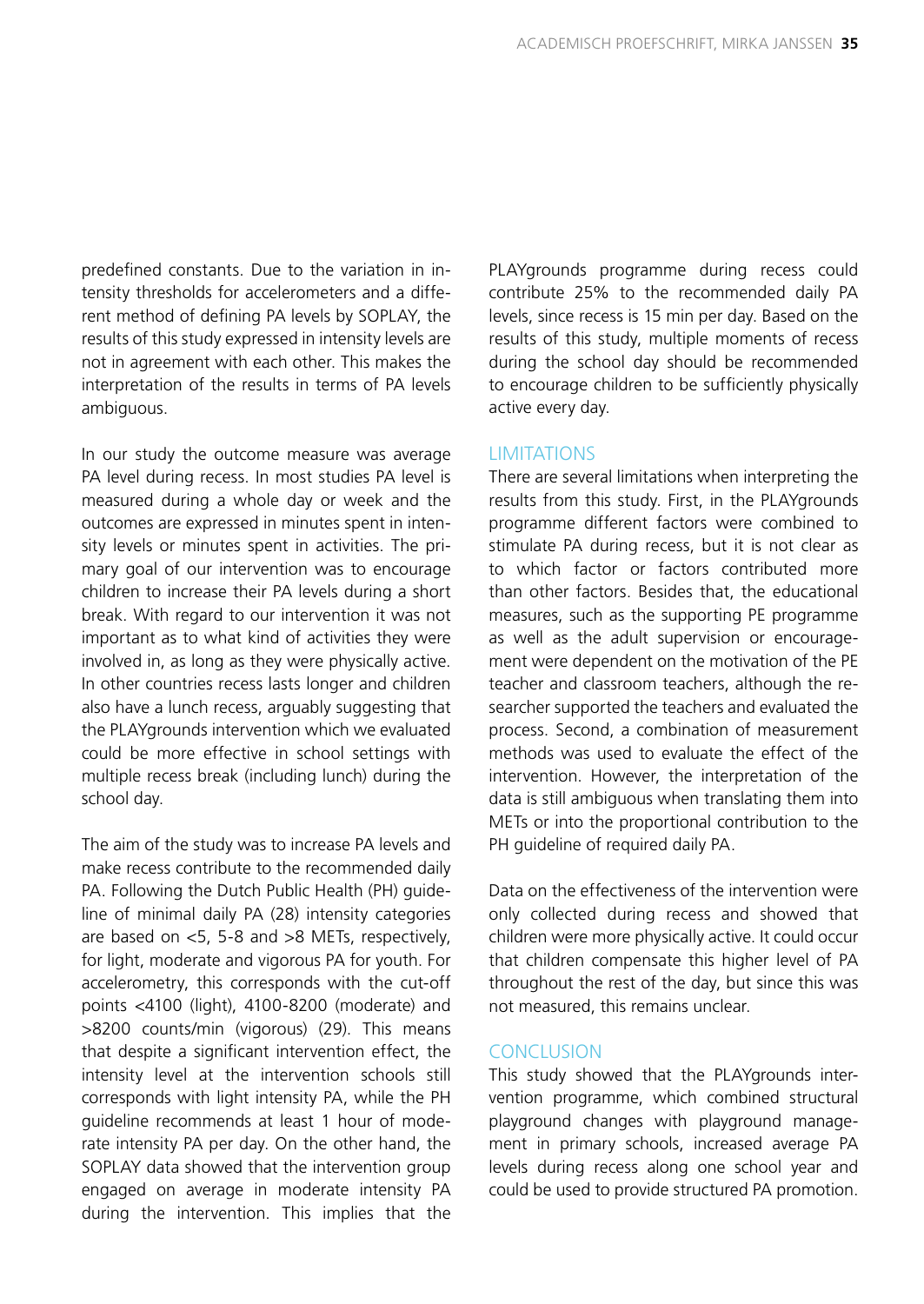#### **REFERENCES**

- 1. Roberts C, Tynjala J, Komkov A. Physical activity. In: Young peoples health in context: health behaviour in schoolaged children (HBSC) study: international report from the 2001/2002 survey. Currie C, Roberts C, Morgan A, et al. eds. Copenhagen, Denmark: World Health Organization Regional Office for Europe, 2004:90–7.
- 2. Department of Health, Physical Activity, Health Improvement and Prevention. At least five a week. Evidence on the impact of physical activity and its relationship to health: a report from the chief medical officer. London, UK: Department of Health, 2004:128.
- 3. Janssen I, LeBlanc AG. Systematic review of the health benefits of physical activity and fitness in school-aged children and youth. Int J Behav Nutr Phys Act. 2010;7:40.
- 4. Biddle SJH, Sallis J, Cavill L. Young and active: physical activity guidelines for young people in the UK. London, UK: Health Education Authority, 1998.
- Pate RR, Baranowski T, Dowda M, et al. Tracking of PA in young children. Med Sci Sports Exerc. 1996;28:92–6.
- Pellegrini AD, Smith PK. School recess: implications for education and development. Rev Educ Res. 1993;63:51–67.
- 7. Zask A, van Beurden E, Barnett L, et al. Active school playgroundsmyth or reality. Results of the 'move it groove it' project. Prev Med. 2000;33:402–8.
- 8. Stratton G. Promoting children's physical activity in primary school: an intervention study using playground markings. Ergonomics. 2000;43:1538–46.
- 9. Stratton G, Mullan E. The effect of multicolour playground markings on children's physical activity level during recess. Prev Med. 2000;41:828–33.
- 10. Stratton G, Ridgers ND. Sporting playgrounds project: an overview. Br J Teach Phys Educ. 2003;24:23–5.
- 11. Cardon G, van Cauwenberghe E, Labarque V, et al. The contribution of playground factors in explaining children's PA during recess. Int J Behav Nutr Phys Act. 2008;5:11.
- 12. Scruggs PW, Beveridge SK, Watson DL. Increasing children's school time physical activity using structured fitness breaks. Pediatr Exerc Sci. 2003;15:156–69.
- 13. Verstraete SJM, Cardon GM, de C, et al. Increasing children's physical activity levels during recess in elementary schools: the effects of providing game equipment. Eur J Public Health. 2006;16:415–19.
- 14. Nielsen G, Bugge A, Hermansen B, et al. School playground facilities as a determinant of children's daily activity: a cross-sectional study of Danish primary school children. J Phys Activ Health. 2012;9:104–14.
- 15. McKenzie TL, Sallis JF, Elder JP, et al. Physical activity levels and prompts in young children at recess: a 2-years study of a bi-ethnic sample. Res Q Excerc Sport. 1997;68:195–202.
- 16. McKenzie TL, Marshall SJ, Sallis SF, et al. Leisure time physical activity in school environment: an observation study using SOPLAY. Prev Med. 2000;30:70–7.
- 17. Collard DC, Chinapaw MJM, Verhagen EALM, et al. Effectiveness of a school-based physical activity-related injury prevention programme on risk behaviour and neuromotor fitness a cluster randomized controlled trial. Int J Behav Nutr and Phys Act. 2010;28:7–9.
- 18. Janssen M, Toussaint HM, van Mechelen W, et al. PLAYgrounds: effect of a PE playground programme in primary schools on PA levels during recess in 6- to 12-year-old children. BMC Public Health 2011;11:282.
- 19. de Vries SI, van Hirtum HWJEM, Bakker I, et al. Validity and reproducibility of motion sensors in youth: a systematic update. Med Sci Sports Exerc. 2009;41:818–27.
- 20. Ekelund U, Sjostrom M, Yngve A, et al. Physical activity assessed by activity monitor and doubly labeled water in children. Med Sci Sports Exerc. 2001;33:275–81.
- 21. Ekelund U, Sardinha LB, Andersson SA, et al. Associations between objectively assessed physical activity and indicators of body fatness in 9- to 10-year-old European children: a population-based study from 4 distinct regions in Europe (the European Youth Heart Study). Am J Clin Nutr. 2004;80:584–90.
- 22. Ridgers ND, Stratton G, Fairclough SJ. Physical activity levels of children during school playtime. Review. Sports Med. 2006;36:359–71.
- 23. Ridgers ND, Fairclough SJ, Stratton G. Variables associated with children's physical activity levels during recess: the A-CLASS project. Int J Behav Nutr and Phys Act. 2010;7:167–75.
- 24. Armstrong N, van Mechelen W. Are young people fit and active? In: Biddle SJH, Sallis JF, Cavill N. Young and active? London: Health Education Authority, 1998:89–97.
- 25. Carson V, Spence JC. Seasonal variation in physical activity among children and adolescents: a review. Pediatr Exerc Sci. 2010;22:81–92.
- 26. Trost SG, Ward DS, Moorehead SM, et al. Validity of the Computer Science and Applications (CSA) activity monitor in children. Med Sci Sports Exerc. 1998;30:629–33.
- 27. Corder K, Ekelund U, Steele RM, et al. Assessment of physical activity in youth. J Appl Physiol 2008;105:977–87.
- 28. Kemper HCG, Ooijendijk WTM, Stiggelbout M. Consensus about the Dutch norm for healthy PA (in Dutch). Tijdschrift voor Gezondheidswetenschappen. 2000;3:180–3.
- 29. Freedson P, Pober D, Janz KF. Calibration of accelerometer output for children. Med Sci Sports Exerc. 2005;37:S523–30.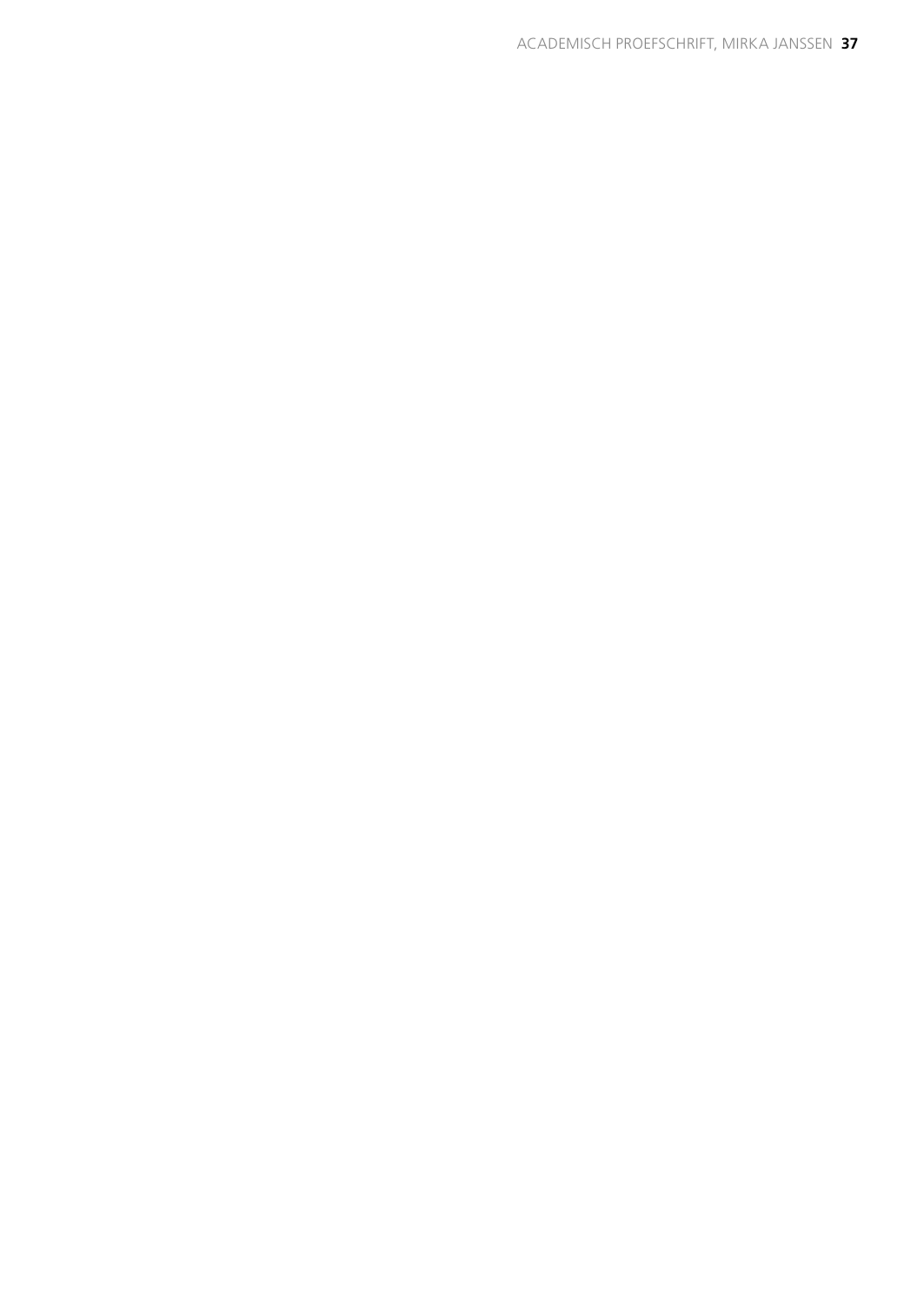# PLAYGROUNDS PLAY HARD, LEARN EASY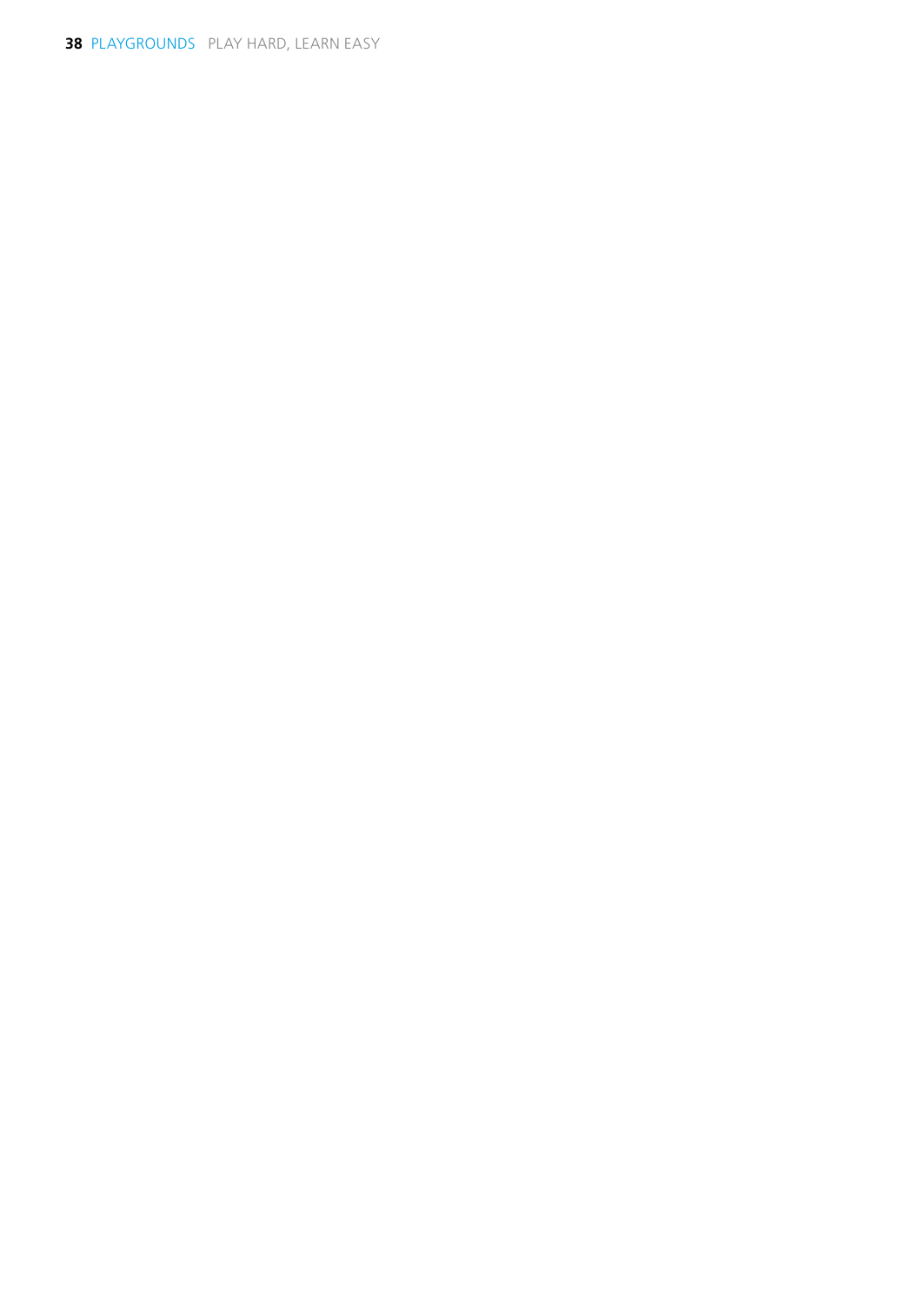# CHAPTER 4 EFFECTIVENESS OF THE PLAYGROUNDS PROGRAMME ON PHYSICAL FITNESS IN CHILDREN AGED 9-12

Janssen, M., Twisk, J.W., Toussaint, H.M., van Mechelen, W., & Verhagen, E.A.L.M.

## **ABSTRACT**

## *PURPOSE:*

Over time physical fitness (PF) levels in children have decreased in parallel with decreased physical activity (PA) levels. The PLAYgrounds programme has shown to be effective in increasing PA levels during recess. In this study the effect on PF levels was evaluated.

## *METHODS:*

PLAYgrounds was evaluated using a prospective controlled trial. The intervention consisted of restructuring the school playground with coloured lines and by encouragement of active use of the playground, through the provision of play equipment and supporting physical education lessons. PF was assessed by 7 selected tests from the Eurofit test battery and was assessed at baseline (September) and at follow-up (June). Multilevel regression analyses were performed to analyse the effect of the intervention.

## *RESULTS:*

A significant difference at follow-up was found between the intervention group and the control group for plate tapping, 10x5m run and 20m shuttle-run in favour of the intervention group. The effect was stronger for the least fit children at baseline for 10x5m sprint and 20m shuttle-run. The effect of the intervention on 20m shuttle-run was stronger for girls than for boys.

## *CONCLUSION:*

The PLAYgrounds programme was effective in increasing some indicators of neuromotor fitness (plate tapping and 10x5m run) and cardiorespiratory endurance in boys and girls.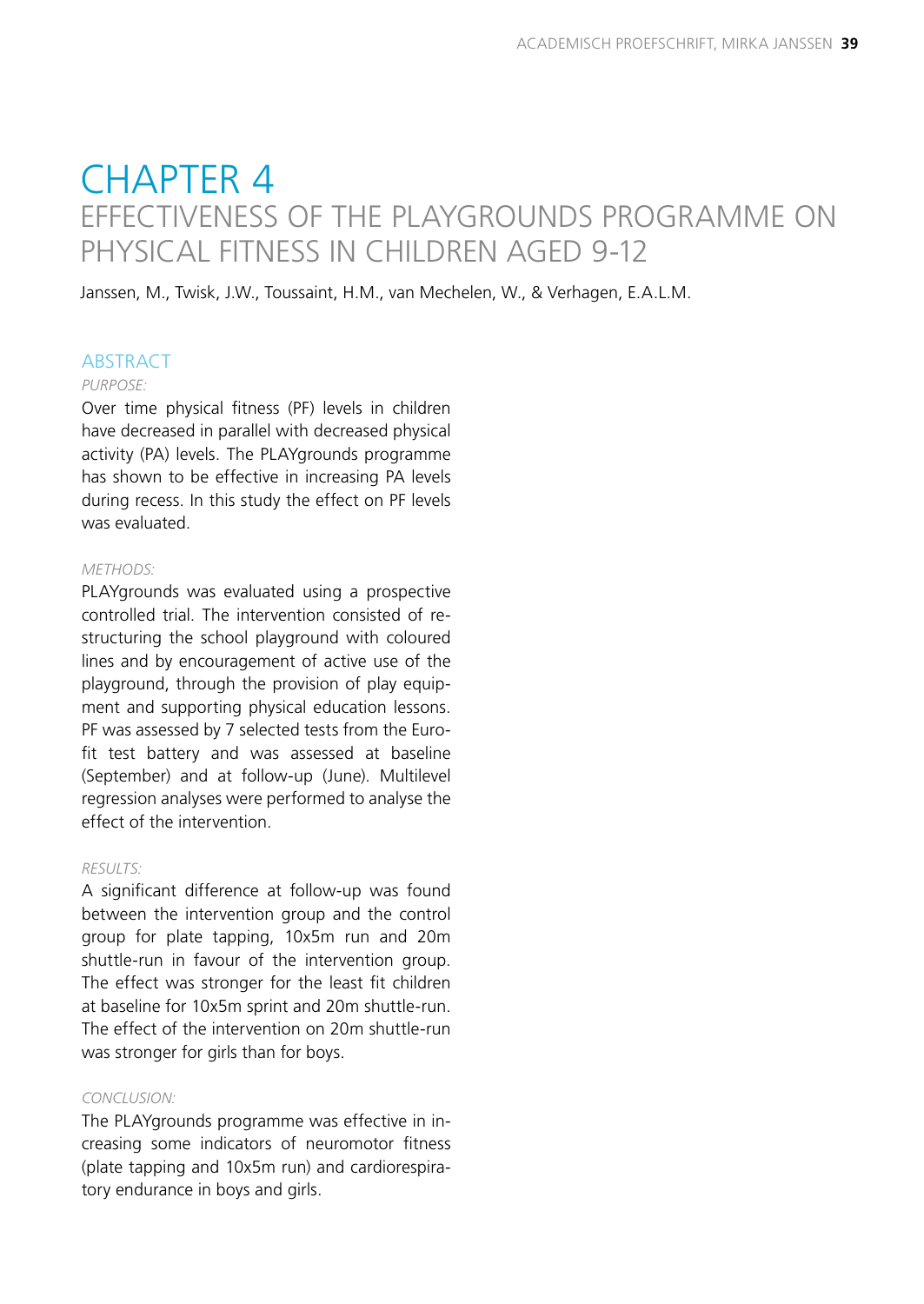## INTRODUCTION

Without doubt, physical inactivity in children is a major public health concern. European studies have shown that 95.4% of the girls and 83.2% of the boys are unable to reach moderate-tovigorous intensity PA recommendations of at least 60 minutes/day (1). Although many attempts have been made to encourage children to be physically active, total daily physical activity (PA) in children has decreased over the last 20 years (1). In parallel with decreased PA, physical fitness levels in children are decreasing (2-4). This is a cause for concern, as low cardiorespiratory fitness and reductions in cardiorespiratory fitness over time are significantly associated with the risk of being overweight (5). Currently, the prevalence of obesity is high; one in five children is overweight or obese (6). In addition, childhood physical inactivity tracks into adulthood (7) and inactive adults as well as adults with a low cardiorespiratory fitness have a higher risk of high blood pressure and cardiovascular disease (8). Therefore, it is necessary to encourage an increase in PA levels in children.

Co-operation with schools gives us the opportunity to reach all children for the promotion of PA (9). Multiple school playground interventions have shown a positive effect on PA (10-12). Also at schools where PA habits are encouraged, a positive association with physical fitness has been found (13). Yet, from a recent review it was concluded that effective interventions in the school setting on physical fitness need to be intensive and mandatory by nature (14). For example, the frequency and duration of physical education (PE) lessons may be insufficient to achieve the needed effects on physical fitness (14), since PE lessons are scheduled (in the Netherlands) only once or twice a week for about one hour. Recess may be a context during which children can be encouraged to be sufficiently active, yet only when certain measures (such as structuring the playground and time-management) are taken, in order to provide an appealing environment to be physically active (15) and to create sufficient play space per child.

For this purpose we developed the PLAYgrounds intervention, which is a school-based intervention aimed at improving PA levels during recess. This intervention has been shown to be effective on increasing PA levels (16). As a component of the intervention, parts of the regular PE lessons were dedicated to playground activities and in particular to practicing neuromotor skills. The children were required to perform different activities on the playground. One may hypothesize a positive effect of practising these skills through the PLAYgrounds programme on health-related fitness (i.e. cardiorespiratory endurance) and on neuromotor fitness from the increased PA levels. Therefore the aim of this paper is to describe the results of the PLAYgrounds programme on health-related fitness and neuromotor fitness in 9- 12-year-old children.

## **METHODS**

In 2009-2010, a prospective controlled trial was done in four intervention and four control schools with a follow-up of one school year (September-June, 10 months). In total 2310 children of 6 to 12 years old participated in the PLAYgrounds study. Only the 9- to 12-year-old children participated in the PF measurements. Therefore a total of 740 children were available for this study. Table 1 shows the descriptives of the participants.

## *Table 1 Baseline characteristics*

|                       | Intervention Control |             |
|-----------------------|----------------------|-------------|
| Participants, n (%)   | 391 (52.8%)          | 349         |
| Age, years, mean (SD) | 10.7(1.7)            | 10.5(1.5)   |
| Gender, n (%)         |                      |             |
| <b>Boys</b>           | 201 (51.4%)          | 186 (53.3%) |
| Girls                 | 190                  | 163         |

*n = number; SD = standard deviation*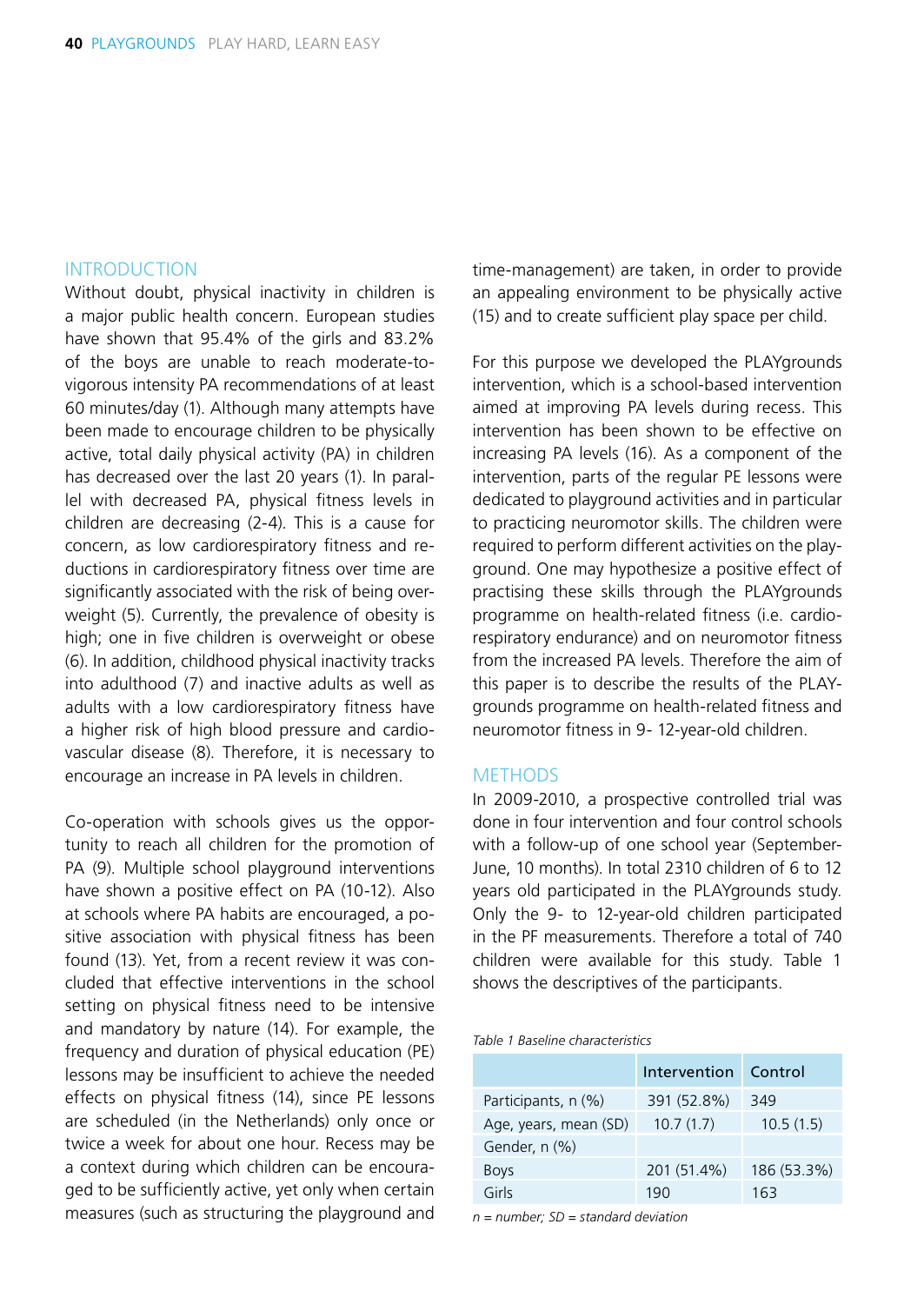All schools were located in relatively low socioeconomic status neighbourhoods in Amsterdam. Similar to other school-based studies (17), parents of the participating children received a passive informed consent form that explained the nature and procedures of the study, allowing them to withdraw if they wished to do so. The Medical Ethics Committee of the VU University Medical Centre approved the study design, protocols and informed consent procedure (NTR2386).

#### *INTERVENTION*

A full description of the PLAYgrounds intervention has been published previously (18). The intervention is described in short below. In the Netherlands, recess is a daily 15 to 30 minutes playtime break in the morning and is embedded in the school day. The intervention consisted of restructuring the playground as well as encouragement of active usage of the playground. The restructuring of the playground by which specific game spaces were created (i.e. a soccer field, a dance area etc.) was done by multi-coloured lines. A time schedule (i.e. allowing a maximum of two classes at the same time at the playground) and hotspot (i.e. a play space where the majority of children wanted to play) management were used to create more play space per child and a more balanced use of the playground. Active usage was stimulated by providing a box with play equipment and themes for activities presented in the regular PE lessons. The regular PE lessons included practising of neuromotor skills, which the children required for performing a variety of games on the playground, such as twinwheel, juggling, running games, basketball skills and jumping exercises. In the PE lessons, themes for activities were presented that provided a new stimulus every month. For example, one of the themes was skipping and therefore different skipping games, skipping with different materials (ropes and elastics) and skipping techniques were practised.

#### *MEASUREMENTS*

The school register provided demographic information (age and gender). The outcome of this study was the level of physical fitness of the children. Physical fitness is defined by the Amrecia College of Sports Medicine (ACSM) as a combination of health-related fitness (flexibility, cardiorespiratory endurance, and muscular strength and muscular endurance) and neuromotor fitness (speed, agility, power and coordination) (19, 20). Measurements of physical fitness consisted of seven test items of the Eurofit test battery (21). Validity and reliability of the Eurofit fitness tests have shown to be acceptable (22). The follow-up measurement after 10 months measured changes in the baseline physical fitness. No information on body mass and body height was gathered, due to scheduled coinciding Health Service measurements at the participating schools. The Health Service measurements were not available for this study because of privacy laws.

## *EUROFIT TEST BATTERY ITEMS*

Table 2 (next page) shows an overview of the selected test items, including a description of the physical fitness construct, the physical fitness domain, a description of measurement and the unit of score. The choice for these tests was based upon the organizational ability to perform these measurements within two PE lessons and to get a reliable result with different test leaders. The bent arm hang has to be performed with an elevated horizontal bar, but was performed in this study using a vertical rope. Children stepped from a chair to bent arm hang in the rope and the time in bent arm hang was recorded until the arms were not bent 90 degrees or more anymore. Therefore, the bent arm hang test was not a validated test item. For a detailed description of the measurement of the different test items, see the manual of the Eurofit test battery (21).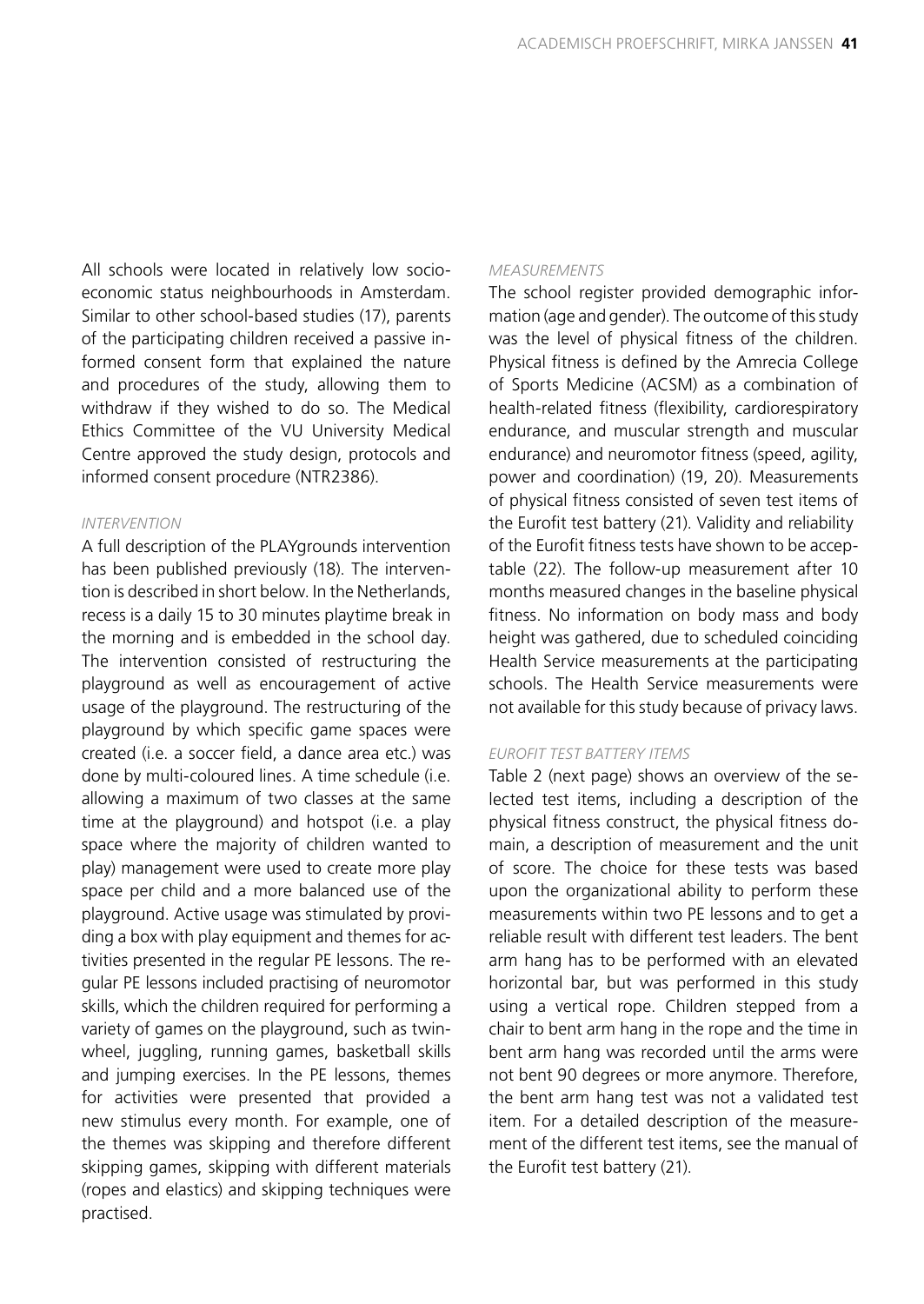#### *Table 2 Description of the fitness test items used in this study.*

| <b>Test</b><br>item            | <b>Physical fitness</b><br>construction       | <b>Physical fitness</b><br>domain | Measurement                                                                                                                              | Score  |
|--------------------------------|-----------------------------------------------|-----------------------------------|------------------------------------------------------------------------------------------------------------------------------------------|--------|
| One hand plate<br>tapping (PT) | Eye-hand coordination<br>and arm speed        | Neuromotor                        | Time needed to complete 25 cycles<br>between two discs while alternatively<br>tapping with the hand of preference<br>as fast as possible | sec    |
| $10x5m$ run<br>(10x5)          | Running speed<br>and agility                  | Neuromotor                        | Minimal time needed on a 10 times<br>5 <sub>m</sub> run                                                                                  | sec    |
| Bent arm hang<br>(BAH)         | Upper body strength<br>and muscular endurance | Health-related                    | Maximal time that arms were bent 90<br>degrees or more while hanging in a<br>vertical rope                                               | sec    |
| Sit-and-reach<br>(SAR)         | Trunk flexibility                             | Health-related                    | Maximal reach while sitting with<br>extended knees                                                                                       | cm     |
| Standing long<br>jump (SLJ)    | Explosive leg power                           | Health-related and<br>neuromotor  | Maximal standing horizontal jump<br>distance                                                                                             | cm     |
| Hand grip test<br>(HG)         | Static arm strength                           | Health-related                    | Maximal force pulled with<br>preferred arm on a dynamometer<br>while standing                                                            | kg     |
| 20m shuttle-run<br>(SRT)       | Cardiorespiratory<br>endurance                | Health-related                    | Run a maximum of stages while the<br>time is shortened between stages                                                                    | stages |

Detailed test protocols were written for use by students from the Academy for PE and PE teachers located at the intervention and control schools. They were trained to administer the test items following a standardized protocol, including instructions to the children, vocal encouragement and the scoring. After a training period of 8 hours, an inter-rater reliability of at least 85% was scored. All tests were performed twice, and the best score was retained, except for the 20m shuttle-run (which was performed once at baseline and once at follow-up). All tests were performed within two PE lessons. In order to rule out any footwear influence, children performed all tests barefoot, except for the 20m shuttle-run.

## *STATISTICAL ANALYSES*

Baseline measurements were compared between the intervention group and the control group using independent t-tests (age and baseline physical fitness) and Pearson Chi-square (gender) with SPSS 18.0 (IBM). Due to the clustered nature of the data, the effectiveness of the PLAYgrounds intervention on physical fitness was analysed by means of a linear multilevel regression analysis. In the multilevel analysis, a two level structure was considered; i.e. children were clustered within schools. Baseline measurements for the different physical fitness outcomes were included in all analyses as a covariate. Beside a crude analysis, analyses were performed adjusted for gender (dichotomous) and age (dicho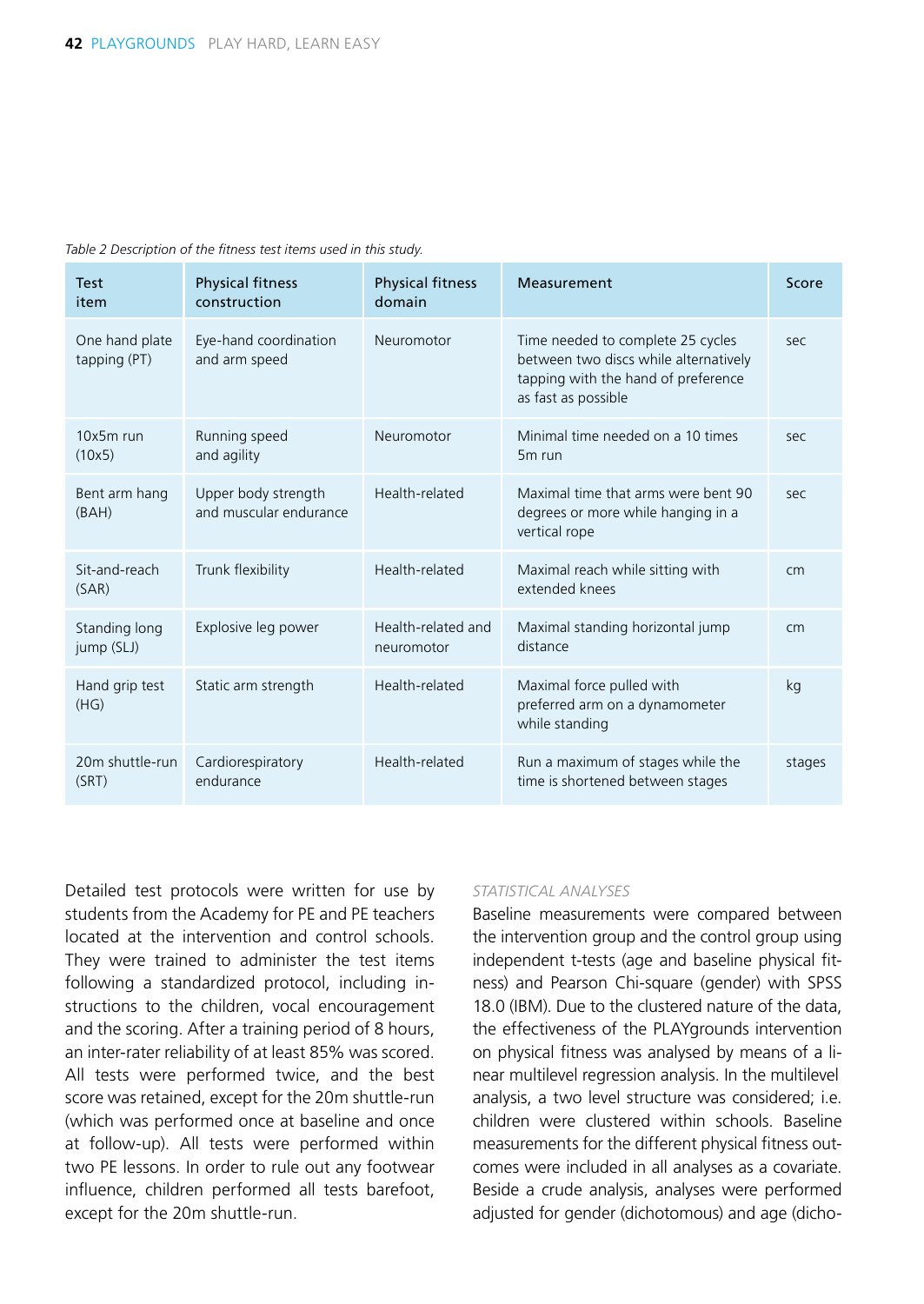tomous; two age groups 9-10 and 11-12 years old). In additional analyses it was investigated whether gender, age and level of physical fitness at baseline were effect modifiers. All multilevel analyses were performed using MLwiN (version 2.21) and a twotailed significance level of p<0.05 was considered statistically significant for all analyses.

## RESULTS

Table 3 shows the physical fitness scores of the children at baseline and follow-up. All physical fitness test data was distributed normally, except for the bent arm hang scores. Therefore the median of the bent arm hang scores is also provided. Due to the adjustment for baseline values of the outcome,

*Table 3 Mean scores on the different test items in the intervention group and the control group at baseline and follow-up. For bent arm hang also median score is provided, since the data was not normally distributed.*

|                                       | <b>Boys</b>                          |                                      |                                      | Girls                                |                                    |                                     |                                    |                                     |
|---------------------------------------|--------------------------------------|--------------------------------------|--------------------------------------|--------------------------------------|------------------------------------|-------------------------------------|------------------------------------|-------------------------------------|
|                                       |                                      | ı                                    | $\mathsf{C}$                         |                                      |                                    |                                     | C                                  |                                     |
| Mean (SD)                             | B                                    | Fup                                  | B                                    | Fup                                  | B                                  | Fup                                 | B                                  | Fup                                 |
| Plate<br>tapping (sec.)               | 14.06<br>(1.7)<br>$n = 193$          | 12.96<br>(1.8)<br>$n = 184$          | 14.37<br>(2.4)<br>$n = 178$          | 13.96<br>(2.1)<br>$n = 179$          | 13.37<br>(1.6)<br>$n = 178$        | 12.18<br>(1.8)<br>$n = 177$         | 14.38<br>(3.9)<br>$n = 157$        | 13.33<br>(2.2)<br>$n = 157$         |
| 10x5m run<br>(sec.)                   | 20.69<br>(1.8)<br>$n = 193$          | 19.15<br>(1.5)<br>$n = 186$          | 20.23<br>(2.1)<br>$n = 180$          | 20.00<br>(2.7)<br>$n = 176$          | 21.23<br>(1.9)<br>$n = 178$        | 19.6<br>(2.0)<br>$n = 184$          | 21.07<br>(2.0)<br>$n = 156$        | 20.6<br>(2.1)<br>$n = 158$          |
| Bent arm hang (sec.)<br>Median scores | 13.37<br>(10.3)<br>11.0<br>$n = 193$ | 13.36<br>(11.0)<br>11.0<br>$n = 189$ | 15.19<br>(13.1)<br>12.0<br>$n = 179$ | 15.36<br>(12.7)<br>12.0<br>$n = 178$ | 11.32<br>(9.2)<br>9.0<br>$n = 178$ | 12.77<br>(10.5)<br>9.0<br>$n = 180$ | 11.24<br>(9.9)<br>7.0<br>$n = 157$ | 11.78<br>(10.3)<br>8.0<br>$n = 157$ |
| Sit-and-reach<br>(cm)                 | 23.39<br>(6.8)<br>$n = 193$          | 23.58<br>(6.7)<br>$n = 192$          | 23.46<br>(6.8)<br>$n=177$            | 23.97<br>(7.0)<br>$n = 178$          | 26.28<br>(7.2)<br>$n = 178$        | 25.80<br>(7.9)<br>$n = 181$         | 26.49<br>(7.3)<br>$n = 157$        | 26.39<br>(7.7)<br>$n = 157$         |
| Standing long<br>jump (cm)            | 127.12<br>(19.3)<br>$n = 193$        | 131.96<br>(18.7)<br>$n = 183$        | 132.44<br>(22.7)<br>$n = 180$        | 134.25<br>(23.1)<br>$n = 177$        | 125.48<br>(20.4)<br>$n = 178$      | 126.84<br>(22.4)<br>$n = 180$       | 123.41<br>(20.0)<br>$n = 157$      | 127.19<br>(19.9)<br>$n = 157$       |
| Hand grip<br>(kg)                     | 17.99<br>(4.5)<br>$n = 193$          | 18.83<br>(4.7)<br>$n = 186$          | 17.77<br>(4.7)<br>$n = 179$          | 19.20<br>(4.8)<br>$n = 178$          | 17.82<br>(4.6)<br>$n = 178$        | 18.82<br>(4.3)<br>$n = 179$         | 17.94<br>(4.8)<br>$n = 157$        | 17.64<br>(3.9)<br>$n = 157$         |
| 20m shuttle-run<br>(stages)           | 4.84<br>(1.8)<br>$n = 192$           | 5.54<br>(1.9)<br>$n = 188$           | 4.57<br>(1.8)<br>$n = 185$           | 4.94<br>(1.7)<br>$n = 181$           | 4.33<br>(1.5)<br>$n = 178$         | 5.55<br>(1.6)<br>$n = 181$          | 4.21<br>(1.8)<br>$n = 140$         | 4.12<br>(1.7)<br>$n = 139$          |

*I = intervention group; C = control group; B = Baseline; Fup = Follow-up n = number of children tested for that specific item; SD = standard deviation*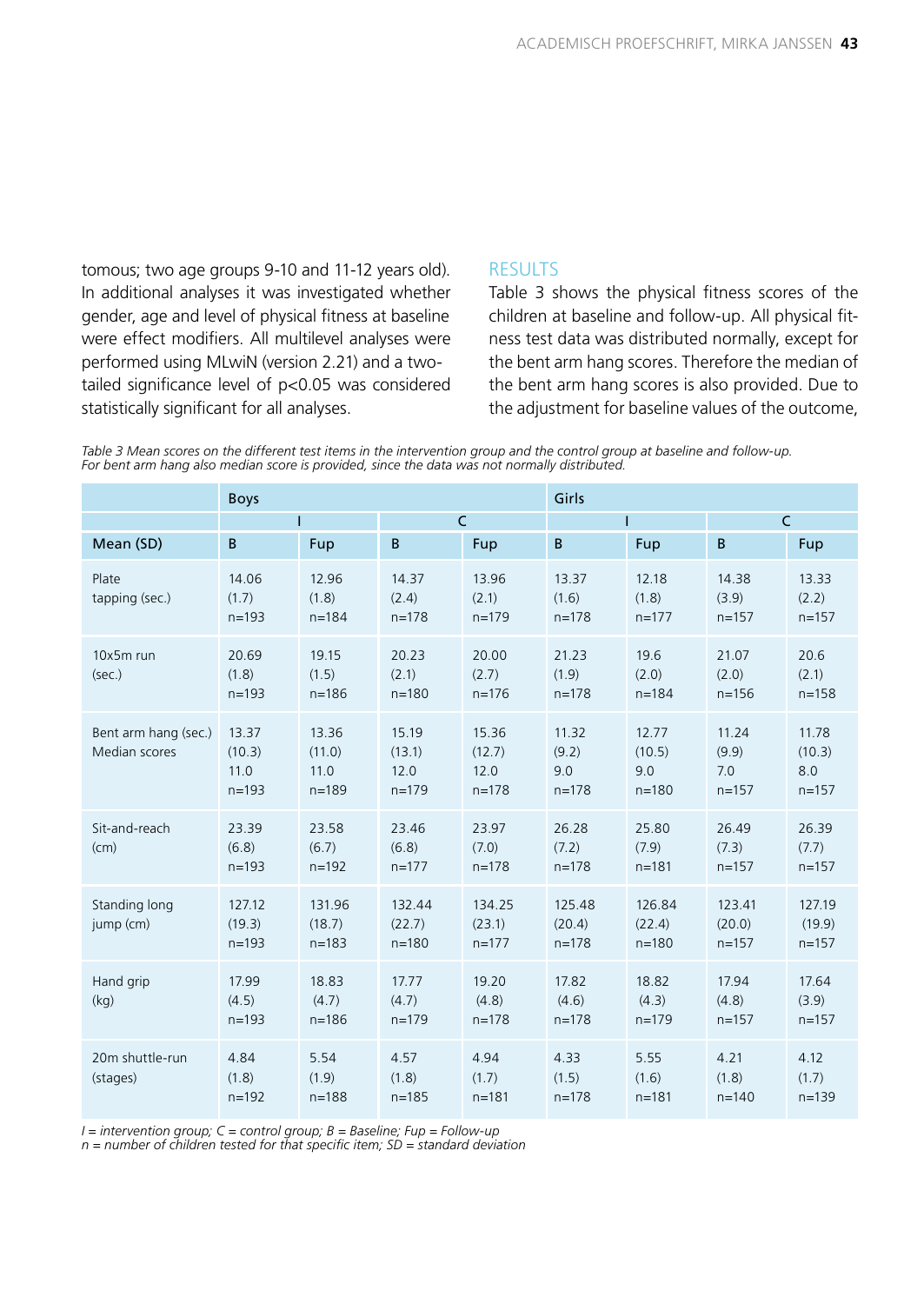the residuals of the multilevel analysis with bent arm hang as outcome were normally distributed and therefore, no transformation was performed. Table 4 presents the effectiveness of the PLAYgrounds programme on physical fitness levels. In both the crude and adjusted model, a significant difference was found between the intervention group and the control group on the test items plate tapping, 10x5m run and 20m shuttle-run in favour of the intervention group. Inverse interaction terms were found between the intervention and baseline scores for 10x5m run (p<0.001) and 20m shuttle-run (p<0.001), indicating that the intervention effect was stronger for the least fit children at baseline on these specific physical fitness tests. Gender was found to be an effect modifier (p=0.004) on the 20m shuttle-run. The effect of the intervention on the 20m shuttlerun was stronger for girls  $(B= 1.427; 95\%$ CI= 0.76  $-$  2.10) than for boys (B= 0.446; 95%CI= -0.01 – 0.90). None of the other interactions were statistically significant.

| Table 4 The effectiveness of the PLAYgrounds intervention on |  |
|--------------------------------------------------------------|--|
| physical fitness levels for the different test items.        |  |

| Test                  | Crude model:<br><b>B</b> [95% CI] | Adjusted model <sup>a</sup><br>B (95% CI) |
|-----------------------|-----------------------------------|-------------------------------------------|
| Plate<br>tapping      | $-0.813$ $[-1.37 - 0.26]$ *       | $-0.770$ [ $-1.26 - 0.28$ ]*              |
| 10x5m run             | $-1.119$ [ $-1.91 - -0.32$ ]*     | $-1.088$ [ $-1.86 - 0.32$ ]*              |
| Bent arm hang         | $-0.145$ [ $-1.34 - 1.05$ ]       | $-0.221$ $[-0.98 - 1.42]$                 |
| Sit-and-reach         | $-0.442$ [ $-1.80 - 0.92$ ]       | $-0.491$ $[-1.63 - 0.65]$                 |
| Standing<br>long jump | $0.000$ [-3.50 - 3.50]            | $-0.505$ [ $-3.64 - 2.63$ ]               |
| Hand grip             | $0.171$ [-1.08 - 1.42]            | $0.145$ [-1.09 - 1.38]                    |
| 20m shuttle-run       | $0.905$ $[0.49 - 1.32]$ *         | $0.910$ $[0.49 - 1.33]$ *                 |

*B = regression coefficient; CI = Confidence Interval a adjusted for gender and age \*p-value < 0.05*

## **DISCUSSION**

The aim of this study was to evaluate the intervention effect of a recess playground intervention on physical fitness levels of children. The intervention has already shown to be effective in increasing PA levels during recess (16). Other playground studies showed a significant effect on PA, but did neither measured effects on physical fitness (10), nor found a significant difference between intervention and control group for physical fitness levels (23). In our study we found a significant difference in favour of the intervention group for plate tapping, 10x5m run and the 20m shuttlerun, where the latter effect was stronger for girls.

Scores on the different test items are within the range of test items found in other studies (2, 24, 25) except for the hand grip test and the standing long jump. Our study population scored better on the hand grip test and worse on the standing long jump. Arguably, the results on the hand grip and standing long jump could be comparable to scores in other studies, when these results would be expressed in absolute scores. Differences in scores would then be explained by differences in body weight and body height, since our population consisted of a high proportion of children with overweight. Bent arm hang performance was not comparable to other study results, since in our study the test was performed on using a vertical rope instead of on a horizontal bar.

There is no agreement on the methods of assessment of physical fitness. In this study we chose to measure different constructs of physical fitness as defined by the ACSM (20). Our results show that neuromotor fitness (eye-hand coordination, arm speed, running speed and agility) had improved more than health-related fitness (flexibility, cardiorespiratory endurance, and muscular strength and muscular endurance), from which only cardiorespiratory fitness had improved. Cardiorespiratory en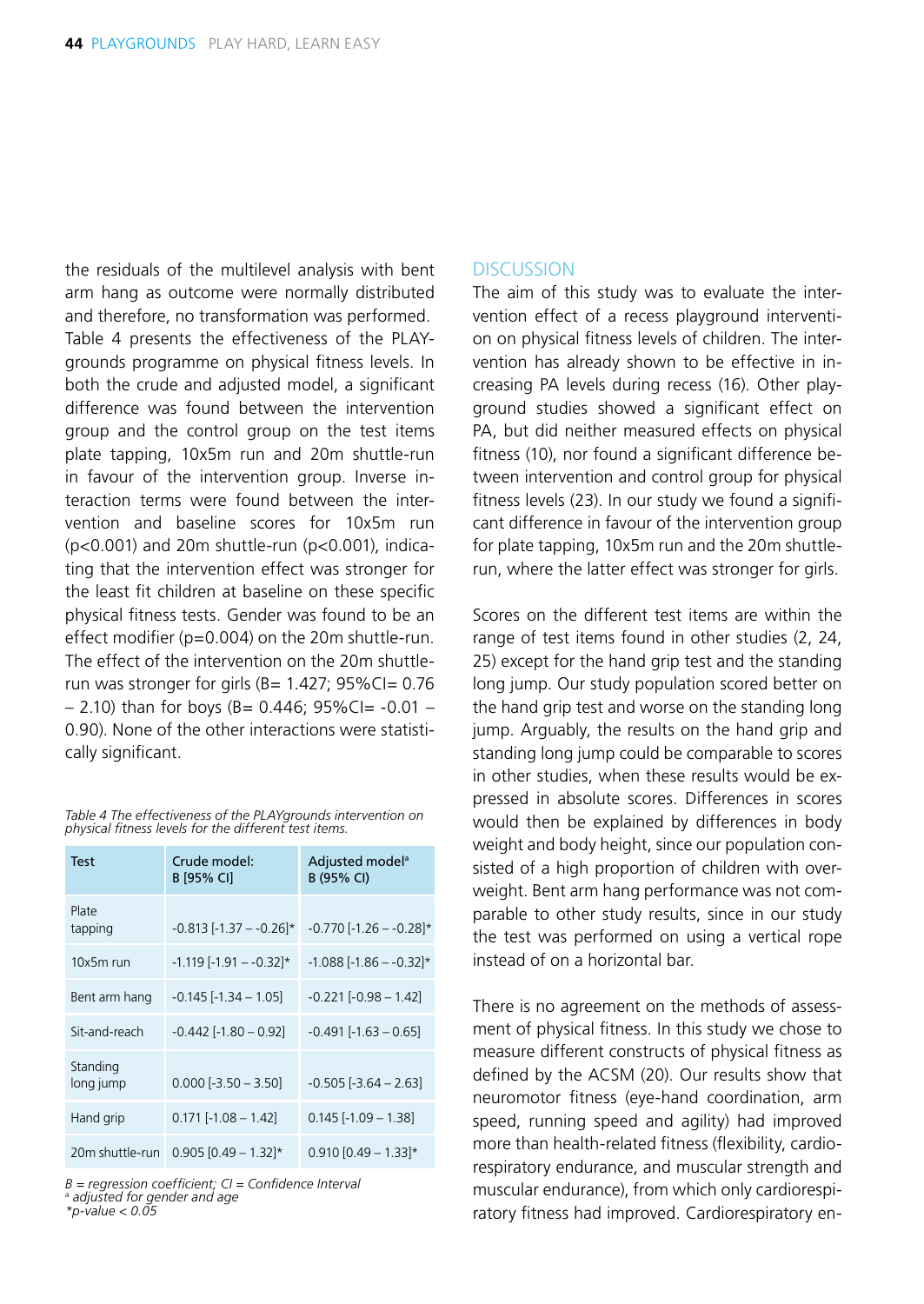durance performance in young children has been shown to be associated with VO2max, which is accepted as a good reference standard of cardiorespiratory fitness (22, 26). Improving cardiorespiratory fitness can be achieved by being physically active with a minimum of 20 minutes, 3 times a week at moderate intensity (20).

Recess in the Netherlands lasts 15-30 minutes, and due to the PLAYgrounds programme children in the intervention group had moderate intensity PA levels (16), which might have been enough to improve cardiorespiratory fitness. The better improvement in cardiorespiratory fitness in girls could be explained by the fact that the greatest aerobic capacity benefits are achieved when the least active individuals become moderately active (27). The effectiveness of the intervention on PA levels was stronger for girls than for boys (16). In addition, the effect of the intervention on physical fitness was stronger for the least fit children at baseline. This finding seems promising. Firstly because research in adults has shown that increased risks associated with obesity are substantially lower when physical fitness is improved (28), it might be healthier to be fat and fit instead of slim but unfit (29). Secondly, because the physical fitness from the least fit children was improved by this school-based playground intervention, without focusing on the obese children.

The Eurofit test battery was developed in order to measure physical fitness in children, and is normally administered by PE teachers. From the literature it is known that at least the 20m shuttle-run and the hand grip test were reliable tests when administered by PE teachers, the standing long jump is less reliable (30). In our study the tests were administered by PE teachers and by PE students. All test leaders were trained to perform the test items following a standardised protocol including the instructions to the children, vocal encouragement and the scoring. The test leaders performed all tests with their group of children instead of performing one test item with all children. This was done to optimise the organisation of the testing, but this might have impaired the reliability of the test scores. To improve inter-rater reliability, test leaders were trained again prior the follow-up measurements and a standard set of equipment (tapping plate, sit-and-reach box, measuring tape, dynamo meter, SRT cd and stopwatches) was used at every school. To improve intra-rater reliability, test leaders were neither informed about norm scores for the specific age groups, nor about the baseline scores of the individual children, when testing at follow-up.

## **LIMITATIONS**

The main weakness of this study is the lack of information on 1) habitual daily PA (such as PA during leisure time), and 2) body composition (such as body height and body weight and maturity level). A questionnaire on habitual daily PA was assessed at baseline and follow-up, but due to the large amount of missing data at follow-up, only baseline habitual daily PA was calculated. In the intervention group 55.1% (n=215) of the children was defined as physically inactive at baseline and 53.7% (n=187) in the control group. No information on body weight and body height was gathered, due to scheduled coinciding Health Service measurements at the participating schools. The Health Service measurements were not available for this study because of privacy laws. However, the population consisted probably of a high proportion of children with overweight, since they were recruited in low-SES neighbourhoods and distinctive for low-SES populations is a high prevalence of overweight (8). Studies have suggested a negative association between BMI and performance on fitness tests (31, 32). A higher fat mass has a negative effect on fitness measures that require moving against gravity, like the standing long jump (33). In addition, a higher fat mass could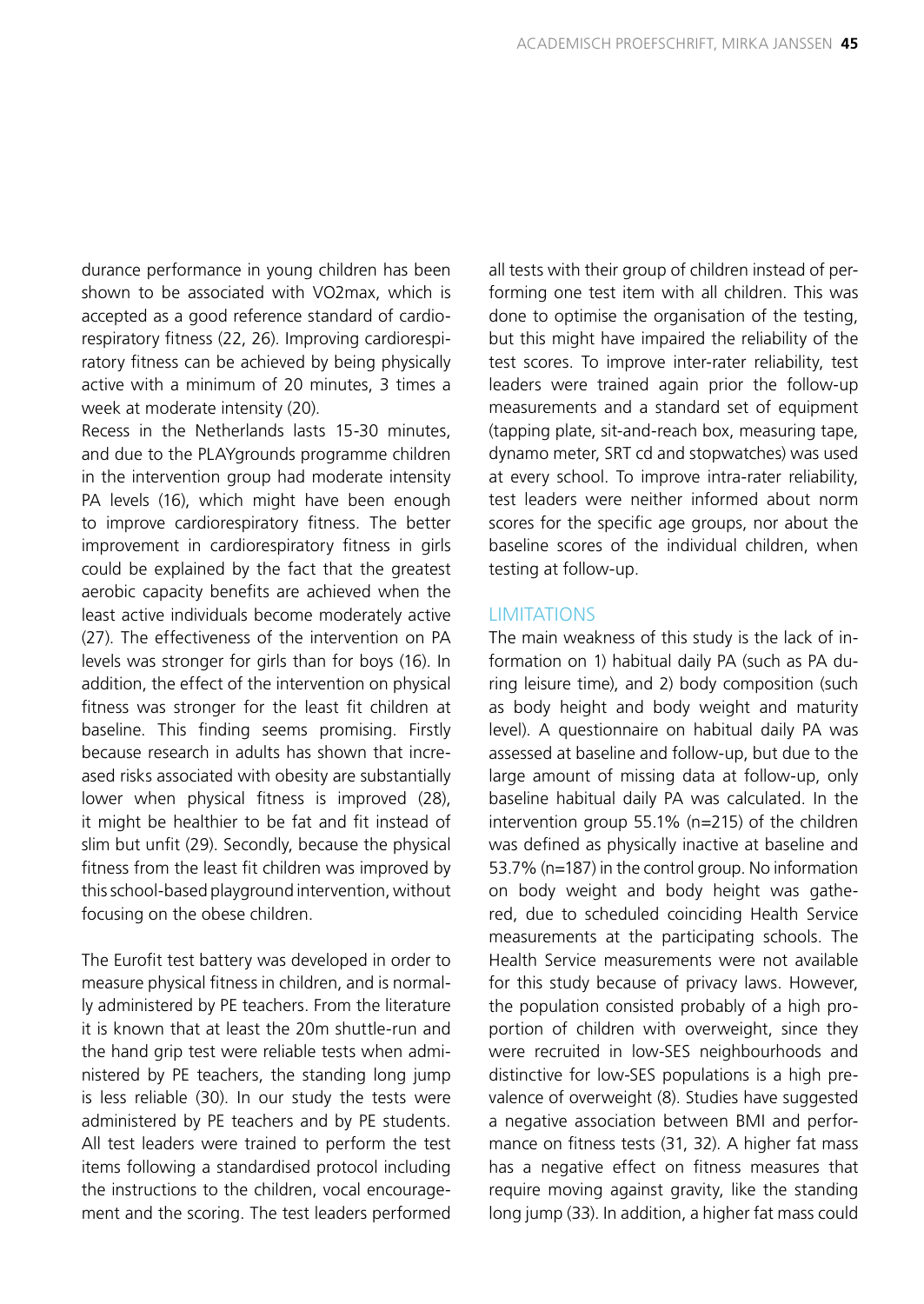enhance performance on strength measures, like the hand grip test (33). This is in agreement with our results: our study population scored better on the hand grip test and worse on the standing long jump.

There are several indications that heredity and maturation have more impact on fitness scores than PA levels (4, 34). In this study only the 9- to 12-year-old children were assessed for physical fitness and it remains unclear if the same positive effect could be expected in younger children as well. The effect of the PLAYgrounds intervention on PA levels was stronger for the oldest age group (10-12 years old) (12), which was the least active group before the intervention. In addition, PA levels in 6- to 12-year-old children seems to be poorly related to physical fitness (35). So, the doseresponse relationship between PA and physical fitness is not clear and remains to be proven (36).

This paper shows the effect of a PA increase during recess (due to the PLAYgrounds programme) on physical fitness. Although intervention and control school were matched according to the number of pupils, playgrounds size and baseline use, it remains possible that other projects (like sports- or nutrition related actions) in the school or the content of the PE lessons are (partly) responsible for the changes in physical fitness. In addition, physical fitness is a complex combination of different constructs and whether the dose and the intensity of children's activity during recess were sufficient to increase fitness levels, remains unclear.

Despite several limitations, we conclude that the PLAYgrounds programme was effective in increasing some neuromotor fitness (eye-hand coordination, arm speed, running speed and agility) and cardiorespiratory endurance in both genderes. The increase in PA levels due to the PLAYgrounds programme was arguably not vigorous enough to improve other health-related fitness, such as muscular strength, muscular endurance and flexibility. The stronger effect for the least fit children however is promising, because of the major contribution of fitness in decreasing health risks. If schools could offer more PA moments a day, a greater effect from school-based PA interventions on physical fitness levels could be expected.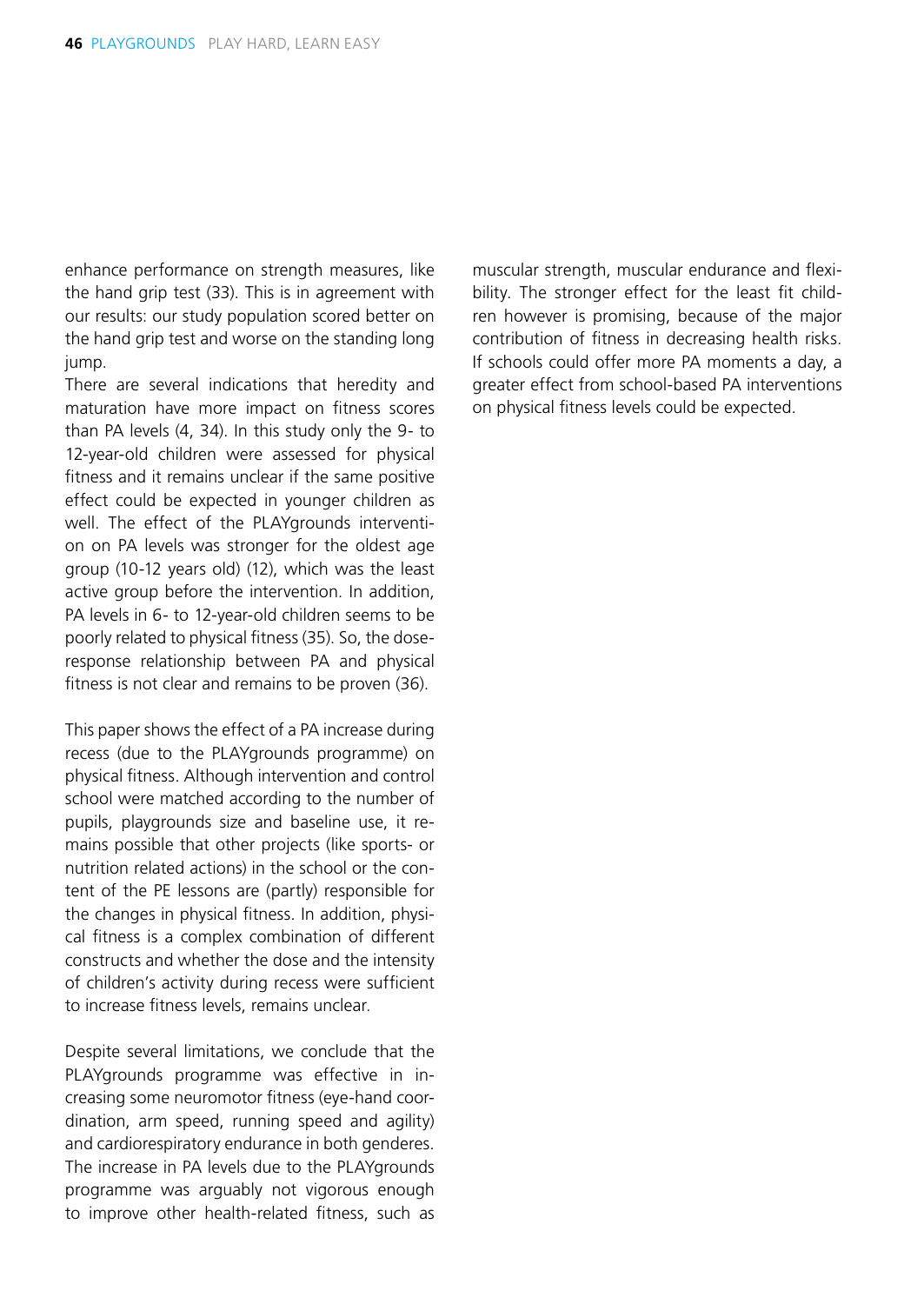#### **REFERENCES**

- 1. Verloigne M, van Lippevelde W, Maes L, et al. Levels of physical activity and sedentary time among 10- to 12-year-old boys and girls across 5 European countries using accelerometers: an observational study within the ENERGY-project. Int J Behav Nutr Phys Act. 2012;9:34.
- 2. Runhaar J, Collard DC, Singh AS, Kemper HC, van Mechelen W, Chinapaw M. Motor fitness in Dutch youth: differences over a 26-year period (1980-2006). J Sci Med Sport. 2010;13(3):323-8.
- Stratton G, Canoy D, Boddy LM, Taylor SR, Hackett AF, Buchan IE. Cardiorespiratory fitness and body mass index of 9-11-year-old English children: a serial cross-sectional study from 1998 to 2004. Int J Obes.2007;31(7):1172-8.
- 4. Bouchard C, Dionne FT, Simoneau JA, Boulay MR. Genetics of aerobic and anaerobic performances. Exerc Sport Sci Rev. 1992;20:27-58.
- 5. McGavock JM, Torrance BD, McGuire KA, Wozny PD, Lewanczuk RZ. Cardiorespiratory fitness and the risk of overweight in youth: the Healthy Hearts Longitudinal Study of Cardiometabolic Health. Obesity. 2009;17(9):1802-7.
- 6. (OECD) TOfEC-oaD. Obesity update 2012. [Accessed october 2012]. Available from: www.oecd.org/dataoecd/1/61/49716427.pdf.
- Kvaavik E, Tell GS, Klepp KI. Predictors and tracking of body mass index from adolescence into adulthood: follow-up of 18 to 20 years in the Oslo Youth Study. Arch Pediatr Adolesc Med. 2003;157(12):1212-8.
- 8. Andersen LB, Sardinha LB, Froberg K, Riddoch CJ, Page AS, Anderssen SA. Fitness, fatness and clustering of cardiovascular risk factors in children from Denmark, Estonia and Portugal: the European Youth Heart Study. Int J Pediatr Obes. 2008;3:Suppl 1:58-66.
- 9. Biddle SJH, Sallis JF, Cavill N. Young and Active: Physical Activity Guidelines for Young People in the UK. London: Health Education Authority, 1998. P. 3-16.
- 10. Ridgers ND, Stratton G, Fairclough SJ, Twisk JW. Long-term effects of a playground markings and physical structures on children's recess physical activity levels. Prev Med. 2007;44(5):393-7.
- 11. Ridgers ND, Fairclough SJ, Stratton G. Variables associated with children's physical activity levels during recess: the A-CLASS project. Int J Behav Nutr Phys Act. 2010;7:74.
- 12. Verstraete SJ, Cardon GM, de Clercq DL, de Bourdeaudhuij IM. Increasing children's physical activity levels during recess periods in elementary schools: the effects of providing game equipment. Eur J Public Health. 2006;16(4):415-9.
- 13. Rashad Kelly I, Phillips MA, Revels M, Ujamaa D. Contribution of the school environment to physical fitness in children and youth. J Phys Act Health. 2010;7(3):333-42.
- 14. Kriemler S, Meyer U, Martin E, van Sluijs EM, Andersen LB, Martin BW. Effect of school-based interventions on physical activity and fitness in children and adolescents: a review of reviews and systematic update. Br J Sports Med. 2011;45(11):923-30.
- 15. Stratton G. Promoting children's physical activity in primary school: an intervention study using playground markings. Ergonomics. 2000;43(10):1538-46.
- 16. Janssen M, Twisk JW, Toussaint HM, van Mechelen W, Verhagen EA. Effectiveness of the PLAYgrounds programmeme on PA levels during recess in 6-year-old to 12-year-old children. Br J Sports Med. 2013; doi: 10.1136/bjsports-2012-091517.
- 17. Collard DC, Chinapaw MJ, Verhagen EA, Bakker I, van Mechelen W. Effectiveness of a school-based physical activity-related injury prevention programme on risk behaviour and neuromotor fitness a cluster randomized controlled trial. Int J Behav Nutr Phys Act. 2010;7:9.
- 18. Janssen M, Toussaint HM, Van Mechelen, W, Verhagen EA. PLAYgrounds: effect of a PE playground programme in primary schools on PA levels during recess in 6- to 12-year-old children. Design of a prospective controlled trial. BMC Public Health. 2011;11:282.
- 19. Caspersen CJ, Powell KE, Christenson GM. Physical activity, exercise, and physical fitness: definitions and distinctions for health-related research. Public Health Rep. 1985;100(2):126-31.
- 20. Medicine ACoS, Thompson W, Gordon, NF, Pescatello, LS. ACSM's Guidelines for Exercise Testing and Prescription. 8th ed. Philadelphia: Lippincott: Williams and Wilkins, 2010. P.3.
- 21. Adam C, Klissouras V, Ravazzolo M, et al. EUROFIT: handbook for the EUROFIT tests of physical fitness. Strasbourg: Council of Europe, Committee for the Development of Sport, 1993. P. 20-49.
- 22. Adam C, Klissouras V, Ravazzolo M, Renson R, Tuxworth W. Eurofit: European Test of Physical Fitness. Rome: Council of Europe, Committee for the Development of Sport. 1988. P. 10-70.
- 23. Verstraete SJ, Cardon GM, de Clercq DL, de Bourdeaudhuij IM. A comprehensive physical activity promotion programme at elementary school: the effects on physical activity, physical fitness and psychosocial correlates of physical activity. Public Health Nutr. 2007;10(5):477-84.
- 24. Ortega FB, Artero EG, Ruiz JR, et al. Physical fitness levels among European adolescents: the HELENA study. Br J Sports Med. 2011;45(1):20-9.
- 25. Sauka M, Priedite IS, Artjuhova L, Larins V, Selga G, Dahlstrom O, Timpka T. Physical fitness in northern European youth: reference values from the Latvian Physical Health in Youth Study. Scand J Public Health. 2011;39(1):35-43.
- 26. Massicotte DR, Gauthier R, Markon P. Prediction of VO2max from the running performance in children aged 10-17 years. J Sports Med Phys Fitness. 1985;25(1-2):10-7.
- 27. Haskell WL, Lee IM, Pate RR, et al. Physical activity and public health: updated recommendation for adults from the American College of Sports Medicine and the American Heart Association. Med Sci Sports Exerc. 2007;39(8):1423-34.
- 28. Lee DC, Sui X, Church TS, Lavie CJ, Jackson AS, Blair SN. Changes in fitness and fatness on the development of cardiovascular disease risk factors hypertension, metabolic syndrom, and hypercholesterolemia. J Am Coll Cardiol. 2012;14;59(7):665-72.
- 29. Sui X, LaMonte MJ, Laditka JN, Hardin JW, Chase N, Hooker SP, Blair SN. Cardiorespiratory fitness and adiposity as mortality predictors in older adults. JAMA. 2007;5;298(21):2507-16.
- 30. Castro-Piñero J, Artero EG, España-Romero V, Ortega FB, Sjöström M, Suni J, Ruiz JR. Criterion-related validity of field-based fitness tests in youth: a systematic review. Br J Sports Med. 2010;44(13):934-43.
- 31. Kim J, Must A, Fitzmaurice GM, Gillman MW, Chomitz V, Kramer E, McGowan R, Peterson KE. Relationship of physical fitness to prevalence and incidence of overweight among schoolchildren. Obes Res. 2005;13(7):1246-54.
- 32. Tomkinson GR, Olds TS. Secular changes in pediatric aerobic fitness test performance: the global picture. Med Sport Sci. 2007;50:46-66.
- 33. Tomkinson GR. Global changes in anaerobic fitness test performance of children and adolescents (1958-2003). Scand J Med Sci Sports. 2007;17(5):497-507.
- 34. Roberts SJ, Boddy LM, Fairclough SJ, Stratton G. The influence of relative age effects on the cardiorespiratory fitness levels of children age 9 to 10 and 11 to 12 years of age. Pediatr Exerc Sci. 2012;24(1):72-83.
- 35. Blaes A, Baquet G, Fabre C, van Praagh E, Berthoin S. Is there any relationship between physical activity level and patterns, and physical performance in children? Int J Behav Nutr Phys Act. 2011;8:122.
- 36. Armstrong N, Tomkinson G, Ekelund U. Aerobic fitness and its relationship to sport, exercise training and habitual physical activity during youth. Br J Sports Med. 2011;45(11):849-58.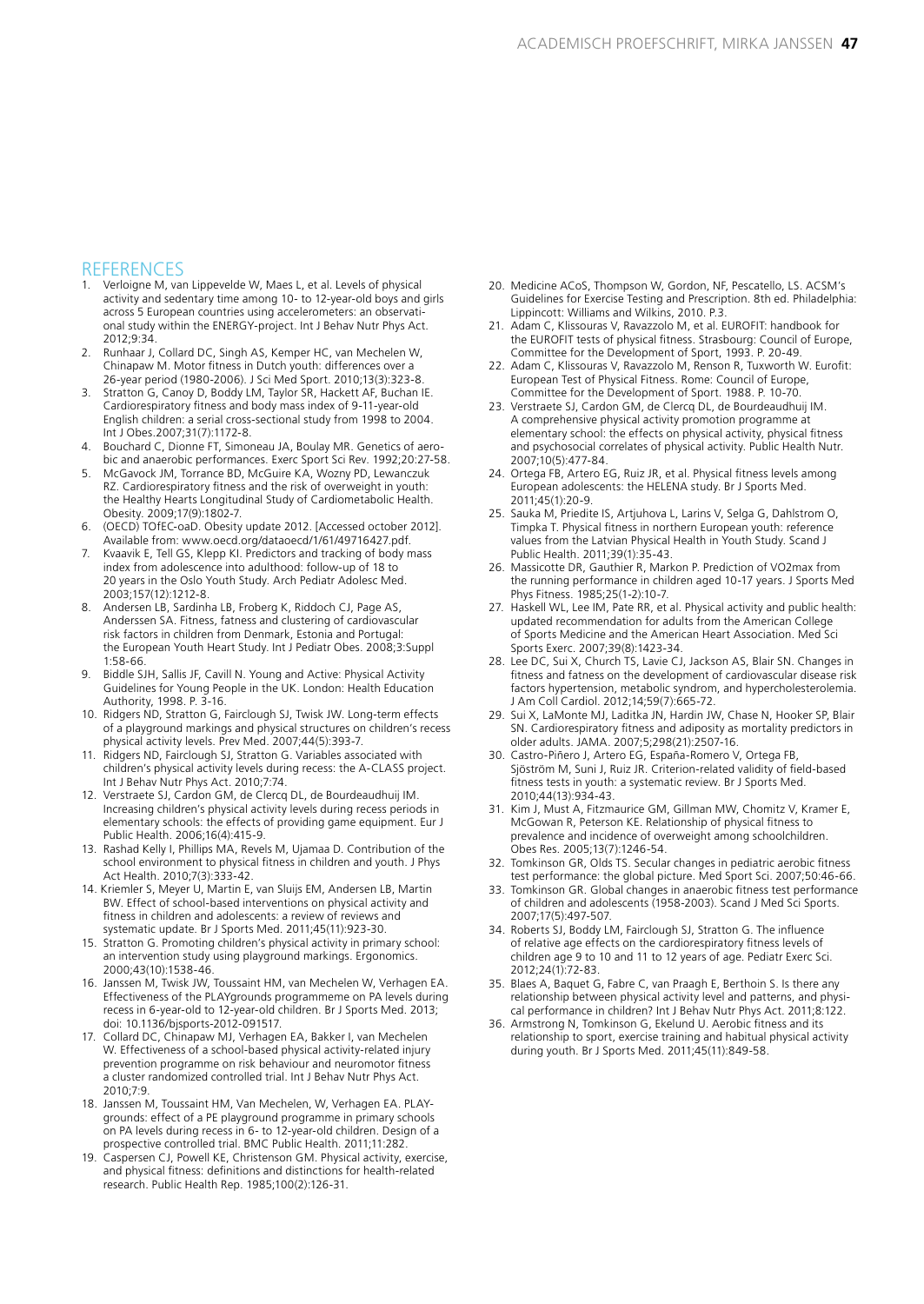# PLAYGROUNDS PLAY HARD, LEARN EASY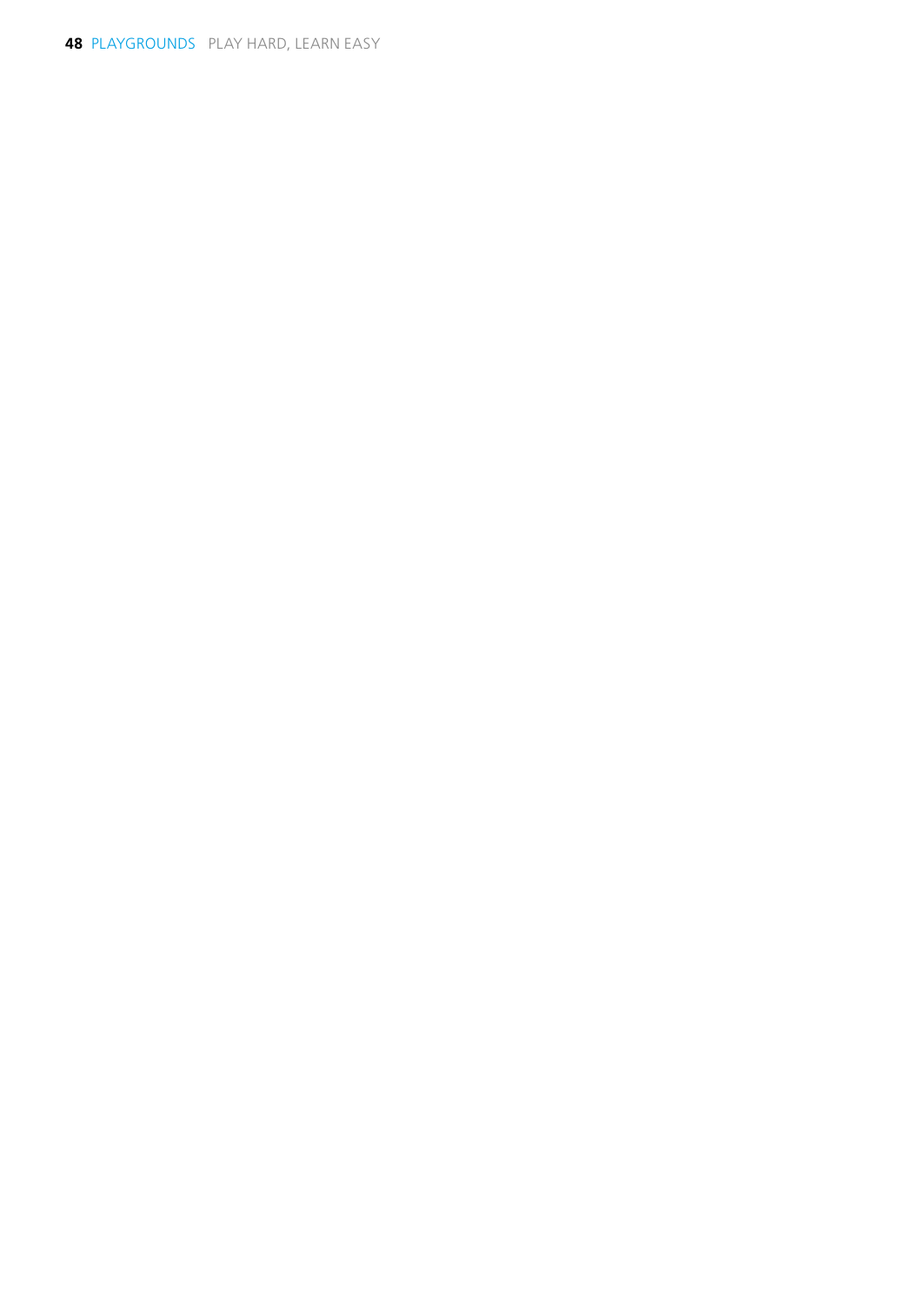# CHAPTER 5 TRANSLATING THE PLAYGROUNDS PROGRAMME INTO PRACTICE: A PROCESS EVALUATION USING THE RE-AIM FRAMEWORK

Janssen, M., Toussaint, H.M., van Mechelen, W., & Verhagen, E.A.L.M. Journal of Science and Medicine in Sport. 2013;16(3):211-216

## ABSTRACT

## *OBJECTIVES:*

To present the results of the process evaluation of the PLAYgrounds programme, using the RE-AIM framework.

#### *DESIGN:*

This study provides information regarding Reach, Adoption, Implementation and Maintenance.

#### *METHODS:*

The PLAYgrounds programme promotes increasing levels of physical activity in 6- to 12-year-old children and was evaluated using the RE-AIM framework in 4 intervention schools. Data collection consisted of a physical activity questionnaire with children (n = 765, Reach), SOPLAY observations (Implementation and Maintenance), questionnaires on the satisfaction of the implemented elements with teachers ( $n = 59$ ) and children ( $n = 730$ , Implementation) and interviews for increased depth of information. In addition a simple counting of participating schools, describing of non-participating reasons and characteristics of the schools were documented (Adoption).

## *RESULTS:*

Reach of the target population (i.e. inactive children) was  $60.7\%$  (n = 464) and the target population was representative for populations in low-SES neighbourhoods. The PLAYgrounds programme was adopted by 4 schools (80%), at which 5 (from 7) programme elements were successfully implemented. At 18 months follow-up, 3 of those 5 elements were completely maintained.

## *CONCLUSION:*

Adoption, Implementation, and Maintenance proved to be very high. Most likely due to the PLAYgrounds programme being a complete intervention package that included financial, material, and staff support. Therefore, it is recommended to retain this high level of support when introducing the PLAYgrounds (or any other intervention) programme in schools. In the future it would be recommended to evaluate the PLAYgrounds programme on maintenance in schools where the key person is employed at the school and funding is not available.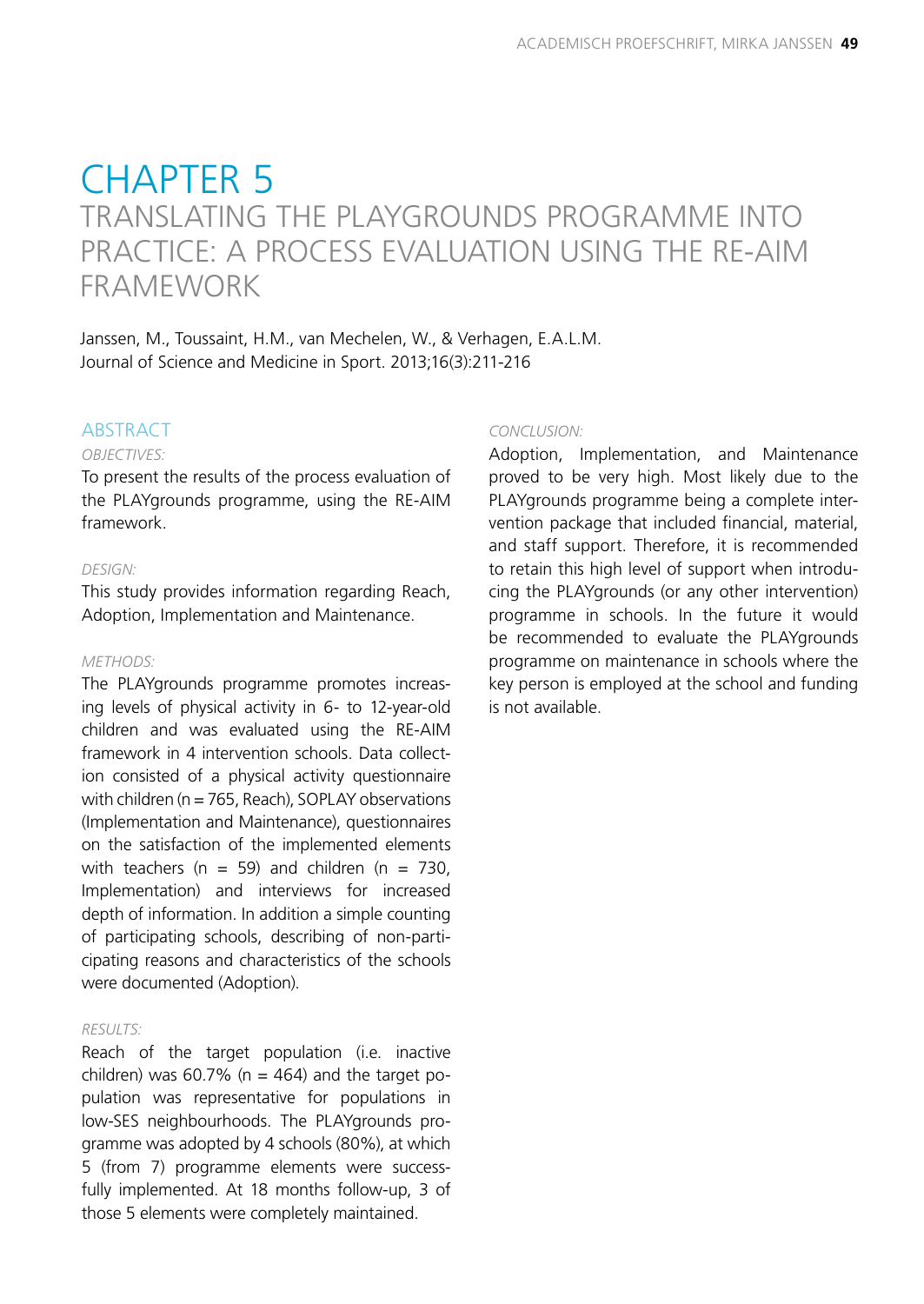## INTRODUCTION

Worldwide, only one third of all children meet the daily physical activity (PA) recommendations (1, 2). This is troublesome, because inactivity has been shown to be associated with different negative health consequences, such as coronary heart disease (3) and obesity (4). Therefore, promoting physical activity (PA) in children is a major public health priority.

Schools have been identified as logical places to promote PA in children, with children spending a large part of their regular days in school (5) and the possibility to reach children at all socioeconomic levels (6). In an effort to use these possibilities of schools, a playground intervention (PLAYgrounds) was developed to increase PA levels during recess. The intervention was based on an ecological approach, which was accomplished by a change of the physical and social environment. In order to increase the effectiveness, different effective components from earlier playground studies were implemented, i.e. time-management (7), playground markings (8, 9), provision of play equipment (10, 11), and adult supervision and encouragement (12). Beside those elements, supporting PE lessons were part of the PLAYgrounds programme to provide a stimulus on the long-term (13).

Previous playground studies all provided an evaluation of the effectiveness of the intervention, though recently the importance of evaluating the context in which interventions are implemented has been identified as critical (14). Above all, PA efficacy studies are evaluated under optimal conditions and the intended end-users in real-world settings might be less motivated after the intervention period has ended and external supports are withdrawn (15). If intervention programmes are not adopted to an adequate extent and then maintained, it is unlikely that these programmes will have any impact on public health. To evaluate research translation (16), the RE-AIM (17) model provides guidance. This is a systematic model, which could be used to guide the evaluation on the external validity of the intervention, i.e. the validity in real-world settings (18). Austin et al., (19) used the RE-AIM model to evaluate an existing effective playground intervention (8) and provided useful information on the translatability of the intervention.

As the effectiveness of the PLAYgrounds programme is evaluated in another paper (20), the aim of this paper was to examine the barriers and success factors of translation of the intervention into practice. The RE-AIM model was used to guide this evaluation, with the focus on Reach, Adoption, Implementation and Maintenance.

## **METHODS**

This evaluation is part of a controlled trial on the effectiveness on PA levels of the PLAYgrounds programme in primary school children aged 6-12 years (20). All participating schools were located in the west of Amsterdam, a low socioeconomic area. The schools are united in a board (STWT) and this board has a partnership with the Academy for Physical Education (ALO) on student internships, which are focused on teaching PE and promoting health. At each school an oral presentation was given about the aim, benefits and organisation of the intervention.

Intervention and control schools were matched according to the number of pupils, playground size and the usage of the playground before the start of the intervention. PA levels prior to the intervention were assessed by the observation method SOPLAY (22). There was no significant baseline difference in energy expenditure at the playgrounds in the intervention and control group, which was respectively 0.075 kcal/kg/min (SD 0.01) and 0.082 kcal/kg/min (SD 0.02) (i.e. 4.5 and 5 METs, light intensity PA).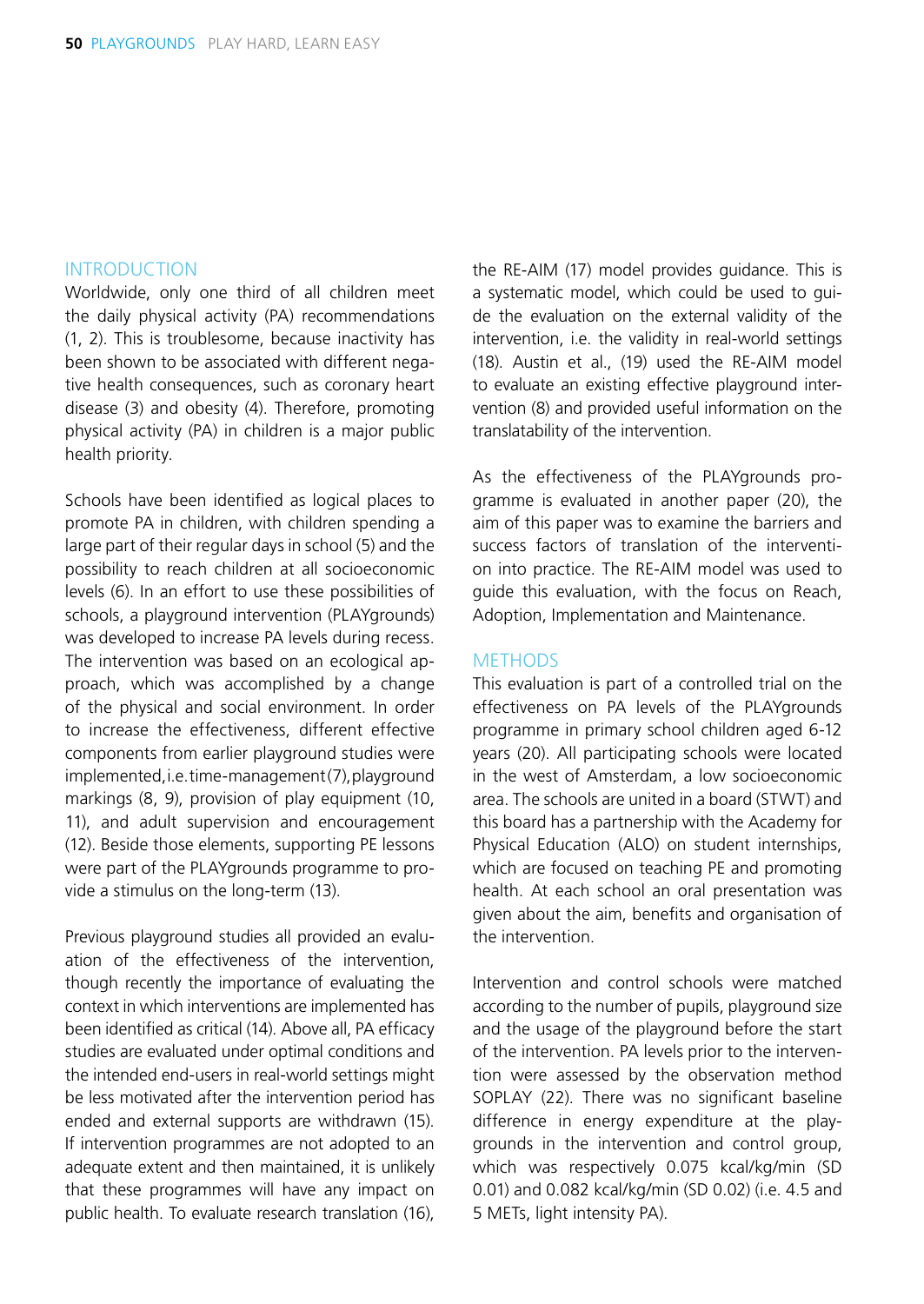The intervention group received the PLAYgrounds programme for one school year (ten months, September 2009-June 2010), while the control group followed their regular routine. Parents gave their approval for the participation of their children following passive informed consent. The study design, the procedures and the informed consent procedure were approved by the Medical Ethics Committee of the VU University Medical Centre (NTR2386).

A full description of the intervention has been published elsewhere (21). In short, the intervention

consisted of physical alterations of the playground, each tailored to each school, by which different areas for different games were created (for example a throw and catch area and a soccer field). Some of these areas were defined as hotspots, i.e. places where the majority of children would like to play. Through hotspot management all children were able to play at these popular areas. Additional play space per child was created through altered recess time management, reducing the number of children on the playground at any given time.

| Element              | Definition                                                                                                              | Outcome measure(s)                                                                                    | Method(s) of Assessment                                                                                                                                                                                                 |
|----------------------|-------------------------------------------------------------------------------------------------------------------------|-------------------------------------------------------------------------------------------------------|-------------------------------------------------------------------------------------------------------------------------------------------------------------------------------------------------------------------------|
| Reach                | Participation of the target<br>population                                                                               | Percentage of children who are<br>inactive                                                            | Questionnaire on daily PA levels providing the<br>number of children who do not meet the quide-<br>line divided by those who meet the guideline                                                                         |
|                      | Representativeness of the<br>participating population                                                                   | Characteristics of the participating<br>population compared to compara-<br>ble low-SES neighbourhoods | Ethnicity and classification of weight for<br>both populations, provided by the Municipal<br><b>Health Services</b>                                                                                                     |
| <b>Effectiveness</b> | Outcome measure: PA levels<br>during recess                                                                             | Energy expenditure during recess                                                                      | SOPLAY observations                                                                                                                                                                                                     |
| Adoption             | Participation rate of the<br>invited schools                                                                            | Schools that were willing to<br>participate in the PLAYgrounds<br>programme                           | 1. Number of schools that participated divided<br>by those who declined x 100%<br>2. Non-participation reasons                                                                                                          |
|                      | Representativeness of settings                                                                                          | Participating school's<br>characteristics compared to<br>data on non-participating<br>schools         | 1. Number of children<br>2. Average number of children per school<br>3. Teachers to children ratio<br>4. Playground size<br>5. Playground lay out<br>6. Number of schools that participated in<br>other health projects |
|                      | Implementation The extent to which partici-<br>pating schools implemented<br>the different elements of the<br>programme | Number of schools that<br>implemented the intervention<br>elements                                    | SOPLAY observations, elaborated with<br>quantitative data on programme elements<br>at F1 and F2.                                                                                                                        |
|                      | Satisfaction on the different<br>elements of the programme                                                              | Oualitative data on satisfaction<br>on the implemented elements                                       | Self-administered questionnaire and<br>interviews at F1 and F2                                                                                                                                                          |
| Maintenance          | The extent to which schools<br>maintained the implemented<br>elements of the PLAYgrounds<br>programme                   | Number of schools that<br>maintained the implemented<br>elements                                      | SOPLAY observations, elaborated with<br>quantitative data on programme elements<br>at F3.                                                                                                                               |

*Table 1. Outline of the elements of the RE-AIM model, the measurement methods and the outcome measures*

*F1 = Follow-up 1 (5 months), F2 = Follow-up 2 (10 months), F3 = Follow-up 3 (18 months)*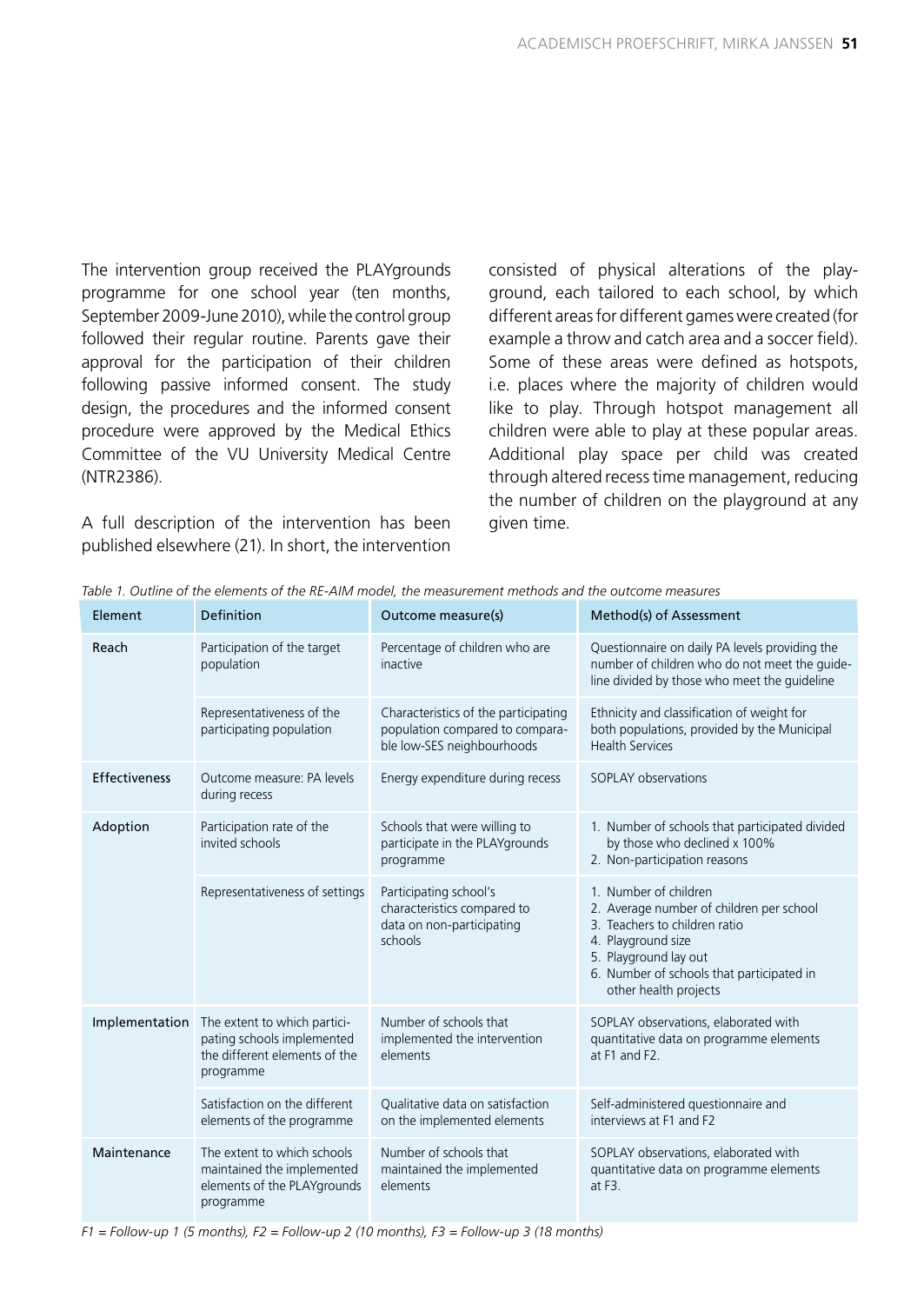Active usage of the playground was encouraged through the provision of play equipment, through supporting PE classes with playground activities and monthly themes, and through supervision and encouragement by teachers and parents, who participated in activities. Each class received a box with playground equipment, which consisted of throw-and-catch equipment, ropes, balls, juggling equipment and equipment for different tag games. Themes of activities were scheduled to provide a new stimulus every month and the regular PE lessons presented ideas on how to use the playground and available equipment corresponding to these themes. The teachers were scheduled to play together with the children once a week and parents were invited once a month to join the children at the playground.

The RE-AIM model was used to evaluate the translatability of the intervention. Table 1 shows an outline of the elements of the model, the outcome measures, as well as the methodology employed to register the required data. The current evaluation focused on Reach, Adoption, Implementation and Maintenance. Effectiveness was evaluated in a separate analysis (20).

Data collection consisted of different methods to address all RE-AIM components (Table 1). Reach was defined as the representativeness of the study population, and was described by a comparison of characteristics to a population of other low-SES neighbourhoods in Rotterdam, a city comparable to Amsterdam with regard to population and demographics. The Rotterdam Municipal Health Service provided information on inactivity, ethnicity and classification of weight, for their population. The Municipal Health Services of Amsterdam provided information on the classification of weight and ethnicity was derived from the school register. At the start of the school year (September 2009), all children aged 9-12 years old completed a PA questionnaire. The questions and methodology employed are used as the standardised indicator for PA in youth in the Netherlands and have been used in previous research on PA promotion (23). It includes in total 6 questions about the frequency and duration of PA in leisure time and sport participation during the last previous week. Leisure time was defined as after school hours and weekend hours, sport participation was defined as a structural weekly lesson at a sports club.

Adoption was defined as the participation rate of the invited schools and in order to get insight in the barriers to adopt the programme, non-participating reasons were documented. In addition, characteristics of the schools were described to define the representativeness of the settings, such as the number of children, playground size and layout (existence of playground markings).

In order to measure the Implementation and Maintenance, the SOPLAY observation protocol (22) was used. Besides a quantity measure (to determine PA levels at baseline and during the intervention) the protocol also provides information about aspects related to the social environment. Observations were further elaborated with quantitative data on programme elements, such as time-management and hotspot-management. After 16 hours of training at different playgrounds an inter-observer agreement of 88-96% was obtained between two observers (the researcher and the internship student at the different schools). The playground was observed as a whole every 5 minutes from left to right. A total of three observations per school were done (at follow-up 1, 2 and 3, i.e. 5, 10 and 18 months). The number of schools that implemented and/or maintained the different elements of the programme was documented.

The teachers and the children (9-12 years old) from the intervention schools completed a questionnaire on satisfaction at follow-up 1 and 2.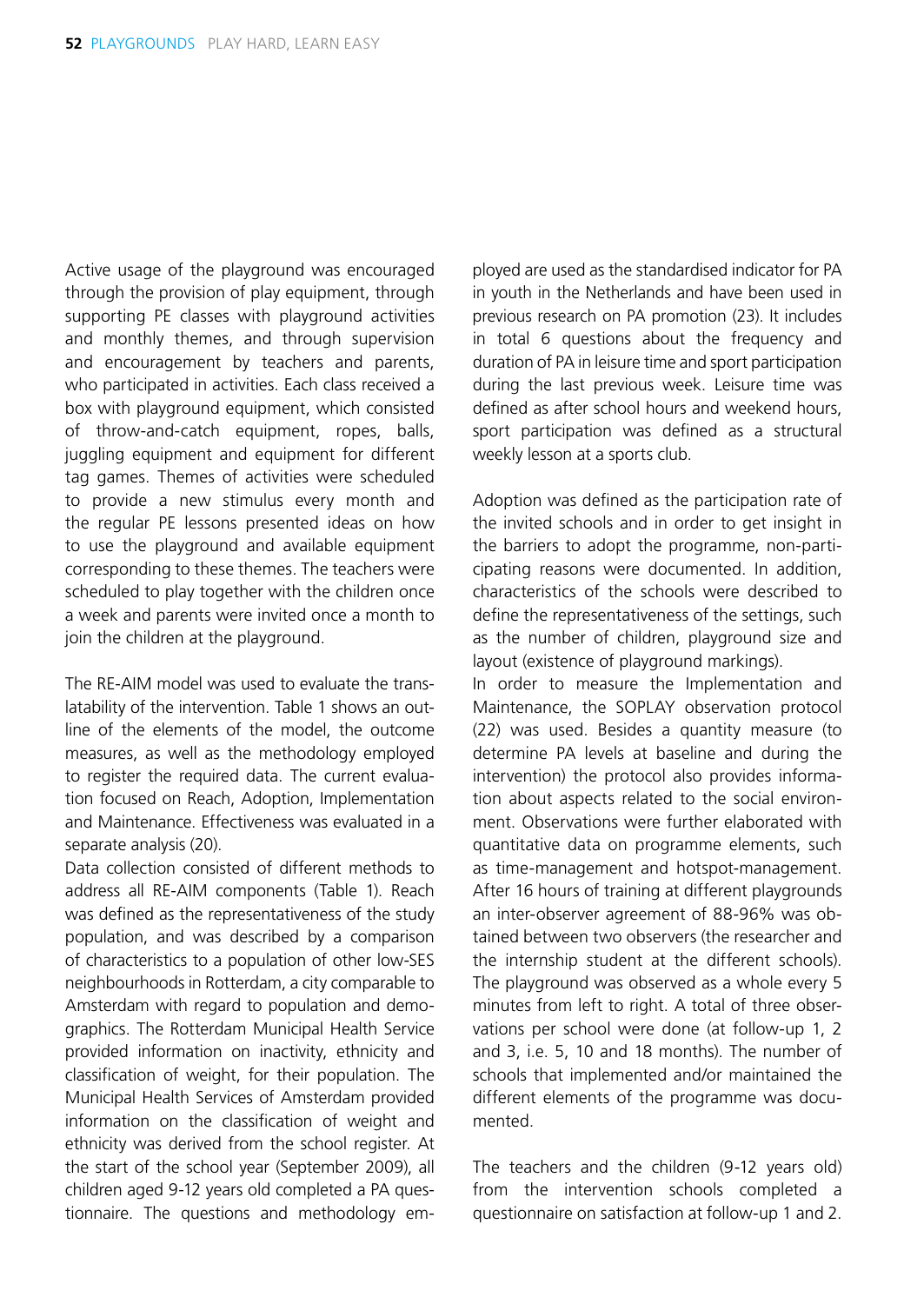The answers of the questionnaire were organized on a 5-point Likert scale. The questions for the teachers were focused on the practical implications of the programme, the amount of guidance and interference, number of arguments between children and whether the PLAYgrounds programme could become standard in the school routine. Both children and teachers were asked for their opinion on the restructuring of the playground, the play equipment and the supporting PE programme. Children were also asked about the amount of joy and about their perception of being stimulated into becoming more physically active. The two upper answer categories were combined, as well as the two lower categories to describe the results of the questionnaire in percentages of satisfaction on implementation.

In order to get a greater depth of information derived from the questionnaires, interviews with 6 teachers (1 per grade) and with three different age groups, consisting of 8 randomly chosen children per group (total of 24 children) were held at the same follow-up stages as the questionnaire.

# **RESULTS**

The schools ( $n = 15$ ) that were invited to the PLAYgrounds programme consisted of 4540 children. The study population (a total of 4 intervention schools) consisted of 1155 children at the start and 1094 children at the end of the school year. A total of 765 children (only the 9- 12-year-old children) completed the PA questionnaire at the start of the school year, from which  $60.7\%$  (n = 464) was defined as physically inactive. Our study population consisted of 70.6% children with immigrant parents and a high percentage of overweight (30.7%). In Rotterdam, 63.2% of the children were physically inactive, 69.0% of the children had immigrant parents and 29.0% was overweight.

The Effectiveness of the intervention is published in another paper (20), but presented here in short form. Recess energy expenditure at the intervention schools (as measured through SOPLAY observations) was 0.105 kcal/kg/min (SD 0.01) (i.e. 6 METs) after follow-up, which was significantly different ( $p < 0.01$ ) from the control group 0.074 kcal/kg/min (SD 0,01) (i.e. 4 METs)). These results show an increase from light intensity PA to moderate intensity PA, with 77.3% of the children engaging in moderate to vigorous intensity physical activity (MVPA).

A total of 15 schools were invited to enrol in the intervention, from which 10 schools responded positively (66,7%). Since intervention and control schools were matched, five schools adopted the programme. After the working group meetings, 80% (4 of the 5) started the actual preparation of the intervention. The five schools that responded negatively to the invitation declared they had the following non-participating reasons: (a) their playground already was restructured by the Nike-zone

*Table 2 Characteristics of the participating and non-participating schools*

|                                                              | Participating<br>schools $(n=9)$ | Non-Participating<br>schools $(n=5)$ | School that did not start<br>the preparation $(n=1)$ |
|--------------------------------------------------------------|----------------------------------|--------------------------------------|------------------------------------------------------|
| Number of children                                           | 2620                             | 1591                                 | 329                                                  |
| Average number of children per school                        | 291                              | 318                                  | 329                                                  |
| Teachers to children ratio (mean, SD)                        | 1:19.4(2.5)                      | 1:22.2(1.6)                          | 1:23.0                                               |
| Playground                                                   |                                  |                                      |                                                      |
| - Size in m2 (mean, SD)                                      | 850 (50)                         | 900(20)                              | 870                                                  |
| - Lay out (number of schools with playground markings)       | 2/9                              | 2/5                                  | 0/1                                                  |
| Number of schools that participated in other health projects | 4/9                              | 2/5                                  | 0/1                                                  |

*SD = standard deviation*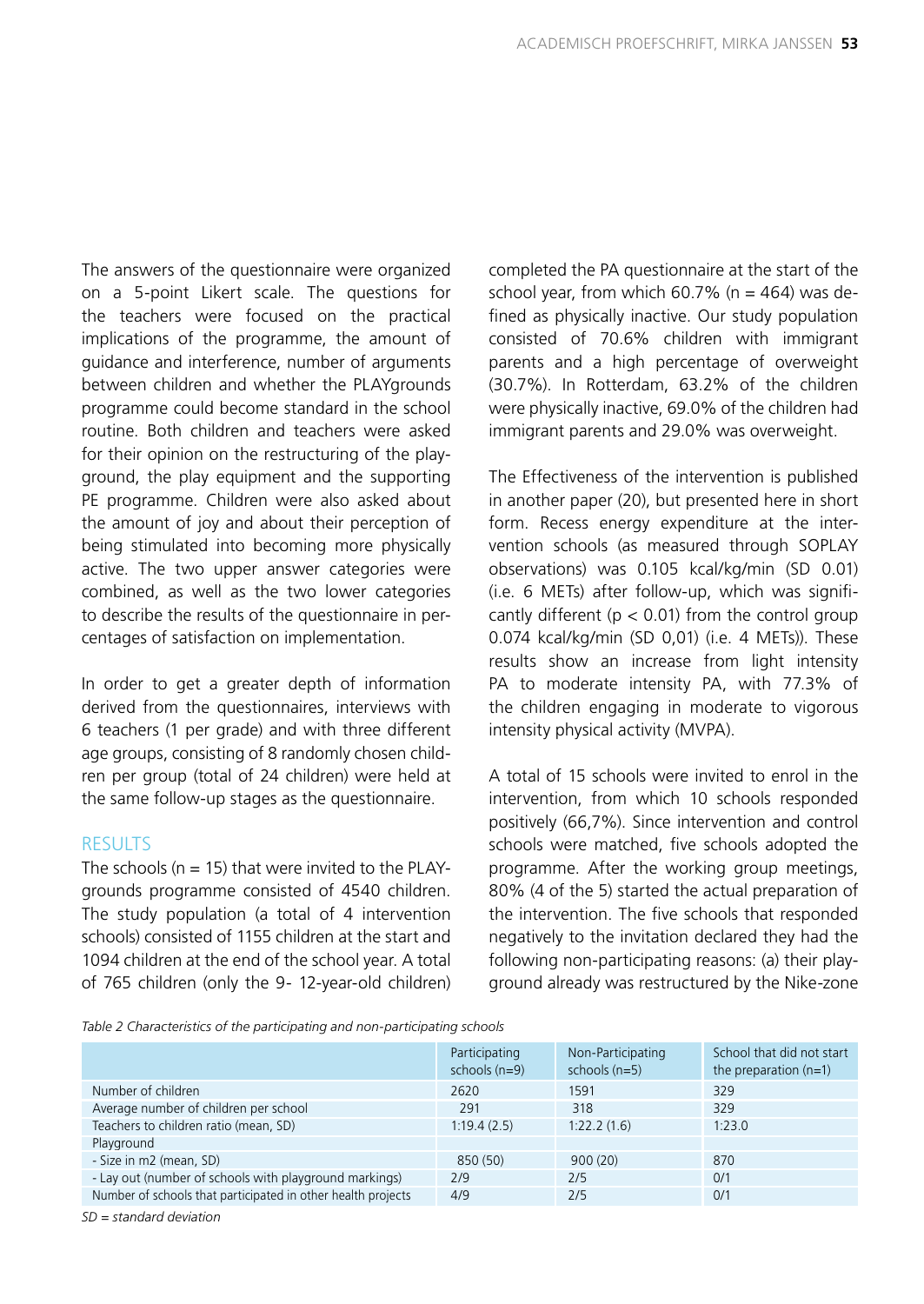foundation (2 of the 5), (b) the school was enrolled in other PA programmes and therefore had a lack of time (2 of the 5), (c) they thought their children were physically active enough (1 of the 5). Table 2 (on previous page) shows the representativeness of the participating schools. The non-participating schools consisted on average of more children per school (318-291) and had a higher teacher to children ratio (1:22-1:19). Playground size and layout as well as the number of schools that participated in other health projects were comparable. In order to present all data, the characteristics of the school that did not start the preparation are presented in Table 2 in a separate column.

Table 3 shows the Implementation at follow-up 1 and 2. Questionnaires on satisfaction were completed by 744 children and 60 teachers at the five month follow-up and by 730 children and 59 teachers at the ten month follow-up. The restructuring of the playground, the time-management and the hotspotmanagement were completed by all schools (4 of the 4). The restructuring was accepted by 80% ( $n = 584$ ) of the children and 100% ( $n = 59$ ) of the teachers. All teachers ( $n = 59$ ) were positive about the recess time-management and the hotspot-management. For example, soccer did not dominate the school playground anymore and therefore a variety of games were played compared to the control schools, where limited space was left for other games or for more timid children. The high level of satisfaction was associated with a lower number of arguments between children (1-2 per recess, compared to 6-9 per recess at the control schools) and (for teachers) the decrease in guidance that was required through the school year.

Provision of play equipment was implemented by all schools (4 of the 4) and the observations showed that the box with play equipment contributed to the variety of games that were played compared to the control schools (15 versus 3). At follow-up 1. the box was used by all teachers ( $n = 59$ ) and by 90% of the children ( $n = 670$ ). The children that did not use the box stated that they played games for which they did not need any equipment. At follow-up 2 one school did not use the box with play equipment as frequently anymore as at follow-up 1, because teachers and children stated that there was not enough variation in equipment throughout the school year.

At all schools (4 of the 4) the supporting PE programme had started. PE teachers stated that the programme fitted well into the PE curriculum. The observations confirmed that less time was spent on rules and organisation at the playground compared to the control schools (30 s-1.5 min compared to 2-6.5 min). Classroom teachers felt that the supporting PE programme was motivational for the children (the theme of the month in particular). Children stated that they liked recess time more, because of clear game rules and

*Table 3 Implementation and maintenance of the different elements of the PLAYgrounds programme*

| Intervention schools $n=4$      | Implementation<br>Follow-up 1 (5 months) | Implementation<br>Follow-up 2 (10 months) | <b>Maintenance</b><br>Follow-up 3 (18 months) |
|---------------------------------|------------------------------------------|-------------------------------------------|-----------------------------------------------|
| Restructuring of the playground | 4/4                                      | 4/4                                       | 4/4                                           |
| Time-management                 | 4/4                                      | 4/4                                       | 4/4                                           |
| Hotspot-management              | 4/4                                      | 4/4                                       | 2/4                                           |
| Play equipment provision        | 4/4                                      | 3/4                                       | 2/4                                           |
| Supporting PE programme         | 4/4                                      | 4/4                                       | 4/4                                           |
| Participation of teachers       | 3/4                                      | 2/4                                       | 2/4                                           |
| Participation of parents        | 1/4                                      | 1/4                                       | 1/4                                           |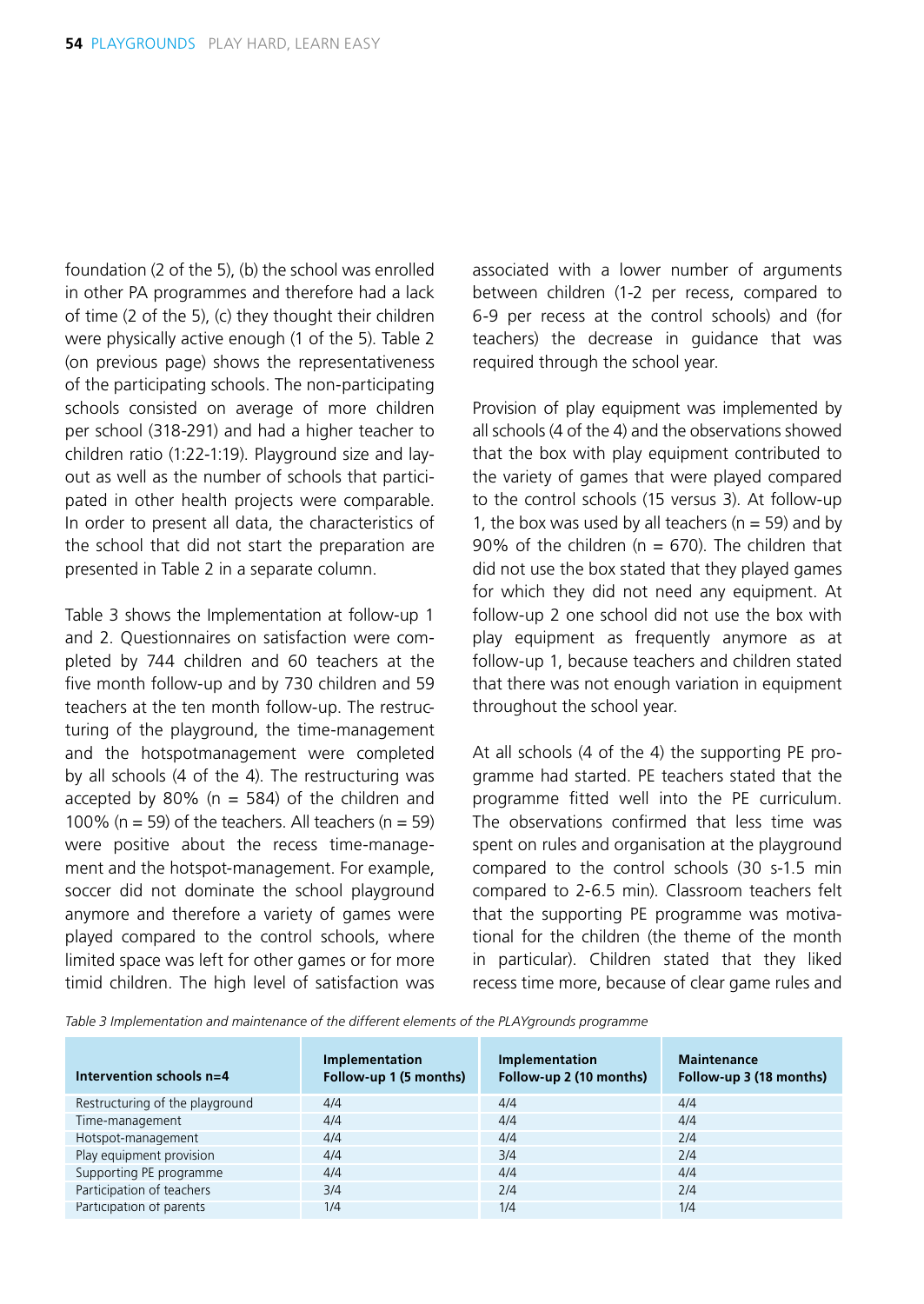better practised motor skills, which they needed for the activities on the playground.

At three schools teachers played together with the children every week at follow-up 1. At follow-up 2 there was a decrease in number of schools where the teachers played together with the children on a weekly basis (2 of the 4). Teachers stated that they needed recess time to get some rest from teaching and to talk to other teachers, rather than playing together with the children. At one school only, parents participated during the monthly recess invitation (same for follow-up 1 and 2) and teachers stated that they were disappointed in the parent participation. Children stated that they were positively surprised and encouraged by the teacher and parent participation.

Due to the playground programme, 85% of the children stated that the amount of joy was higher. Almost all children (91%) felt that they were more encouraged to be physically active and mentioned different reasons for the encouragement: the restructuring of the playground, the play equipment, the PE lessons and the adult participation.

Most implemented elements were maintained throughout the next school year (Table 3). Hotspot-management and the box with play equipment were still in use (4 of the 4), but in some schools in some extent undisciplined (2 of the 4). Teacher participation and (2 of the 4) and parent participation (1 of the 4) were the least sustainable components of the PLAYgrounds programme.

## DISCUSSION

The aim of the PLAYgrounds programme was to stimulate PA levels of children. The effectiveness of this intervention is described in another manuscript (20). The PLAYgrounds programme was associated with an increase in recess PA levels from light intensity PA to moderate intensity PA. Recess in the Netherlands lasts 15 minutes per day. As such, the intervention could contribute 25% to the Dutch guidelines for PA. The current evaluation aimed to provide information on the barriers and success factors surrounding the implementation of this effective intervention.

The percentage of children who were inactive (assessed with the PA questionnaire) could be higher, because self-reported questionnaires are known to be vulnerable to recall biases and social desirability (24). However, our study population was representative for the population of children in low-SES neighbourhoods (25). In order to promote a broader dissemination of the intervention, the Adoption, Implementation and Maintenance were evaluated and these showed to be high.

The main reasons to adopt the programme were that the programme was offered to the schools as a complete intervention package including funding, support and research. This underlines the fact that schools are busy places where the core business is learning and less time remains for other intentions, like encouragement of PA (26). Two (of three) reasons for not adopting the programme were involvement in other PA programmes. Therefore, tuning with other health programmes (from which an overflow is offered to schools) could enhance the adoption. At the school that did not complete the preparations, the decision to adopt the programme was made top-down by the principal, whereas at the other schools it was discussed with the teachers first. Teacher involvement is highly important for adoption of a programme (27). One method to accomplish this is to explain about the benefits of the intervention for the end-users, either in behaviour, costs or satisfaction (19).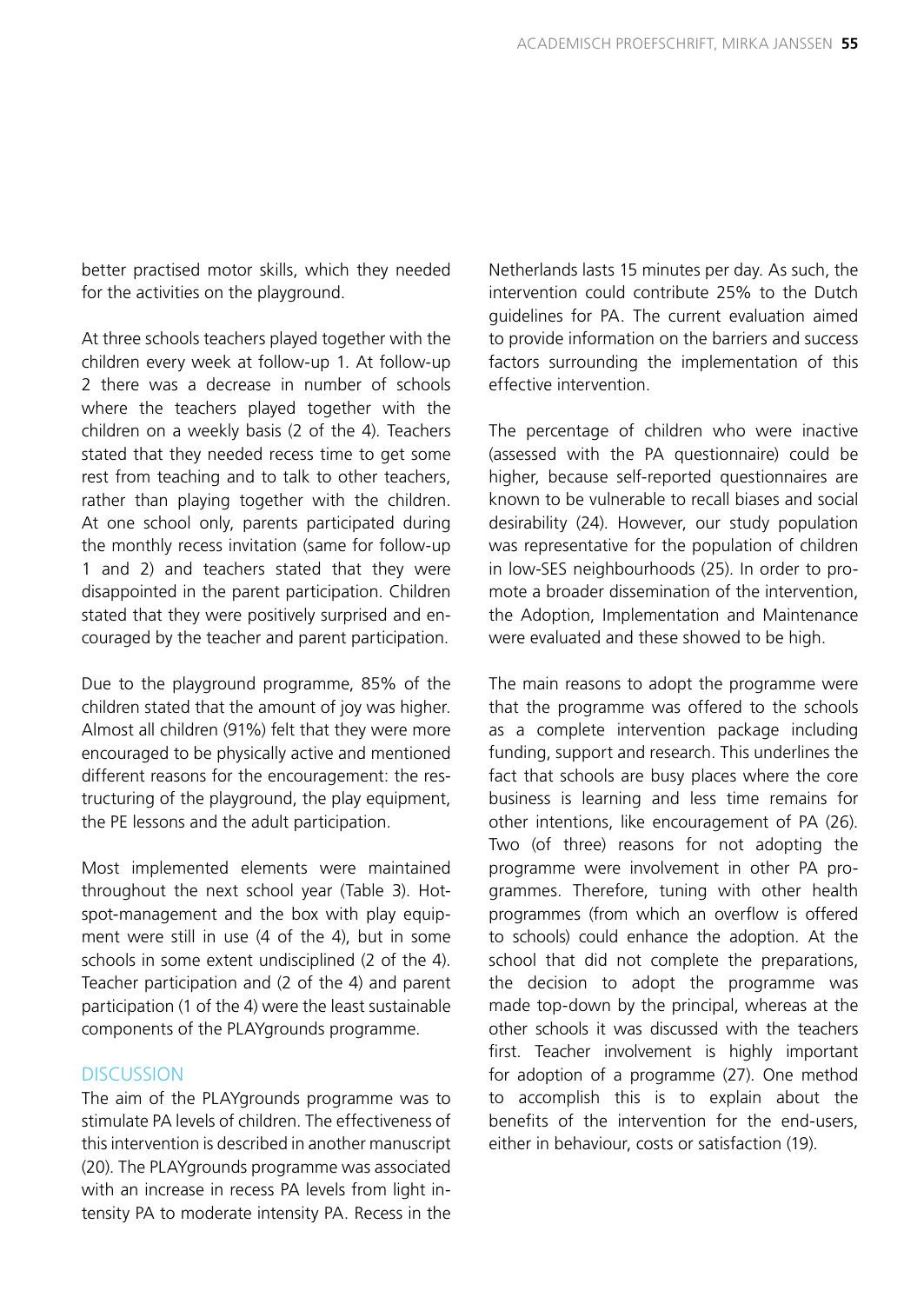The Implementation was evaluated by observations and by questionnaires and interviews with the end-users. Evidence derived from questionnaires and interviews has great practical significance, since the end-users provide information on their experiences (19). A limitation of our study is that the interview data collected was not audio recorded or corrected afterwards by the interviewers for accuracy. In addition, there was no coding or categorising into predetermined themes for analyses. Despite this limitation in methodology, the combination of these methods provided a full image of the barriers and success factors in Implementation and Maintenance of the programme.

The implementation of the different elements of the PLAYgrounds programme was successful, because the programme was not too complex and therefore did not consume too much time (28). At the start of the intervention, guidance was required to let the children get used to the new structure at the playground, the use of the box with play equipment and the hotspot schedules. After three months it was part of the new school routine and less guidance was required. Despite the simplicity of the programme, teacher training and support (28) was required to guide the classroom teachers in implementing the programme. The support was given by the internship student, who played a role in the supporting PE programme and who also was available at the playground (while the PE teacher had to teach during recess). This provided ample opportunities to pick up Implementation problems and apply educational measures.

The least successful elements were the teacher and parent participation. Encouragement from adults stimulates children to be more physically active and to maintain a higher level of PA (12). A recommendation would be to evaluate the programme with the teachers to keep everyone focused and convinced of their participation at the playground. Using a schedule of teacher duty would concede to the needs of the teachers for a coffee break. Perhaps parent participation is not a key factor in stimulating children to be more physically active during recess and therefore this element could be left out of the programme. On the other hand, parent participation once a month at the plavground could inspire parents to play a variety of games with their children in leisure time. This could be necessary in order to stimulate children to meet the PA guidelines, since recess could only contribute up to 25% to the guidelines. In order to stimulate parent participation during recess, parents could be informed in a parent information meeting, by news letters and by a personal invitation from their own child.

After the intervention period had ended, most elements of the programme were maintained, probably because the schools received annual funding and support. Funding is an important factor to adopt (29) and to maintain an intervention (15), in this programme in particular, for well-kept playground markings and for replacing defective or lost play equipment. This provided an artificially high Maintenance of the PLAYgrounds programme, which was made possible by the partnership between the STWT (providing funding) and the ALO (providing an internship student) and might be lower when this partnership would not have existed. Working in partnership increases the knowledge, skills, and resources of the end-users (29), which was accomplished by the internship student.

Strategies to increase the Maintenance of the PLAYgrounds programme should include a key person who advocates the innovation (30). In this programme the internship student had this role and was of great value for the Implementation and Maintenance. Though in real-world settings, partnership in which funding and support is provided,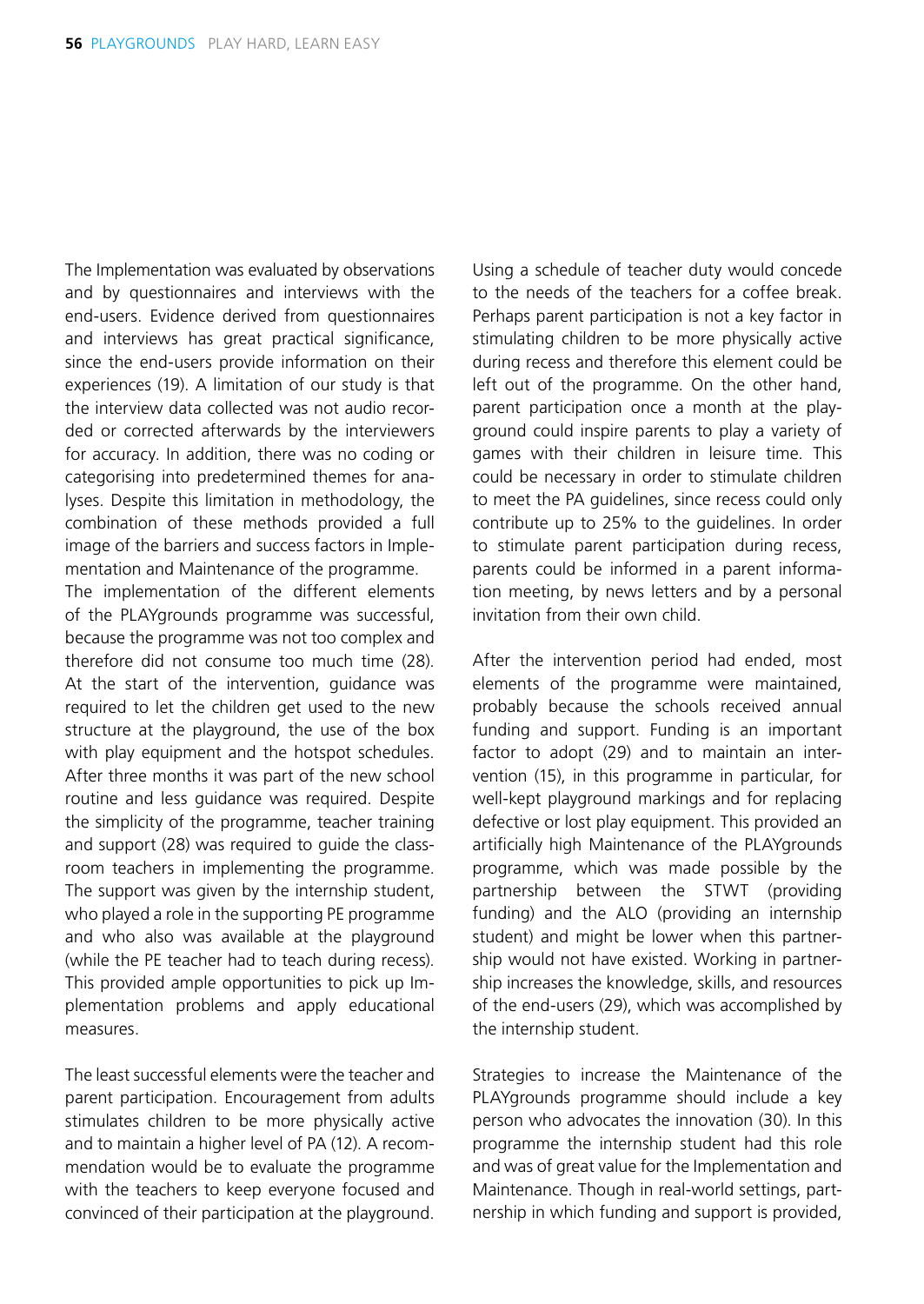is not common. Therefore a key person from the school should be available. At the two schools that did not maintain the hotspot-management and provision of play equipment, no internship student or key person from the school was available. In the future it would be recommended to evaluate the PLAYgrounds programme in schools were the key person is employed at the school and funding is not available. The programme should then be integrated in the school system to be successful (31).

# **CONCLUSION**

This paper provides useful information on the barriers and success factors of the dissemination of putting the effective PLAYgrounds programme into practice. Adoption, Implementation, and Maintenance proved to be very high. Most likely due to the PLAYgrounds programme being a complete intervention package that included financial, material, and staff support. Therefore, it is recommended to retain this high level of support when introducing the PLAYgrounds (or any other intervention) programme in schools. In the future it would be recommended to evaluate the PLAYgrounds programme on Maintenance in schools were the key person is employed at the school and funding is not available.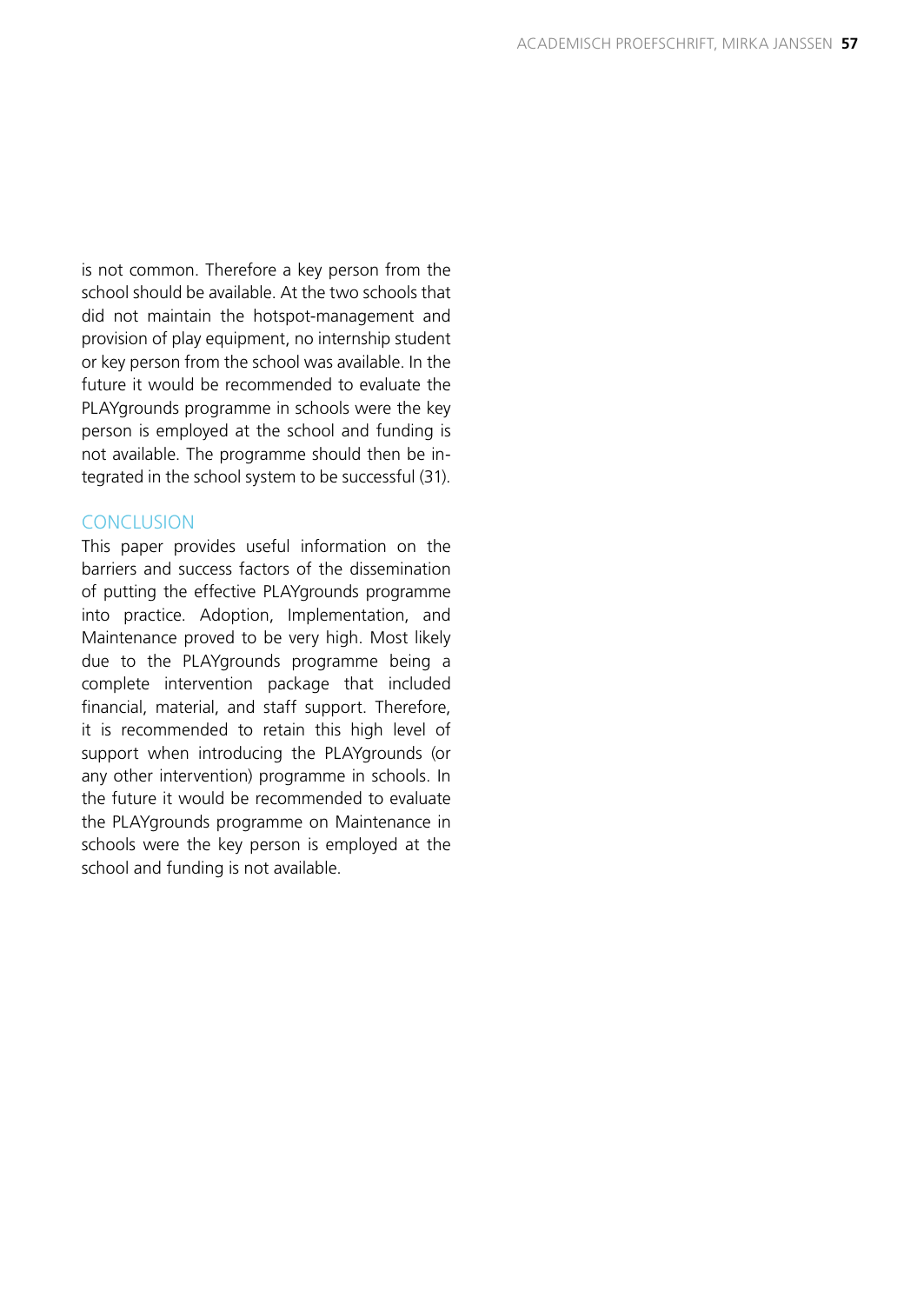#### **REFERENCES**

- Janssens J, & Frelier, M. Wat beweegt kinderen? Een onderzoek naar het sport- en beweeggedrag van kinderen Den Haag: NICIS, 2007.
- 2. Department of Health, Physical Activity, Health Improvement and Prevention. At least five a week. Evidence on the impact of physical activity and its relationship to health: a report from the chief medical officer, London, UK, Department of Health, 2004.
- 3. Andersen LB, Hasselstrom H, Grondfeldt V et al. The relationship between physical fitness and clustered risk, and tracking of clustered risk from adolescence to young adulthood: eight years follow-up in the Danish Youth and Sport Study. Int J Behav Nutr Phys Act. 2004;1:6.
- 4. Strong WB, Malina RM, Blimkie CJ et al. Evidence based PA for
- school-age youth. J Pediatr. 2005;146:732–737. 5. Biddle SJH, Sallis J, Cavill L. Young and active: physical activity guidelines for young people in the UK, London, UK, Health Education Authority, 1998.
- Owen N, Glanz K, Sallis JF et al. Evidence based approaches to dissemination and diffusion of physical activity interventions. Am J Prev Med. 2006;31(4 Suppl.):S35–S44.
- 7. Zask A, van Beurden E, Barnett L et al. Active school playgrounds myth or reality. Results of the 'move it groove it' project. Prev Med. 2001;33(5):402–408.
- 8. Stratton G. Promoting children's physical activity in primary school: an intervention study using playground markings. Ergonomics. 2000;43(10):1538–1546.
- 9. Stratton G, Mullan E. The effect of multicolour playground markings on children's physical activity level during recess. Prev Med. 2000;41:828–833.
- 10. Verstraete SJM, Cardon GM, de Clercq et al. Increasing children's physical activity levels during recess in elementary schools: the effects of providing game equipment. Eur J Public Health. 2006;16:415–419.
- 11. Loucaides CA, Jago R, Charalambous I. Promoting physical activity during school break times: piloting a simple low cost intervention. Prev Med. 2009;48:332–334.
- 12. McKenzie TL, Sallis JF, Elder JP et al. Physical activity levels and prompts in young children at recess: a two-year study of a bi-ethnic sample. Res Q Excerc Sport. 1997;68(3):195–202.
- 13. Ridgers ND, Stratton G, Fairclough SJ et al. Long-term effects of a playground markings and physical structures on children's recess physical activity levels. Prev Med. 2007;44:393–397.
- 14. Finch CF. Implementation, Chapter 16, in Sports Injury Research, Verhagen EALM, van Mechelen W, editors, Oxford, Oxford University Press, 2010.
- 15. Reilly JJ, McDowell ZC. Physical activity interventions in the prevention and treatment of paediatric obesity: systematic review and critical appraisal. Proc Nutr Soc. 2003;62:611–619.
- 16. Dzewaltowski DA, Glasgow RE, Klesges LM et al. RE-AIM: evidencebased standards and a web resource to improve translation of research into practice. Ann Behav Med. 2004;28(2):75–80.
- 17. Glasgow RE, Vogt TM, Boles SM. Evaluating the public health impact of health promotion interventions: the RE-AIM framework. Am J Public Health. 1999;89:1322–1327.
- 18. Ory MG,Mier N, Sharkey JR et al. Translating science into public health practice: lessons from physical activity interventions. Alzheimers Demen. 2007;3(2 Suppl. 1):S52–S57.
- 19. Austin G, Bell T, Caperchione C et al. Translating research to practice: using the RE-AIM framework to examine an evidencebased physical activity intervention in primary school settings. Health Promot Pract. 2011;12:932–941.
- 20. Janssen M, Twisk JWR, Toussaint HM, et al. Effectiveness of the PLAYgrounds programme on PA levels during recess in 6–12 years old children. Br J Sports Med. 2013. doi: 10.1136/ bjsports-2012-091517
- 21. Janssen, M., Toussaint, H. M., Van Mechelen, W., & Verhagen, E.A.L.M. PLAYgrounds: effect of a PE playground programme in primary schools on PA levels during recess in 6 to 12 year old children. Design of a prospective controlled trial. BMC Public Health. 2011;11:282. doi: 10.1186/1471-2458-11-282
- 22. McKenzie TL, Marshall SJ, Sallis SF et al. Leisure time physical activity in school environment: an observation study using SOPLAY. PrevMed. 2000;30(1):70–77.
- 23. Collard DC, Chinapaw MJM,Verhagen EALM et al. Effectiveness of a school-based physical activity-related injury prevention programme on risk behaviour and neuromotor fitness a cluster randomized controlled trial. Int J Behav Nutr Phys Act. 2010;28:7–9.
- 24. Klesges LM, Baranowski T, Beech B et al. Social desirability bias in self reported dietary, physical activity and weight concerns measures in 8- to 10-year-old African-American girls: results from the Girls health Enrichment Multisite Studies (GEMS). Prev Med. 2004;38 (Suppl.):S78–S87.
- 25. de Vries SI, Bakker I, van Overbeek K et al. Children in priority areas; physical (in) activity and obesity, Leiden, The Netherlands, TNO Kwaliteit van Leven, 2005.
- 26. Wamp Z. Creating a culture of movement: the benefits of promoting physical activity in schools and the workplace. Am J Prev Med. 2009;36(2 Suppl.): S55–S56.
- 27. Ginexi EM, Hilton TF. What's next for translation research? Eval Health Prof. 2006;29:334–347.
- 28. Dzewaltowski DA, Estabrooks PA, Glasgow RE. The future of physical activity behaviour change research: what is needed to improve translation of research into health promotion practice? Exerc Sport Sci Rev. 2004;32: 57–63.
- 29. Cass Y, Price P, Rimes T. Finding the common ground: where health and educational agendas meet – the School Health Incentive Programme (SHIP) grants scheme. Health Promot J Austr. 2005;16:134–137.
- 30. Rogers EM. Diffusion of preventive innovations. Addict Behav. 2002;27:989–993.
- 31. Steckler A, Goodman RM, McLeroy KR, et al. Measuring the diffusion of innovative health promotion. Am J Health Promot. 1992;6:214–224.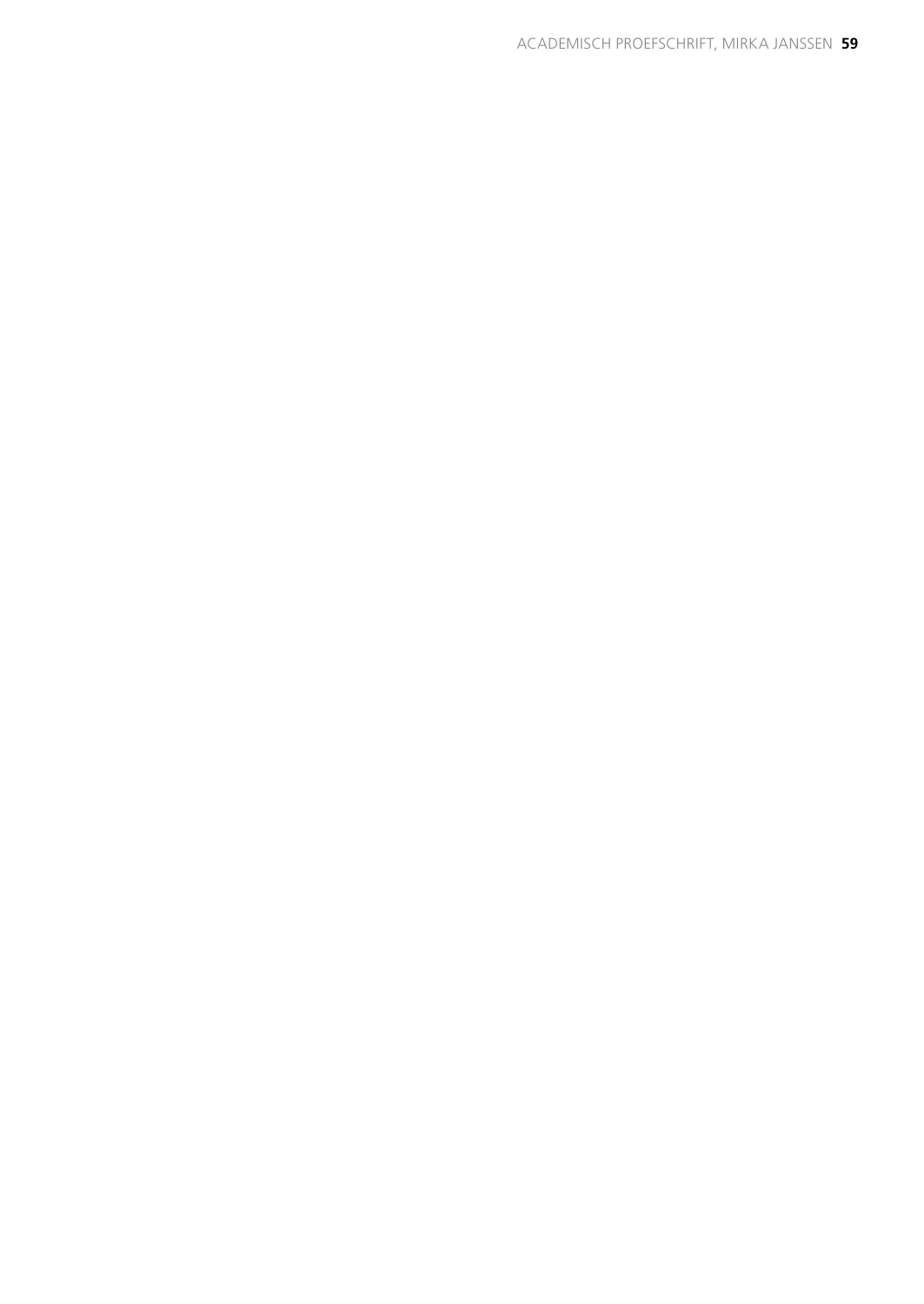# PLAYGROUNDS PLAY HARD, LEARN EASY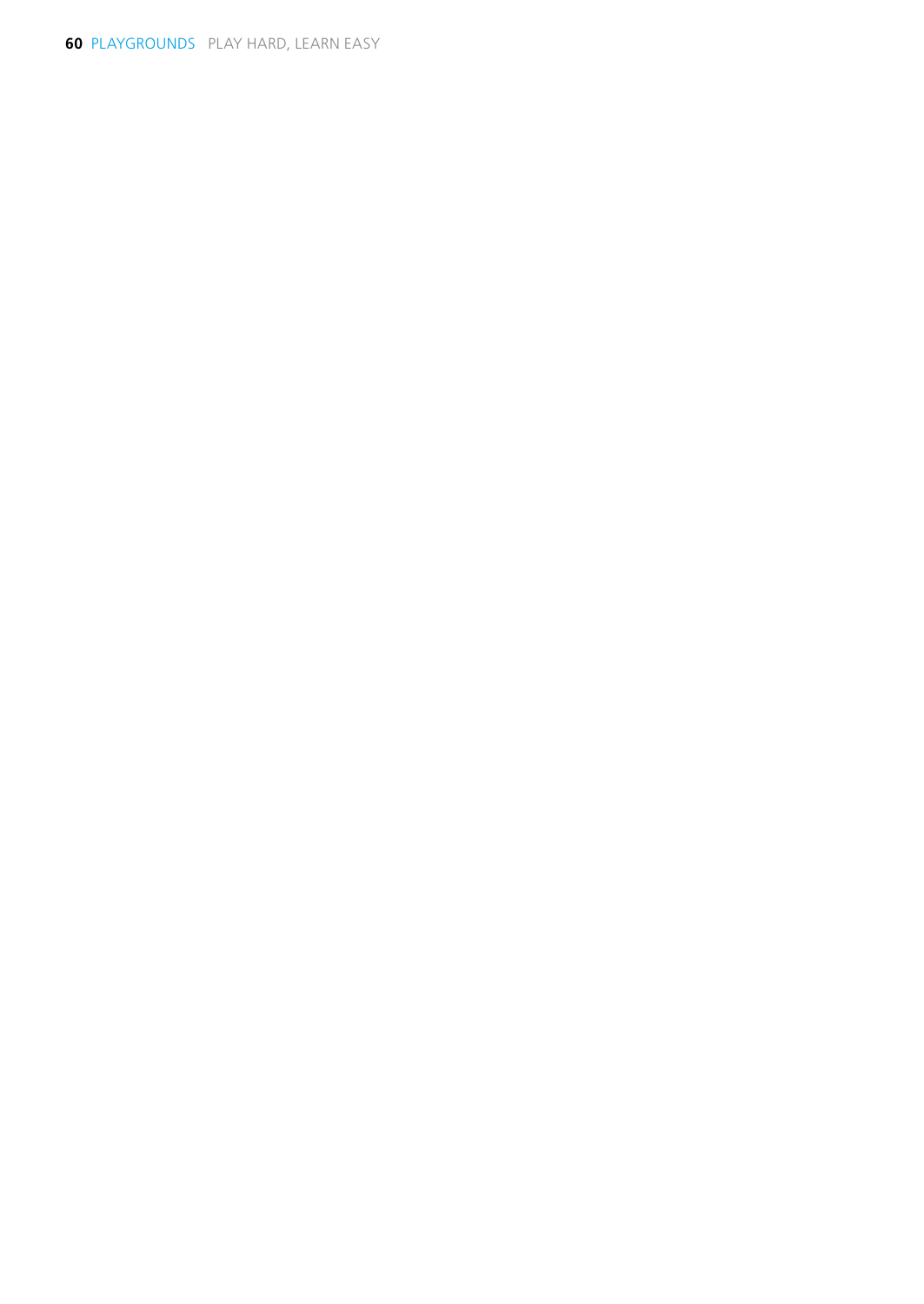# CHAPTER 6 EFFECTS OF ACUTE BOUTS OF PHYSICAL ACTIVITY ON CHILDREN'S ATTENTION: A SYSTEMATIC REVIEW OF THE LITERATURE

Janssen, M., Toussaint, H.M., Van Mechelen, W., & Verhagen, E.A.L.M. Published in Springerplus. 2014;3:410.

# **ABSTRACT**

The aim of this review was to describe the effects of acute bouts of physical activity on attention levels of children. A systematic review was performed of English studies from searches in PubMed, Sportdiscus and PsycINFO from 1990 to (May) 2014 according to the PRISMA statement. Only prospective studies of children aged 4-18 years old were included, detailing acute effects of physical activity bouts with the primary outcome attention.

One reviewer extracted data on the study characteristics. Two reviewers conducted the methodological quality assessment independently using a criteria checklist, which was based on the Downs and Black checklist for non-randomised studies.

Overall the evidence is thin and inconclusive. The methodological differences in study sample (size and age), study design and measurement of attention make it difficult to compare results. There is weak evidence for the effect of acute bouts of physical activity on attention. More experimental studies with a comparable methodology, especially in the school setting, are needed to strengthen this evidence.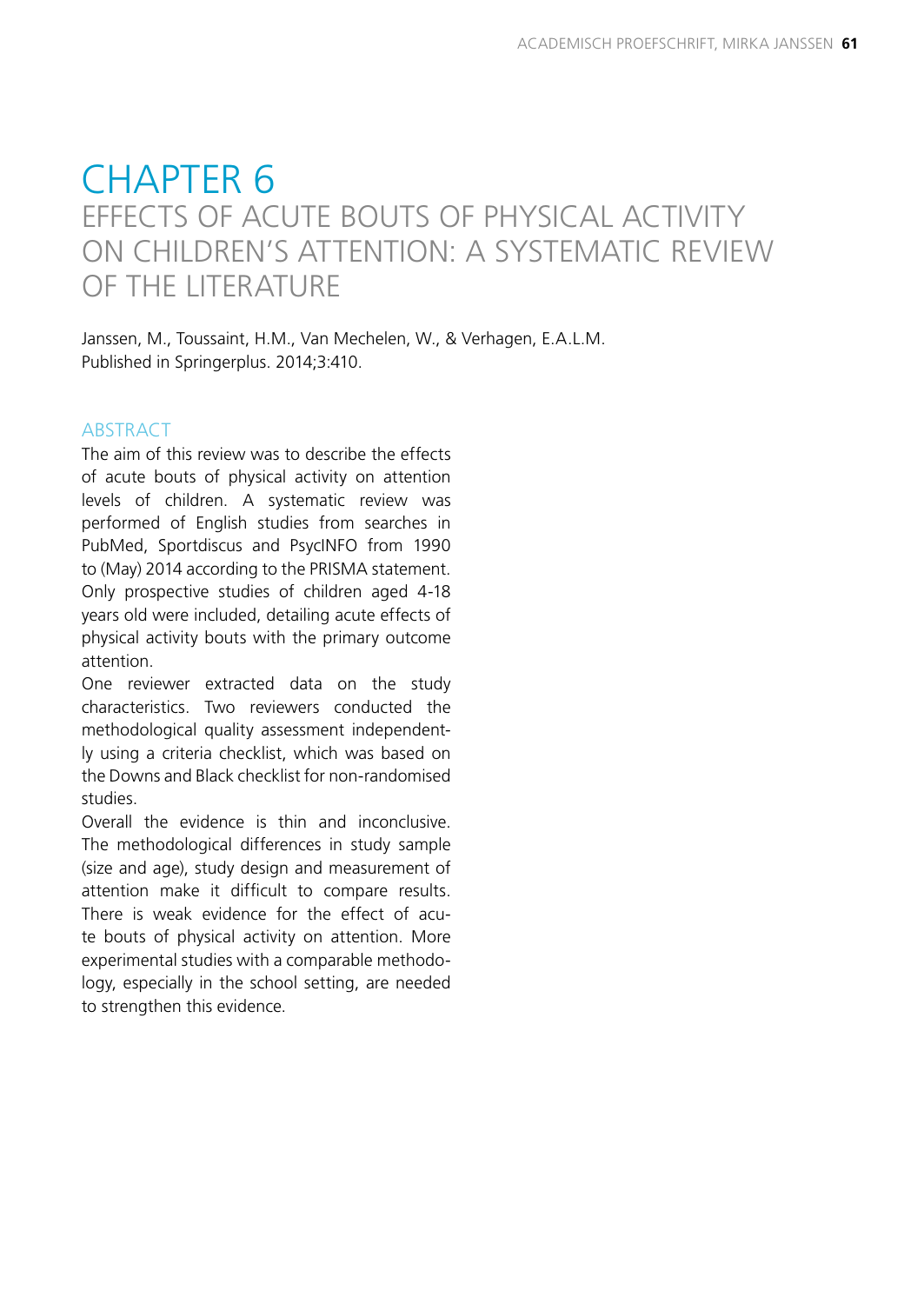## INTRODUCTION

Schools have been recognised as key settings for promoting physical activity (PA) in children, because children spend a large part of their regular days in school (13). Therefore, schools are frequently requested to implement different physical activity programs. However, schools have the primary priority to improve cognition and are under pressure to improve academic scores. This often results in additional time for cognitive learning and less time for physical education classes or recess (14). Nevertheless, Ahamed et al. (15) concluded that decreasing time spent in PA does not improve academic performance. Furthermore, a recent review concluded strong evidence for a significant positive relationship between PA and academic performance (16).

However, the evidence from this review is based on cross-sectional studies and does not give insight in the complex relationship between PA and academic performance. Fortunately, the literaturebase on the acute effect of PA on the underlying cognitive processes of academic performance is growing. Hillman et al. (17) found in their review a positive effect of acute PA on brain health and cognition in children, but concluded it was complicated to compare the different studies, due to the different outcome measures (e.g. memory, response time and accuracy, attention, and comprehension).

Therefore, this review focuses on the sole outcome measure 'attention' as a mediator for cognition and achievement. Attention is defined as the ability to resist distraction. Attention acts as a 'gate' into working memory, regulating the flow of sensory information into conscious awareness (18). Attention is important for several aspects of learning and memory storage; attention is required when learning something (to encode the information) but also when recalling a memory (19). Deficits in attention are associated with poorer academic performance (20). To our knowledge, no systematic review on the acute effect of PA focusing on attention has been published. In this systematic review, experimental and observational studies examining the effect of acute bouts of PA on attention in children were included.

## **METHODS**

## *REVIEW PROTOCOL*

The PRISMA-statement for reporting systematic reviews and meta-analyses of studies that evaluate health care interventions (21) was used as a guideline to conduct this review. Prior to the review, a review protocol was made in which pre-specified outcomes of primary interest, the methodology of data extraction on these outcomes and the methodological quality assessment was described (Additional file 1).

## *ELIGIBILITY CRITERIA*

## **Population**

Only prospective studies (experiments and observations) that were conducted with children were included in the review. In the protocol children were defined as the age group between 4 and 18 years old. Since the growth factor BDNF is also associated with metabolism (22) and behavioural disorders (e.g. ADHD) with inattentiveness, only studies with healthy participant groups were included. Studies with specific groups (e.g. children with obesity or diabetes 2, children with ADHD or depression) were excluded, as these characteristics may be confounders.

## **PA bout**

Studies with a short PA bout (i.e. max. 45 minutes) and various levels of PA intensity were included. PA bouts could be performed during a physical education lesson, in-between lessons, at the playground, or as an energizer during class. The PA bouts could be performed with or without equipment or apparatus.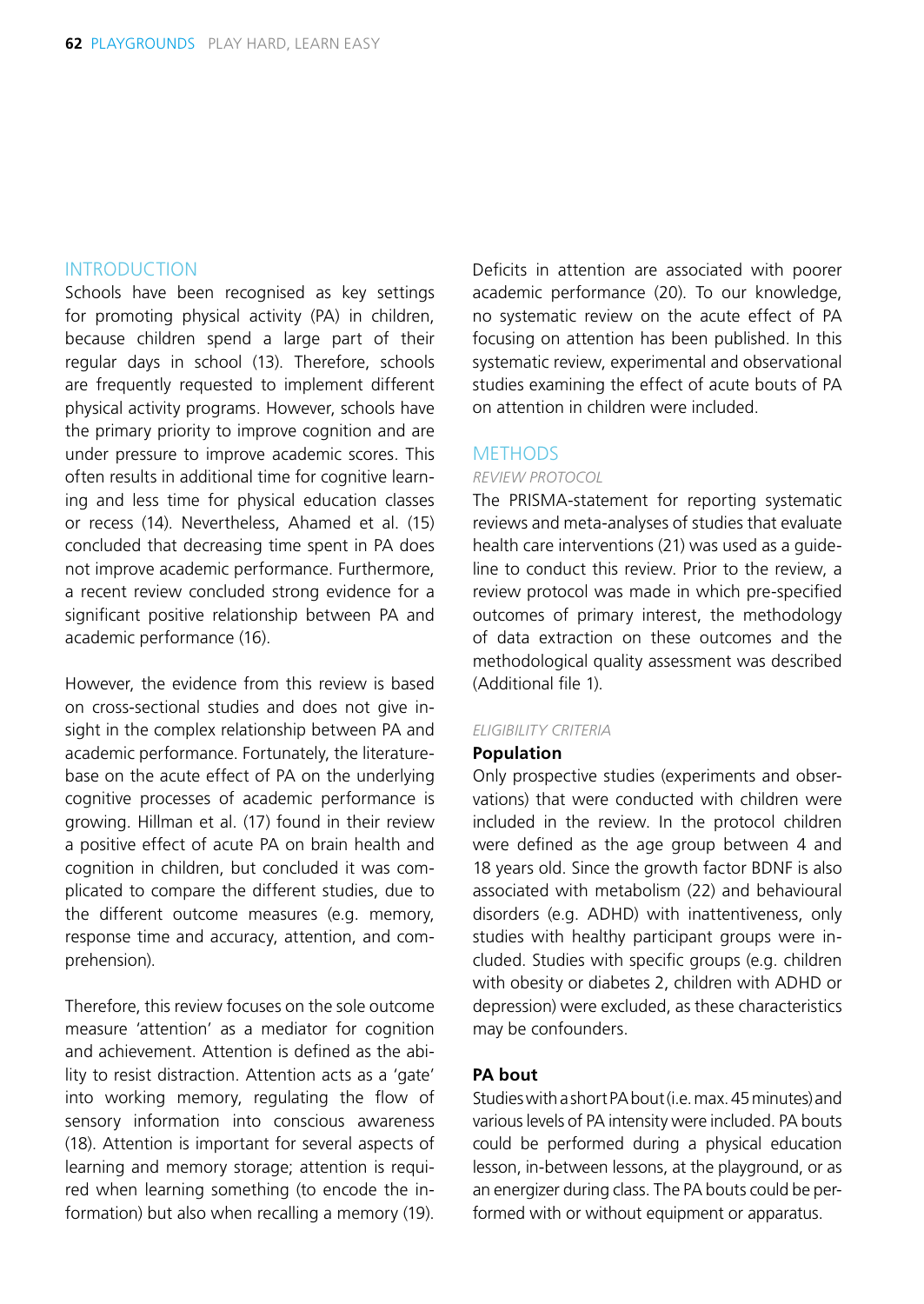## **Outcomes**

Only studies with an outcome measure of some sort of attention (e.g. attention, on-task behaviour, neuroelectric attentional performance) were included.

Studies that focused on other cognitive tasks, (e.g. short-term or long-term memory, successive processing etc.) were excluded.

#### *INFORMATION SOURCES*

Studies were identified by searching electronic databases (PubMed, Sportdiscus and PsycINFO) from 1990 to May 2014. The search consisted of three elements, which were combined in the final search strategy: (1) physical activity (i.e. physical activity, leisure activity, exercise, physical fitness, sport, cycling, walking and training) (2) attention (i.e. attention, on task performance, attentional performance, cognitive control, executive control, concentration) and (3) age (i.e. infant, child, and adolescent). Medical Subject Headings (MeSH) were available for physical activity (all synonyms), attention and age (all synonyms). MeSH terms and free text words were used in all databases (Additional file 2). In addition, a hand search was done in reference lists of identified studies for relevant literature.

## *STUDY SELECTION*

All experimental and observational studies, which were full-text articles published after 1990 in English peer-reviewed journals were included. One reviewer (MJ) screened all titles and abstracts and in case of uncertainty, the full article was screened.

## *DATA COLLECTION PROCESS*

One reviewer (MJ) extracted data on the study population, the study design, the PA bout, measure of attention, and on the main results. Two reviewers (MJ and EV) independently conducted the methodological quality assessment and disagreements were resolved by discussion. For this assessment a criteria checklist (based on the Downs and Black checklist for non-randomised studies (11) was used. This checklist consists of 27 items and contains items to assess the quality of the reporting, the external and internal validity of the study and the study power. The criteria answer format included 'yes' (1) and 'no' or 'unable to determine' (both coded 0). A criterion was scored as 'not applicable' (NA), when the criterion was not relevant for the study design.

One criterion needed clarification of interpretation before scoring the studies. The criteria 'Was compliance with the interventions reliable' was scored with '0' when no attempt was made to define the type, duration and level of intensity (for example with heart rate monitors) of PA. In order to establish the validity and proper use of this set of predefined criteria, the inter-rater agreement, expressed as Cohen's  $\kappa$ , was calculated.

## RESULTS

## *STUDY SELECTION*

The systematic literature search combined with hand searches revealed 537 studies. After excluding duplicates ( $n = 24$ ), titles and abstracts of 513 studies were screened for eligibility, of which 12 were included in this review.

Figure 1 (on next page) shows the flow diagram of the selection process, with reasons for exclusions at each stage.

## *METHODOLOGICAL ASSESSMENT*

In total 12 studies were screened on 25 criteria (Additional file 3). Table 1 (on next page) provides the methodological assessment for each individual study. The reviewers scored different on 33 of 300 items, equalling to a Cohen's  $\kappa$  of 0.74. This is considered reasonable to good (24). In 22 of the items, there was initial disagreement as to whether an item was described in the studies. In the other 11 items, reviewers disagreed; mainly regarding the representativeness of the study sample,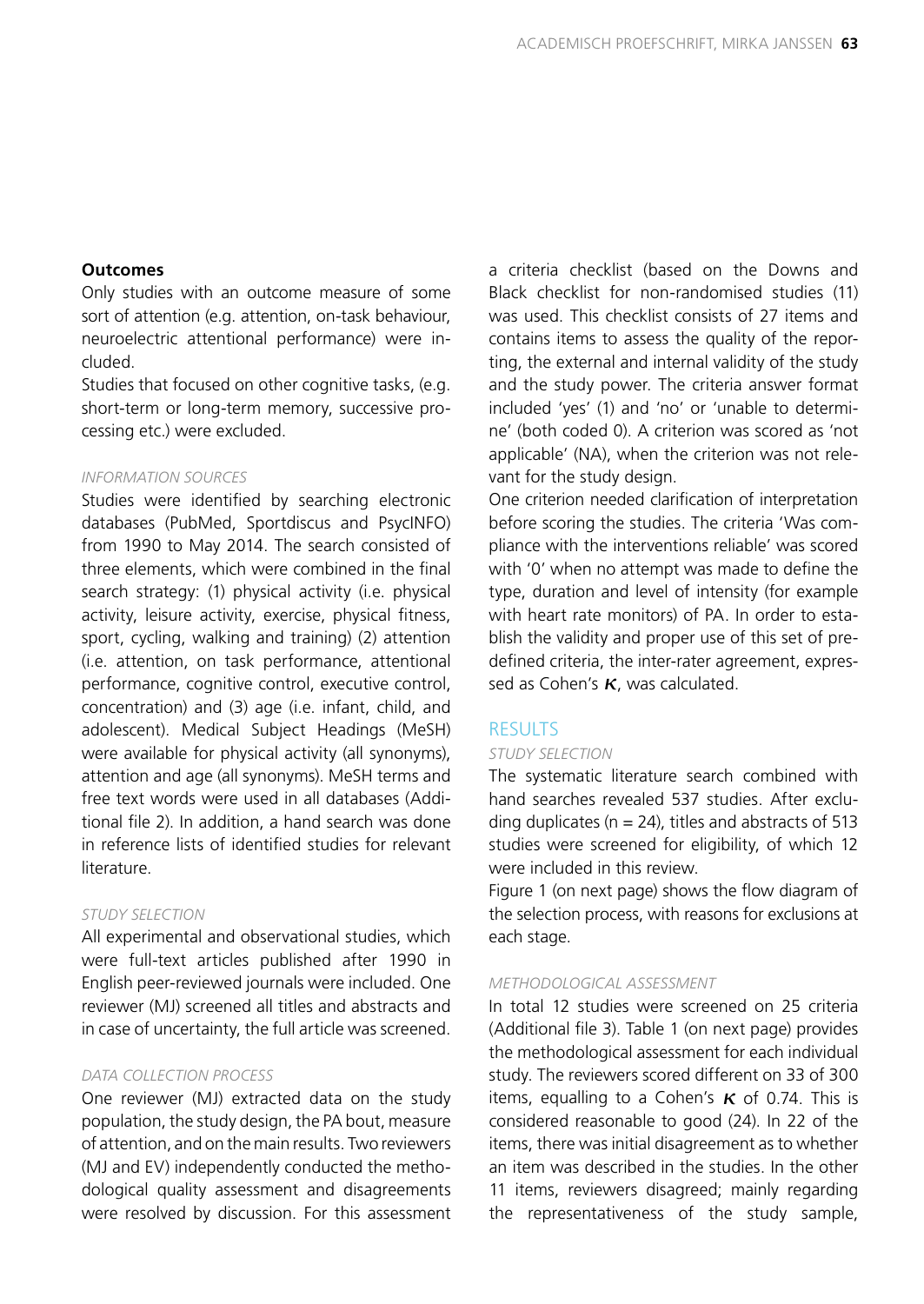

*Figure 1 Flow diagram of the selection process*

participant characteristics and possible confounders (e.g. ADHD, BMI, physical fitness). After discussing the differences, agreement was reached for all differences. A number of the disagreement issues are described below.

A '0' was given when no participant characteristics were given, but also when participant characteristics were only partly described. For example in one study (5) different important characteristics were given, but no information was available on BMI, level of intensity of PA or type of sport.

Type of sport could be a modifier for socioeconomic status. In one study (4) the intervention (coordinative exercises) was clearly described, but not the control condition. The control condition was described as 'teachers instructed the students to exercise at a moderate intensity without any specific coordinative request' and it remains unclear which exercises were performed that were not of coordinative character.

A note has to be made on the criterion 'Was an attempt made to blind study objects to the intervention they have received'. This criterion was scored '0' in every study and it must be noted that blinding participants from a PA intervention is practically impossible.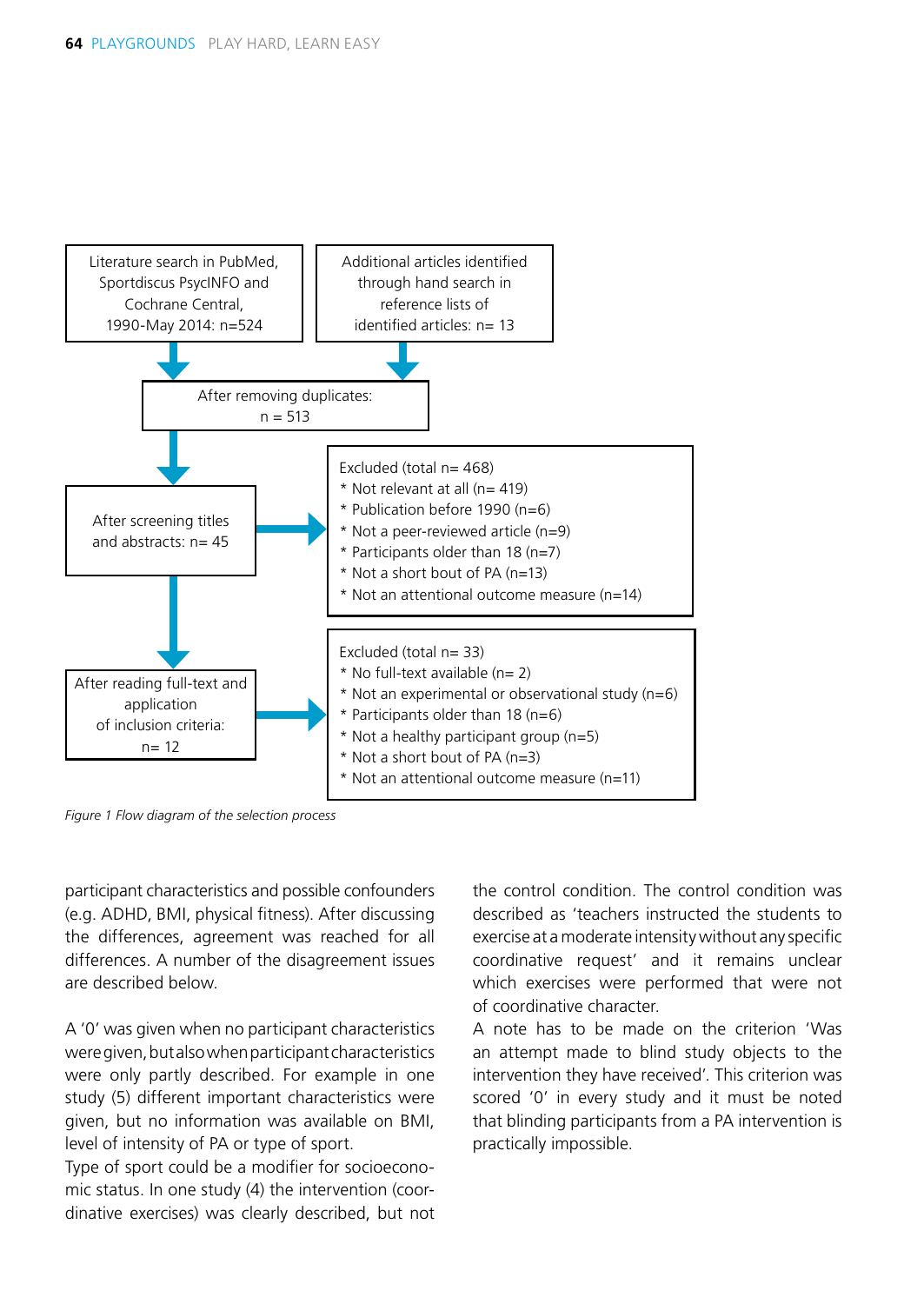## *Table 1 Results of the methodological quality assessment*

| Criteria                          | #1<br>Raviv&<br>Low,<br>1990 | #2<br>Caterino<br>& Polak,<br>1999 | #3<br>Mahar<br>et al.,<br>2008 | #4<br><b>Budde</b><br>et al.,<br>2008 | #5<br>Cereatti<br>et al.,<br>2009 | #6<br>Hillman<br>et al.,<br>2009 | #7<br>Grieco<br>et al.,<br>2009 | #8<br>Stroth<br>et al.,<br>2009 | #9<br><b>Drollette</b><br>et al.,<br>2012 | #10<br>Pirrie&<br>Lode-<br>wyk,<br>2012 | #11<br>Pontifex<br>et al.,<br>2013 | #12<br><b>Drollette</b><br>et al.,<br>2014 |
|-----------------------------------|------------------------------|------------------------------------|--------------------------------|---------------------------------------|-----------------------------------|----------------------------------|---------------------------------|---------------------------------|-------------------------------------------|-----------------------------------------|------------------------------------|--------------------------------------------|
| Objective                         | $\mathbf{1}$                 | 1                                  | 1                              | $\mathbf{1}$                          | 1                                 | $\mathbf{1}$                     | 1                               | $\mathbf{1}$                    | $\mathbf{1}$                              | $\mathbf{1}$                            | $\mathbf{1}$                       | $\mathbf{1}$                               |
| Main outcomes                     | $\mathbf{1}$                 | $\mathbf{1}$                       | $\mathbf{1}$                   | $\mathbf{1}$                          | $\mathbf{1}$                      | 1                                | $\mathbf{1}$                    | $\mathbf{1}$                    | $\mathbf{1}$                              | $\mathbf{1}$                            | $\mathbf{1}$                       | $\mathbf{1}$                               |
| Participant characteristics       | $\overline{0}$               | $\overline{0}$                     | $\overline{0}$                 | $\mathbf{1}$                          | $\overline{0}$                    | $\mathbf{1}$                     | $\mathbf{1}$                    | $\mathbf{1}$                    | $\mathbf{1}$                              | $\overline{0}$                          | 1                                  | $\mathbf{1}$                               |
| Interventions of interest         | $\overline{0}$               | $\overline{0}$                     | 0                              | 0                                     | $\mathbf{1}$                      | 1                                | 0                               | $\mathbf{1}$                    | $\mathbf{1}$                              | $\mathbf{1}$                            | 1                                  | $\overline{1}$                             |
| Confounders described             | $\overline{0}$               | $\overline{0}$                     | Ō                              | $\mathbf{1}$                          | 1                                 |                                  | $\overline{0}$                  | $\mathbf{1}$                    | $\mathbf{1}$                              | $\overline{0}$                          | 1                                  | $\mathbf{1}$                               |
| Main findings                     | 1                            | 1                                  | 1                              | 1                                     | 1                                 |                                  | $\mathbf{1}$                    | $\overline{0}$                  | 1                                         | $\mathbf{1}$                            |                                    | $\overline{1}$                             |
| Random variability                | 1                            | 1                                  | 1                              | $\mathbf{1}$                          | 1                                 |                                  | $\mathbf{1}$                    | $\mathbf{1}$                    | 1                                         | $\mathbf{1}$                            |                                    | $\overline{1}$                             |
| Characteristics of lost to        |                              |                                    |                                |                                       |                                   |                                  |                                 |                                 |                                           |                                         |                                    |                                            |
| follow-up participants            | $\mathbf 0$                  | $\mathbf 0$                        | $\mathbf 0$                    | $\mathsf{O}\xspace$                   | $\mathbf{1}$                      | $\mathbf{1}$                     | 0                               | $\mathbf{1}$                    | $\mathbf{1}$                              | $\mathbf 0$                             | 1                                  | $\mathbf{1}$                               |
| Actual probability                |                              |                                    |                                |                                       |                                   |                                  |                                 |                                 |                                           |                                         |                                    |                                            |
| values given                      | 1                            | 1                                  | 0                              | 1                                     | $\mathbf{1}$                      | $\mathbf{1}$                     | 0                               | $\mathbf 0$                     | $\mathbf{1}$                              | $\mathbf{1}$                            | 1                                  | $\mathbf{1}$                               |
| Representative population         | $\mathbf{0}$                 | $\overline{0}$                     | $\overline{0}$                 | $\overline{0}$                        | $\overline{0}$                    | $\overline{0}$                   | $\overline{0}$                  | $\mathbf{0}$                    | $\overline{0}$                            | $\overline{0}$                          | $\overline{0}$                     | $\mathbf 0$                                |
| Representative participants       | $\mathbf 0$                  | $\overline{0}$                     | $\overline{0}$                 | $\overline{0}$                        | $\overline{0}$                    | $\overline{0}$                   | $\overline{0}$                  | $\overline{0}$                  | $\overline{0}$                            | $\overline{0}$                          | $\mathbf 0$                        | $\mathbf{0}$                               |
| <b>Blinding of participants</b>   | $\overline{0}$               | $\overline{0}$                     | $\overline{0}$                 | $\overline{0}$                        | $\overline{0}$                    | $\overline{0}$                   | $\overline{0}$                  | $\overline{0}$                  | $\overline{0}$                            | $\mathsf{O}\xspace$                     | $\overline{0}$                     | $\mathsf{O}\xspace$                        |
| <b>Blinding of test leaders</b>   | $\overline{0}$               | $\overline{0}$                     | 0                              | $\overline{0}$                        | $\overline{0}$                    | $\overline{0}$                   | $\mathbf{1}$                    | $\overline{0}$                  | $\overline{0}$                            | $\overline{0}$                          | $\mathbf 0$                        | $\mathbf{0}$                               |
| Control and intervention          |                              |                                    |                                |                                       |                                   |                                  |                                 |                                 |                                           |                                         |                                    |                                            |
| condition described               |                              |                                    |                                |                                       |                                   |                                  |                                 |                                 |                                           |                                         |                                    |                                            |
| (type, duration and level PA)     | $\mathbf 0$                  | $\mathbf 0$                        | 0                              | 1                                     | $\mathbf 0$                       | 1                                | 0                               | $\mathbf{1}$                    | 1                                         | $\mathbf 0$                             | $\mathbf{1}$                       | $\mathbf{1}$                               |
| Length of follow-up same          |                              |                                    |                                |                                       |                                   |                                  |                                 |                                 |                                           |                                         |                                    |                                            |
| for intervention and              |                              |                                    |                                |                                       |                                   |                                  |                                 |                                 |                                           |                                         |                                    |                                            |
| control group                     | $\mathbf 0$                  | <b>NA</b>                          | $\mathbf 0$                    | 1                                     | <b>NA</b>                         | 0                                | 1                               | $\mathbf{1}$                    | $\mathbf 0$                               | $\mathbf{1}$                            | 0                                  | $\mathbb O$                                |
| Statistical tests appropriate     | 1                            | 1                                  | 1                              | 1                                     | $\mathbf{1}$                      | 1                                | $\mathbf{1}$                    | $\mathbf{1}$                    | $\mathbf{1}$                              | $\mathbf{1}$                            | 1                                  | $\mathbf{1}$                               |
| Compliance to intervention        | $\overline{0}$               | $\overline{0}$                     |                                |                                       |                                   |                                  |                                 |                                 |                                           |                                         |                                    |                                            |
| measured<br>Main outcome measures |                              |                                    | $\overline{0}$                 | 1                                     | 1                                 | 1                                | 0                               | $\mathbf{1}$                    | $\mathbf{1}$                              | $\mathbf{1}$                            | $\mathbf{1}$                       | $\mathbf{1}$                               |
| accurate                          | 1                            | $\mathbf{1}$                       | $\mathbf{1}$                   | $\mathbf{1}$                          | 1                                 | 1                                | $\mathbf{1}$                    | $\mathbf{0}$                    | $\mathbf{1}$                              | $\mathbf{1}$                            | $\mathbf{1}$                       | $\mathbf{1}$                               |
| Intervention and control          |                              |                                    |                                |                                       |                                   |                                  |                                 |                                 |                                           |                                         |                                    |                                            |
| group recruited from the          |                              |                                    |                                |                                       |                                   |                                  |                                 |                                 |                                           |                                         |                                    |                                            |
| same population                   | $\mathbf{1}$                 | $\mathbf{1}$                       | 1                              | 1                                     | $\overline{0}$                    | $\overline{0}$                   | $\mathbf{1}$                    | $\mathbf{0}$                    | $\mathbf{1}$                              | $\mathbf{1}$                            | $\mathbf{0}$                       | $\overline{1}$                             |
| Intervention and control          |                              |                                    |                                |                                       |                                   |                                  |                                 |                                 |                                           |                                         |                                    |                                            |
| group recruited over the          |                              |                                    |                                |                                       |                                   |                                  |                                 |                                 |                                           |                                         |                                    |                                            |
| same period of time               | 1                            | 1                                  | 1                              | 1                                     | 0                                 | 0                                |                                 | 1                               | $\mathbf{1}$                              | $\mathbf{1}$                            |                                    | -1                                         |
| Randomisation                     | $\mathbf 0$                  | 1                                  | 1                              | $\mathbf{1}$                          | $\overline{0}$                    | $\overline{0}$                   | $\mathbf{1}$                    | $\mathbf{1}$                    | $\mathbf{1}$                              | $\mathsf{O}\xspace$                     |                                    | $\mathbf{1}$                               |
| Randomisation assignment          |                              |                                    |                                |                                       |                                   |                                  |                                 |                                 |                                           |                                         |                                    |                                            |
| concealed                         | $\mathsf{O}\xspace$          | $\mathsf{O}\xspace$                | $\overline{0}$                 | $\overline{0}$                        | $\overline{0}$                    | $\overline{0}$                   | $\overline{0}$                  | $\mathbf{0}$                    | $\mathsf{O}\xspace$                       | $\mathsf{O}\xspace$                     | $\mathbf 0$                        | $\mathbb O$                                |
| Adjustment for confounding        | $\mathbf 0$                  | $\overline{0}$                     | $\overline{0}$                 | $\overline{0}$                        | $\overline{0}$                    | $\overline{0}$                   | $\overline{0}$                  | $\mathbf{1}$                    | $\mathbf 0$                               | $\overline{0}$                          | $\mathbf 0$                        | $\mathbf{0}$                               |
| Losses to follow-up taken         |                              |                                    |                                |                                       |                                   |                                  |                                 |                                 |                                           |                                         |                                    |                                            |
| into account                      | $\bf 0$                      | $\mathbf 0$                        | $\mathbf 0$                    | $\mathbf 0$                           | 1                                 | 1                                | 0                               | $\mathbf{1}$                    | $\mathbf 0$                               | $\mathbf{1}$                            | $\mathbf 0$                        | $\mathbb O$                                |
| Power analysis provided           | $\mathbf{0}$                 | $\overline{0}$                     | $\mathbf 0$                    | $\overline{0}$                        | $\overline{0}$                    | $\overline{0}$                   | $\overline{0}$                  | $\mathbf 0$                     | $\overline{0}$                            | $\overline{0}$                          | $\overline{0}$                     | $\mathsf{O}\xspace$                        |
|                                   | #1                           | #2                                 | #3                             | #4                                    | #5                                | #6                               | #7                              | #8                              | #9                                        | #10                                     | #9                                 | #12                                        |
| <b>Total score</b>                | 9                            | 10                                 | 9                              | 15                                    | 11                                | 14                               | 12                              | 15                              | 16                                        | 13                                      | 15                                 | 16                                         |
| Percentage (%)                    | 36                           | 40                                 | 36                             | 60                                    | 44                                | 56                               | 48                              | 60                              | 64                                        | 52                                      | 60                                 | 64                                         |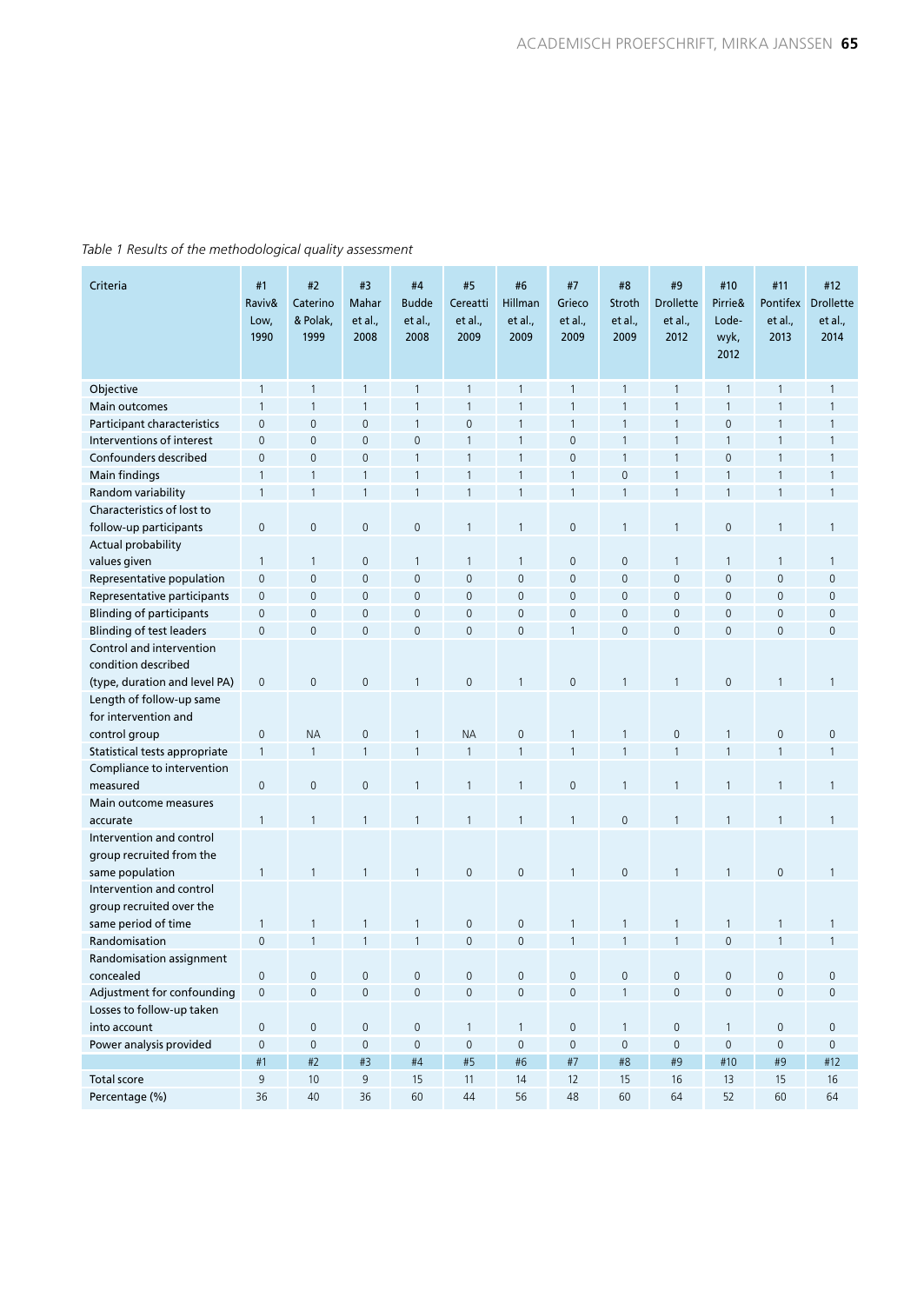Overall, the studies of Drollette et al. (9), and Drollette et al. (12) had the highest methodological score. From the studies in a school setting Budde et al. (4) had the highest score. The study of Drollette et al. (9) reported maintenance of attention level after exercise compared to seated rest and the study of Drollette et al. (12) reported an improvement in attention level. Budde et al. (4) reported a positive effect on attention through coordination exercises at a moderate PA level as compared to a normal PE lesson of the same intensity level.

## *STUDY CHARACTERISTICS*

Table 2 provides a summary of the studies included in the review with regard to the main characteristics. Ten experimental studies (1; 2; 4; 5; 6; 8; 9; 10; 11; 12) and two observational studies (3; 7) were included, with in total 916 participants in the age range of 7 to 17 years old.

Six studies were performed in a laboratory (5; 6; 8; 9; 11; 12) and six in a school setting. Of these six studies, three studies (1; 2; 10) examined the difference between a classroom task and an active lesson. One study (4) examined the difference between two active lessons with different activity types, one study (3) examined the effect of energizers (i.e. short bouts of PA in the classroom) and one study (7) examined the effect of exercise during a cognitive task.

| Table 2 Main characteristics of the included studies |                           |            |                                                                                    |                                                                           |                                                         |  |  |
|------------------------------------------------------|---------------------------|------------|------------------------------------------------------------------------------------|---------------------------------------------------------------------------|---------------------------------------------------------|--|--|
| $#$ /ref.<br>number                                  | Study                     | Country    | Population (n; age)                                                                | Design; setting                                                           | PA assessment                                           |  |  |
| $\mathbf{1}$                                         | Raviv & Low,<br>1990      | Israel     | n=69; n boys and girls unknown;<br>11-12 yrs                                       | Experiment; schoolsetting                                                 | None                                                    |  |  |
| 2                                                    | Caterino & Polak,<br>1999 | <b>USA</b> | n=177; n boys and girls unknown;<br>7-10 yrs                                       | Experiment; schoolsetting                                                 | None                                                    |  |  |
| 3                                                    | Mahar et al.,<br>2006     | <b>USA</b> | n=243; n boys and girls unknown;<br>8-11 yrs                                       | Observation of 12 weeks<br>Daily intervention; schoolsetting              | Number of steps<br>(pedometer)                          |  |  |
| $\overline{4}$                                       | Budde et al.,<br>2008     | Germany    | n=99; 80 boys, 19 girls;<br>13-16 yrs                                              | Experiment;<br>schoolsetting                                              | <b>HR</b>                                               |  |  |
| 5                                                    | Cereatti et al.,<br>2009  | Italy      | n= 24; 24 boys, 0 girls;<br>14-17 yrs                                              | Experiment; laboratory                                                    | <b>HR</b>                                               |  |  |
| 6                                                    | Hillman et al.,<br>2009b  | <b>USA</b> | n=20; n boys and girls unknown;<br>9-10 yrs                                        | Experiment; laboratory                                                    | <b>HR</b>                                               |  |  |
| $7\overline{ }$                                      | Grieco et al.,<br>2009    | <b>USA</b> | n= 97; n boys and girls unknown;<br>7-8 yrs                                        | Observation of 1 school year<br>Intervention 4 days a week; schoolsetting | Observation of PA level:<br>Number of steps (pedometer) |  |  |
| 8                                                    | Stroth et al.,<br>2009    | Germany    | n= 33; 20 boys and 13 girls;<br>13-14 yrs                                          | Experiment; laboratory                                                    | <b>HR</b>                                               |  |  |
| 9                                                    | Drollette et al.,<br>2012 | <b>USA</b> | $n=36$ ; 16 boys and 20 girls;<br>9-11 yrs                                         | Experiment; laboratory                                                    | <b>HR</b>                                               |  |  |
| 10                                                   | Pirrie & Lodewyk,<br>2012 | Canada     | n= 40; 22 boys; 18 girls<br>9-10 yrs                                               | Experiment; schoolsetting                                                 | HR (in half of the children)                            |  |  |
| 11                                                   | Pontifex et al.,<br>2013  | <b>USA</b> | n=20 (other 20 non-eligible:<br>children with ADHD); 14 boys, 6<br>girls; 8-10 yrs | Experiment; laboratory                                                    | <b>HR</b>                                               |  |  |
| 12                                                   | Drollette et al.,<br>2014 | <b>USA</b> | $n = 40$ ; 13 boys and 27 girls;<br>8-10 yrs                                       | Experiment; laboratory                                                    | <b>HR</b>                                               |  |  |

*USA = United States of America; n = number of participants; yrs = years old; PA = physical activity; PE = physical education; vs = versus; min = minutes; HR = heart rate; HRR = Heart Rate Reserve; MVPA= moderate to vigorous intensity PA; RT = reaction time; ADHD = attention-deficit/hyperactivity disorder*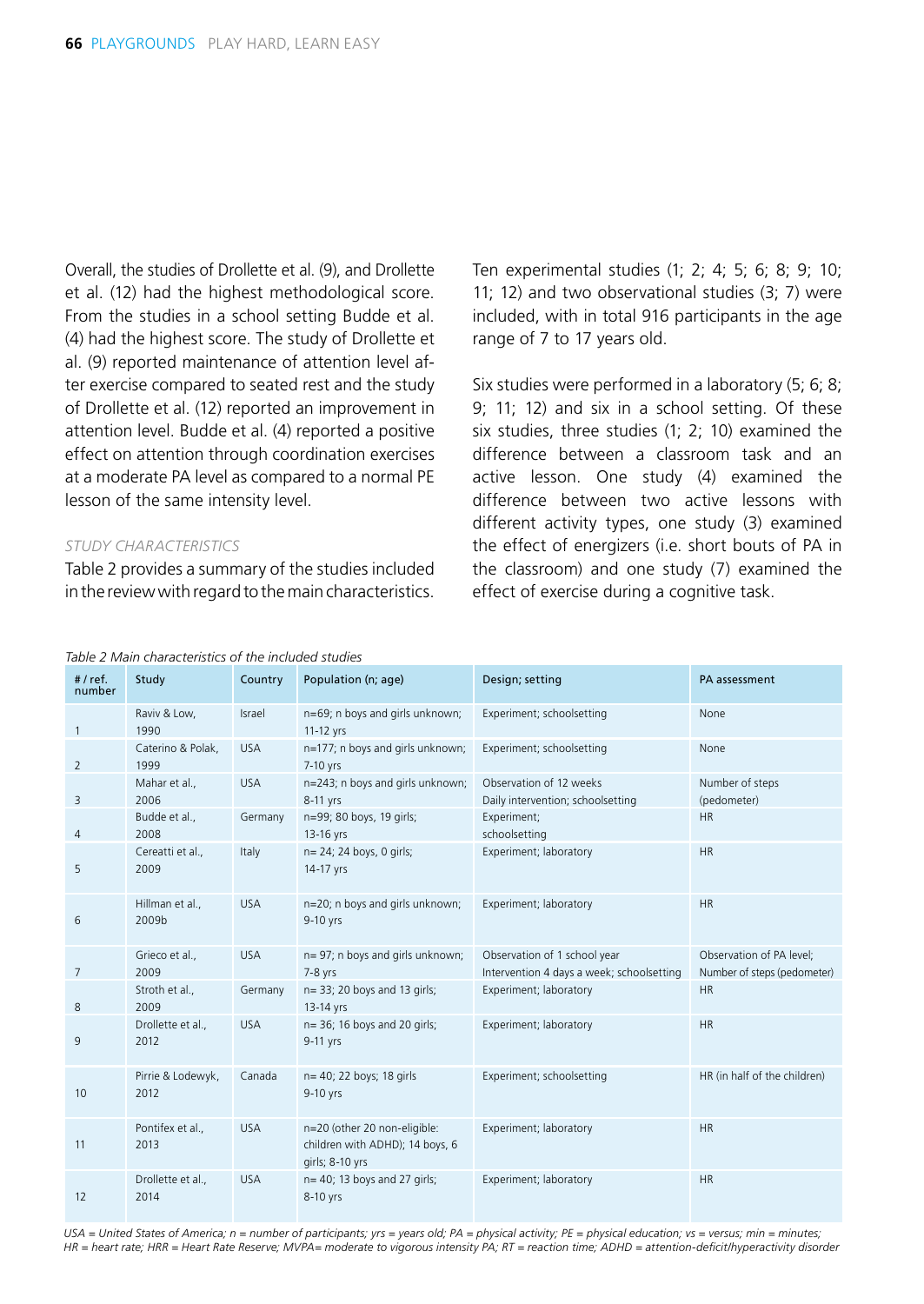The PA bouts differed amongst studies in type, duration and level. In seven studies an aerobic type of PA was performed (2; 5; 6, 8; 9; 11; 12), in one study coordinative exercises were compared to a normal PE lesson (PA type of exercises unknown) (4) and in four studies the PA type was not specified (1; 3; 7; 10).

The duration of the PA bout varied from 10 to 45 minutes. Assessment of PA level was done in all six laboratory studies (5; 6; 8; 9; 11; 12) and in two studies performed in the school setting (4; 10).

The PA level varied around 60% of the maximum heart rate in all six studies, which corresponds to a moderate intensity level of PA. This was either theoretically estimated by 220-age (4; 5) or measured by a direct VO2max test (6; 8; 9; 10; 11; 12). Attention was measured by different measures. In the studies performed in a school setting, four different measurements were done (D2-test, observation of on-task behaviour or time on task, the Woodcock-Johnson test of Concentration and the Cognitive Assessment System (CAS)). In the laboratory studies, the measurement of attention was more comparable; either a computerized visual attention task or (modified) flanker tasks were used.

The main results were inconclusive. Five of the six laboratory studies found a significant effect on cognitive control of attention. One laboratory study

|  | Table 2 continued |  |
|--|-------------------|--|
|  |                   |  |

| $#$ /ref.<br>number | PA type; duration; level                          | <b>Attention measure</b>                      | Main results                                                            |
|---------------------|---------------------------------------------------|-----------------------------------------------|-------------------------------------------------------------------------|
|                     | PE class vs science class;                        | D2 (visual selective attention, information   | Higher scores at the end of lesson, no significant                      |
| $\mathbf{1}$        | unknown: unknown                                  | processing speed, ability to concentrate)     | difference between classes (p=0.47)                                     |
|                     | Stretching and aerobic walking vs                 | Woodcock-Johnson Test                         | Significant difference only for                                         |
| 2                   | classroom task; 15 min.; unknown                  | of Concentration                              | 9-10 year old children (p=0.05)                                         |
|                     | Energizers; 10 min; unknown                       | Observation of                                | Significant improvement (8%, p=0.017),                                  |
| 3                   |                                                   | on-task behaviour                             | low performers 20%                                                      |
|                     | Normal PE class vs coordinative exercises:        | D2 (visual selective attention, information   | Significant improvement after coordinative                              |
| 4                   | 10 min: moderate                                  | processing speed, ability to concentrate)     | exercises (p<0.01)                                                      |
|                     | Bicycle ergometer; duration unknown               | Computerized visual attention task            | Significant improvement in                                              |
| 5                   | (as long as attention measure lasted);<br>60% HRR |                                               | RT (p < 0.023)                                                          |
|                     | Treadmill; 20 min; 60% HR max                     | A modified flanker task (inhibitory control), | Effect on cognitive control of attention;                               |
| 6                   |                                                   | combined with FFG                             | Significant improvement of accuracy (p=0.008),                          |
|                     |                                                   |                                               | no improvement in RT                                                    |
|                     | PA during classroom task; 10-15 min;              | Time on task (TOT)                            | No decrease of TOT after PA (significant difference                     |
| $\overline{7}$      | <b>MVPA</b>                                       |                                               | with inactive lesson, p<0.001)                                          |
|                     | Bicycle ergometer; 20 min; 60% HR max             | A modified flanker task (task preparation     | Acute moderate PA was not related to                                    |
| 8                   |                                                   | and response inhibition), combined with EEG   | executive control (attention among others; p>0.76)                      |
|                     | Treadmill; 20 min; 60% HR max                     | A modified flanker task (inhibitory control)  | Effect on attention after walking, not during walking.                  |
| 9                   |                                                   |                                               | Maintenance of accuracy (p=0.01) after PA vs.<br>seated rest, not in RT |
|                     | 45 min PE lesson; 28-30 min in MVPA               | Cognitive Assessment System (planning,        | No significant effect on attention                                      |
| 10                  | $(≥65%$ HR max)                                   | attention, simultaneous processing,           |                                                                         |
|                     |                                                   | successive processing)                        |                                                                         |
|                     | Treadmill; 20 min; 65-75% HR max                  | A modified flanker task (inhibitory control), | Effect on cognitive control of attention; Significant                   |
| 11                  |                                                   | combined with FFG                             | improvement of accuracy ( $p=0.011$ ), no improvement                   |
|                     |                                                   |                                               | in RT. Better improvement in children with ADHD                         |
|                     | Treadmill; 20 min; 60-70% HR max                  | A modified flanker task (inhibitory control), | Effect on cognitive control of attention; Significant                   |
| 12                  |                                                   | combined with FFG                             | improvement of accuracy (p=0.003), no improvement                       |
|                     |                                                   |                                               | in RT. Better improvement in low performers                             |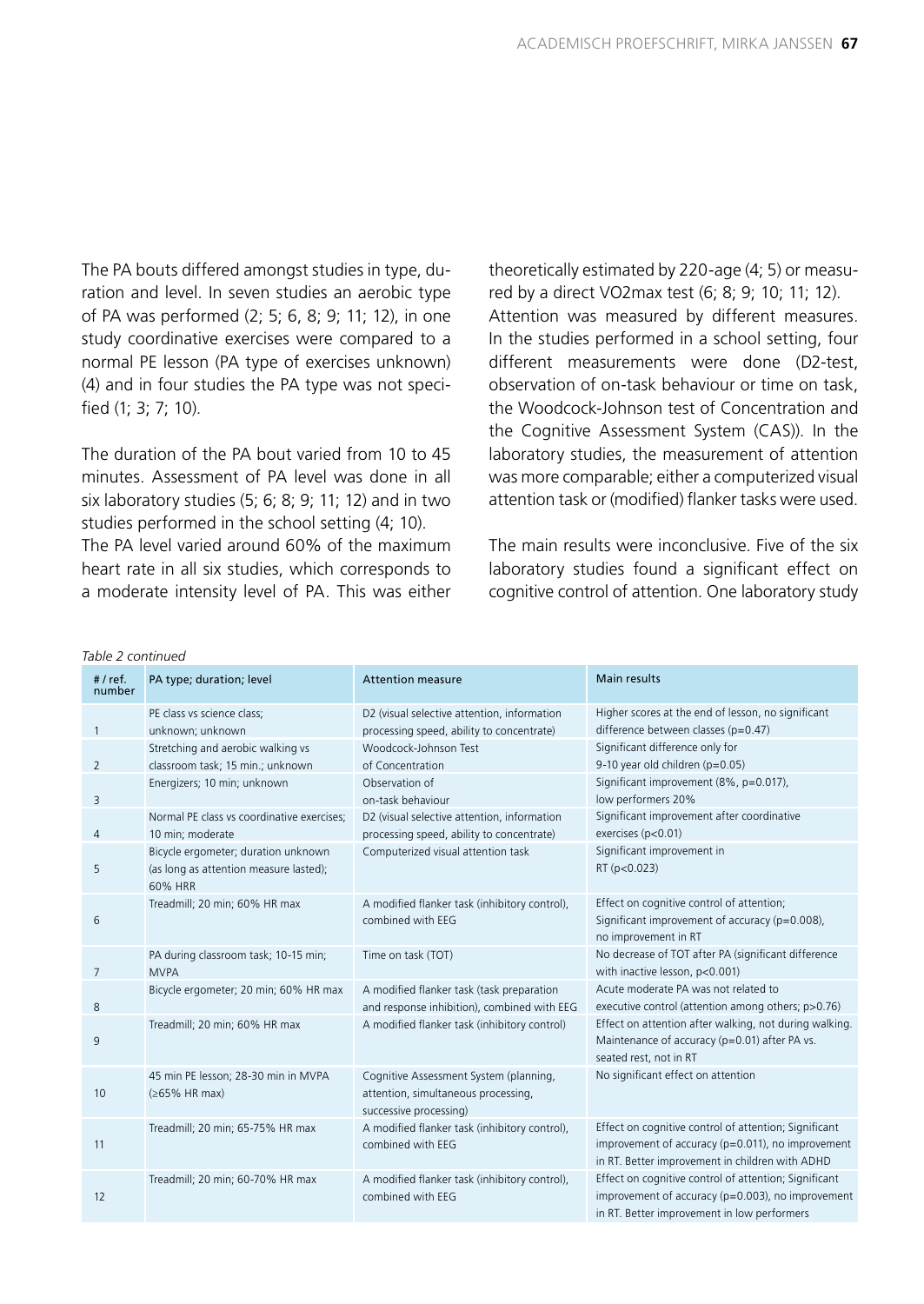(5) found a significant improvement in reaction time, one study showed a maintenance of accuracy of task (9) and three studies showed a significant improvement on accuracy on the task and not on reaction time (6; 11; 12).

Regarding the studies in a school setting, there was no overall significant difference in attention after an active lesson and after a classroom lesson.

However, analyses of subgroups showed significant results. Caterino and Polak (2) found a significant effect of PA only for 9- to 10-year-old children and Budde et al. (4) found a significant effect only after coordinative exercises (for

example bouncing a ball, while balancing). Performing energizers led to a significant improvement of time on task (i.e. the time in verbal or motor behaviour that followed the class rules and was appropriate to the learning situation) after performing the energizers (3), but when these energizers were performed during a classroom task, no improvement was found (7).

It must be noted that no study provided a power analysis and therefore the lack of significant results can be caused by insufficient power to reject the null hypothesis.

## **DISCUSSION**

In this systematic review, 12 experimental and observational studies were included that examined the effect of acute bouts of PA on attention in children. Due to methodological differences in study sample (size and age), study design, and measurement of attention, it was difficult to compare results. These differences are discussed below.

## *POPULATION*

Sample characteristics between studies differed and made it difficult to compare the results. For example the age range between studies ranged from 7 to 17 years. Caterino and Polak (2) found significant effect of PA only for 9- to 10-year-old children, no effects were found for 7- to 8-year-old children, indicating the differences in outcomes between ages and the difficulty in comparing the various studies included. Children undergo rapid, process specific changes in cognitive development. Thus, age may influence potential mechanisms for the effects of PA on attention. There was no evidence of influence of gender on the acute effect of PA on attention. However, most studies did not examine gender differences.

#### *PA BOUTS*

In most studies an aerobic type of PA was included, of which 4 (from 7) found a positive effect on attention. Budde et al. (4) compared a PA bout consisting of coordinative exercises to a normal PE lesson of the same intensity level and found a significant difference between the two PA bouts in favour of the coordinative exercise condition. Coordinative exercises might lead to preactivation of parts of the brain, which are also responsible for mediating functions like attention. This explanation is further supported by a study on cognitive flexibility, which demonstrated that cortical transcranial magnetic stimulation manipulates subcortical cognitive functions (25). Thus, type of activity may have influence on the acute effect of a PA bout on attention.

The length of PA bouts differed among studies, varying between 10 to 45 minutes. In the majority of studies that included a short PA bout with a maximum of 20 minutes, a significant effect of PA on attention was found. In contrast, in the study from Pirrie and Lodewyk (10) no effect was found after a 45 minutes PA bout. This indicates that the duration of PA may influence the effect of PA on attention.

Overall all studies included a short bout of moderate intensity PA. In the study of Pirrie and Lodewyk (10), 67% of the PA bout was strenuous (>65% HRmax).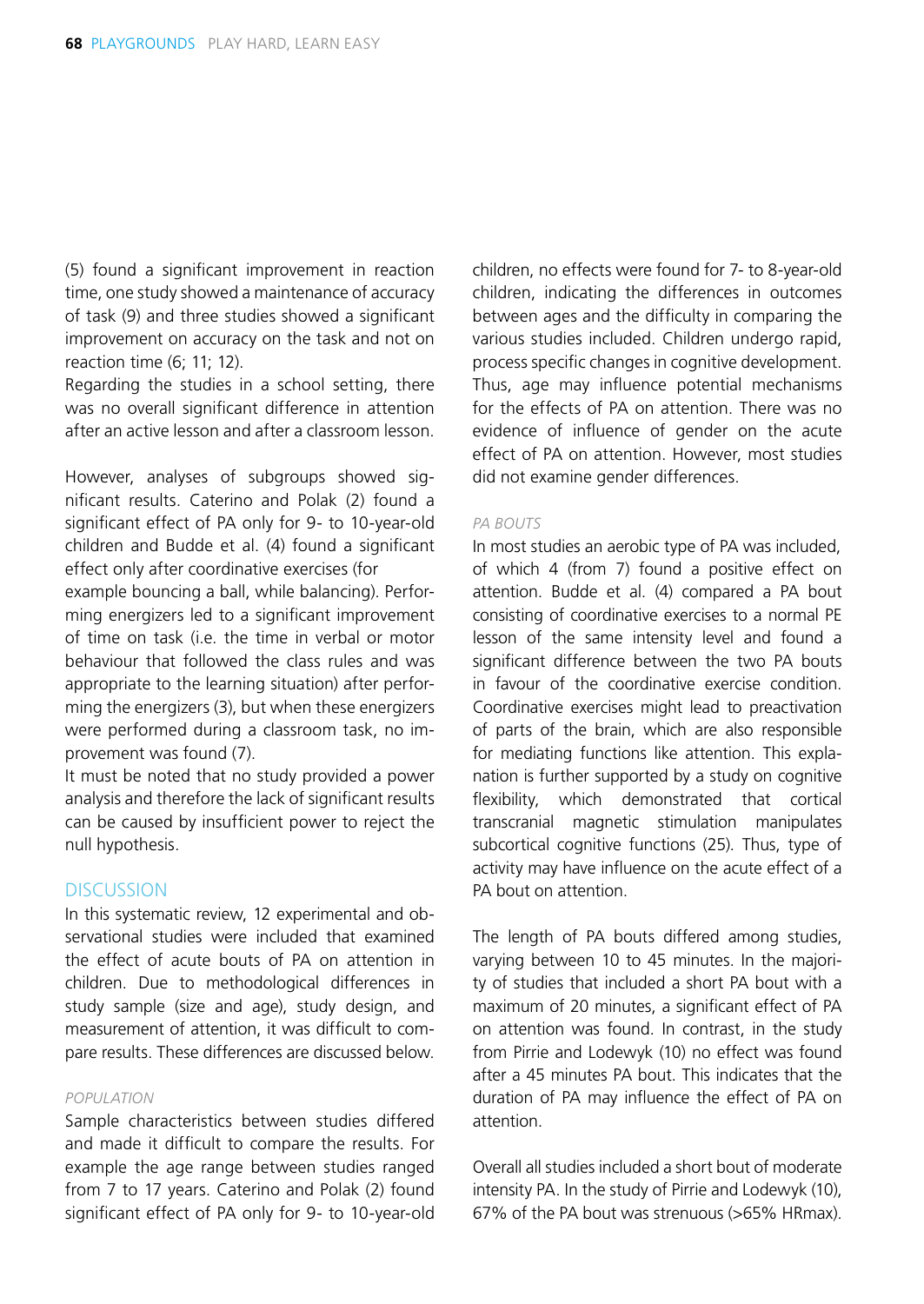This study showed no effect of PA on attention. Arguably, intensity of PA influences the effect of PA on attention and the effect of PA on attention may follow an inverted U relationship.

The inverted-U-hypothesis (26) states that cognitive performance is optimally enhanced with a moderate level of arousal (27) and that PA can increase arousal level. The relation between the intensity of PA and arousal in mice follows an inverted U, with an optimum at moderate PA intensity (28). Also for human adults, the optimal level of arousal seems to be at moderate intensity PA (29). Arguably, this optimal level is the same in children because despite the fact that children undergo rapid, processspecific changes in cognitive development, attentional control is fully developed by the age of 7 (30).

There are several suggested mechanisms for a positive association between PA and cognitive skills, which are mainly explained by neuropsychological improvements (e.g. increased blood flow to the brain (31), increased levels of hormones which results in a reduction of stress (32), and increased growth factors for creating new cells (33). Due to these growth factors, attention, stimulus selection, and decision making are improved (34). BDNF is one of these growth factors and is mainly found in the pre-frontal cortex, basal forebrain and hippocampus (34) where decision making takes place (i.e. priority is given to important information and distraction is eliminated).

## *OUTCOME MEASURES*

Although this systematic review focused on one outcome measure i.e. attention, it remains difficult to compare the outcome of the studies. The definition of attention is not unambiguous.

Theoretically a distinction is made between selective attention (the ability to complete a task without being distracted by other stimuli that are being presented), divided attention (the ability to complete multiple tasks at once) and sustained attention (the ability to stay focused on a task for a long time) (35). In addition, attention is always involved in other cognitive processes, which makes the measurement of attention difficult (35). Therefore, a variety of attention tests are available, which also reflects the differences in methodology of the studies in this review.

In the studies performed in a school setting, four different measurements of attention at a behavioural level were employed; (a) the D2 test, which measures visual selective attention, information processing speed and the ability to concentrate; (b) observation of on-task behaviour or time on task, which is a measure of sustained attention; (c) the Woodcock-Johnson Test of Concentration, which measures selective attention; and (d) the Cognitive Assessment System (CAS), in which the attention test was a Stroop-like task, i. e. a measure of selective attention and inhibitory control.

In the laboratory studies, the measurement of attention was done at the neural level; either a computerized visual attention task, which measures reaction time and accuracy; or a (modified) flanker task, which measures response speed, accuracy and changes in the speed and accuracy of information processing. In these tests, inhibitory control is an important factor.

In four laboratory studies, the modified flanker task was combined with EEG. An EEG shows neuropsychological changes, which are reflected in the amplitude and the latency of the P3 (an event related potential (ERP) component elicited in the process of decision making). A higher amplitude reflects a greater resource accuracy by a greater attentional allocation (36) and an increased latency reflects longer processing time (37). The results from the studies using a flanker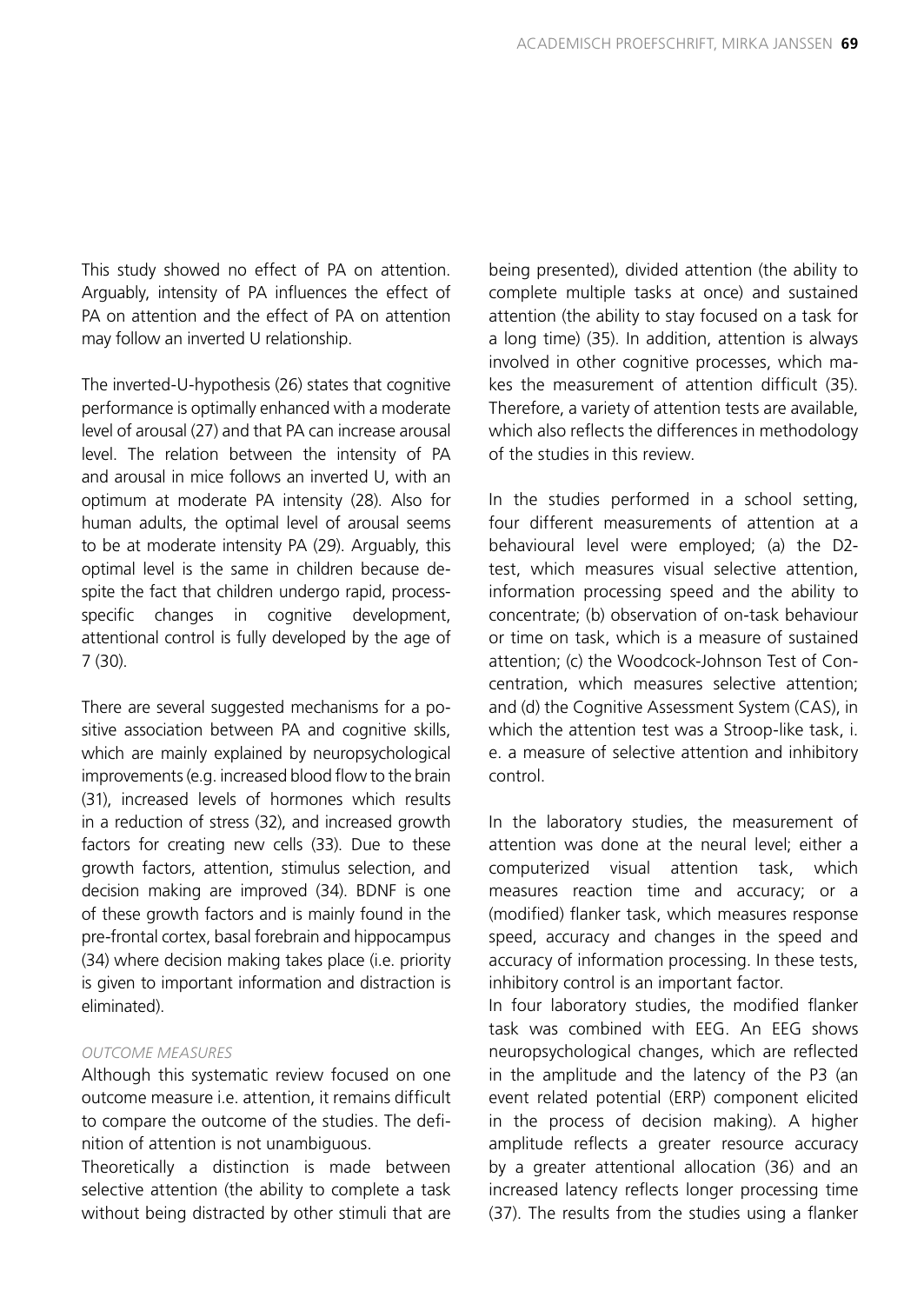task showed a positive effect from a short PA bout on attention, except for the study from Stroth et al. (8). However, Hillman et al. (17) stated that the EEG measurement of Stroth et al (8) was not performed at the most appropriate region of the scalp.

# SUMMARY OF EVIDENCE

Overall the evidence is weak and inconclusive due to methodological differences. Although we focused on one outcome measure, the methodological differences in study sample (size and age), study design, and measurement of attention make it difficult to compare results. Although the laboratory studies are more comparable, there is limited generalizability of the results to the school setting. The few studies that have been conducted within a school setting are less comparable, due to differences in methodology. Although laboratory based research can allow for greater scientific rigour than field based research, more methodologically comparable studies in the school setting are needed to strengthen this evidence.

Therefore, it is necessary to create a robust knowledge base about the duration and intensity of the acute bout of PA that influences the effect on attention and also about the measurement of attention in a school setting.

## LIMITATIONS

This study concerns the results of a systematic review on studies which evaluated the effect of a single acute bout of PA on attention. A limitation of this review is, that no meta-analysis could be performed. This might have been possible for the laboratory studies, in which the measurements were comparable.

Furthermore, the measurement of the quality of the studies depends on the interpretation of the reviewers and the choice for the checklist. A different checklist could have given different results. Although we screened reviews and reference lists, the possibility exists of publication bias, which leads to an overestimation of a potential positive effect from physical activity on attention. On the other hand, a few studies with no effect on attention were also selected for this review. The synthetic approach could give a false impression of homogeneity, in particular with regard to measurement of intensity of PA and attention. Provision of the details in the tables will give insight into heterogeneity.

Additional file 1: Review protocol Additional file 2: Full search strategy Additional file 3: Criteria checklist for the methodological assessment

Additional files are available on request.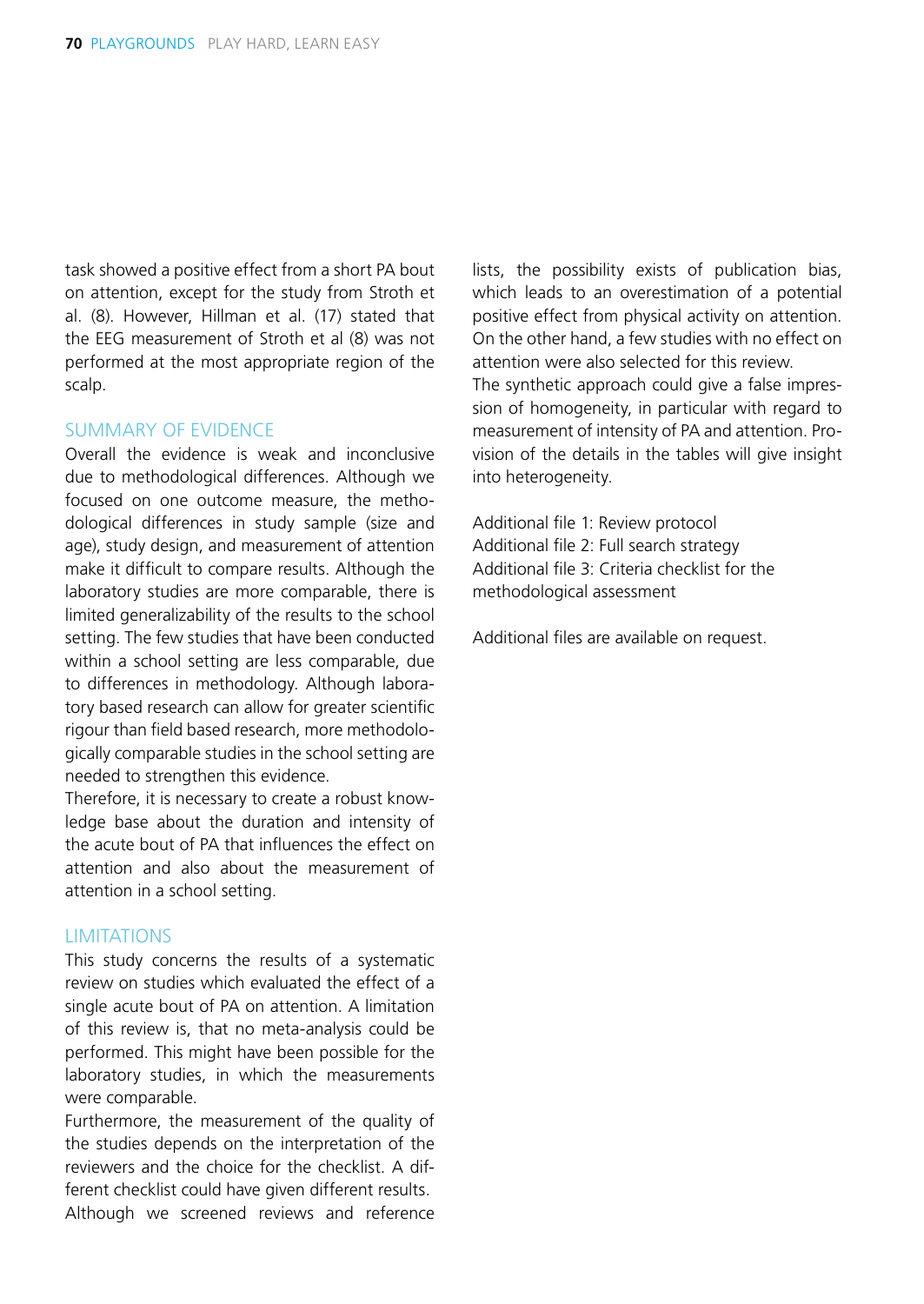#### **REFERENCES**

- Raviv, S, Low, M. Influence of physical activity on concentration among junior high-school students. Percept Mot Skills. 1990;70(1):67-74.
- Caterino, MC, Polak, ED. Effects of two types of activity on the performance of second-, third-, and fourth-grade students on a test of concentration. Percept Mot Skills. 1999;89(1):245-248.
- 3. Mahar, MT, Murphy, SK, Rowe, DA, Golden, J, Shields, AT, Raedeke, TD. Effects of a classroom-based programme on physical activity and on-task behaviour. Med Sci Sports Exerc. 2006;38(12):2086-2094. doi:10.1249/01.mss.0000235359.16685.a3
- 4. Budde, H, Voelcker-Rehage, C, Pietrabyk-Kendziorra, S, Ribeiro, P, Tidow, G. Acute coordinative exercise improves attentional performance in adolescents. Neurosci Lett. 2008;441(2):219-223. doi:10.1016/j.neulet.2008.06.024
- 5. Cereatti, L, Casella, R, Manganelli, M, Pesce, C. Visual attention in adolescents: Facilitating effects of sport expertise and acute physical exercise. Psychology of Sport and Exercise. 2009;10:136-145.
- Hillman, CH, Pontifex, MB, Raine, LB, Castelli, DM, Hall, EE, Kramer, AF. The effect of acute treadmill walking on cognitive control and academic achievement in preadolescent children. Neuroscience. 2009;159(3):1044-1054. doi:10.1016/j.neuroscience.2009.01.057
- 7. Grieco, LA, Jowers, EM, Bartholomew, JB. Physically active academic lessons and time on task: the moderating effect of body mass index. Med Sci Sports Exerc. 2009;41(10):1921-1926. doi:10.1249/MSS.0b013e3181a61495
- 8. Stroth, S, Kubesch, S, Dieterle, K, Ruchsow, M, Heim, R, Kiefer, M. Physical fitness, but not acute exercise modulates event-related potential indices for executive control in healthy adolescents. Brain Res. 2009;1269:114-124. doi:10.1016/j.brainres.2009.02.073
- Drollette, ES, Shishido, T, Pontifex, M B, Hillman, C H. Maintenance of cognitive control during and after walking in preadolescent children. Med Sci Sports Exerc. 2012;44(10):2017-2024. doi:10.1249/MSS.0b013e318258bcd5
- 10. Pirrie, AM, Lodewyk, KR. Investigating links between moderateto-vigorous physical activity and cognitive performance in elementary school students. Mental Health and Physical Activity. 2012;5(1):93-98.
- 11. Pontifex MB, Saliba BJ, Raine LB, Picchietti DL, Hillman CH. Exercise improves behavioural, neurocognitive, and scholastic performance in children with attention-deficit/hyperactivity disorder. J Pediatr. 2013;162(3):543–551, doi:10.1016/j.jpeds.2012.08.036
- 12. Drollette ES, Scudder MR, Raine LB, Moore RD, Saliba BJ, Pontifex MB, Hillman CH. Acute exercise facilitates brain function and cognition in children who need it most: An ERP study of individual differences in inhibitory control capacity. Dev Cogn Neurosci. 2014;7:53–64. doi:10.1016/j.dcn.2013.11.001
- 13. Biddle, SJH, Sallis, JF, Cavill, N. Young and Active: Physical Activity Guidelines for Young People in the UK. London: Health Education Authority, 1998.
- 14. Center for Education Policy. Choices, Changes, and Challenges: Curriculum and Instruction in the NCLB Era, Washington, DC, 2007. Available at http://www.cep-dc.org
- 15. Ahamed, Y, Macdonald, H, Reed, K, Naylor, PJ, Liu-Ambrose, T, McKay, H. School-based physical activity does not compromise children's academic performance. Med Sci Sports Exerc, 2007;39(2):371-376. doi:10.1249/01.mss.0000241654.45500.8e
- 16. Singh, A, Uijtdewilligen, L, Twisk, JW, van Mechelen, W, Chinapaw, MJ. Physical activity and performance at school: a systematic review of the literature including a methodological quality assessment. Arch Pediatr Adolesc Med. 2012;166(1):49-55. doi:10.1001/archpediatrics.2011.716
- 17. Hillman, CH, Kamijo, K, Scudder, M. A review of chronic and acute physical activity participation on neuroelectric measures of brain health and cognition during childhood. Prev Med. 2011;52 Suppl 1:S21-28. doi:10.1016/j.ypmed.2011.01.024
- 18. Baddeley, AD. Is working memory still working? Am Psychol. 2011;56(11):851-864.
- 19. Hillman CH, Snook EM, Jerome GJ. Acute cardiovascular exercise and executive control function. Int J Psychophysiol. 2003;48:307–314.
- 20. Aronen ET, Vuontel V, Steenari MR, Salmi J, Carlson S. Working memory, psychiatric symptoms, and academic performance at school. Neurobiol Learn Mem. 2005;83:33–42.
- 21. Liberati, A, Altman, DG, Tetzlaff, J, Mulrow, C, Gotzsche, PC, Ioannidis, JP, et al. The PRISMA statement for reporting systematic reviews and meta-analyses of studies that evaluate health care interventions: explanation and elaboration. PLoS Med. 2009;6(7), e1000100. doi:10.1371/journal.pmed.1000100
- 22. Pedersen, BK, Pedersen, M, Krabbe, KS, Bruunsgaard, H, Matthews, VB, Febbraio, MA. Role of exercise-induced brain-derived neurotrophic factor production in the regulation of energy homeostasis in mammals. Exp Physiol. 2009;94(12):1153-1160. doi:10.1113/expphysiol.2009.048561
- 23. Downs, SH, Black, N. The feasibility of creating a checklist for the assessment of the methodological quality both of randomised and non-randomised studies of health care interventions. J Epidemiol Community Health, 1998;52(6):377-384.
- 24. Lantz CA, Nebenzahl E. Behaviour and interpretation of the kappa statistic: resolution of the two paradoxes. J Clin Epidemiol. 1996;49(4):431–434.
- 25. van Schouwenburg MR, O'Shea J, Mars RB, Rushworth MRS, Cools R. Controlling human striatal cognitive function via the frontal cortex. J Neurosci. 2012;32(16):5631–5637.
- 26. Yerkes, RM, Dodson, J. D. The relation of strength of stimulus to rapidity of habit-formation. Journal of Comparative Neurology and Psychology. 1908;18:459-482.
- 27. McMorris, T, Graydon, J. The effect of incremental exercise on cognitive performance. International Journal of Sport Psychology. 2000;31:66–81.
- 28. Rhodes, JS, Garland, T, Jr., Gammie, SC. Patterns of brain activity associated with variation in voluntary wheel-running behaviour. Behav Neurosci. 2003;117(6):1243-1256. doi:10.1037/0735- 7044.117.6.1243
- 29. Brisswalter, J, Collardeau, M, Rene, A. Effects of acute physical exercise characteristics on cognitive performance. Sports Med. 2002;32(9):555-566
- 30. Rueda, MR, Posner, MI, Rothbart, MK. The development of executive attention: contributions to the emergence of selfregulation. Dev Neuropsychol. 2005;28(2):573-594. doi:10.1207/s15326942dn2802\_2
- 31. Jorgensen, LG, Nowak, M, Ide, K, Secher, NH. Cerebral blood flow and metabolism In: B Saltin, R Boushel, N Secher, J Mitchell (Eds.), Exercise and Circulation in Health and Disease. Champaign, Illinois: Human Kinetics Publishers; 2000. P. 113-236.
- 32. Fleshner, M. Exercise and neuroendocrine regulation of antibody production: protective effect of physical activity on stress-induced suppression of the specific antibody response. Int J Sports Med. 2000;21 Suppl 1:S14-19.
- 33. Van Praag, H, Kempermann, G, Gage, FH. Running increases cell proliferation and neurogenesis in the adult mouse dentate gyrus. Nat Neurosci. 1999;2(3):266-270. doi:10.1038/6368
- 34. Griffin, EW, Mullally, S, Foley, C, Warmington, SA, O'Mara, SM, Kelly, AM. Aerobic exercise improves hippocampal function and increases BDNF in the serum of young adult males. Physiol Behav. 2011;104(5):934-941. doi:10.1016/j.physbeh.2011.06.005
- 35. De Jong PF. Het meten van aandacht: de constructie van aandachttests voor kinderen [The measurement of attention: The construction of attention tests for children]. Eburon, Delft, 1991.
- 36. Polich, J. Task difficulty, probability, and inter-stimulus interval as determinants of P300 from auditory stimuli. Electroencephalogr Clin Neurophysiol. 1987;68(4):311-320.
- 37. Duncan-Johnson, CC. Young Psychophysiologist Award address, 1980. P300 latency: a new metric of information processing. Psychophysiology. 1981;18(3):207-215.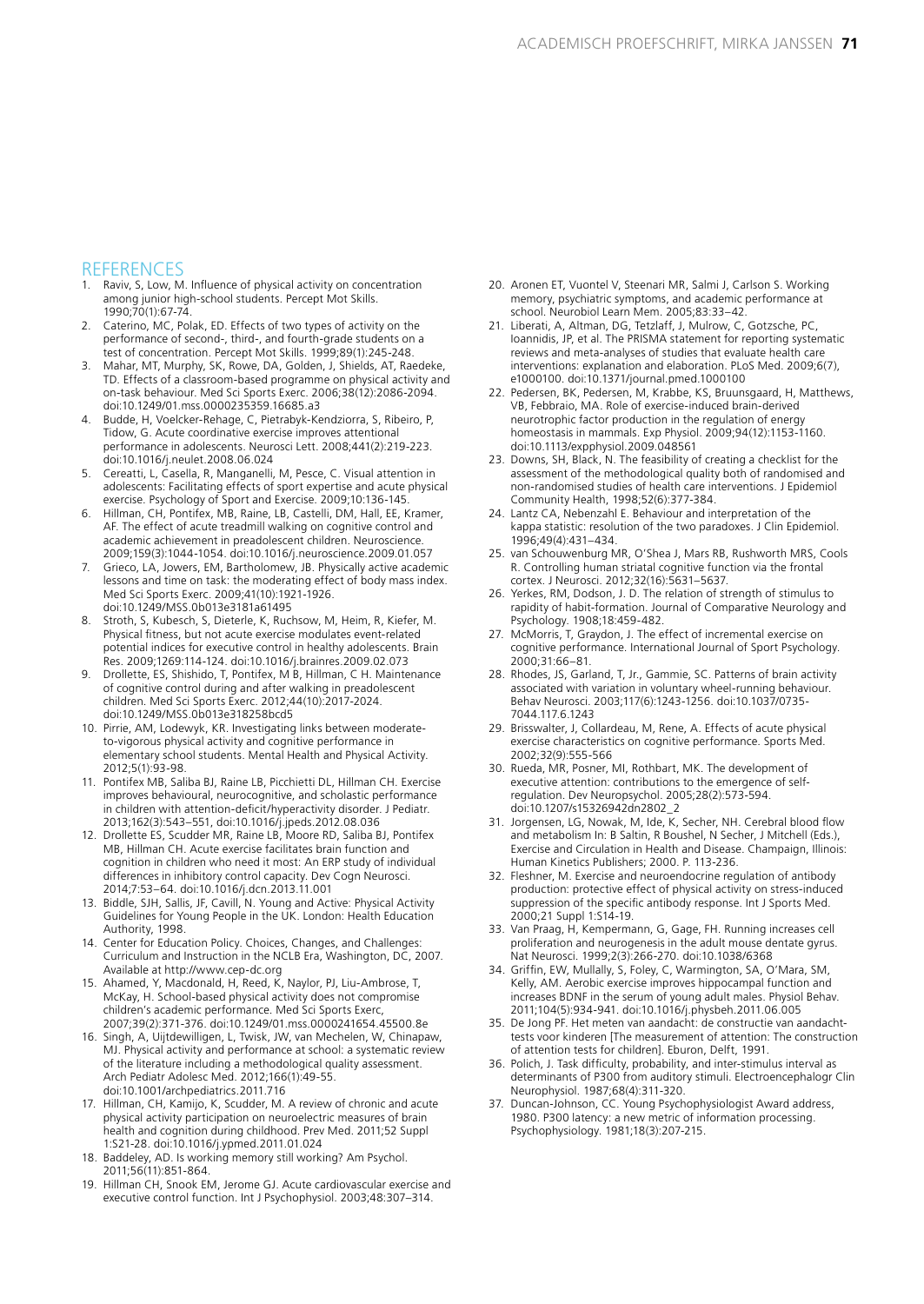# PLAYGROUNDS PLAY HARD, LEARN EASY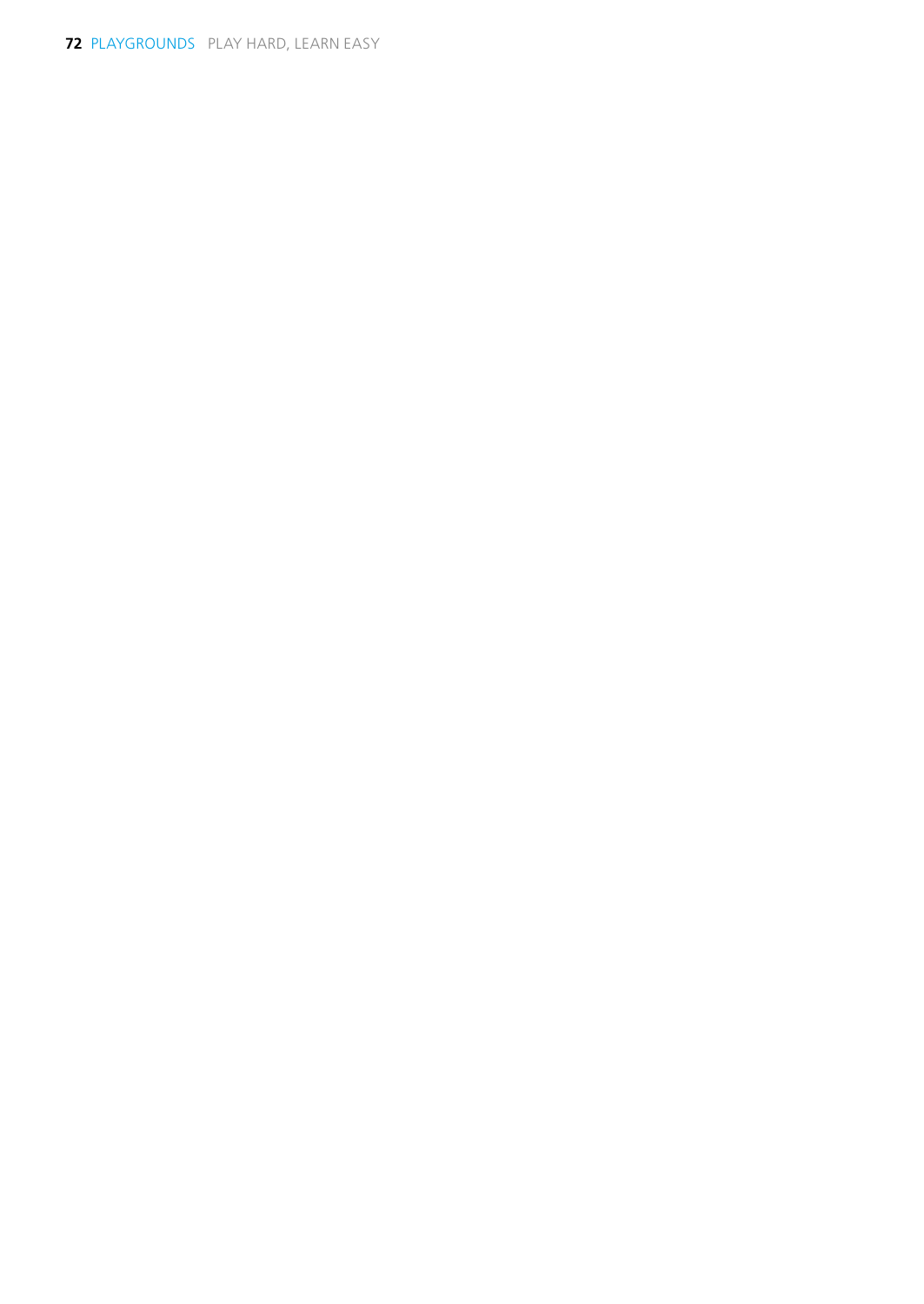# CHAPTER 7 A SHORT PHYSICAL ACTIVITY BREAK FROM COGNITIVE TASKS INCREASES SELECTIVE ATTENTION IN PRIMARY SCHOOL CHILDREN AGED 10-11

Janssen, M., Toussaint, Chinapaw, M.J.M., Rauh, S.P., Toussaint, H.M., van Mechelen, W., & Verhagen, E.A.L.M. Published in Mental Health and Physical Activity. 2014;7:129-134

## ABSTRACT

## *IMPORTANCE*

Evidence for an acute effect of physical activity on cognitive performance within the schoolsetting is limited. The purpose of this study was to gain insight into acute effects of a short physical activity bout on selective attention in primary school children, specifically in the schoolsetting.

## *METHODS*

Hundred and twenty three 10-11 years old children were participating, 49.6% girls. All children engaged in four experimental breaks in random order: 1 hour of regular cognitive school tasks followed by a 15 minute episode with the following conditions 1) 'no break' (continuing a cognitive task), 2) passive break (listening to a story), 3) moderate intensity physical activity break (jogging, passing, dribbling) and 4) vigorous intensity physical activity break (running, jumping, skipping). Selective attention in the classroom assessed by the TEA-Ch test before and after the 15 minute break in each condition.

## *RESULTS*

After the passive break, the moderate intensity physical activity break and the vigorous intensity physical activity break attention scores were significantly better (p<0.001) than after the 'no break' condition. Attention scores were best after the moderate intensity physical activity break (difference with no break=-0.59 sec/target, 95% CI:-0.70;-0.49).

## *CONCLUSION*

The results show a significant positive effect of both a passive break as well as a physical activity break on selective attention, with the largest effect of a moderate intensity physical activity break. This suggests that schools could implement a moderate intensity physical activity break during the school day to optimize attention levels and thereby improve school performance.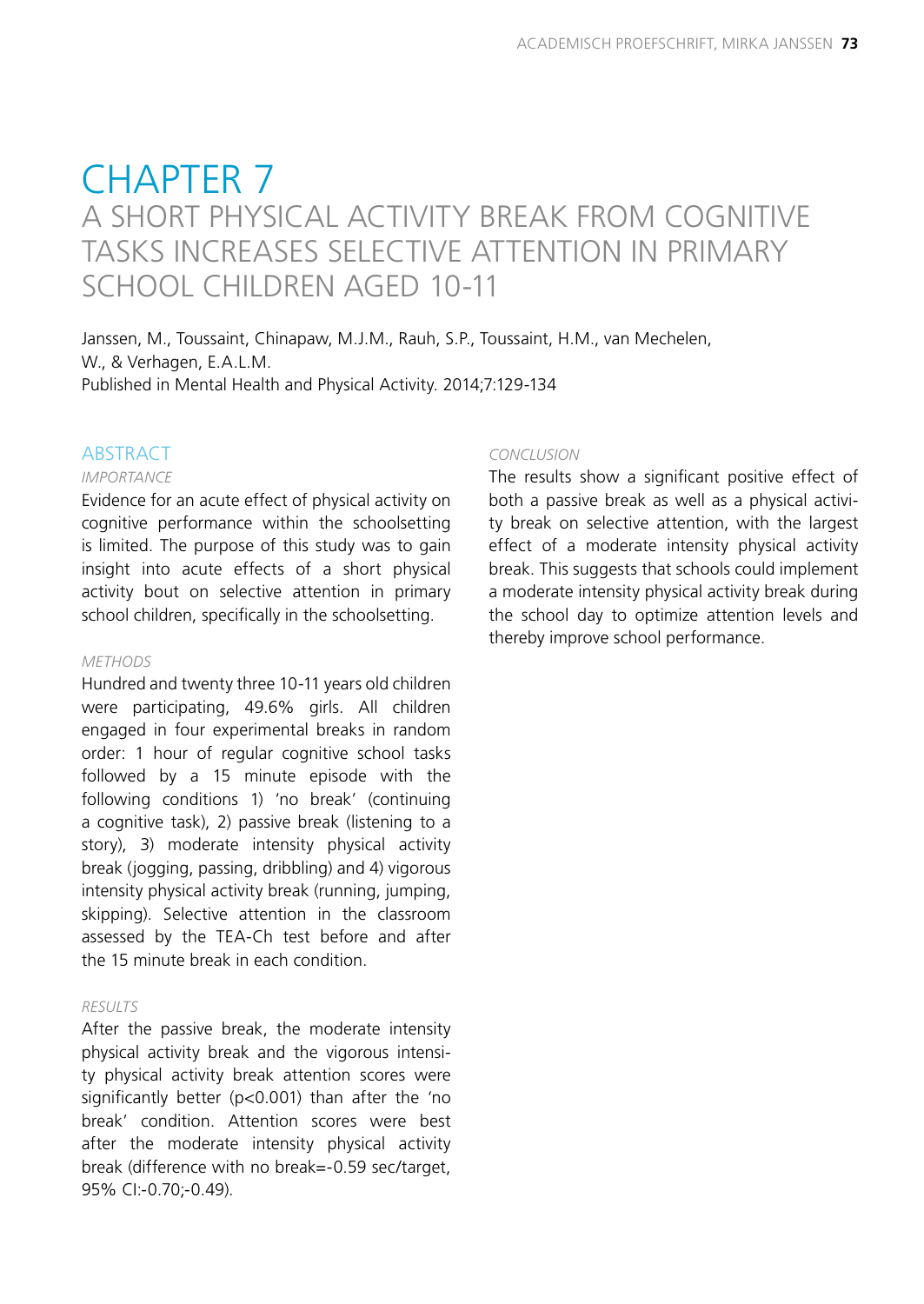## INTRODUCTION

Because children spend a large part of their regular days in school, schools have been recognized as key settings for promoting physical activity (PA) in children (1). However, the primary priority for schools is to provide a tailored curriculum in order to help children to develop their knowledge, understanding and cognitive skills. These two statements seem contradictory. However, research has shown that additional time for cognitive subjects does not necessarily lead to an improvement in academic performance (2). Interestingly, less time for cognitive subjects and more time allotted to PA also do not necessarily reduce academic performance (3). A recent review revealed evidence for a significant positive relationship between PA and academic performance (44).

In addition to the described positive relationship between PA and academic performance, the literature on the acute effect of PA on cognition is expanding. A meta-analysis by Mc Morris & Hale (5) showed positive significant effects of moderate intensity exercise and a possible negative effect of high intensity exercise. Also in children, acute and chronic exercise has shown positive effects on cognition (6, 7).

However, there is a lack of knowledge about the effect of different PA intensities on cognition in children.

There are several mechanisms which could explain an effect of acute aerobic types of PA on cognition, such as an increased blood and oxygen flow to the brain (8), and increased hormone levels (9) argued to lead to stress reduction.

However, the evidence from the acute effect of PA on central executive tasks (e.g. selection, initiation, and termination of processing routine) is more robust than the effect on attention tasks (5). Attention is defined as the ability to resist distraction. Selective attention is the ability to process specific target information while ignoring irrelevant information (10), resulting in increased efficiency, improved sensory discrimination and is helpful for memory. Attention is important for several aspects of learning and memory storage; attention is required when learning something (to encode the information), but also when recalling a memory (11). Deficits in attention are associated with poorer academic performance (12).

Moreover, the acute effect of PA on attention in a school setting is limited, due to differences in study design, and different study samples (7, 13). In addition, as mentioned above, there is a lack of knowledge about the effects of different PA intensities on cognition in children. Therefore, the purpose of this study was to gain insight into acute effects of experimental PA breaks of different intensity on selective attention in 10-11 year old primary school children, in which aerobic fitness was measured as a covariate.

### **METHODS**

#### *PROCEDURE*

Between September and December 2011, a convenience sample of seven classes from four primary schools (n=123 children) participated in a randomized cross-over experiment, with a within-design. All experimental breaks took place between 09.30-10.00 after an hour of regular cognitive tasks that were scheduled at that moment. The measurements were conducted with one week intervals. Each participating class was visited five times. At the first visit, children completed the selective attention test three times. The purpose of this first measurement was to acquaint children with the test and the test protocol, and to reduce potential test-learning effects. On the subsequent visits the different experimental breaks (no break, passive break,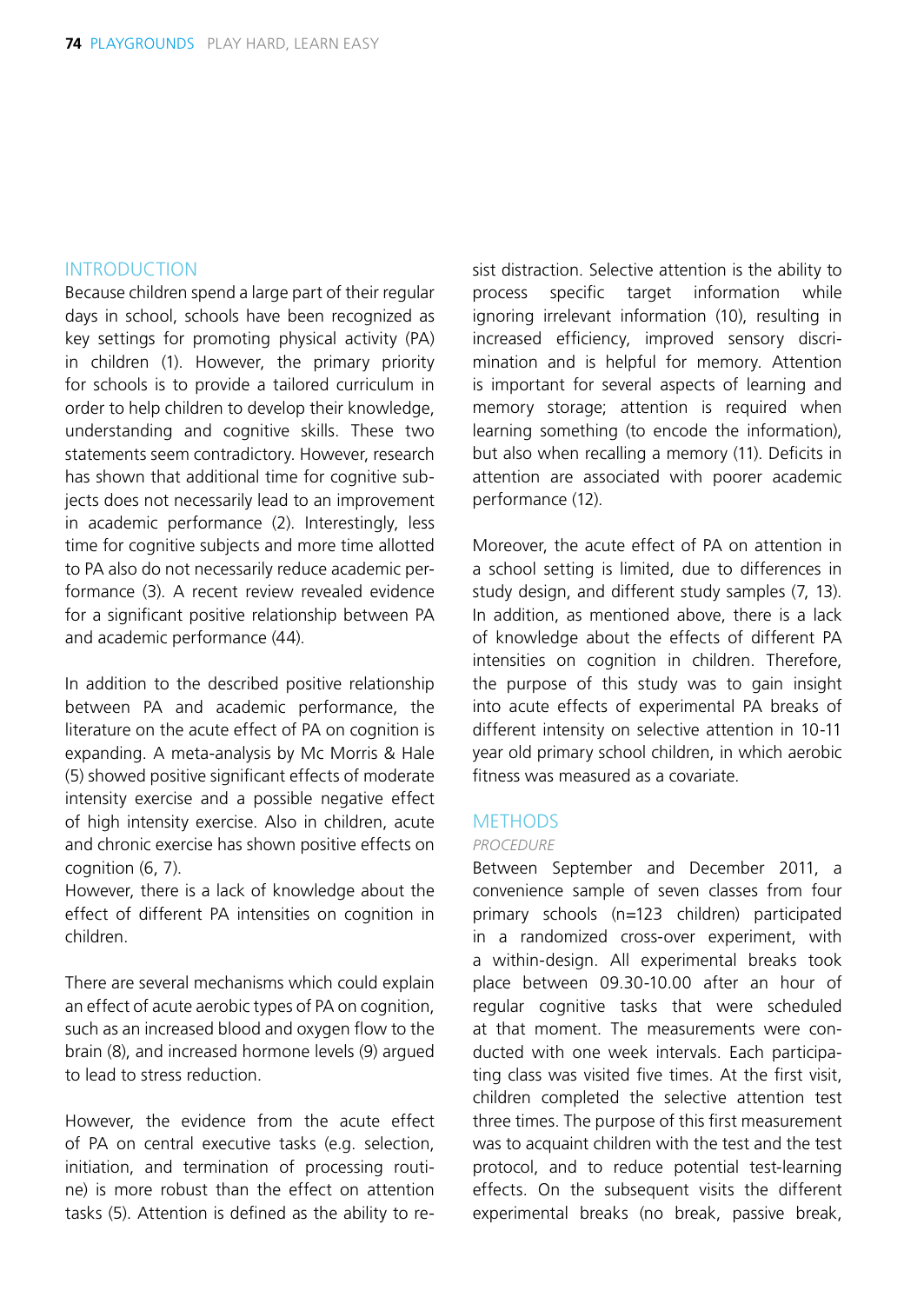moderate intensity PA break, vigorous intensity PA break) were administered, in random order (Figure 1).



*Figure 1: Flow diagram of the procedure*

Each experimental break lasted 15 minutes and was supervised by two researchers and the classroom teacher. Selective attention was assessed before and after each experimental break in the classroom.

## *PARTICIPANTS*

The sample included 123 children from the 5th grade, aged 10-11. The participants were recruited from schools that also participated in the PLAYgrounds study (14). Schools were located in the urban area of Amsterdam in neighbourhoods with a relatively large part of the population of immigrant origin and low socioeconomic status. The school register provided demographic information (age and gender). Similar to a previous school-based study (15), parents of the participating children received a passive informed consent form that explained the nature and procedures of the study, allowing them to withdraw their child if they objected to study participation. The Medical Ethics Committee of the VU University Medical Centre approved the study design, protocols and passive consent procedure (NTR2386).

#### *EXPERIMENTAL BREAKS*

Each experimental break lasted 15 minutes in total, which equals a morning break in Dutch primary schools. The experimental breaks were administered in a random order.

The first experimental condition was 'no break', in which children continued their cognitive tasks (i.e. mathematics or language exercises) instead of a 'real' break. They were also not allowed to ask the teacher for help or go to the toilet.

The second experimental break was a passive break. The teacher read out aloud a story to the children. Children were neither physically active nor performing difficult cognitive tasks.

The third experimental break was an exercise break consisting of moderate intensity PA and included walking to and from the PE classroom. All exercises were instructed by the researcher and consisted of a combination of jogging, passing of the ball and dribbling with the ball. For example, the children worked in groups of three and had to pass the ball to another child who stood opposite them and then run in the same direction. The next child did the same towards the third child, and so on.

The fourth experimental break was a 15 minutes exercise break consisting of vigorous intensity PA, which included running to and from the PE classroom. All exercises were instructed by the researcher and consisted of a combination of run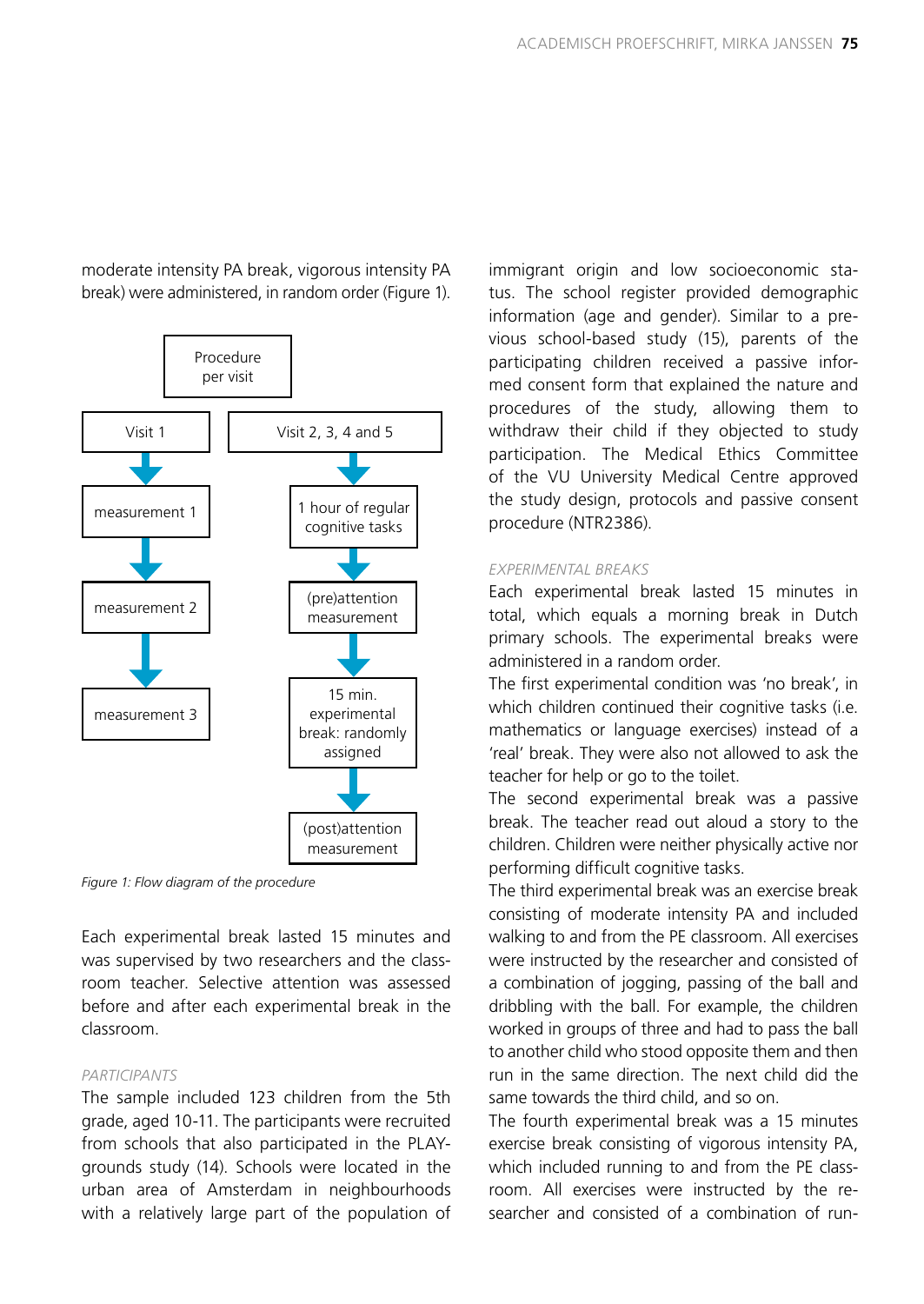ning, jumping and rope skipping. For example, the children had to perform different rope skipping exercises, exercises with jumping over the rope when it was placed on the floor, and relay races. The physical activity breaks were performed in the PE classroom. Instructions for each next exercise were given during the previous exercise in order to keep the desired intensity level of PA. The PA breaks were designed in concordance with PE teachers and tested in a pilot setting in order to achieve the predefined PA intensity level. The intensity levels were monitored by ActiTrainer (ActiGraph) accelerometers exclusively during the PA breaks.

#### *MEASUREMENTS*

## **Selective attention**

The outcome measure of this study was selective attention. Selective attention was assessed by the 'Sky Search' subtest of the Test of Every day Attention for Children (TEA-Ch) (16). In the Sky Search subtest, children have to find pairs of identical spacecrafts as quickly as possible among distracting pairs of non-identical spacecrafts. In every test 20 pairs were present and finding 15 or more correct pairs was needed to calculate a valid attention score (17). Different configurations of the test were used to present a new pattern of the spacecrafts in each test. At each measurement different versions of the Sky Search were used in random order to reduce a learning effect.

The children were instructed to circle as many identical pairs as they could find, scanning the document, as quickly as possible. In order to measure the individual time, each child received a timer, which each child started him/herself on command and stopped as soon as the search had finished. During the learning day, each researcher timed half of the children in a class, in order to check how well the children were able to time themselves. No significant differences were found between the reported times from researcher and children. After each test, time to perform the circling task (motor performance) was measured. This motor performance test consisted of the same 20 pairs without the distracting pairs of non-identical spacecrafts.

The final score was calculated as the time needed to identify a pair minus the time for the motor performance test. A lower score indicates better selective attention. The reliability (0.80) and validity (0.90) of the subtest have been reported as moderate to high (16). The correlations with IQ, reading, spelling and arithmetic abilities are 0.14, 0.09, 0.13 and 0.10 respectively, indicating that Sky Search scores are not related with IQ, nor with academic performance (17).

## **Physical activity**

PA intensity was monitored using accelerometers (ActiTrainer, ActiGraph) in order to determine the intensity level during the physically active breaks. The accelerometer was securely attached to the child's right hip by an elastic waist belt. The epoch length was one second and the display was turned off in order to minimize distraction. Data was downloaded using ActiLife 5 software, and average counts per minute were calculated. The following cut-off points were used to determine PA intensity: moderate PA between 2000 and 2999 counts/min and vigorous PA over 3000 counts/min (18). These cut-off points correspond with approximately 3-6 and >6 metabolic equivalent of the respective tasks (METs). A minimum of 12 out of 15 minutes at the intended intensity level was required to include a child in the analysis.

## **Aerobic fitness**

Aerobic fitness was assessed on a separate day in the second week during a scheduled physical education (PE) lesson. Aerobic fitness was assessed using the 20m shuttle-run test (19). The children had to run between two lines, set 20 meters apart, exactly at a prescribed pace, dictated by sound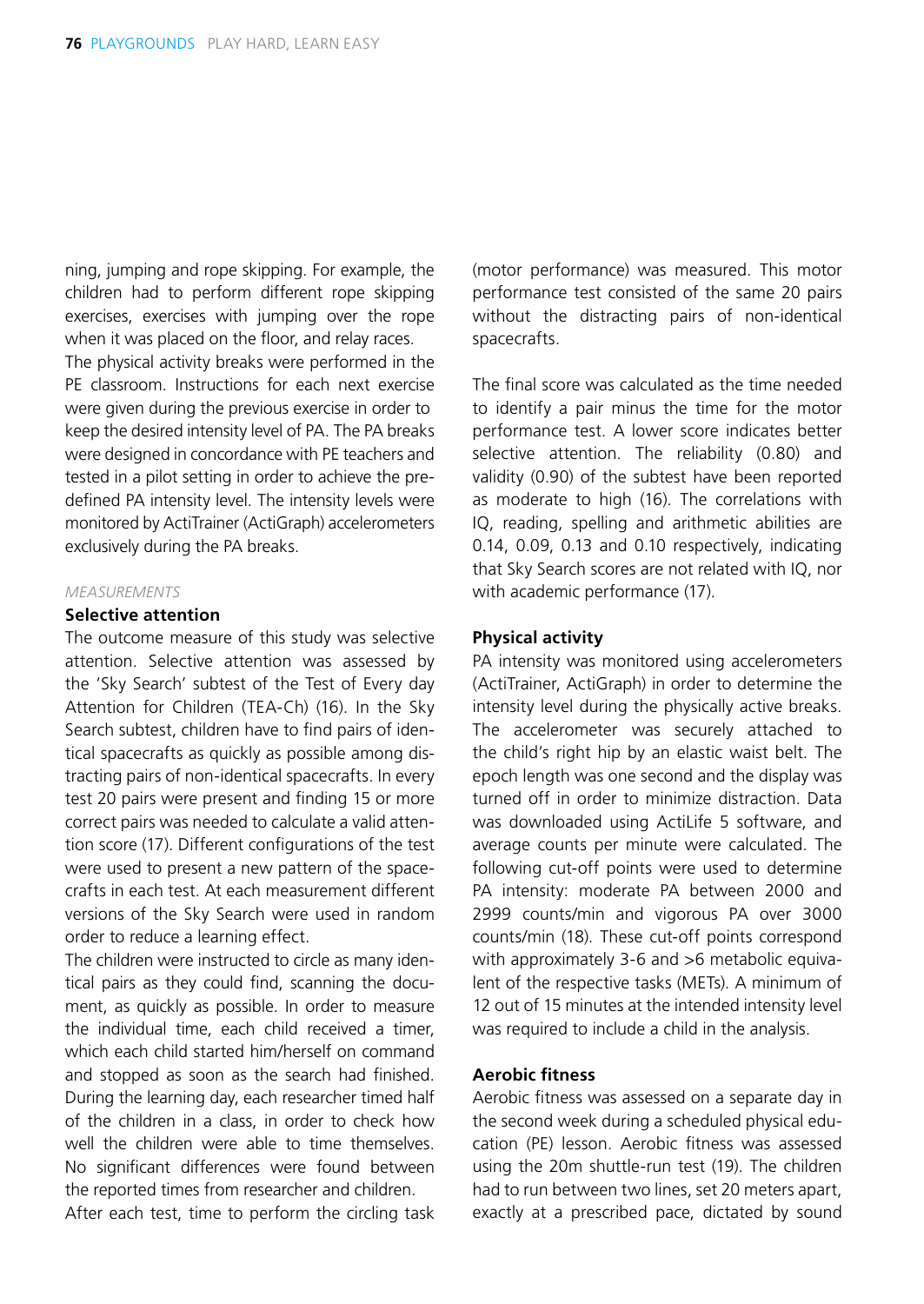beeps. The running speed started at 8.0 km/hour and increased every minute by 0.5 km/h (20). The test stopped when a child was unable to follow the pace and missed the line in time for two consecutive times. The score on the 20m shuttle-run was the last full stage the child completed. A higher score on the 20m shuttle-run test indicates better aerobic fitness. The 20m shuttle-run test scores were categorized as bad, poor, fair, good or excellent, based on scores of normative samples that are representative for this age group (21). These scores were dichotomized into high (fair, good or excellent) or low (bad or poor).

#### *STATISTICAL ANALYSIS*

The difference between the different experimental breaks was analyzed by a linear multilevel regression analysis to account for the clustered nature of the data. In the multilevel analysis, a four-level structure was applied, with the measurements (n=492) at first level, the children (n=123) at second level, the class  $(n=7)$  at third level and the school (n=4) at fourth level. Pre-measurements of attention were included in the model as a covariate. Aerobic fitness (dichotomous) was identified a priori as a potential covariate.

To evaluate the influence of this covariate on the results of the experiment, effect modification was assessed by constructing interaction terms between the different breaks and the covariate aerobic fitness. All multilevel analyses were performed using MLwiN (version 2.21) and a two-tailed significance level of p<0.05 (for effect modification: p<0.10) was considered statistically significant. Finally, sensitivity analyses were performed excluding children who had scored less than 15 correct pairs (i.e. the minimum score to calculate a valid selective attention score).

### RESULTS

The mean age of the children in the study was 10.4 (SD=0.59) years old, with 50% boys. The average score on the shuttle-run test was 6.3 (SD=2.0). Based on the shuttle-run scores, a total of 35 (30.1%) children were classified with a low physical fitness and 77 (62.6%) with a high physical fitness. Table 1 shows the baseline characteristics of the participants.

*Table 1 Baseline characteristics of the participants*

| $n = 123$                     |            |
|-------------------------------|------------|
| Age in years [mean (sd)]      | 10.4(0.59) |
| Gender [n (%) boys]           | 62(50)     |
| Shuttle-run [mean (sd) score] | 6.3(2.0)   |
| Physical fitness [n (%) low]  | 37(30.1)   |

*n = number of children, sd = standard deviation.*

When either the pre-measurement or the postmeasurement of a break was incomplete, the participant was excluded from the analysis for that specific break. A total of 57 data points were missing. From the remaining 435 measurements (from 123 children), 15 measurements were excluded from the analyses due to not reaching the required physical activity intensity level. In total, 97% of the children had reached the required average intensity level of physical activity during the moderate intensity PA break and 91% had reached the intended average intensity level of physical activity during the vigorous intensity PA break. Children who had not reached the intended PA level were excluded from the analyses for that specific break. In the end 420 (84.8%) measurements from 123 children were available for the analyses. Finally, a two-level structure has been used in the analysis, with the measurement at first level and the children at second level. There was no correction required for class or school.

Table 2 (next page) shows the mean selective attention scores pre- and post measurement as well as the difference in selective attention scores between the experimental breaks.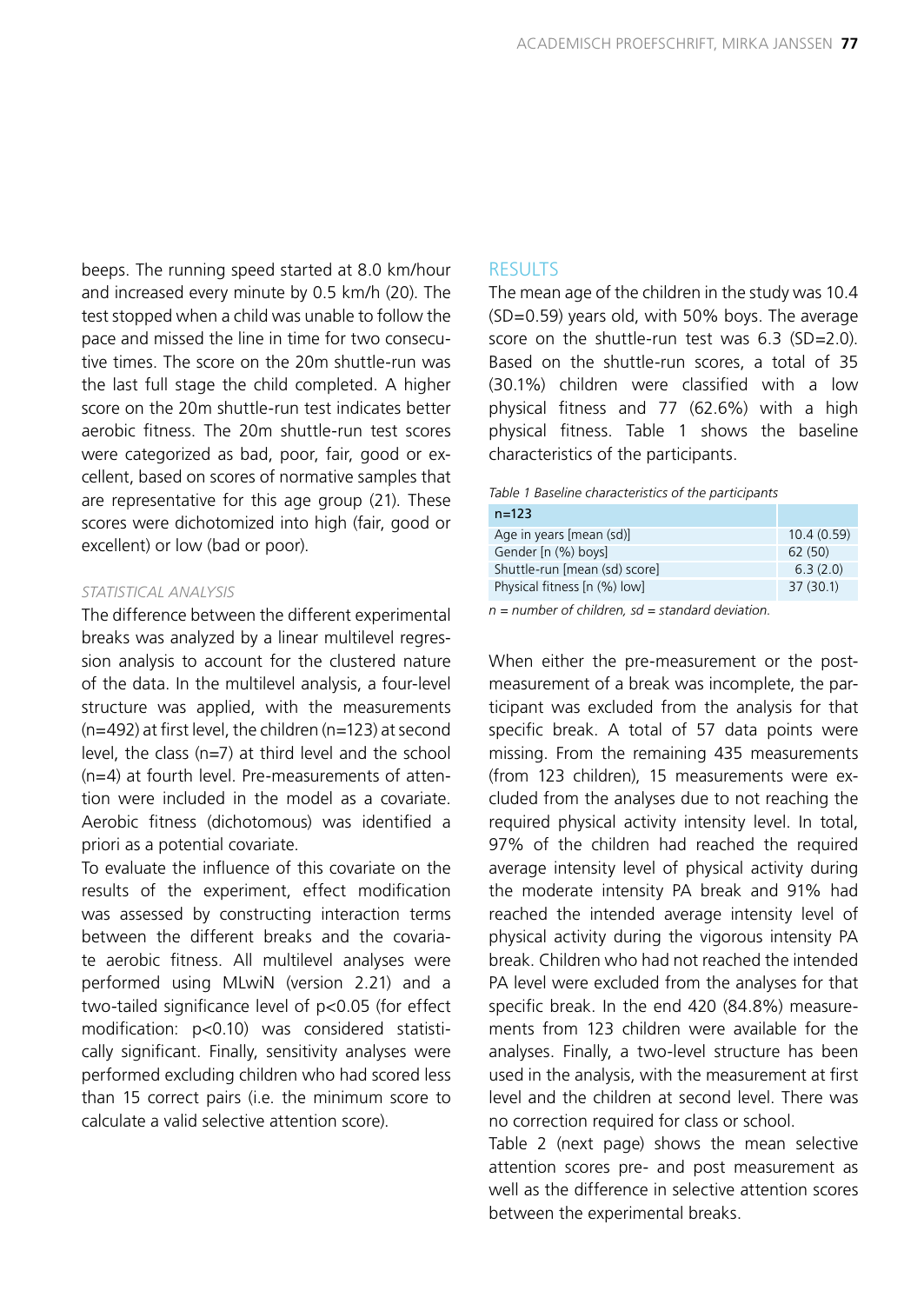*post-measurements, in which the post-measurements are corrected for the pre-measurements.* No break (NB) Passive break (PB) Moderate intensity Vigorous intensity PA break (MPAB) PA break (VPAB)

*Table 2 Mean attention scores (standard deviation) of selective attention in seconds / target for the pre- and post measurement and differences (B; 95%CI) in attention scores between the experimental breaks. The differences are a comparison of the* 

| n                 | 112         | 108                                   |                                         | 89                                         |
|-------------------|-------------|---------------------------------------|-----------------------------------------|--------------------------------------------|
| Pre- measurement  |             |                                       |                                         |                                            |
| mean (sd)         | 2.7(0.78)   | 2.6(0.82)                             | 2.5(0.77)                               | 2.5(0.68)                                  |
| Post- measurement |             |                                       |                                         |                                            |
| mean (sd)         | 2.9(0.78)   | 2.5(0.71)                             | 2.1(0.58)                               | 2.4(0.62)                                  |
| B [95%CI]         | [reference] | $-0.27$ $[-0.35; -0.18]$ <sup>a</sup> | $-0.59$ $[-0.70; -0.49]$ <sup>a/b</sup> | $-0.29$ [ $-0.39$ ; $-0.19$ ] <sup>a</sup> |

*n; number of children in the analysis, sd; standard deviation, PA; physical activity*

*a Significantly different from no break*

*b Significantly different from vigorous and passive break*

Test scores were significantly lower (improved selective attention) after the passive break (-0.27, 95% CI:-0.35;-0.18) than after the 'no break'. Test scores after the vigorous intensity PA break were significantly lower than the 'no break' (-0.29, 95% CI:-0.39;-0.19) but not the passive break. After the moderate intensity PA break, the test scores were lowest, and significantly lower than after the 'no break' (-0.59, 95% CI:-0.70;-0.49), the passive break and the vigorous intensity PA break.

When excluding children who had scored less than 15 correct pairs for that specific break, the results were similar, but less pronounced (Table 3). There was no significant effect modification by aerobic fitness.

*Table 3 Differences in attention scores between the experimental conditions excluding children who found less than 15 correct pairs. The differences are a comparison of the post-measurements, in which the post-measurements are corrected for the premeasurements.* 

|                                | No break (NB) | Passive break (PB)                    | Moderate intensity<br>PA break (MPAB)                      | Vigorous intensity<br>PA break (VPAB)                         |
|--------------------------------|---------------|---------------------------------------|------------------------------------------------------------|---------------------------------------------------------------|
| n=316 measurements;            | No break (NB) | Passive break (PB)                    | Moderate intensity                                         | Vigorous intensity                                            |
| 108 cases<br><b>B</b> [95% CI] | [reference]   | $-0.22$ $[-0.29; -0.15]$ <sup>a</sup> | PA break (MPAB)<br>$-0.43$ $[-0.50; -0.35]$ <sup>a/b</sup> | PA break (VPAB)<br>$-0.21$ [ $-0.29$ : $-0.14$ ] <sup>a</sup> |

*a Significantly different from no break*

*b Significantly different from vigorous and passive break*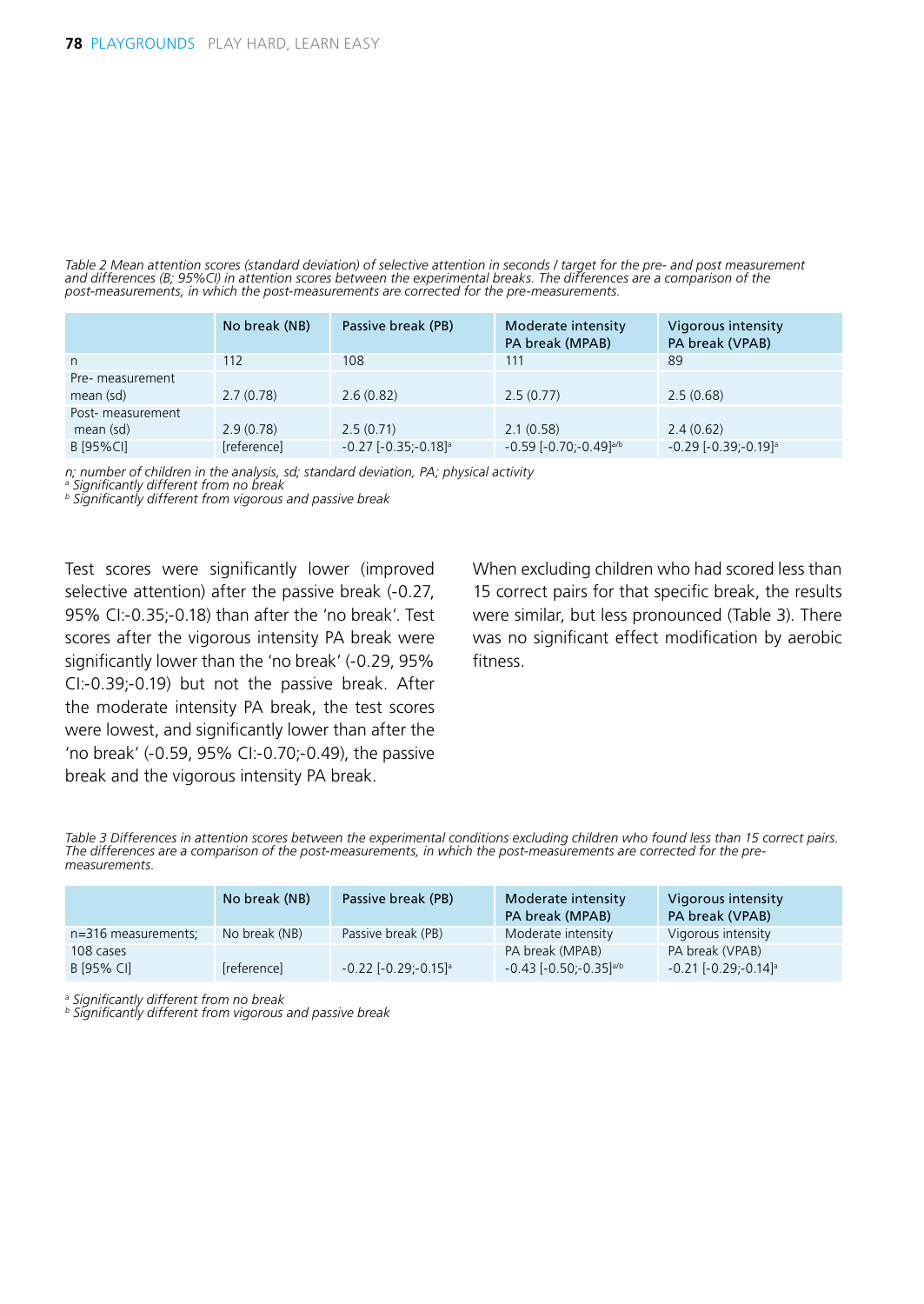## **DISCUSSION**

A significant beneficial effect of both a passive break as well as physical activity breaks on selective attention was found with the strongest effect after a moderate intensity PA break. The larger effect of the moderate intensity PA break is in line with the inverted-U-hypothesis (22). This hypothesis states that cognitive performance is optimally enhanced at a moderate level of arousal (23). The optimal level of arousal for attention in adults is reached after moderate intensity PA (24). This hypothesis was supported by a meta-analysis, concluding that acute, moderate intensity exercise has a strong beneficial effect on speed of response (25). Arguably, this optimal level is the same in children because attentional control is fully developed by the age of seven (26). A recent review focused on the acute effect of a short PA bout on attention in school-aged children, and concluded that also in children intensity level of PA may influence the effect of PA on attention (13). Overall all the included studies that found an effect of acute PA on attention contained a short bout of moderate intensity PA. In studies with a more strenuous (>65% HRmax) PA bout, no effect of PA on attention was found. The lack of an effect of vigorous intensity PA on attention could be explained by the transient hypofrontality theory (27, 28), which states that a decrease in cognitive performance is caused due to brain activation which is required to perform dynamic movements. A reduction in cerebral blood flow (and thereby oxygen) during the vigorous intensity PA break could explain the smaller effect on selective attention, which equaeled the effect after a passive break. In addition, cognitive performance possibly remains decreased for approximately 20 minutes after vigorous intensity PA, because the brain needs time to return to homeostasis (29).

Two other explanations may give a reason for the significantly improved attention after the moderate intensity PA break. Firstly, the exercises in the moderate intensity PA break were of coordinative character. Budde et al. (30) concluded that coordinative exercises might lead to pre-activation of parts of the brain, which are also responsible for mediating functions like attention. In addition, a recent study from Chang, Tsai, Cheng and Hung (31) revealed that coordinative exercise intervention, regardless of intensity, resulted in better attention. This explanation is further supported by a study on cognitive flexibility, which demonstrated that cortical transcranial magnetic stimulation manipulates subcortical cognitive functions (32).

Secondly, motivation or mood state could have played a role. Participating in enjoyable activities may improve mood (33). Maybe the exercises in the moderate intensity PA break were more enjoyed than the more exhausting exercises during the vigorous intensity PA break. Further research should compare the effect of coordinative versus non-coordinative PA on selective attention, as well as the potential moderating effect of 'enjoyment'.

The improved attention after the passive break is in line with other studies that found that taking a mental break from cognitive tasks can already improve selective attention; breaks during periods of sustained cognitive work may reduce cognitive interference (34) and even brief breaks helped to stay focused on the task (35).

#### LIMITATIONS

PA intensity during the breaks was monitored by accelerometers and generalized to an average PA level for children of 10 years old. Nevertheless, it might be that the vigorous intensity PA break was not vigorous for the fittest children and the moderate intensity PA break was too vigorous for the least fit children. In contrast to previous studies (36, 37), this study found no significant effect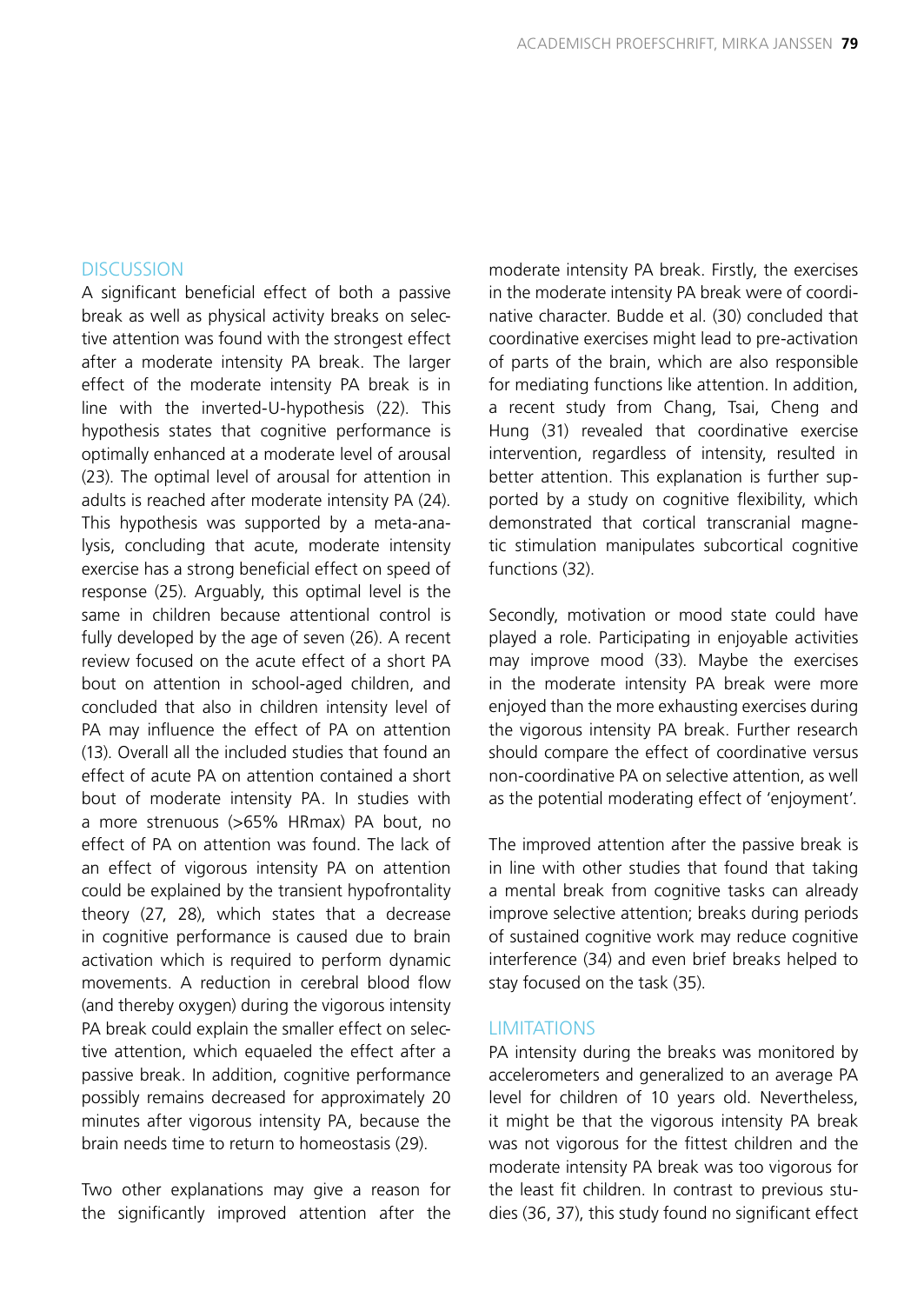modification by aerobic fitness. The general cut-off points for PA intensity could have obscured a modifying role of aerobic fitness. For future research it is recommended to tailor the intensity of the experiment to the actual level of aerobic fitness of the participant, based on their individual maximal heart rate and maximal oxygen consumption.

Despite a practice run of the Sky Search test at visit 1 (to acquaint the children with the test), the use of different versions of the Sky Search test for every measurement, and the random order of the different versions, a learning effect could have occurred. Additional analyses of the differences between employed versions of the Sky Search showed a significant difference between outcomes of the different versions. Although the order of versions was randomized, one version had been used mainly in the moderate intensity PA break and the outcome of this version differed significantly from the other versions. This could have led to an overestimation of the effect of the moderate intensity PA break.

The results of this study showed a positive effect from a short break – especially the moderate intensity PA break – on selective attention. However more research is needed to define the optimal dosage of PA breaks. Also, the relevance of the improvement of selective attention on total academic performance is questionable. The improvement in selective attention found in this study equals 0.6 seconds per target. Although selective attention is highly important for academic performance (38) and that selective attention impacts language, literacy, and math skills (39), the actual contribution of the observed improvement in selective attention on academic performance is unknown and needs further research longitudinally.

An important strength of this study is that a robust methodology within a real-life setting (school) was employed. The children were their own controls, the experimental breaks and the respective versions of the selective attention tests were randomly assigned. In addition, the data was analyzed with a linear multilevel analysis to account for the clustered nature of the data. Also, the effect of different PA intensities compared to no break as well as to a 'non-active' break was examined.

## **CONCLUSION**

Selective attention, one of the executive functions of cognitive performance, significantly improved in 10-11 year old children after a 15 minutes (exercise) break, with the largest improvement after a moderate intensity PA break. These findings suggest that schools should consider to implement (PA) breaks during the school day to optimize selective attention levels and support learning.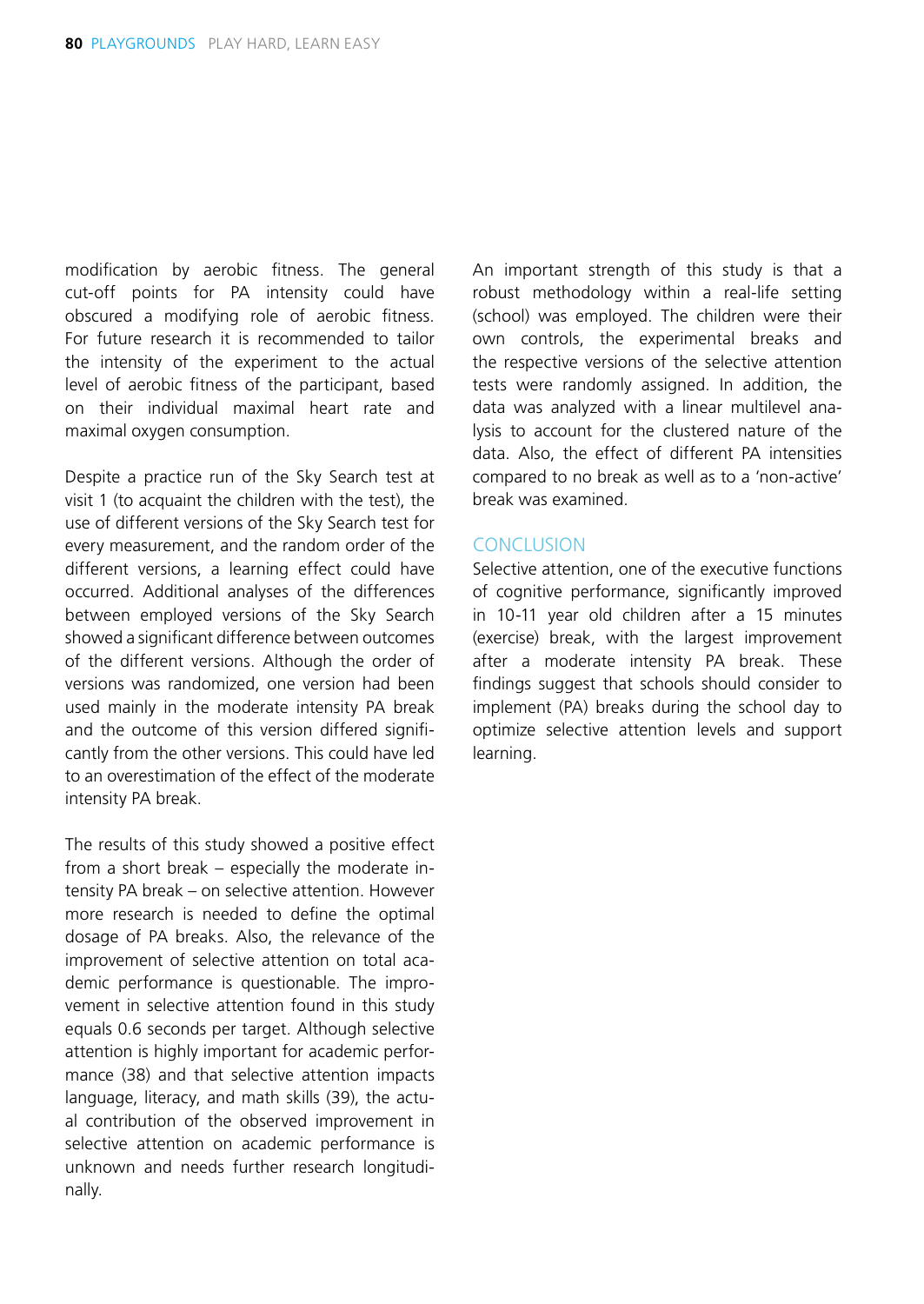#### **REFERENCES**

- 1. Naylor, PJ, McKay, HA. Prevention in the first place: schools a setting for action on physical inactivity. British Journal of Sports Medicine. 2009;43(1):10-13. http://dx.doi.org/10.1136/bjsm.2008.053447
- Ahamed, Y, Macdonald, H, Reed, K, Naylor, PJ, Liu-Ambrose, T, McKay, H. School-based physical activity does not compromise children's academic performance. Med Sci Sports Exerc. 2007;39(2):371-376. doi: 10.1249/01.mss.0000241654.45500.8e
- 3. Leppo, ML, Davis, D, Crim, B. The Basics of Exercising the Mind and Body. Childhood Education. 200;76(3):142-147.
- Singh, A, Uijtdewilligen, L, Twisk, JW, van Mechelen, W, Chinapaw, MJ. Physical activity and performance at school: a systematic review of the literature including a methodological quality assessment. Arch Pediatr Adolesc Med. 2012;166(1):49-55. doi: 10.1001/archpediatrics.2011.716
- 5. McMorris, T, Hale, BJ. Differential effects of differing intensities of acute exercise on speed and accuracy of cognition: a metaanalytical investigation. Brain Cogn. 2012;80(3):338-351. doi: 10.1016/j.bandc.2012.09.001
- 6. Best, JR. Effects of Physical Activity on Children's Executive Function: Contributions of Experimental Research on Aerobic Exercise. Dev Rev. 2010;30(4):331-551.
- 7. Hillman, CH, Kamijo, K, Scudder, M. A review of chronic and acute physical activity participation on neuroelectric measures of brain health and cognition during childhood. Prev Med. 2011;52 Suppl 1:S21-28. doi: 10.1016/j.ypmed.2011.01.024
- 8. Jorgensen, LG, Nowak, M, Ide, K, Secher, NH. Cerebral blood flow and metabolism In B. Saltin, R. Boushel, N. Secher & J. Mitchell (Eds.), Exercise and Circulation in Health and Disease. Champaign, Illinois: Human Kinetics Publishers, 2000. P. 113-236.
- 9. Fleshner, M. Exercise and neuroendocrine regulation of antibody production: protective effect of physical activity on stress-induced suppression of the specific antibody response. Int J Sports Med. 2000;21 Suppl 1:S14-19.
- 10. Heaton, SC, Reader, SK, Preston, AS, Fennell, EB, Puyana, OE, Gill, N, Johnson, JH. The Test of Everyday Attention for Children (TEA-Ch): patterns of performance in children with ADHD and clinical controls. Child Neuropsychol. 2001;7(4):251-264. doi: 10.1076/chin.7.4.251.8736
- 11. Hillman CH, Snook EM, Jerome GJ. Acute cardiovascular exercise and executive control function. Int J Psychophysiol. 2003;48:307–314.
- 12. Aronen, ET, Vuontel, V, Steenari, MR, Salmi, J, Carlson, S. Working memory, psychiatric symptoms, and academic performance at school. Neurobiology of Learning and Memory. 2005;83:33-42.
- 13. Janssen, M, Toussaint, HM, Van Mechelen, W, Verhagen, EALM. Effects of acute bouts of physical activity on children's attention: a systematic review of the literature. Springerplus. 2014;3:410.
- 14. Janssen, M, Twisk, JW, Toussaint, HM, van Mechelen, W, Verhagen, EA. Effectiveness of the PLAYgrounds programme on PA levels during recess in 6-year-old to 12-year-old children. Br J Sports Med. 2013. doi: 10.1136/bjsports-2012-091517
- 15. Collard, DC, Chinapaw, MJ, Verhagen, EA, Bakker, I, van Mechelen, W. Effectiveness of a school-based physical activity-related injury prevention programme on risk behaviour and neuromotor fitness a cluster randomized controlled trial. Int J Behav Nutr Phys Act. 2010;7:9. doi: 10.1186/1479-5868-7-9
- 16. Manly, T, Anderson, V, Nimmo-Smith, I, Turner, A, Watson, P, Robertson, IH. The differential assessment of children's attention: the Test of Everyday Attention for Children (TEA-Ch), normative sample and ADHD performance. J Child Psychol Psychiatry. 2001;42(8):1065- 1081.
- 17. Manly, T, Roberston, IH, Anderson, V, Nimmo-Smith, I. Handleiding van de test of everyday attention for children, Nederlandse vertaling Amsterdam: Harcourt Test Publishers, 2004.
- 18. Ekelund, U, Sardinha, LB, Anderssen, SA, Harro, M, Franks, PW, Brage, S, . . . Froberg, K. Associations between objectively assessed physical activity and indicators of body fatness in 9- to 10-y-old European children: a population-based study from 4 distinct regions in Europe (the European Youth Heart Study). Am J Clin Nutr. 2004;80(3):584-590.
- 19. Léger, LA, Lambert, J. A maximal multistage 20-m shuttle run test to predict VO2 max. Eur J Appl Physiol Occup Physiol. 1982;49(1):1-12.
- 20. Léger, LA, Mercier, D, Gadoury, C, Lambert, J. The multistage 20 meter shuttle run test for aerobic fitness. Journal of Sports Sciences. 1988;6(2):93-101.
- 21. Vrijkotte, S, de Vries, SI, Jongert, MWA. Fitheidstesten voor de jeugd. Leiden: TNO Kwaliteit van Leven, 2007.
- 22. Yerkes, RM, Dodson, JD. The relation of strength of stimulus to rapidity of habit-formation. J of Comp Neurol Psychol. 1908;18:459- 482.
- 23. McMorris, T, Graydon, J. The effect of incremental exercise on cognitive performance. Int J Sport Psychol. 2000;31:66–81.
- 24. Brisswalter, J, Collardeau, M, Rene, A. Effects of acute physical exercise characteristics on cognitive performance. Sports Med. 2002;32(9):555-566.
- 25. McMorris, T, Sproule, J, Turner, A, Hale, BJ. Acute, intermediate intensity exercise, and speed and accuracy in working memory tasks: A meta-analytical comparison of effects. Physiol Behav. 2011;102(3- 4):421-428. doi:http://dx.doi.org/10.1016/j.physbeh.2010.12.007
- 26. Rueda, MR, Posner, MI, Rothbart, MK. The development of executive attention: contributions to the emergence of self-regulation. Dev Neuropsychol. 2005;28(2):573-594. doi:org/10.1207/s15326942dn2802\_2
- 27. Dietrich, A. Functional neuroanatomy of altered states of consciousness: the transient hypofrontality hypothesis. Conscious Cogn. 2003;12:231-256.
- 28. Dietrich, A. Transient hypofrontality as a mechanism for the psychological effects of exercise. Psychiatry Res. 2006;145:79-83.
- 29. Del Giorno, JM, Hall, EE, O'Leary, KC, Bixby, WR, Miller, PC. Cognitive function during acute exercise: a test of the transient hypofrontality theory. J Sport Exerc Psychol. 2010;32:312-323.
- 30. Budde, H, Voelcker-Rehage, C, Pietrabyk-Kendziorra, S, Ribeiro, P, Tidow, G. Acute coordinative exercise improves attentional performance in adolescents. Neurosci Lett. 2008;441(2):219-223. doi: 10.1016/j.neulet.2008.06.024
- 31. Chang, YK, Tsai, YJ, Chen, TT, Hung, TM. The impacts of coordinative exercise on executive function in kindergarten children: an ERP study. Exp Brain Res. 2013;225(2):187-196. http://dx.doi.org/10.1007/s00221-012-3360-9
- 32. Van Schouwenburg, MR, O'Shea, J, Mars, RB, Rushworth, MF, Cools, R. Controlling human striatal cognitive function via the frontal cortex. J Neurosci. 2012;32(16):5631-5637. doi: 10.1523/jneurosci.6428-11.2012
- 33. Berger, BG, Owen, DR, Man, F. A brief review of literature and examination of acute mood benefits of exercise in Czechoslovakian and United States swimmers. Int J Sport Psychol. 1993;24:130-150.
- 34. Toppino, TC, Kasserman, JE, Mracek, WA. The effect of spacing repetitions on the recognition memory of young children and adults. J Exp Child Psychol. 1991;51(1):123-138.
- 35. Ariga, A, Lleras, A. Brief and rare mental "breaks" keep you focused: deactivation and reactivation of task goals pre-empt vigilance decrements. Cognition. 2011;118(3):439-443. doi: 10.1016/j.cognition.2010.12.007
- 36. Hillman, CH, Buck, SM, Themanson, JR, & et al. Aerobic fitness and cognitive development: event-related brain potential and task performance indices of executive control in preadolescent children. Dev Psychol. 2009a;45:114–129.
- 37. Hillman, CH, Castelli, DM, Buck, SM. Aerobic fitness and neurocognitive function in healthy preadolescent children. Med Sci Sports Exerc. 2005;37(11):1967–1974.
- 38. Baddeley, AD. Is working memory still working? Am Psychol. 2001;56(11):851-864.
- Stevens, C, Bavelier, D. The role of selective attention on academic foundations: a cognitive neuroscience perspective. Dev Cogn Neurosci. 2012;2 Suppl 1:S30-48. doi: 10.1016/j.dcn.2011.11.001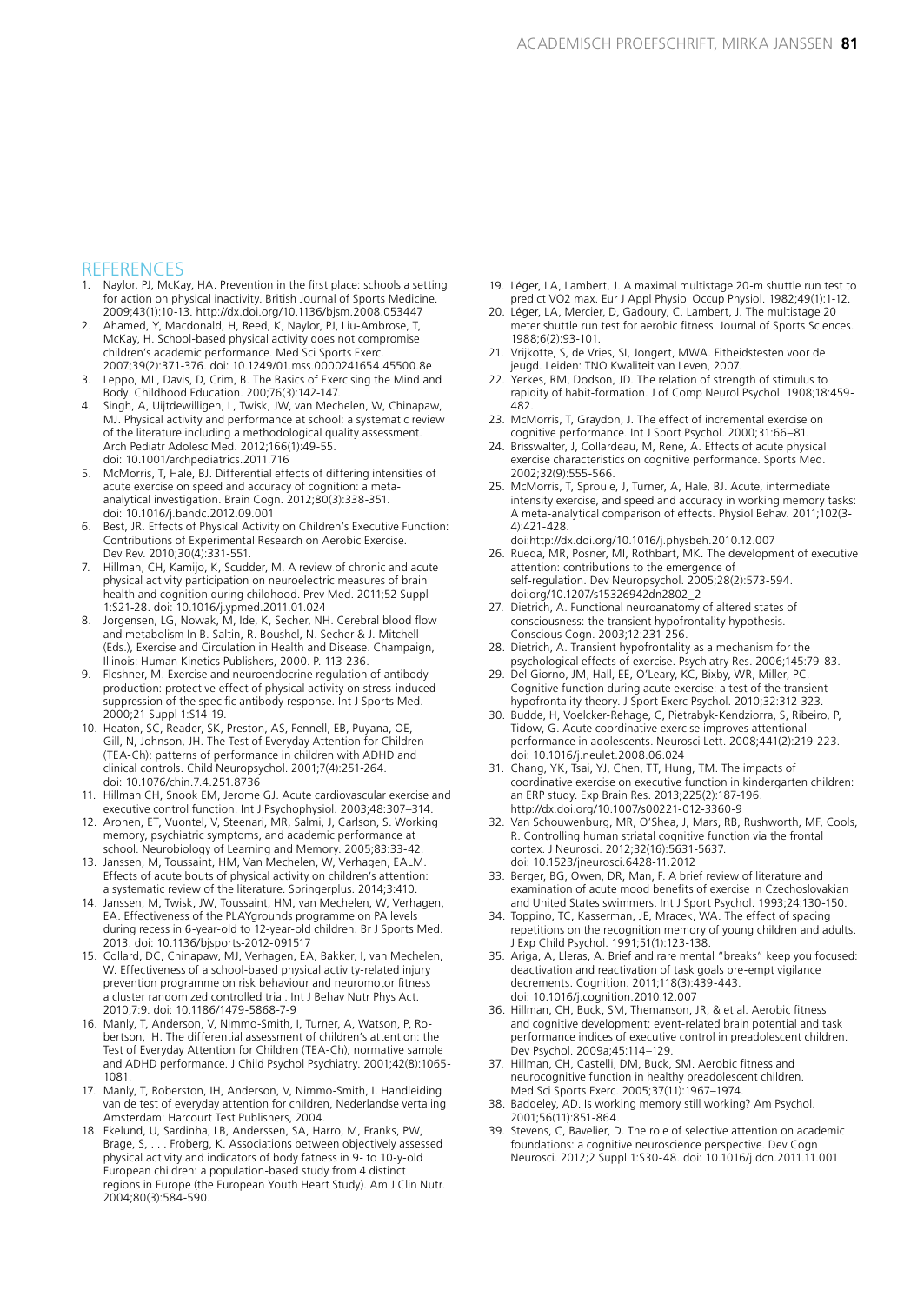# PLAYGROUNDS PLAY HARD, LEARN EASY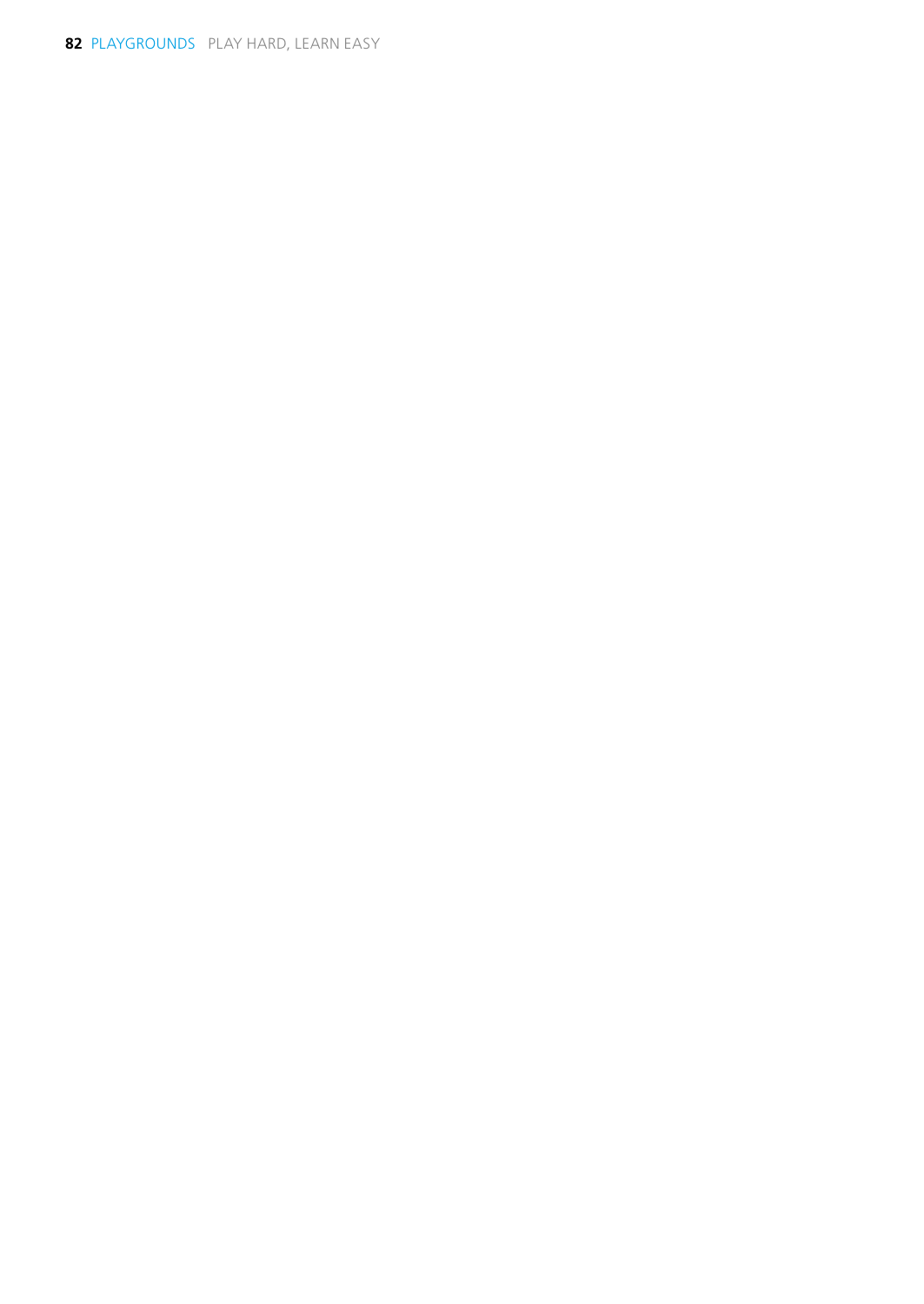# CHAPTER 8 GENERAL DISCUSSION

The first part of the thesis describes the development, effectiveness and feasibility of PLAYgrounds, a playground programme for primary school children aimed at improving physical activity levels. The second part of the thesis describes the acute effects of short (physical activity) breaks on selective attention. This general discussion summarizes and discusses the main findings of both parts of this thesis, and compares the results to other studies on this topic. Additionally, methodological issues will be identified and discussed. Finally, implications and directions for future practice and research are proposed.

## PART 1. PLAYGROUNDS EVALUATION

PLAYgrounds was developed based on effective measures described in the literature, and in the implementation of the programme, practical considerations were taken into account to increase PA levels during recess. The PLAYgrounds programme was evaluated in a prospective controlled trial, with four intervention schools and four control schools that were matched for playground size and PA levels at baseline. The intervention consisted of different components, i.e.: playground alterations by coloured markings; equipment provision; time-management and hotspot-management; teacher encouragement and a supporting physical education programme.

Purpose of the intervention was twofold: to replace chaotic recess play by structured recess play and thereby create more play space for each child, and to convert the playground into an attractive environment to be physically active. PA levels and the percentage of children who had spent time in moderate-to-vigorous intensity PA were measured every two weeks during a whole school year by accelerometry (1486 files) and by the SOPLAY observation method (72 observations).

Physical fitness was measured with the Eurofit Test in the 9- to 12-year-old children at baseline and at follow-up (10 months).

There were significant differences between the intervention group and the control group in PA levels during the intervention. These differences continued to be significant throughout the entire school year. In addition, the SOPLAY data showed that an average of 77.3% of the children engaged in moderate-to-vigorous physical activity in the intervention group, and 38.7% in the control group. The effect of the intervention was strongest for older girls (11-12 years old). Regarding physical fitness; a significant difference at follow-up (after 10 months) was found between the intervention group and the control group for plate tapping, 10x5m sprint and 20m shuttle-run in favour of the intervention group. The effect was stronger for the least fit children at baseline for 10x5m sprint and 20m shuttle-run. The effect of the intervention on 20m shuttle-run was stronger for girls than for boys.

A process evaluation showed that Adoption (80% of the schools adopted the programme), Implementation (70% of the total programme was implemented by all 4 intervention schools) and Maintenance (67% of the implemented programme was maintained after 18 months) were high. This is most likely due to the PLAYgrounds programme being a complete intervention package that included financial, material, and staff support. The component, which was most difficult to maintain, was teacher encouragement (at 3 out of 4 schools implemented and at 2 out of 4 schools maintained) and in particular, the weekly session that teachers were scheduled to play along with the children.

PLAYgrounds that had combined structural playground changes with playground management in primary schools increased average PA levels during recess over the course of one school year. In addition, PLAYgrounds was effective in increasing some gross motor skills (eye-hand coordination, arm speed, running speed and agility) components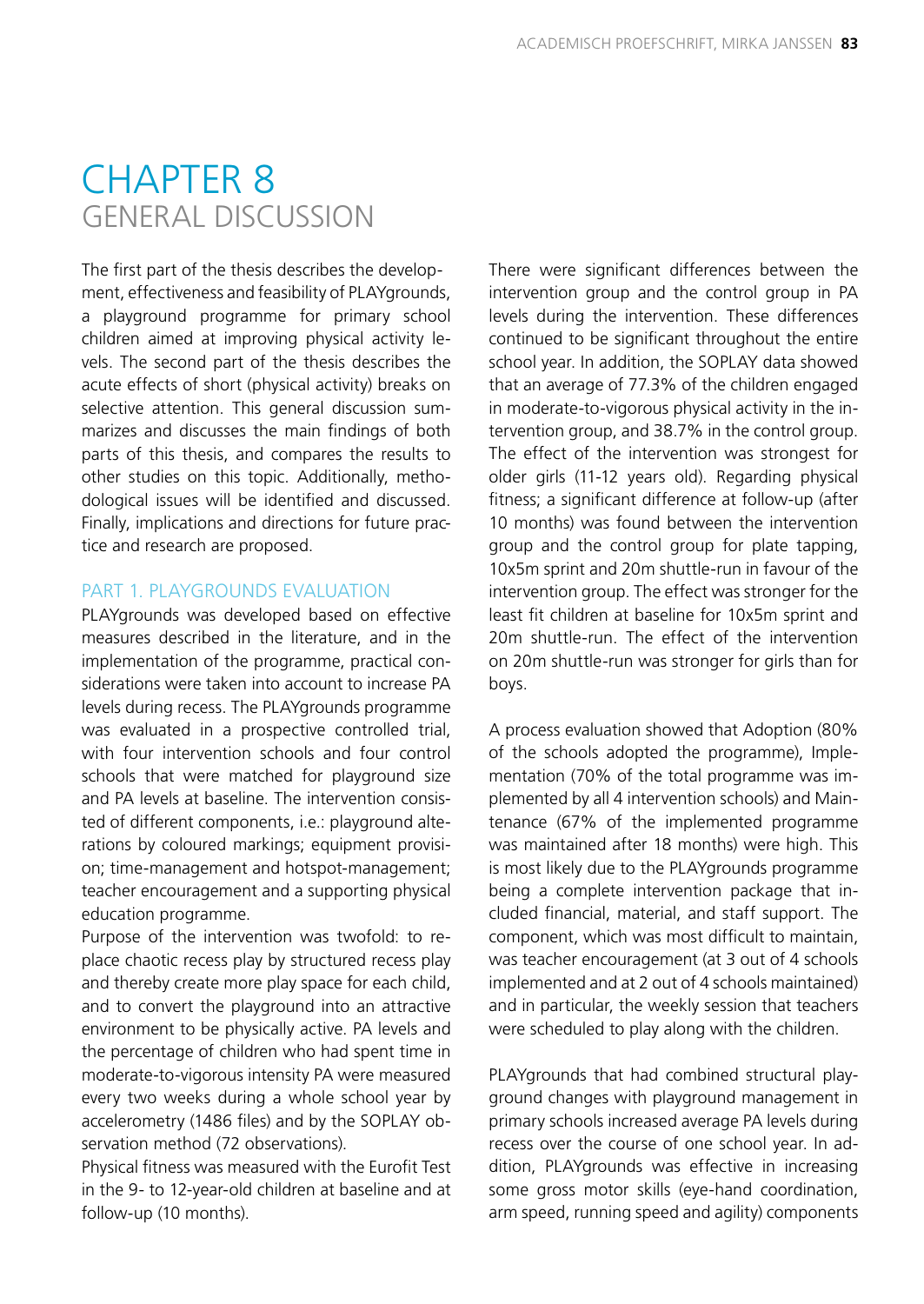and cardiorespiratory endurance in both genders. Therefore, PLAYgrounds should be used to increase levels of PA during recess. However, it is recommended that a high level of support should be added when introducing PLAYgrounds in schools, because the effects were greater under controlled conditions. When the PLAYgrounds intervention is translated into practice, ownership and coordination should be integrated in the tasks of the school team, and maintenance (such as monthly activity themes and an regularly update of the play equipment done regularly) should be accounted for.

#### *COMPARISON TO OTHER PLAYGROUND STUDIES*

Previous comparable studies, using playground markings or equipment provision, were also effective in increasing PA during recess. A systematic review on playground variables (1) concluded that positive associations were found of overall facility provision, unfıxed equipment and perceived encouragement with recess physical activity. However, a systematic review from 2013 concluded the intervention effects from playground intervention studies were inconclusive (2). In addition, no studies evaluated the impact of these components when introduced in combination. See Table 1 for an overview of previous studies.

| Reference                  | <b>Setting</b>                         | N    | Follow-up            | <b>Intervention components</b>                                                                                         |
|----------------------------|----------------------------------------|------|----------------------|------------------------------------------------------------------------------------------------------------------------|
| Stratton (2000)            | primary schools<br>5-7 years old       | 47   | 4 weeks              | Playground<br>markings                                                                                                 |
| Stratton and Mullan (2005) | primary schools<br>7-11 years old      | 90   | 4 weeks              | Playground<br>markings                                                                                                 |
| Verstraete et al., (2006)  | primary schools<br>10-11 years old     | 235  | 4 months             | Providing equipment<br>and activity cards                                                                              |
| Ridgers et al., (2007a)    | primary schools<br>5-10 year olds      | 297  | 6 weeks              | Playground markings<br>and structures                                                                                  |
| Ridgers et al., (2007b)    | primary schools<br>mean age 8 years    | 470  | 6 weeks and 6 months | Playground markings and<br>zones, providing equipment                                                                  |
| Loucaides et al., (2009)   | primary schools<br>10- to 12- year-old | 228  | 4 weeks              | Playground markings and<br>space, providing equipment<br>(jump ropes)                                                  |
| Janssen et al., (2013)     | primary schools<br>6-12 years old      | 1486 | 10 months            | Playground markings and zones,<br>space, providing equipment,<br>encouragement from teachers,<br>supporting PE program |

#### *Table 1: Comparison to other effective (playground) programmes. From (2)*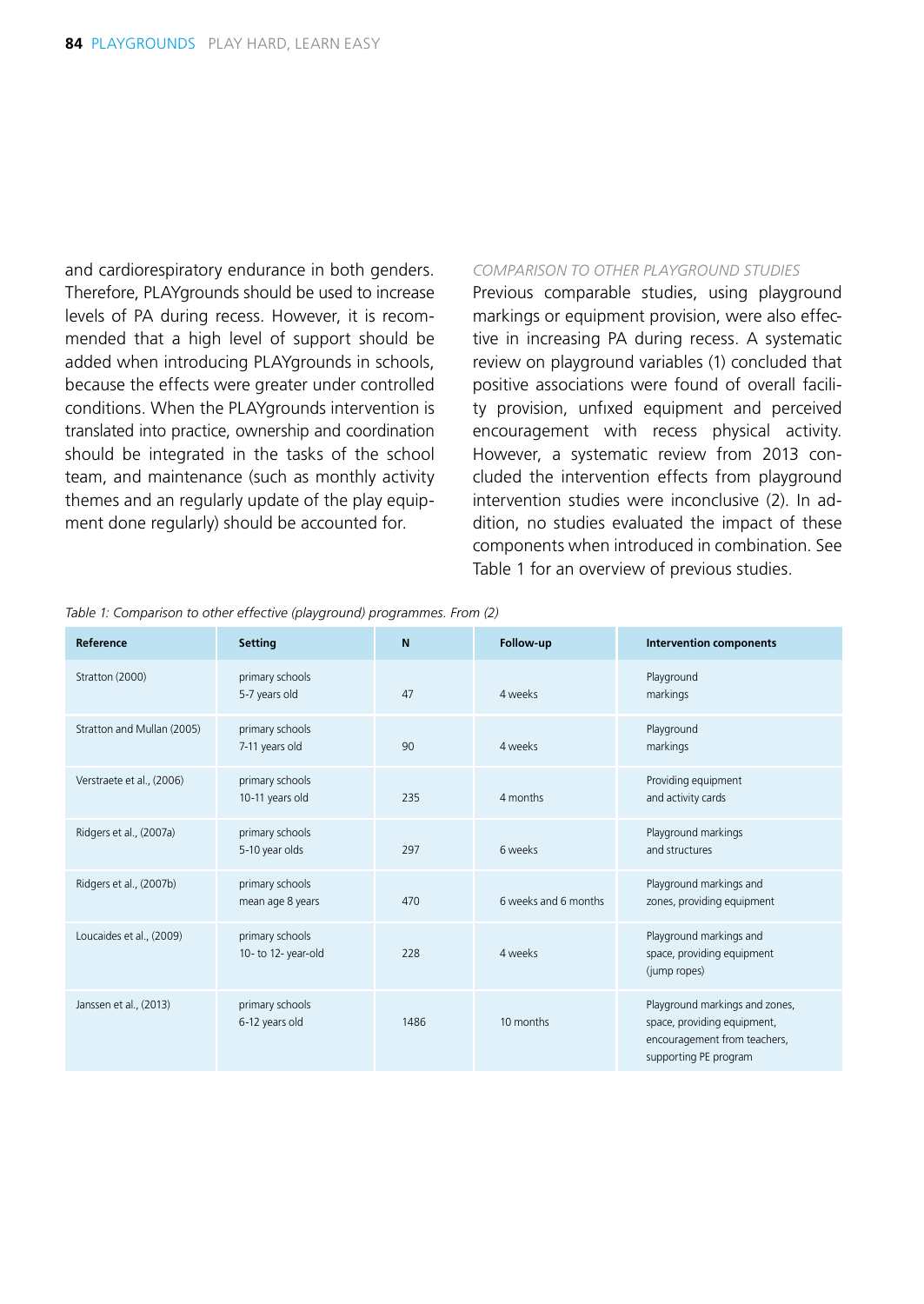In addition, in contrast to previous studies, PLAYgrounds was evaluated in a large sample of children and with a long-term follow-up of one school year. Most previous studies had a short term follow-up period of 6 weeks or less (See Table 1, on previous page). Only one study examined the intervention effects up to 12 months and concluded a novelty effect may have been found, since the largest effect was in the first phase (6 months) of the intervention and decreased over time (6-12 months) (3). Our study shows that the PLAYgrounds programme provided a sustained effect for increasing recess PA levels during the entire school year, arguably because of the improved monthly motivation of the children due to changing physical activity themes and PE support.

Another important finding of the PLAYgrounds programme was that the least active children (i.e. older girls) were significantly more physically active during recess and showed a better improvement in physical fitness compared to boys and younger children. PLAYgrounds consisted of different components that appealed to girls in particular, without stigmatizing them as physically inactive children. For example, designated skipping and dance areas were created. In addition, by creating a specific area for soccer, there was a more balanced partitioning of the playground between boys and girls. The stronger effect for older girls is quite promising for structured health promotion, since PA levels decrease across adolescence into adulthood (4) and, in general boys are more active than girls (5).

## *METHODOLOGICAL CONSIDERATIONS*

## **Study population**

PLAYgrounds was evaluated in a specific study population. All schools were located in the urban area of Amsterdam in neighbourhoods with a relatively large part of the population consisting of children of immigrant origin with a low socioeconomic status. This was reflected in the percentage of children who were daily physically inactive (60.7%) and overweight (30.7%). Therefore, the generalization of the results of the PLAYgrounds programme could be difficult. It is expected that in other schools, with more active children, the effectiveness of the intervention will be lower.

## **Measurement methods**

The described daily physical inactivity in our study population was assessed by PA questionnaire. It could be that the percentage of daily physically inactive children is even higher, because selfreported questionnaires are known to be vulnerable to recall biases and social desirability (6).

In addition, information on the effect of intervention on total daily PA is not available, due to a large amount of missing data at follow-up. Complete data on PA was collected only during recess, but it could have occurred that children had compensated for this higher level of recess-PA throughout the rest of the day by being less active (7).

PA during recess was measured using accelerometers and the SOPLAY observation method. Both measurement methods have advantages and disadvantages. Accelerometers provide an objective measure, but have been validated mostly for walking and running. SOPLAY, on the other hand, is the most practical method for assessing different kind of activities, but the outcome of SOPLAY depends on the researcher's estimation of the intensity of PA. In this study both measurement methods were combined and both showed a significant difference between the intervention group and the control group in favour of the intervention group, as well as the same seasonal pattern during the school year.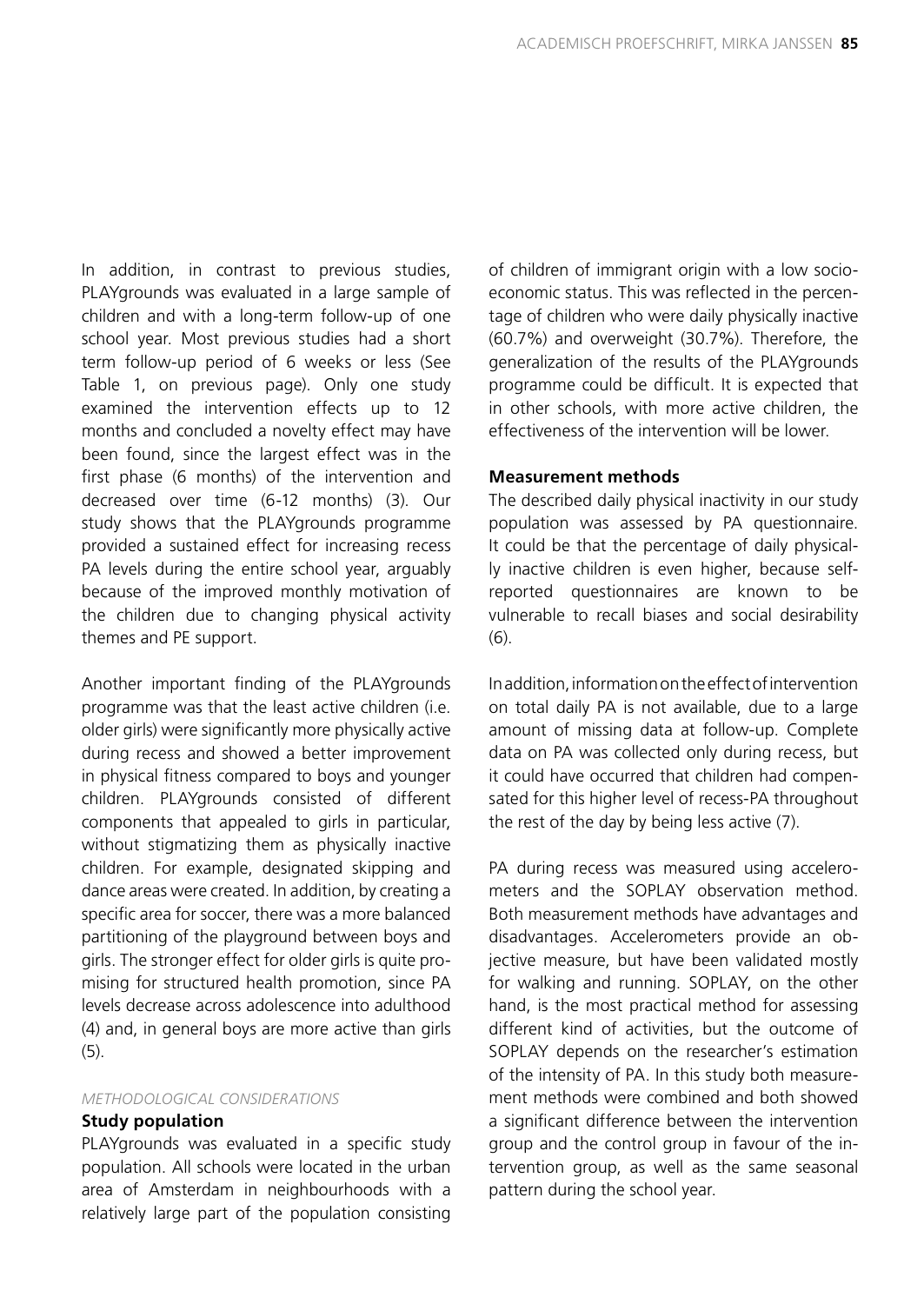## **Assignment to the intervention group and the control group**

Randomisation is the best method to create comparable groups. However, random assignment of schools to the intervention group and the control group was not possible, due to differences between schools in the organization of recess. Therefore, schools were matched for the number of pupils, playground size (600-1200 m2) and baseline playground use (i.e. the average level of energy expenditure at the playground as determined through the SOPLAY observational protocol). After matching, schools were randomly allocated to either the intervention group or the control group.

## **Controlled intervention translated into practice**

After the intervention period had ended, most elements of the programme were maintained (measurements took place 6 months after ending the intervention). However, the schools continued to receive funding and support. This may have provided an artificially high Maintenance of the PLAYgrounds programme, which was made possible by the partnership between the STWT (i.e. the funder of the intervention) and the ALO (i.e. the institution of higher vocational education providing a student as an intern) and might have been lower if this partnership did not exist.

## *RECOMMENDATIONS FOR FUTURE RESEARCH*

PLAYgrounds showed to be effective in increasing PA levels during recess. In this study no information on the effect of the intervention on total daily PA was available. Although PA levels increased during recess, it is possible that children compensated for this higher level of recess-PA throughout the rest of the day. Therefore, in future research, total daily PA should be measured using accelerometry in combination with a PA diary. The PA diary should compensate for the activities that cannot easily be measured by accelerometry (such as swimming, cycling and climbing).

Since recess in the Netherlands lasts 15 minutes, theoretically it could contribute 25% to the recommended total daily amount of PA. Therefore, the use of playgrounds after school (during leisure time) should also be observed in order to evaluate the effectiveness of PLAYgrounds on playground use after school. In Amsterdam, the Municipal Sport Services is active on playgrounds and in public gardens to stimulate sports in the surrounding neighbourhoods. They could play a role in providing play equipment and encouraging children to be physically active.

## PART 2. SHORT BOUTS OF PA AND SELECTIVE ATTENTION EVALUATION

Despite an expanding literature on the relationship between physical activity and long-term cognitive performance and acute effects of physical activity on cognition, previous reviews and the review in this thesis have shown that the evidence for an acute effect PA in the schoolsetting is limited, especially on the executive function attention. In the experiment described in chapter six, we tried to gain insight into acute effects of physical activity on selective attention in primary school children, within a schoolsetting. Therefore, an experimental study was carried out in a convenience sample of seven primary schools in 123 10- to 11-year-old children.

All children engaged in four experimental 'breaks' in random order: after 1 hour of regular cognitive tasks, this was followed by a 15 minutes episode with the following conditions 1) 'no break' (continuing a cognitive task), 2) passive break (listening to a story), 3) moderate intensity physical activity break (jogging, passing, dribbling) and 4) vigorous intensity physical activity break (running, jumping, skipping). Selective attention in the classroom was assessed before and after the 15 minutes break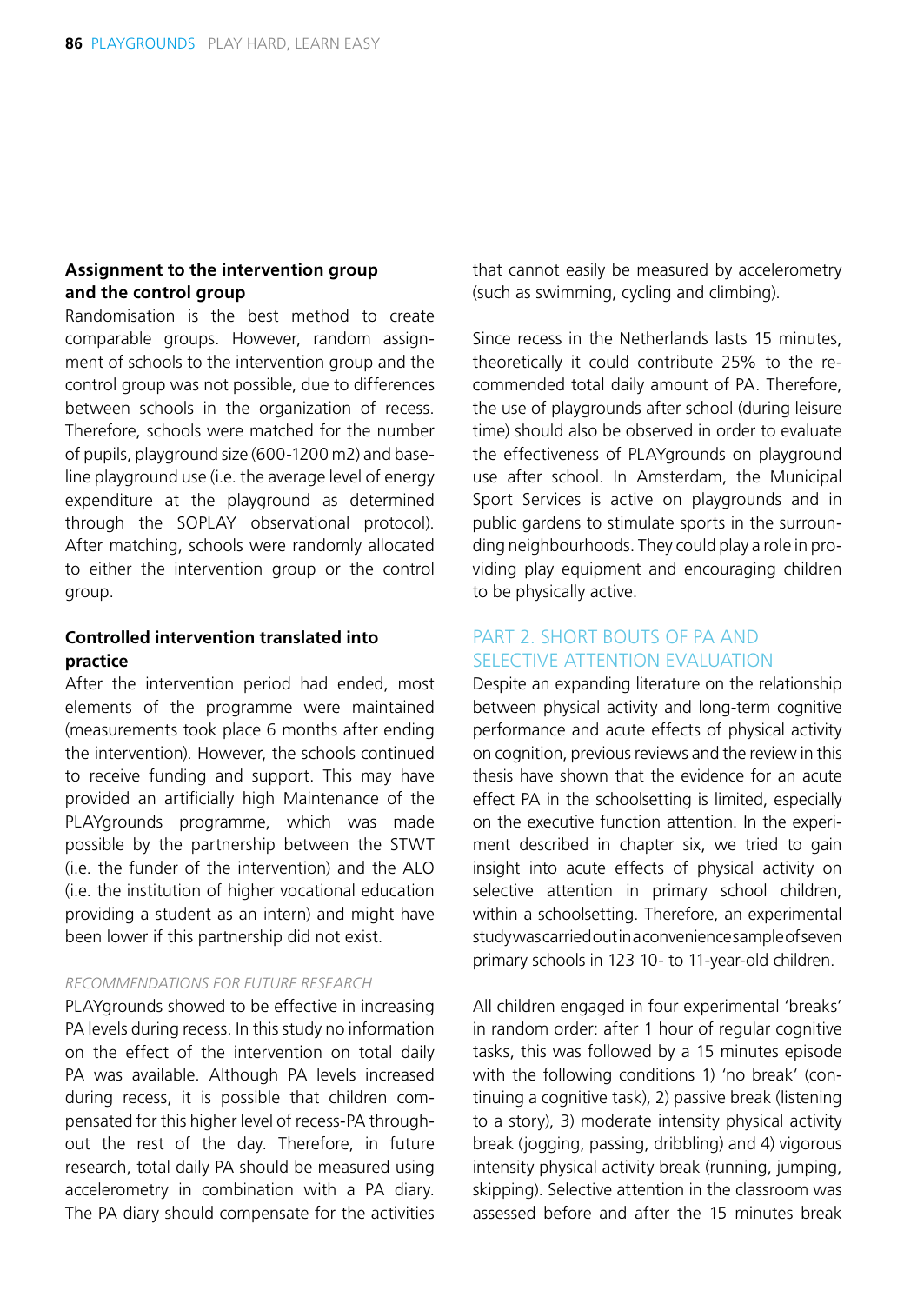in each condition. Physical activity intensity during the active experimental conditions was monitored by accelerometers.

After the passive break, the moderate physical activity break and the vigorous physical activity break, attention scores were significantly higher (10%, 23% and 10%, respectively) than after the 'no break' condition (7% decrease).

Selective attention, one of the executive functions of cognitive performance, significantly improved in 10- 11-year-old children after a 15 minutes (exercise) break, with the largest improvement after a moderate intensity PA break. These findings suggest that schools should consider implementing (PA) breaks during the school day to optimize selective attention levels and support learning.

#### *COMPARISON TO OTHER SIMILAR EXPERIMENTS*

A significant beneficial effect of both a passive break as well as physical activity breaks on selective attention was found with the strongest effect after a moderate intensity PA break. The larger effect of the moderate intensity PA break is in line with the inverted-U-hypothesis (8). This hypothesis states that cognitive performance is optimally enhanced at a moderate level of arousal (9). The optimal level of arousal for attention in adults is reached after moderate intensity PA (10). In our review, which was focused on the acute effect of a short PA bout on attention in schoolaged children, we concluded that also in children intensity level of PA may influence the effect of PA on attention (11). The lack of an effect of vigorous intensity PA on attention could be explained by the transient hypofrontality theory (12, 13), which states that a decrease in cognitive performance is caused due to brain activation, which is required to perform dynamic movements. A reduction in cerebral blood flow (and thereby oxygen) during the vigorous intensity PA break could explain the smaller effect on selective attention compared to a moderate intensity PA break.

The improved attention after the passive break is in line with other studies that found that taking a mental break from cognitive tasks can already improve selective attention; breaks during periods of sustained cognitive work may reduce cognitive interference (14) and even brief breaks helped to stay focused on the task (15).

An important strength of this study is that a robust methodology within a real-life setting (school) was employed. The children were their own control, the experimental breaks and the respective versions of the selective attention tests were randomly assigned. In addition, the data was analyzed with a linear multilevel analysis to account for the clustered nature of the data. Also, the effect of different PA intensities compared to no break as well as to a 'non-active break' was examined.

#### *METHODOLOGICAL CONSIDERATIONS*

## **Measurement method of physical activity intensity**

PA intensity during the breaks was monitored by accelerometers and generalized to an average PA level for children of 10 years old. Nevertheless, it might be that the standard 'one-size-fits-all' vigorous intensity PA break was not vigorous for the fittest children and the moderate intensity PA break was too vigorous for the least fit children. In contrast to previous studies (16, 17), this study found no significant modification effect by aerobic fitness. The general cut-off points for PA intensity could have obscured a modifying role of aerobic fitness.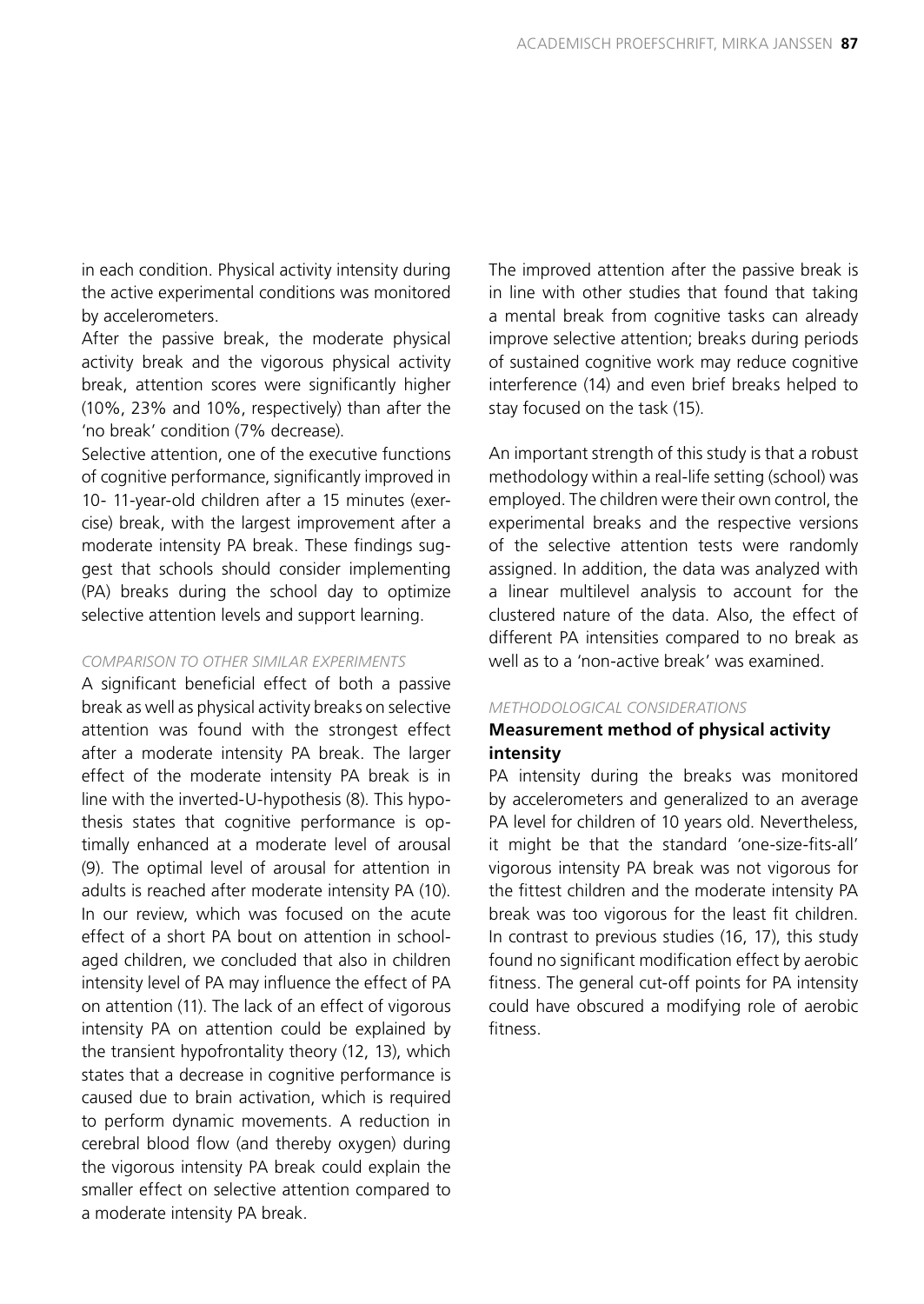## **Learning effect**

Despite a practice run of the Sky Search test at visit 1 (to acquaint the children with the test), the use of different versions of the Sky Search test for every measurement, and the random order of the different versions, a learning effect may have occurred. Additional analyses of the differences between employed versions of the Sky Search showed a significant difference between outcomes of the different versions. Although the order of versions was randomized, one version had been used mainly in the moderate intensity PA break and the outcome of this version differed significantly from the other versions. This may have led to an overestimation of the effect of the moderate intensity PA break.

## **Measurement method of selective attention**

In addition, the Sky Search test was designed as a diagnostic instrument in order to measure attention disorders. It contains 9 subtests. All tests have to be completed in an individual testing environment. In our study, children completed the Sky Search (one of the subtests) in their own classroom, which may have resulted in more distraction.

## *RECOMMENDATIONS FOR FUTURE RESEARCH*

The general cut-off points for PA intensity level, measured with accelerometers, could have obscured a clear role of aerobic fitness. For future research it is recommended to tailor the intensity of the experiment to the actual level of aerobic fitness of the participant, based on their individual maximum heart rate and/or maximum oxygen consumption.

The results of this study show a positive effect from a short break – especially the moderate intensity PA break – on selective attention. However more research is needed to define the optimal dosage of PA breaks. Also, the relevance of the improvement of selective attention on total academic performance is questionable. The improvement in selective attention found in this study equals 0.6 seconds per target. Although selective attention is highly important for academic performance (18) and considering that selective attention impacts language, literacy, and math skills (19), the actual contribution of the observed improvement in selective attention on academic performance remains unknown and needs further research longitudinally.

## POLICY IMPLICATIONS

Because all children, regardless of their socioeconomic or cultural background, go to school, school offers the opportunity to reach all children for the promotion of regular daily PA. This fact has resulted in a large number of uncoordinated and isolated projects being offered to schools.

In practice, it has been noticed that classroom teachers, as well as heads of departments, delegate the coordination of such projects to the physical education (PE) teacher. On the one hand, we agree that the PE teacher should have an important role in encouraging children to be physically active and in screening children with health problems. On the other hand, the PE teacher teaches PE continuously through the day, which leaves practically no time to fulfil such a role. For example, during recess the PE teacher has no break and therefore is not able to be physically present at the playground during recess. In addition, the perceived primary priority is for schools to improve cognitive skills, which leads to a low appreciation of the importance of PE and PA.

In order to promote regular daily PA through schools, a programme aimed at increasing PA levels should be integrated in the school system. The process evaluation showed that continuous funding and teacher support seem to be the most important factors for adoption and maintenance of the programme. In addition, the role of the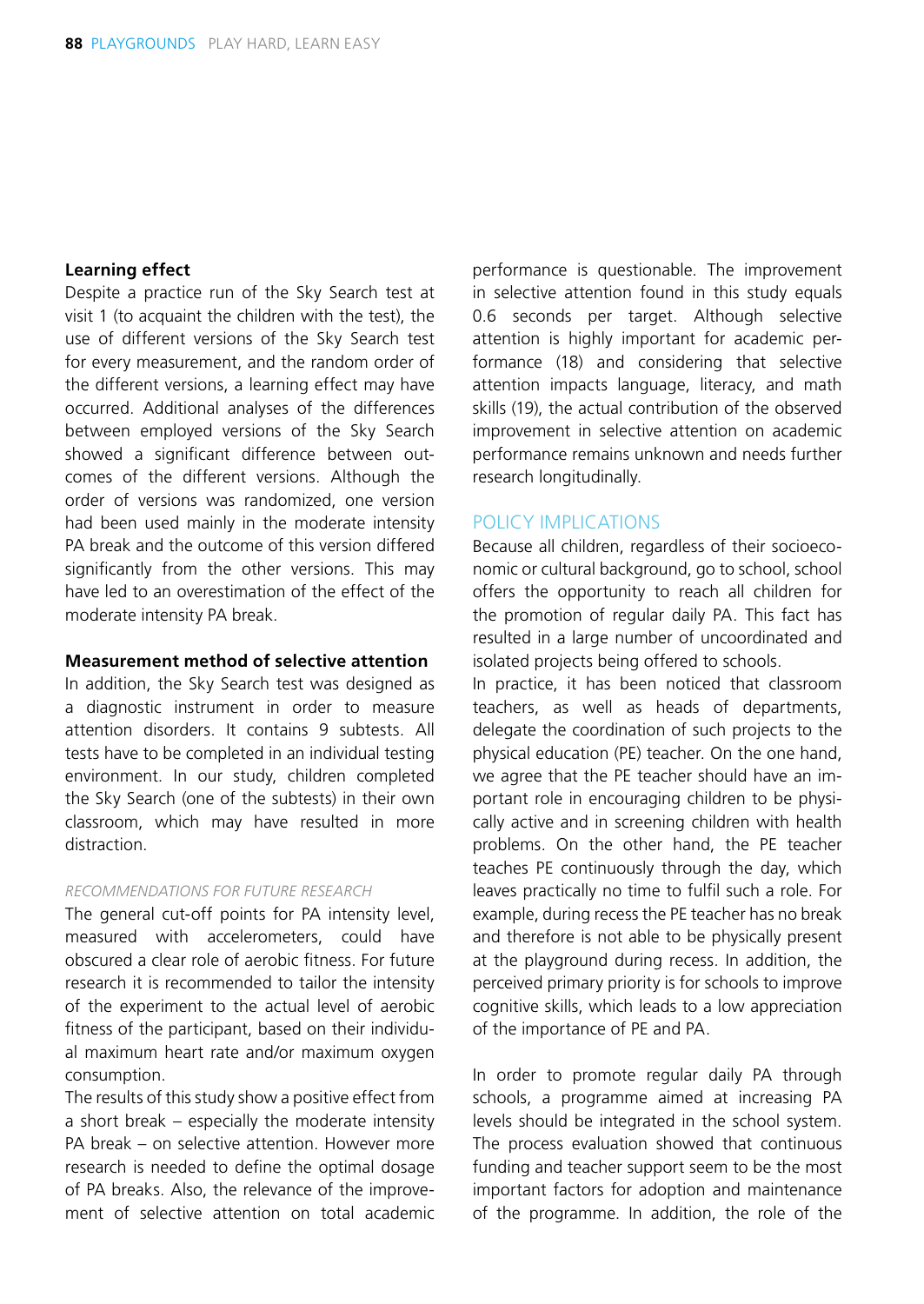classroom teacher is highly important; in particular because the PE teacher is not present at the playground during recess. Therefore, teachers need to be inspired to engage fully with the development progress of PA programmes in order to feel the necessity of encouraging PA in children at school. We think the results of the short PA break experiment underline the importance of PA for cognitive development and should inspire classroom teachers to implement regular short PA breaks during the school day.

In addition, policy makers should stress the importance of physical activity during the school day. There should be more coordination on helping schools choosing and implementing effective PA programmes. PLAYgrounds has been recognized as an effective intervention in increasing PA during recess by the Dutch governmental initiative: "Loket Gezond Leven" and has been included in the national database. This database contains information on existing interventions in the Netherlands. These interventions are recognized and evaluated regarding quality, feasibility and effectiveness. This recognition procedure is a cooperation of RIVM Centre of Healthy Living (CGL), the Dutch Youth Institute (NJi), the Dutch Centre of Youth Health (NCJ), the Dutch Institute for Sport and Physical Activity (NISB) and the social sector (MOVISIE). Since the PLAYgrounds programme is included in this national database, the manual of the programme is available for schools or other end-users. Although this database is a helpful tool in choosing effective interventions, schools are not capable enough to implement such interventions, due to a lack of time and priority. The government should reconsider the structure of the school day in which now only one morning recess is available for PA.

## PRACTICAL IMPLICATIONS

When schools would like support with the implementation and maintenance of PLAYgrounds, the Academy for Physical Education (ALO) is able to offer support. Schools are informed about the content of the programme and will be helped with the preparation and with solving the problems that occur during implementation or maintenance. In addition, all Health Coaches from the Jump-in programme (i.e. a cooperation between the Social Service and the Health Service of Amsterdam) have been trained in February and March 2014 in order to assist schools when implementing PLAYgrounds. Jump-in is responsible for the health of children from 60 schools in Amsterdam and promotes physical activity and healthy eating. On the long-term, about 9000 children will be offered the PLAYgrounds programme at the playground during recess, because of the cooperation between Jump-in and PLAYgrounds. In Rotterdam, the PLAYgrounds training started in September 2014.

Also, our students (who will become PE teachers) will be prepared for the role they can play in encouraging children to be physically active.

In conclusion, PLAYgrounds is an effective intervention that can be implemented at every primary school, without expensive measures. The programme combines PE and PA in children, but could also increase attention during class. It is likely that it can offer a solid base for further interventions, because the habitual PA of children is encouraged every day during recess. This is especially important for the less active children and those with decreased gross motor skills, who increase their motor skills and joy in PA by being physically active.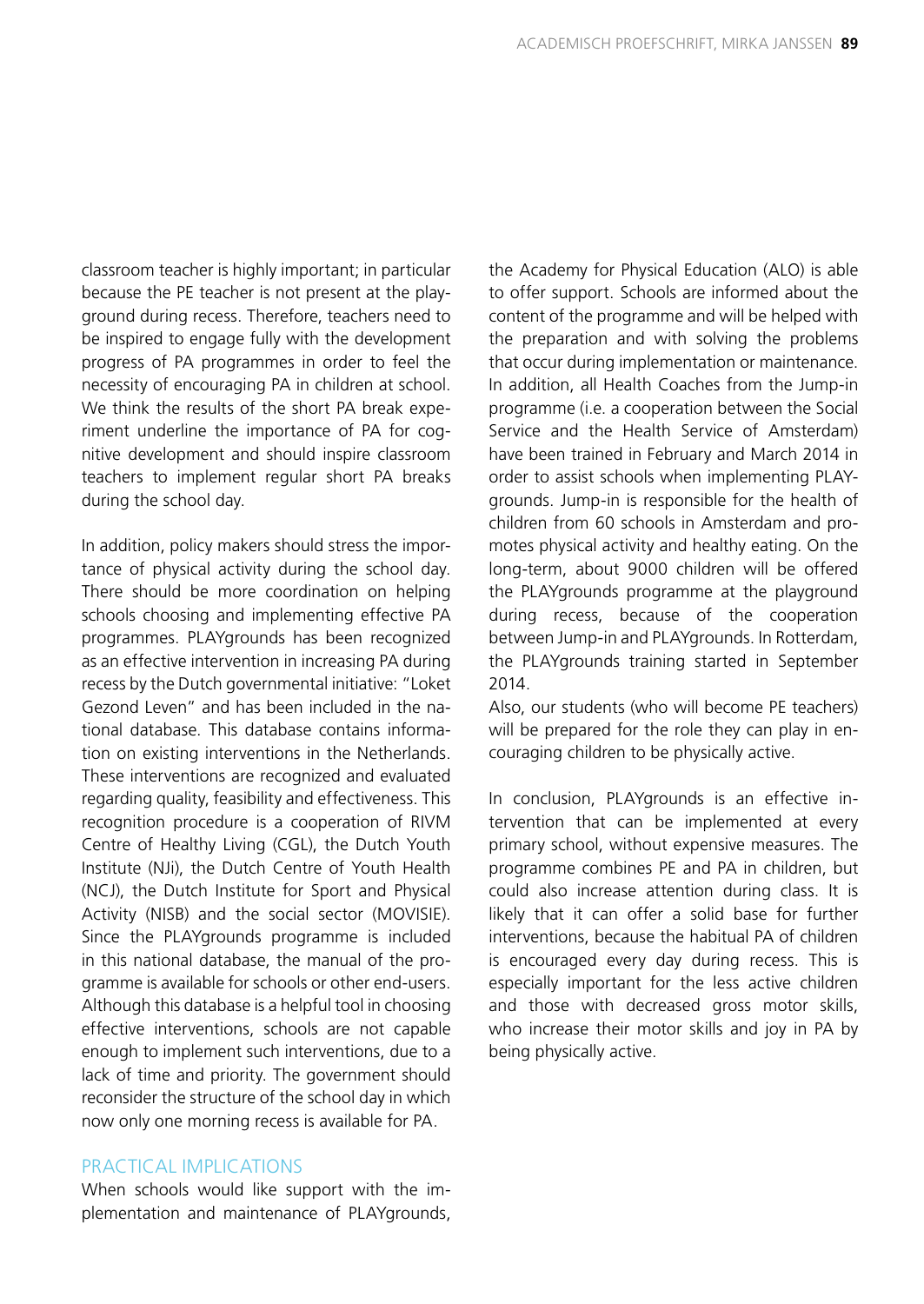#### **REFERENCES**

- Ridgers, ND, Salmon, J, Parrish, A-M, Stanley, RM, Okely, AD. Physical Activity During School Recess: A Systematic Review. Am J Prev Med. 2012;43(3):320-328.
- 2. Parrish, A, Okely, AD, Stanley, RM, Ridgers, ND. The effect of school recess interventions on physical activity: a systematic review Sports Med. 2013;43(4 ):287-299.
- 3. Ridgers, ND, Fairclough, SJ, Stratton, G. Twelve-month effects of a playground intervention on children's morning and lunchtime recess physical activity levels. J Phys Act Health. 2010;7(2):167-175.
- 4. Telama, R. Tracking of physical activity from childhood to adulthood: a review. Obes Facts. 2009;2(3):187-195. doi:10.1159/000222244
- 5. Ridgers, ND, Stratton, G, Fairclough, SJ. Physical activity levels of children during school playtime. Sports Med. 2006;36(4):359-371.
- 6. Dyrstad, SM, Hansen, BH, Holme, IM, Anderssen, SA. Comparison of Self-reported versus Accelerometer-Measured Physical Activity. Med Sci Sports Exerc. 2013. doi: 10.1249/MSS.0b013e3182a0595f
- Donnelly, JE, Jacobsen, DJ, Whatley, JE, Hill, JO, Swift, LL, Cherrington, A, Reed, G. Nutrition and physical activity programme to attenuate obesity and promote physical and metabolic fitness in elementary school children. Obes Res. 1996;4(3):229-243.
- 8. Yerkes RM, Dodson JD. The relation of strength of stimulus to rapidity of habit-formation. J Comp Neurol Psychol. 1908;18:459-482.
- 9. McMorris T, Graydon J. The effect of incremental exercise on cognitive performance. Int J Sport Psychol. 2000;31:66–81.
- 10. Brisswalter J, Collardeau M, Rene A. Effects of acute physical exercise characteristics on cognitive performance. Sports Med. 2002;32(9):555-566.
- 11. Janssen, M, Toussaint HM, van Mechelen W, Verhagen EALM. Effects of acute bouts of psysical activity on children's attention; a systematic review of the literature. Springerplus. 2014;3:410. doi: 10.1186/2193-1801-3-410.
- 12. Dietrich, A, Functional neuro anatomy of altered states of consciousness: the transient hypofrontality hypothesis. Conscious Cogn. 2003;12:231-256.
- 13. Dietrich, A. Transient hypofrontality as a mechanism for the psychological effects of exercise psychiatry research. Psychiatry Res 2006;145:79-83.
- 14. Toppino TC, Kasserman JE, Mracek WA. The effect of spacing repetitions on the recognition memory of young children and adults. J Exp Child Psychol. Feb 1991;51(1):123-138.
- 15. Ariga A, Lleras A. Brief and rare mental "breaks" keep you focused: deactivation and reactivation of task goals preempt vigilance decrements. Cognition. Mar 2011;118(3):439-443.
- 16. Hillman CH, Buck SM, Themanson JR, et al. Aerobic fitness and cognitive development: event-related brain potential and task performance indices of executive control in preadolescent children Dev Psychol. 2009a;45:114–129.
- 17. Hillman CH, Castelli DM, Buck SM. Aerobic fitness and neurocognitive function in healthy preadolescent children. Med Sci Sports Exerc. 2005;37(11):1967-1974.
- 18. Baddeley AD. Is working memory still working? Am Psychol. Nov 2001;56(11):851-864.
- 19. Stevens C, Bavelier D. The role of selective attention on academic foundations: a cognitive neuroscience perspective. Dev Cogn Neurosci. Feb 2012;2 Suppl 1:S30-48.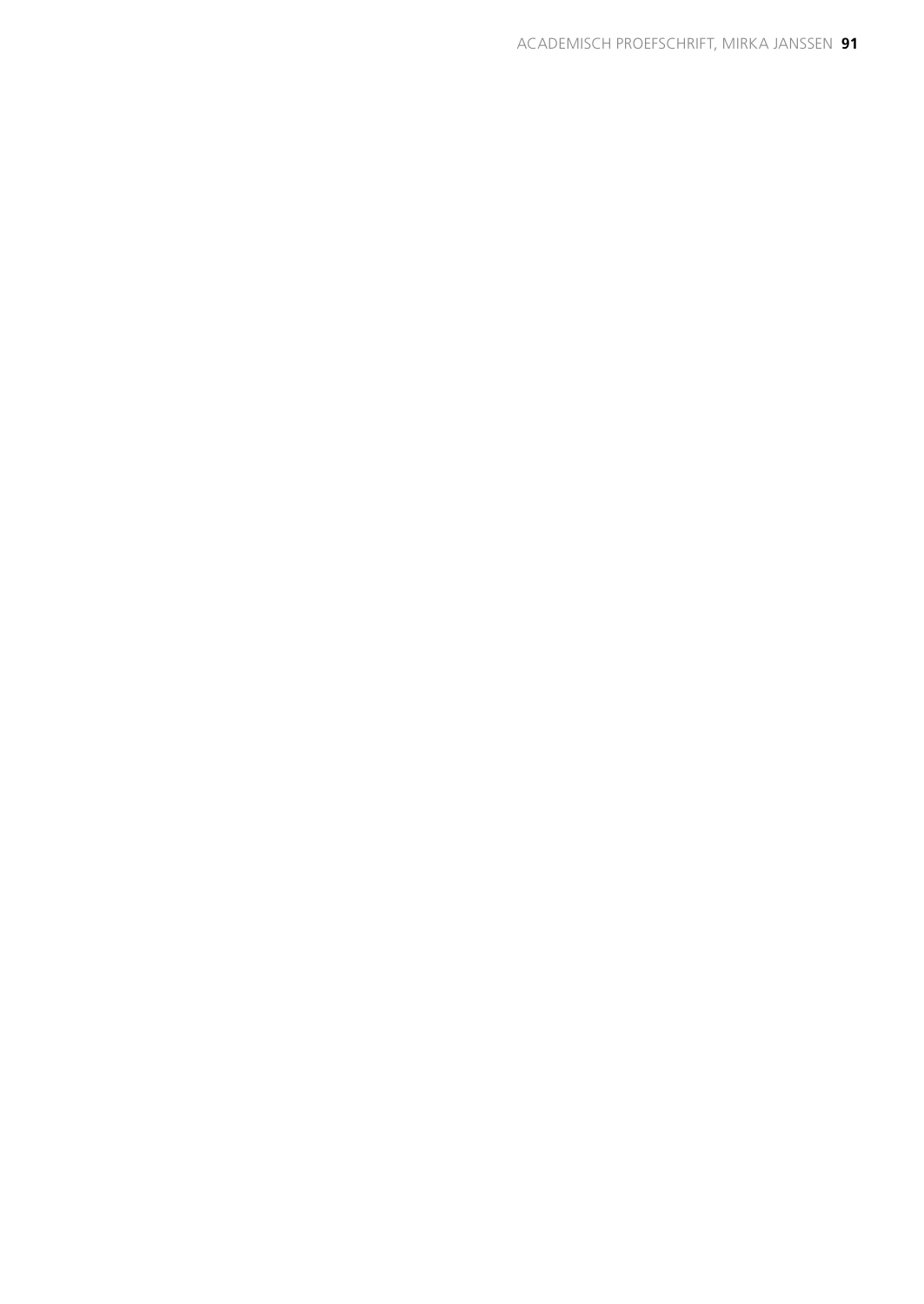# PLAYGROUNDS PLAY HARD, LEARN EASY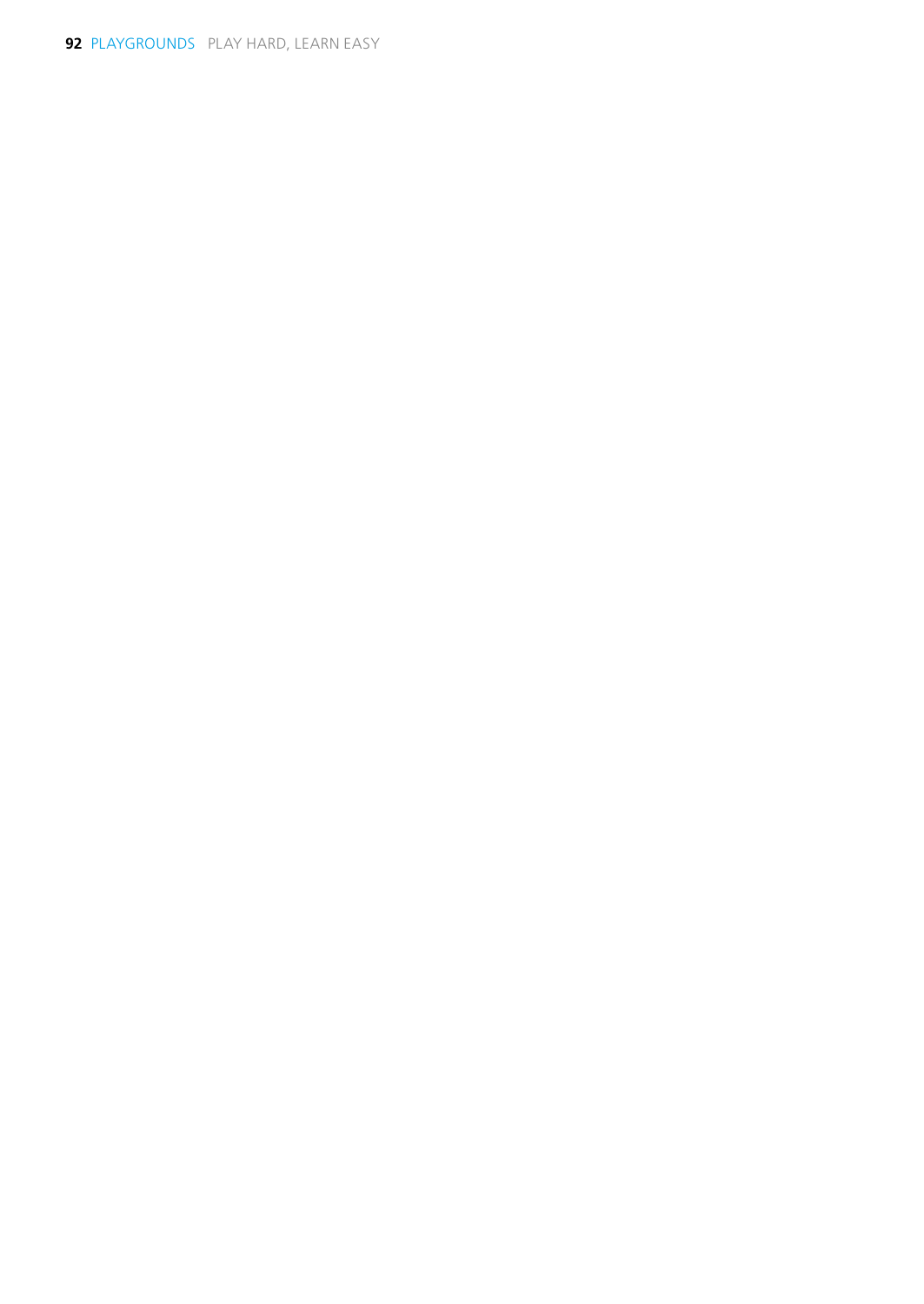# *SUMMARY*

In this thesis, the development, effectiveness, evaluation, and implementation of the PLAYgrounds programme is described. This programme targets the school's playground with the aim to encourage children to be physically active during recess. In addition, a review on the acute effects of bouts of physical activity on the attention in the classroom in children has been carried out. Subsequently, an experiment was carried out, wherein the effect of various short-term breaks on selective attention was measured. In this summary, the main results of the thesis are described.

In the Netherlands, the number of overweight children has increased in recent years. Inactivity is one of the main causes, and different studies have shown that only a small proportion of children meet the physical activity guidelines. Therefore it is necessary to encourage children to be physically active. Since all children go to school five days a week, schools offers the opportunity to reach all children for the promotion of regular daily physical activity. The playground can be a motivating environment to be physically active, but due to a hierarchy based on age and gender, the intensity level of physical activity at the playground has shown to be low.

A different organization of the playground can ensure that all children are physically active. Therefore, the PLAYgrounds programme was developed. The development is described in chapter two. In this playground programme, intervention strategies have been included, which have been found to be effective in several studies. The effectuation of these strategies is based on practical experience. The programme also had to be structurally embedded in the school structure and had to be financially feasible. In short, PLAYgrounds consists of a framework of five components: 1) an alteration of the playground by coloured markings, by which specific areas for different activities are created; 2) a recess schedule, by which the number of children on the playground at the same time is reduced; 3) the provision of play equipment, by which active usage of the playground is encouraged; 4) teachers who encourage children at the playground; 5) supportive physical education classes, in which ideas for games which can be played in the playground are presented, the skills of children are practiced and from where a monthly theme is initiated. The combination of these measures is aimed at creating more play space per child, and to encourage active usage of the playground.

In chapter three and four the effectiveness of PLAYgrounds is described. Four intervention/schools and four control schools were measured during a full school year. The intensity of physical activity was measured every two weeks with accelerometers, and every month through the SOPLAY observation protocol. In addition, the physical fitness of the children was measured at the beginning and at the end of the school year. To evaluate implementation and maintenance of the programme the RE-AIM model for process evaluations was used, which is described in chapter five.

The results, described in chapter three, showed a significant difference in intensity of physical activity between the intervention/schools and the control schools. In control schools, the percentage of children being moderate to vigorous physically active remained around 40%. In the intervention schools the percentage of active children increased from 39.6 % to 77.3%. This difference was consistent throughout the school year (regardless of season or novelty effect). Also, the results showed that the effect for girls was 1.4 times stronger than for boys, and the effect for children of 10-12 years was 1.3 times larger than for children 6-9 years old.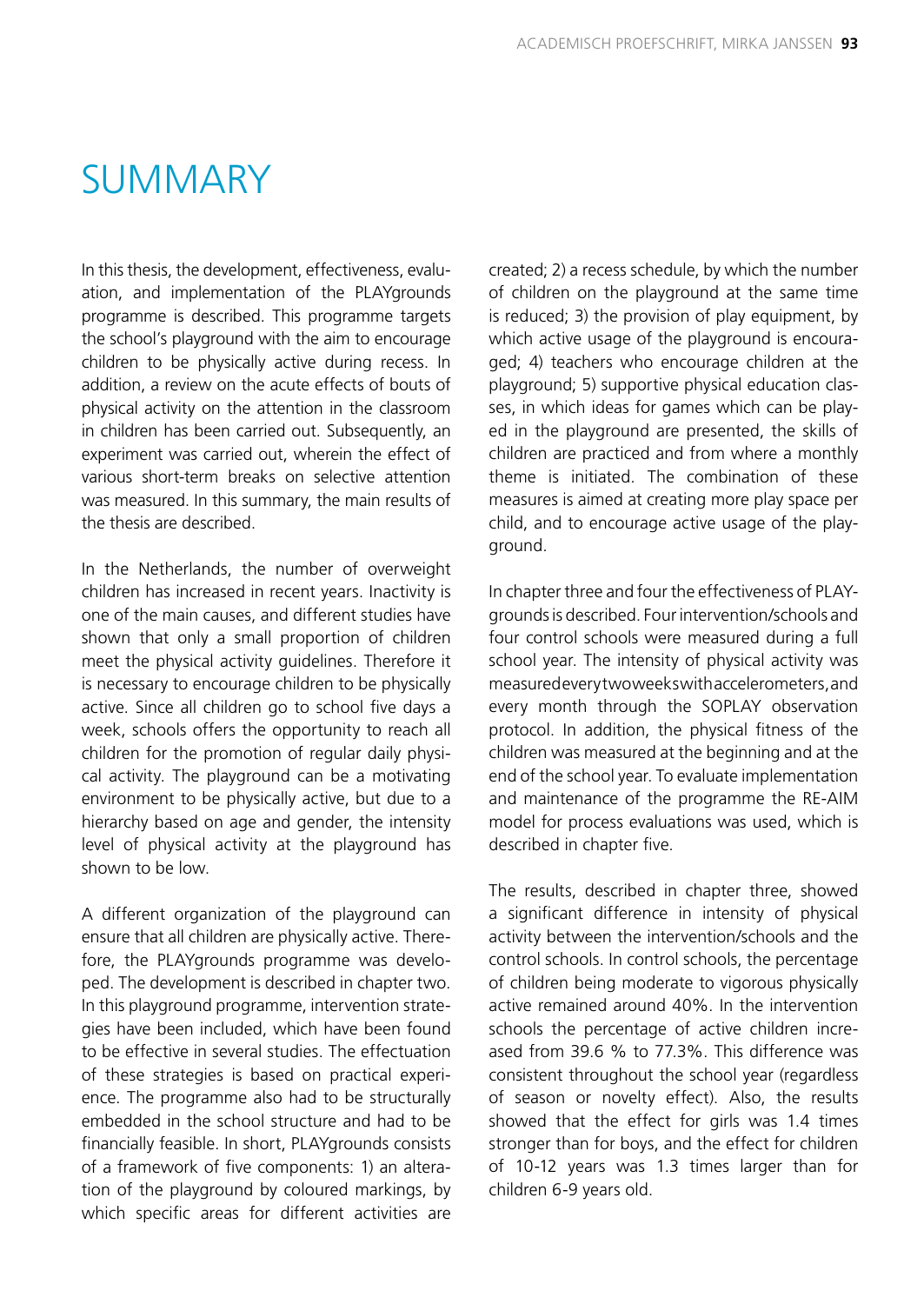The measurements for physical fitness (chapter four) showed that the children in the intervention schools had a significantly better score on the eye-hand coordination test, the 10x5 m sprint and 20m shuttle-run, whereby the effect of the intervention on the 20m shuttle-run test was stronger for girls than for boys.

The process evaluation, described in chapter five, shows that schools could implement and maintain the PLAYgrounds programme at a reasonable level. This was likely due to the programme consisting of a total intervention package, including financial and material support and a supportive coordinator. The PLAYgrounds programme now also has been included in the Jump-in programme of the "Amsterdamse Aanpak Gezond Gewicht", in which being physically active at the playground is a priority. Coordinators of Jump-in support the schools in implementing PLAYgrounds. From January 2015 PLAYgrounds will also be introduced within the "LekkerFit!" programme of the municipality of Rotterdam.

In chapter five is furthermore described that the group of teachers play an important role in implementing and maintaining the programme. Yet an active role for the class teacher is challenging to maintain and teachers' participation was an element that was not implemented or maintained in all schools. Even if teachers understood the importance of physical activity during recess, they often could not fulfil an active role in the playground. Schools are – in their own words – primarily responsible for the cognitive development of the children, and therefore, in the second part of this thesis an attempt was made to gather information about the relationship between physical activity and cognition.

The literature shows a positive correlation between physical activity and cognition, but knowledge about the possible effect of a short-term physical activity bout on concentration in the classroom is still very thin, as described in chapter six. This conclusion had to be drawn primarily due to differences in study design, population, the physical activity bout and the measurement method of attention across the various studies.

The follow-up experiment described in chapter seven – in which the effect of different short physical activity bouts (as possible in a regular school break) – showed a positive effect from physical activity on selective attention. The largest effect was found after a moderate-intensity physical activity bout, which was similar to the level of physical activity in the PLAYgrounds programme. The results of this experiment can help teachers to underpin the importance of promoting physical activity at school. A suggestion would be to include multiple active breaks per day. A good playground programme, such as PLAYgrounds, can provide the necessary structure to implement this.

In conclusion, PLAYgrounds has been shown to be an effective, simple and inexpensive intervention, encouraging children to be physically active during recess. In the programme physical activity on the playground and physical education are combined, which may also have a positive effect on the attention in the classroom. It is quite possible that PLAYgrounds also provides a solid basis for other interventions, while children are encouraged daily to be physically active during recess. This is especially important for children who are less active during recess and for those with less motor skills, since improvement of motor skills and joy for physical activity may further facilitate a physically active lifestyle; now and in the future.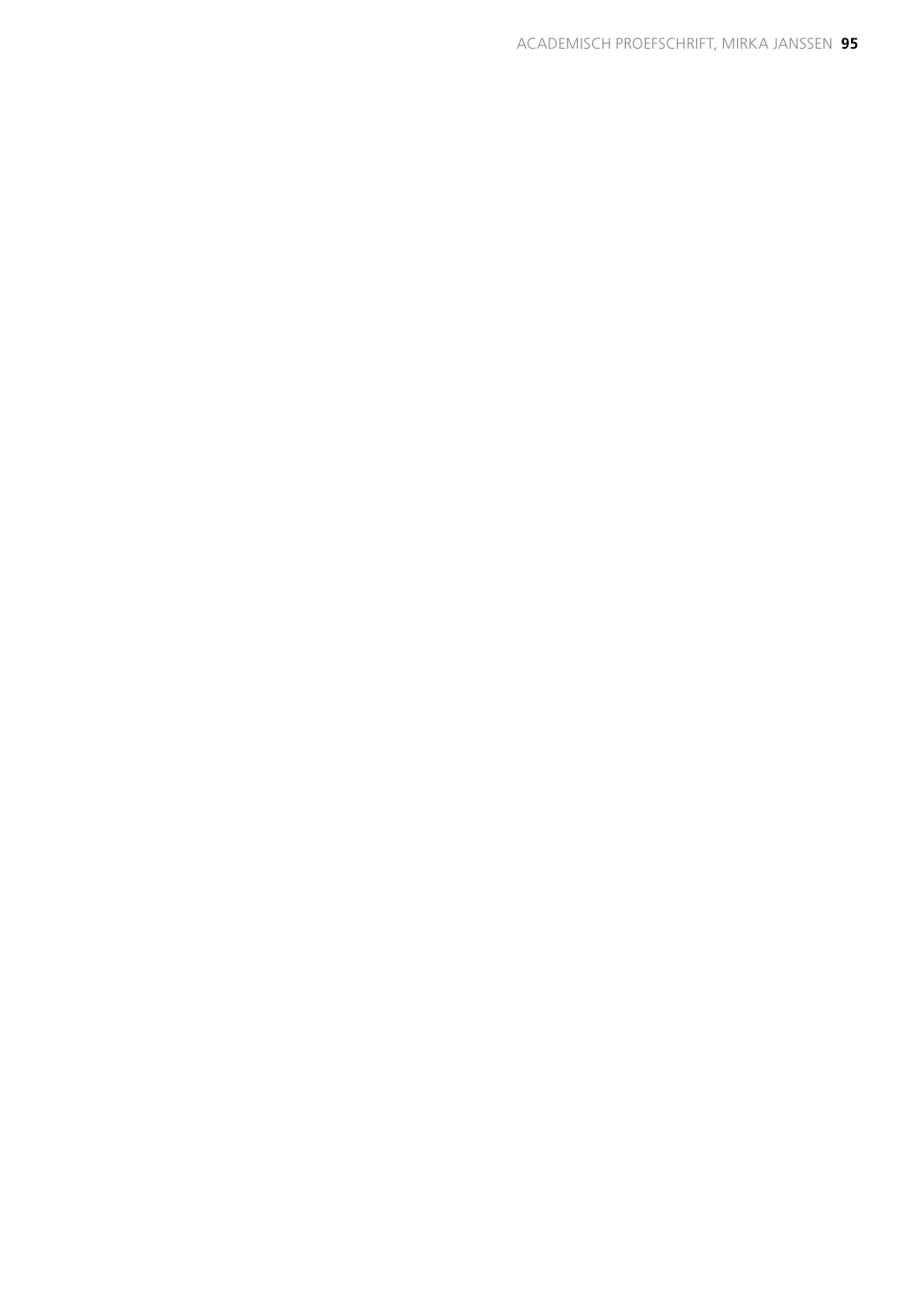# PLAYGROUNDS PLAY HARD, LEARN EASY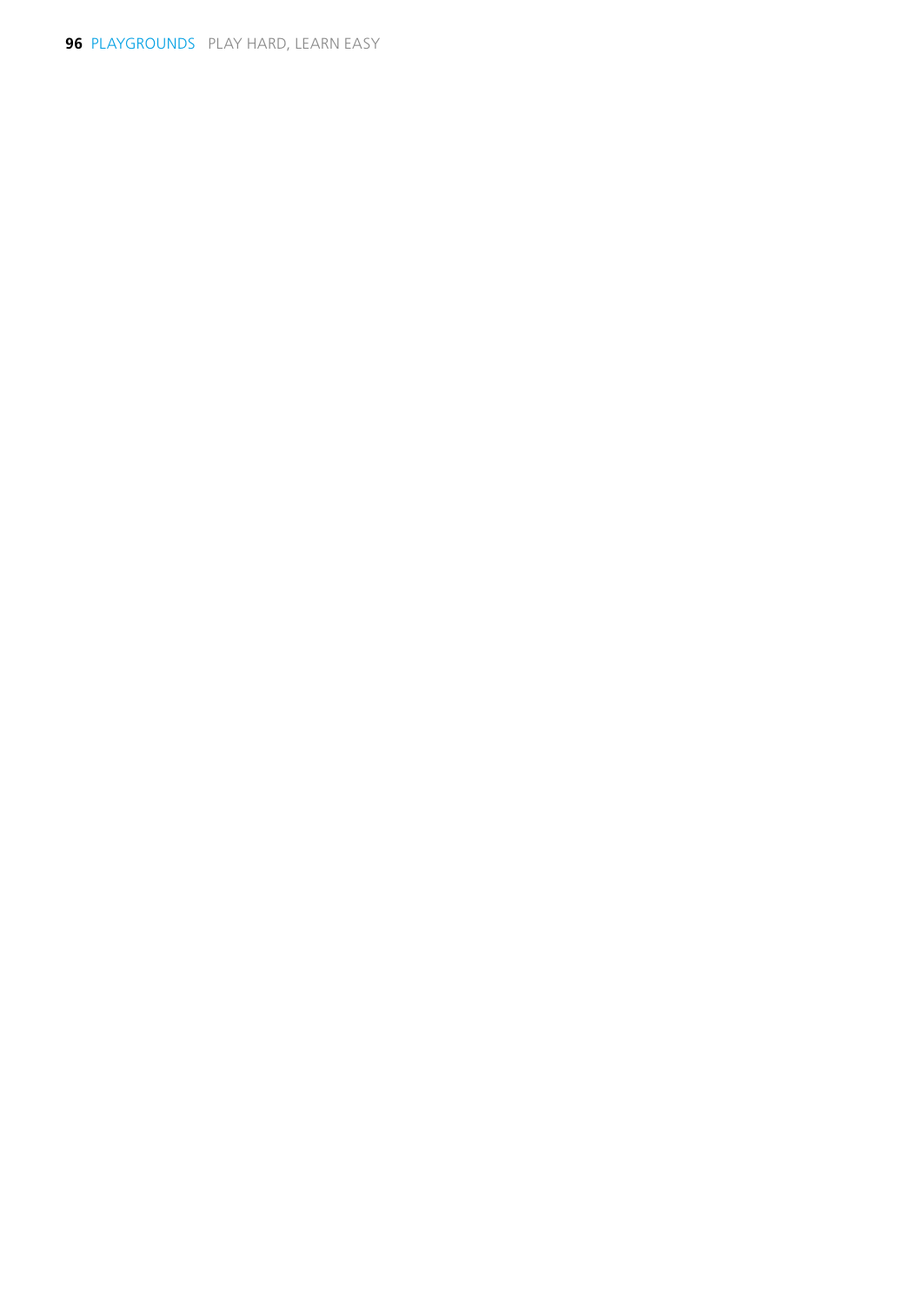# SAMENVATTING

In dit proefschrift is de ontwikkeling, uitvoering, effectiviteit en evaluatie van het schoolpleinprogramma PLAYgrounds beschreven. PLAYgrounds heeft als doel om kinderen te stimuleren om te bewegen tijdens de pauze op het schoolplein. Daarnaast is een review gedaan naar het effect van een kortdurende lichamelijke activiteit op de concentratie in de klas bij kinderen. Vervolgens is een experiment gedaan, waarbij het effect van verschillende kortdurende pauzes op selectieve aandacht is gemeten. In deze samenvatting worden de belangrijkste resultaten van het proefschrift beschreven.

In Nederland is het aantal kinderen met overgewicht de laatste jaren flink gestegen. Inactiviteit is een van de belangrijkste oorzaken en uit verschillende onderzoeken blijkt dat slechts een klein deel van de kinderen voldoet aan de beweegnormen. Daarom is het noodzakelijk om kinderen te stimuleren lichamelijk actief te zijn. Aangezien alle kinderen vijf dagen per week naar school gaan, is dat de plek om kinderen te enthousiasmeren voor bewegen. Het schoolplein kan een uitdagende omgeving zijn om te bewegen, maar door een hiërarchie gebaseerd op leeftijd en sekse, blijkt de intensiteit van bewegen op het schoolplein laag te zijn.

Een andere organisatie van bewegen op het schoolplein kan ervoor zorgen dat alle kinderen (meer) bewegen. Daarom is het schoolpleinprogramma PLAYgrounds ontwikkeld. De ontwikkeling wordt beschreven in hoofdstuk twee. In dit schoolpleinprogramma zijn maatregelen opgenomen, waarvan uit de literatuur bekend is dat ze effectief zijn. De uitvoering van deze maatregelen is vormgegeven aan de hand van succesvolle praktijkervaringen. Het programma moest ook structureel ingebed kunnen worden in de schoolstructuur en financieel haalbaar zijn. Kortweg bestaat PLAYgrounds uit een raamwerk met 5 maatregelen: 1) een fysieke aanpassing (middels kleuren) van het schoolplein, waardoor de beschikbare ruimte beter verdeeld wordt onder de kinderen en de gespeelde spellen een afgebakende ruimte hebben; 2) een buitenspeelrooster, waardoor het aantal kinderen dat tegelijk op het schoolplein is, wordt verminderd; 3) het aanbieden van spelmateriaal, waardoor kinderen gestimuleerd worden om een variëteit aan spellen te spelen; 4) aanmoediging door de groepsdocenten bij het buitenspelen, waardoor de kinderen extra gestimuleerd worden om te bewegen; 5) een koppeling met de gymles, waar kinderen ideeën meekrijgen voor spellen die ze kunnen spelen op het schoolplein, hun vaardigheden kunnen oefenen en waarvandaan een maandelijks thema wordt geïnitieerd. De combinatie van deze maatregelen is erop gericht om meer ruimte per kind te creëren en om een actief gebruik van het schoolplein te stimuleren.

Voor de effectmeting van PLAYgrounds, beschreven in hoofdstuk drie en vier, zijn vier interventie- en vier controlescholen gedurende een schooljaar gemeten. De intensiteit van bewegen is iedere twee weken gemeten met beweegmeters en iedere maand met behulp van de SOPLAY observatiemethode. Daarnaast is de lichamelijke fitheid van de kinderen aan het begin van het schooljaar en aan het eind van het schooljaar gemeten. Om het programma te evalueren op onder andere implementatie en onderhoud is gebruik gemaakt van het RE-AIM model voor procesevaluaties, beschreven in hoofdstuk vijf.

Uit de resultaten, beschreven in hoofdstuk drie, bleek dat er een significant verschil in intensiteit van bewegen was tussen interventie- en controlescholen, waarbij het percentage kinderen dat matig tot intensief bewoog op de controlescholen rond de 40% bleef en op de interventiescholen van 39,6% naar 77,3% steeg. Dit verschil was con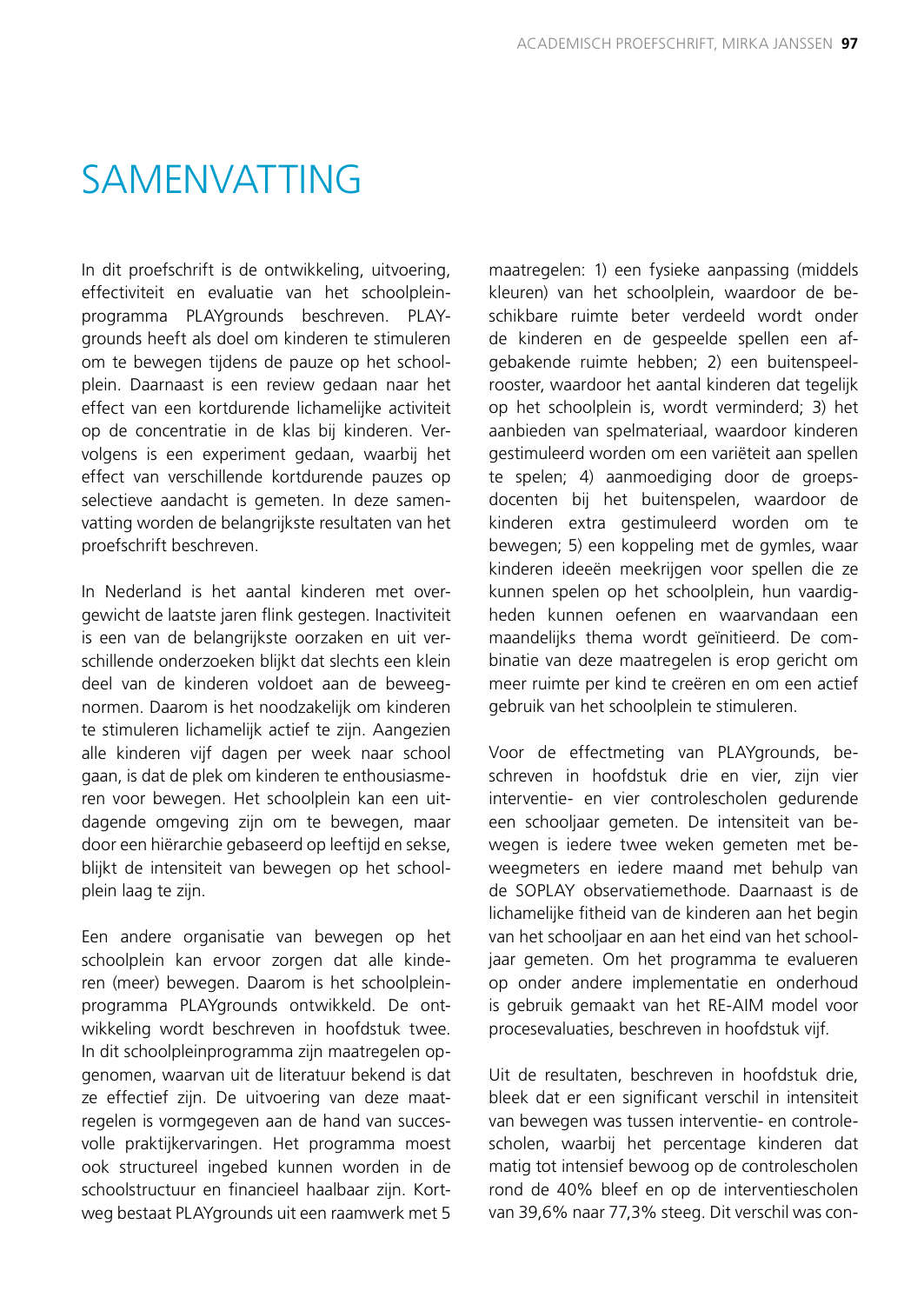sistent gedurende het schooljaar (onafhankelijk van seizoens- of nieuwigheidseffect). Daarnaast bleek dat het effect voor meisjes 1,4 keer zo groot was als voor jongens en het effect voor 10-12 jarige kinderen 1,3 keer zo groot was als voor 6-9 jarige kinderen.

Uit de metingen voor lichamelijke fitheid (hoofdstuk vier) bleek dat de kinderen van de interventiescholen significant beter scoorden op de oog-handcoordinatietest, de 10x5 m sprint en de 20m shuttle-run, waarbij het effect van interventie op de 20m shuttle-run test sterker was voor meisjes dan voor jongens.

Uit de procesevaluatie, beschreven in hoofdstuk vijf, bleek dat scholen het PLAYgrounds programma goed konden implementeren en onderhouden, omdat het programma een compleet interventiepakket is, inclusief financiële en materiële support en een ondersteunende coördinator. Het PLAYgrounds programma is inmiddels ook opgenomen binnen het Jump-in programma van de 'Amsterdamse Aanpak Gezond Gewicht', waarin buitenspelen op het schoolplein een speerpunt is. Een coördinator van Jump-in ondersteunt de scholen bij het implementeren van PLAYgrounds. Vanaf januari 2015 zal PLAYgrounds ook geïntroduceerd worden binnen het 'LekkerFit!' programma van de gemeente Rotterdam.

In hoofdstuk vijf staat verder ook beschreven dat de groepsdocenten een belangrijke rol spelen in het implementeren en onderhouden van het programma. Toch was een actieve rol voor de groepsdocent lastig vol te houden en was docentenparticipatie een element wat niet op alle scholen geïmplementeerd was of behouden bleef. Ook als docenten het belang van bewegen onderschreven, konden ze vaak geen vorm geven aan een actieve rol op het schoolplein. Omdat de opvatting heerst dat scholen in de eerste plaats verantwoordelijk zijn voor de cognitieve ontwikkeling van de kinderen, is in het tweede deel van dit proefschrift getracht meer informatie te verzamelen over de relatie tussen bewegen en cognitie. Uit de literatuur blijkt namelijk een positieve relatie tussen bewegen en cognitie, maar kennis over een mogelijk effect van een kortdurende beweegactiviteit op concentratie in de klas is nog erg dun, zoals beschreven in hoofdstuk zes. Dit lijkt met name te wijten aan verschillen in studie opzet, populatie, invulling van de beweegactiviteit en de meetmethode van attentie tussen de verschillende studies.

Uit het vervolgexperiment dat is beschreven in hoofdstuk zeven – waarbij het effect van verschillende kortdurende activiteiten (zoals mogelijk in een reguliere schoolpauze) is bekeken – bleek dat pauze ingevuld met lichamelijk activiteit een verbetering van de selectieve aandacht tot gevolg had. Het effect na een pauze met matig intensieve activiteit was het grootst en dit was gelijk aan de mate van activiteit die middels het PLAYgrounds programma wordt aangeboden. De resultaten van dit experiment kunnen docenten helpen met het onderbouwen van het belang van bewegen voor kinderen. Een mooie uitwerking hiervan zou het implementeren van meerdere actieve pauzes per dag zijn. Een goed schoolpleinprogramma, zoals PLAYgrounds, kan daarbij de benodigde structuur bieden.

Concluderend kan gesteld worden dat PLAYgrounds een effectieve, simpele en goedkope interventie is om tijdens de pauze op school kinderen te stimuleren om te bewegen. In het programma worden lichamelijke activiteit op het schoolplein en de gymles met elkaar gekoppeld, wat ook een positieve invloed op de concentratie in de klas kan hebben. Het is goed mogelijk dat PLAYgrounds een solide basis biedt voor andere interventies,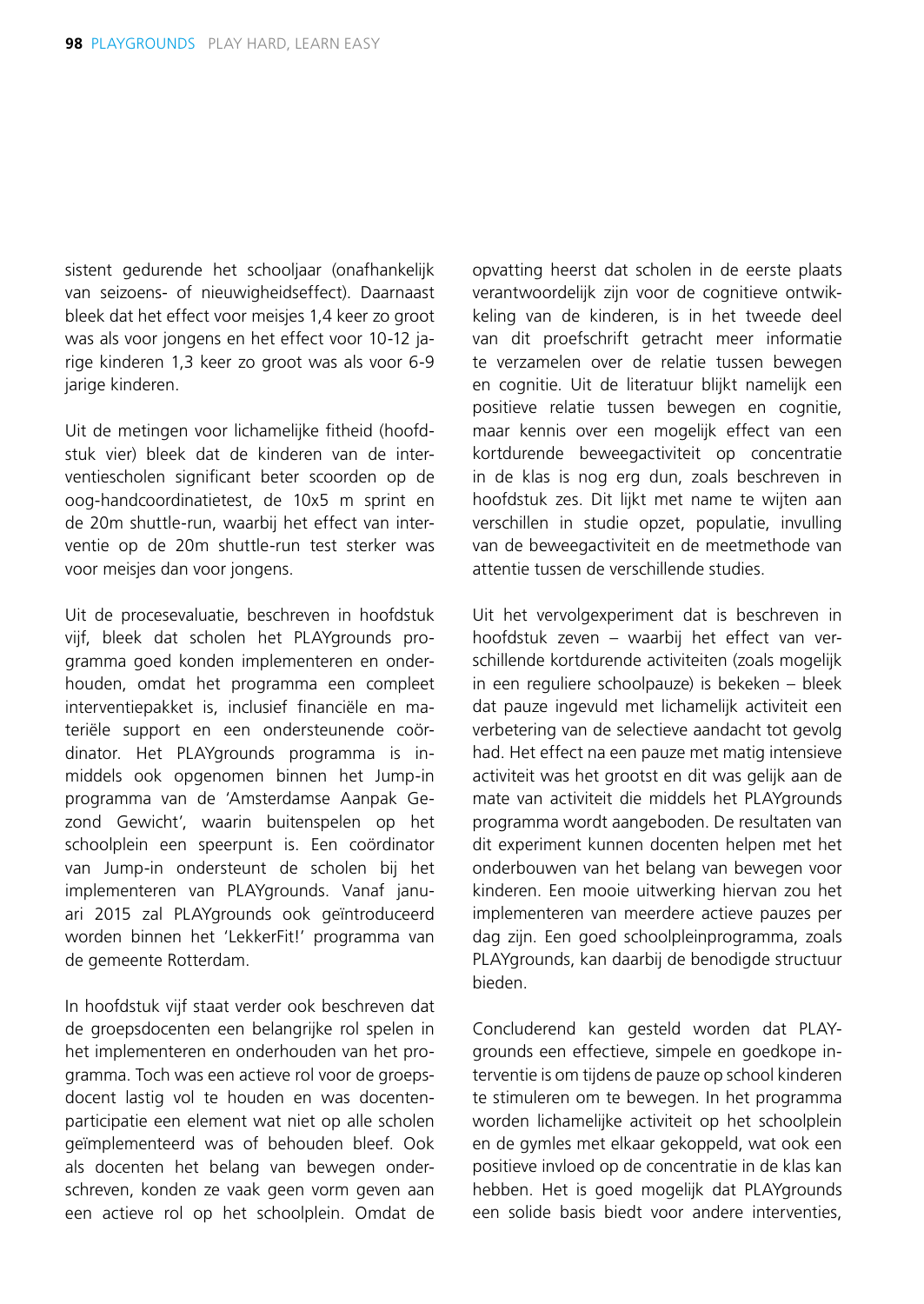omdat kinderen dagelijks gestimuleerd worden om actief te zijn tijdens de pauze. Dit is extra belangrijk voor kinderen die weinig actief zijn tijdens de pauze en voor minder motorisch begaafde kinderen, die hun motorische vaardigheden en plezier in bewegen verbeteren door meer te bewegen.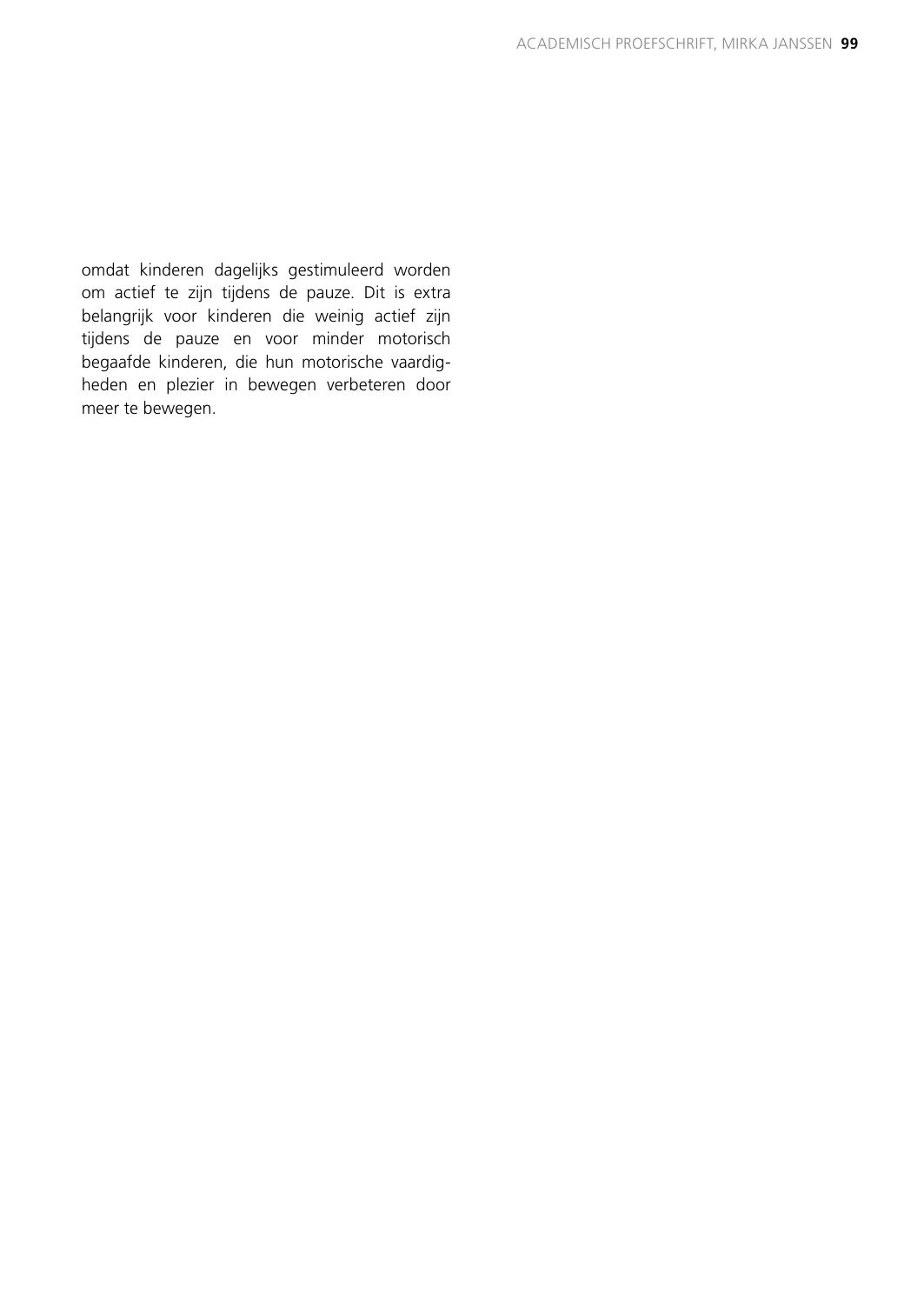# PLAYGROUNDS PLAY HARD, LEARN EASY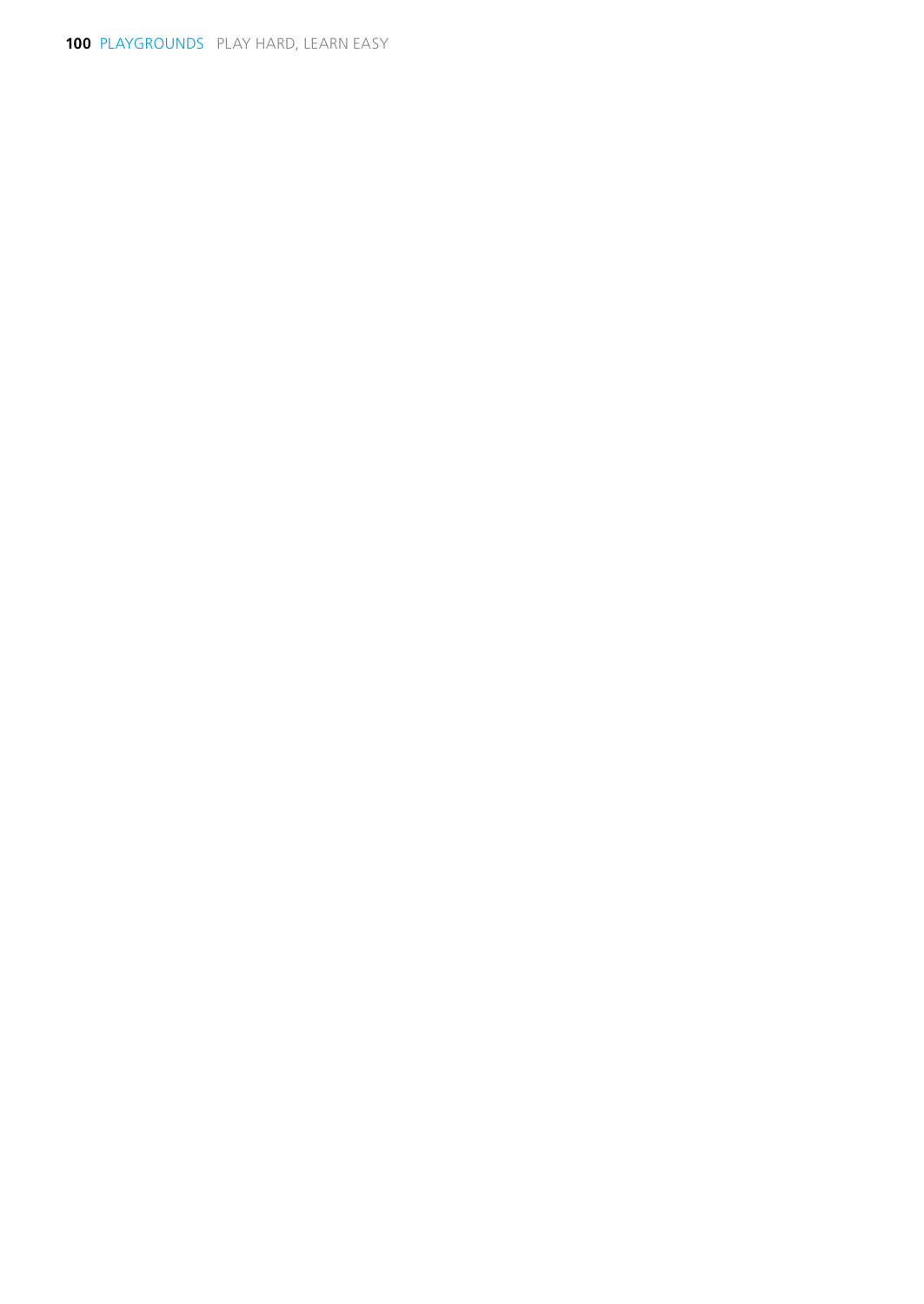# DANKWOORD

Ik werkte met plezier bij het ROC Sport & Bewegen in Alphen aan den Rijn, toen Huub mij attent maakte op een vacature voor een promotietraject van de Fontys Sporthogeschool. Mijn hart ligt bij het onderwijs, maar na mijn studie bewegingswetenschappen wist ik eigenlijk niet zo goed wat ik kon doen met 'onderzoek'. Die vacature was een kans om de kant van het onderzoek te ontdekken en te bepalen of onderzoek wat voor me was. Ik heb toen gesolliciteerd bij Lars Borghouts en bleef met Menno Slingerland als laatste twee kandidaten over. Maar toen ik terugreed van de sollicitatie In Tilburg, wist ik het al. Ik kon niet zo ver weg van mijn familie en vrienden in Amsterdam wonen en heb me teruggetrokken uit de sollicitatieprocedure. Menno is intussen gepromoveerd op "Physical education's contribution to levels of physical activity in children and adolescents". Een proefschrift om trots op te zijn.

Twee weken later was ik bij de Demo van de toenmalige derdejaars ALO studenten in de Meervaart en vertelde ik Cees (Vervoorn, red.) over de sollicitatie en dat ik alleen maar een promotietraject op de ALO Amsterdam wilde doen bij Huub. Een paar maanden later kon ik aan de slag..! **Cees**, bedankt voor deze enorme kans om mezelf te ontwikkelen, niet alleen op onderzoeksgebied, maar ook in het onderwijs (waar nog altijd mijn hart ligt).

**Huub**, jij bent in 2004 een missie begonnen, waarbij het planmatig werken door de gymleraar centraal staat. Ik was een van de eerste studenten op de ALO die les kreeg van je en sindsdien ben ik geïnspireerd door jou. Eerst in het zwemonderzoek, waarbij menig zwemmer over het MAD-systeem is gezwommen, vervolgens op afstand (Nieuw-Zeeland, red.) met zwemmers in een stroomkanaal, waar een mooi artikel uit kwam (mijn eerste wetenschappelijke publicatie!). Maar ook bij mijn Masteronderzoek over de nieuwe fitheidstest van de politie samen met Frank Bakker en Eric Mol was jij mijn begeleider. Toen we samen invulling mochten geven aan de samenwerking met de STWT hebben we een hoop hobbels op de weg gehad, maar ook veel leuke momenten; in de gymzalen en met de 'TOB-ers'. We hebben samen de leerlijn onderzoek ontwikkeld en daar uren over gediscussieerd op weg naar Rouen (met een volgepropte auto, waar ook nog mijn racefiets per se bij moest). Nu neem jij wat meer afstand van het onderwijs en heb je twee jonge, enthousiaste, slimme mannen die jouw taak overnemen. Maar onze missie is nog niet klaar en ik hoop de aankomende jaren nog vaak te mogen sparren met je daarover. Huub, bedankt voor alles wat ik van je geleerd heb, bedankt voor je kritische noten en voor de stappen die je mij (en alle anderen) altijd voor was. Dankjewel Ingrid en Anneloes dat we altijd bij jullie terecht konden, ook in Frankrijk!

**Evert**, jij hebt mij op het spoor gezet van de gekleurde lijnen op het schoolplein. Het was zo fijn om in alle ideeën die we voor de scholen van de STWT hadden, een concreet plan uit te kunnen werken, waarvan direct resultaat in de praktijk zichtbaar zou zijn. Jij hebt mijn geschreven stukken het vaakst gelezen en van feedback voorzien. Maar ook als ik beren op de weg zag, bleef jij kalm en gaf je een aantal suggesties waar ik weer verder mee kon. Er waren altijd twee dingen waar ik positief jaloers op was: 1) je had altijd de nieuwste Apple apparaten en toebehoren, 2) tussen al het werk en je gezin vond je nog tijd om regelmatig 20 km te hardlopen. In deze minder vrolijke tijd hoop ik dat je veel endorfine krijgt van het lopen om er goed doorheen te komen. Evert, dankjewel voor de goede samenwerking die we hopelijk kunnen voortzetten in andere projecten.

**Willem**, je bent de best passende promotor voor mij: een ex-gymleraar, met een geweldig Amsterdams accent, die op de fiets door de stad naar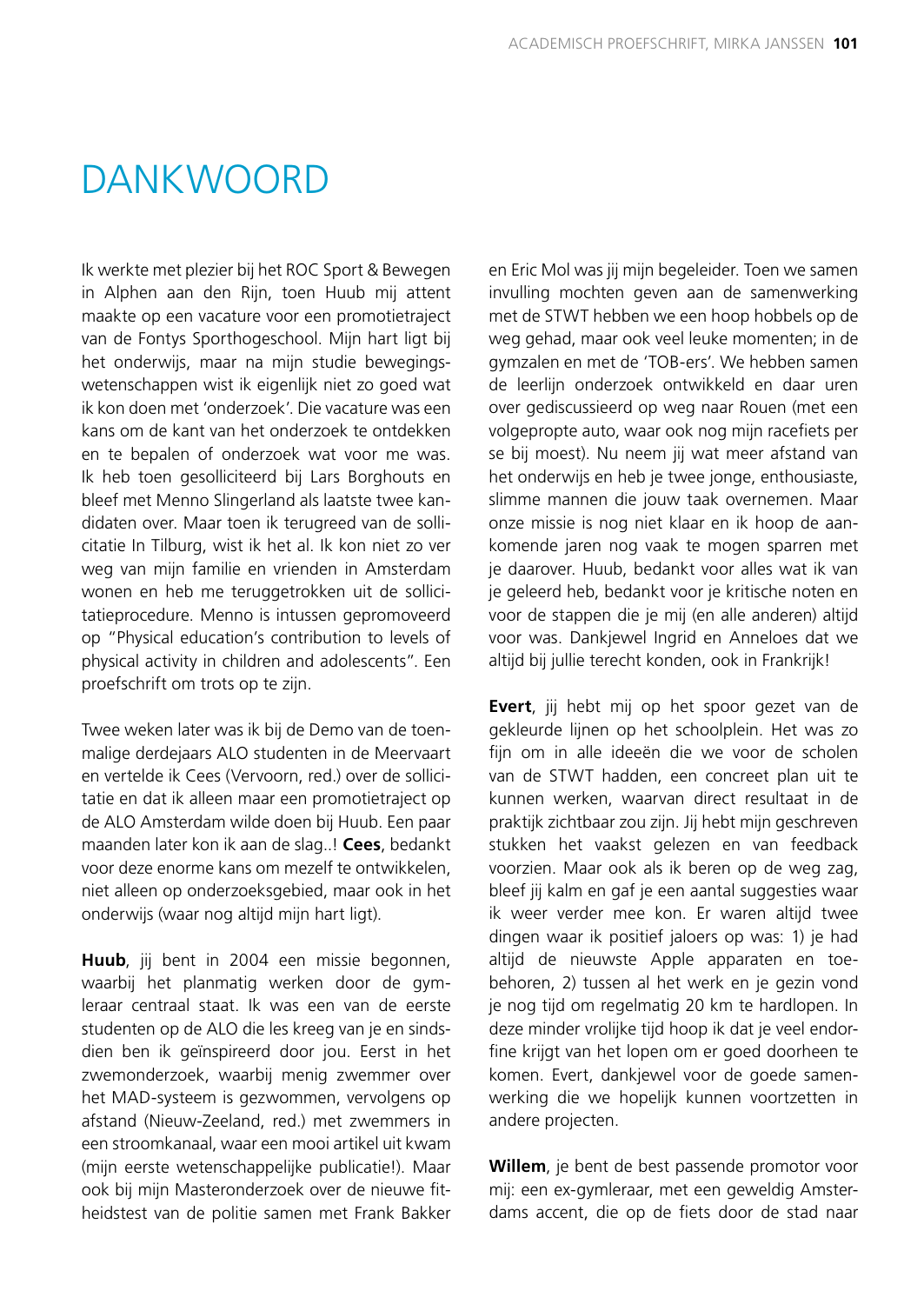zijn werk gaat en regelmatig zijn bureau omhoog zet om staand te werken. Ik ben erg blij dat je, wanneer het nodig was, alles weer op het goede spoor zette en daardoor mijn artikelen op hoger niveau bracht. Ik twijfelde wel eens of je me wel goed genoeg vond tussen alle slimme mensen om je heen, maar als je me dan complimenteerde dan wist ik ook dat je het meende. Maar ik ben ook erg blij dat je heel duidelijk was en vooral nononsense. Willem, dankjewel voor je vertrouwen, tijd, kennis en humor. Ik kom graag nog een keer je Amsterdamse Villa bekijken.

## **VU**

**Jos**, zelf vind ik statistiek ontzettend leuk, maar jij bent 'mijn goeroe'. Je hebt me een stap verder meegenomen de statistiek in en me de basis van multilevel statistiek geleerd. Maar wat is dat ingewikkeld. Ik kan het toepassen, maar begrijpen hoe het werkt, dat laat ik graag aan jou over. Bedankt voor je vertrouwen in me toen ik op het matje werd geroepen door de examencommissie van EpidM. Je bent mijn favoriete leraar, alleen zit ik wel graag achterin de klas als jij praat ;-)

**Simone**, bedankt voor de samenwerking tijdens jouw stage voor de master Gezondheidswetenschappen en voor je ondersteuning in de dataverwerking. Op naar een publicatie van jouw artikel! **Mai**, dankjewel voor de begeleiding bij mijn EpidM-stage en de samenwerking in het artikel over bewegen en concentratie. Ik vond je kritische blik erg waardevol. In SMART MOVES! heeft onze samenwerking een mooi vervolg!

## **STWT**

Ondanks de vele wisselingen van algemeen directeur bij de STWT, heeft de samenwerking tot een aantal mooie resultaten geleid, waaronder dit proefschrift. Algemeen directeuren, directeuren, groepsdocenten en kinderen, dank jullie wel voor het meedoen aan de onderzoeken.

De **vakdocenten bewegingsonderwijs** wil ik extra bedanken voor hun inzet. Ik ben trots op jullie dat jullie binnen het platform steeds stappen maken met elkaar. **Marco**, dankjewel dat je ons platform nu een enorme boost geeft vanuit jouw positie.

### **Jump-in team**

**Femke**, onze samenwerking krijgt steeds beter vorm en ik ben trots op jullie team, hoe jullie aan de slag zijn met PLAYgrounds. Ik hoop dat ik jullie waar nodig nog kan bijstaan, maar heb er alle vertrouwen in dat de kinderen in Amsterdam straks met nog meer plezier op het schoolplein spelen.

## **DMO**

**Jan Paddenburg**, ik ben blij dat je vanuit jouw positie helemaal voor ons vak gaat. Dat kunnen we goed gebruiken. Ik wil je bedanken voor je inzet van PLAYgrounds binnen Amsterdam en je tip aan de Gemeente Rotterdam. **Annemarie** en **Liesbeth**, leuk dat we aan de slag mogen in Rotterdam! **Wim (Van Gelder)**, fijn dat we de krachten bundelen om te zorgen dat er geen Henny-Huisman-kinderen meer op het schoolplein rondlopen.

### **Workshopleiders symposium**

Bastiaan Goedhart, Wim van Gelder, Steven Mauw, Mirte Stigter, Blomke Woudstra, Ton de Ruijter, Jennifer Vreeken, Gino Laloli, Jan Faber, Dorith Schutte, Leon Luijsterburg, Ron ten Broecke en Peter van Gastel, dank jullie wel voor jullie bijdrage aan het symposium Schoolpleinen. Liesbeth, heel veel sterkte de aankomende periode! Ik denk aan je.

## **TOB**

De interventie op de schoolpleinen heeft alleen maar kunnen plaatsvinden door de geweldige inzet en het enthousiasme van de eerste en tweede groep TOB-ers: TOB 1 Jim, Edwin, Robbie,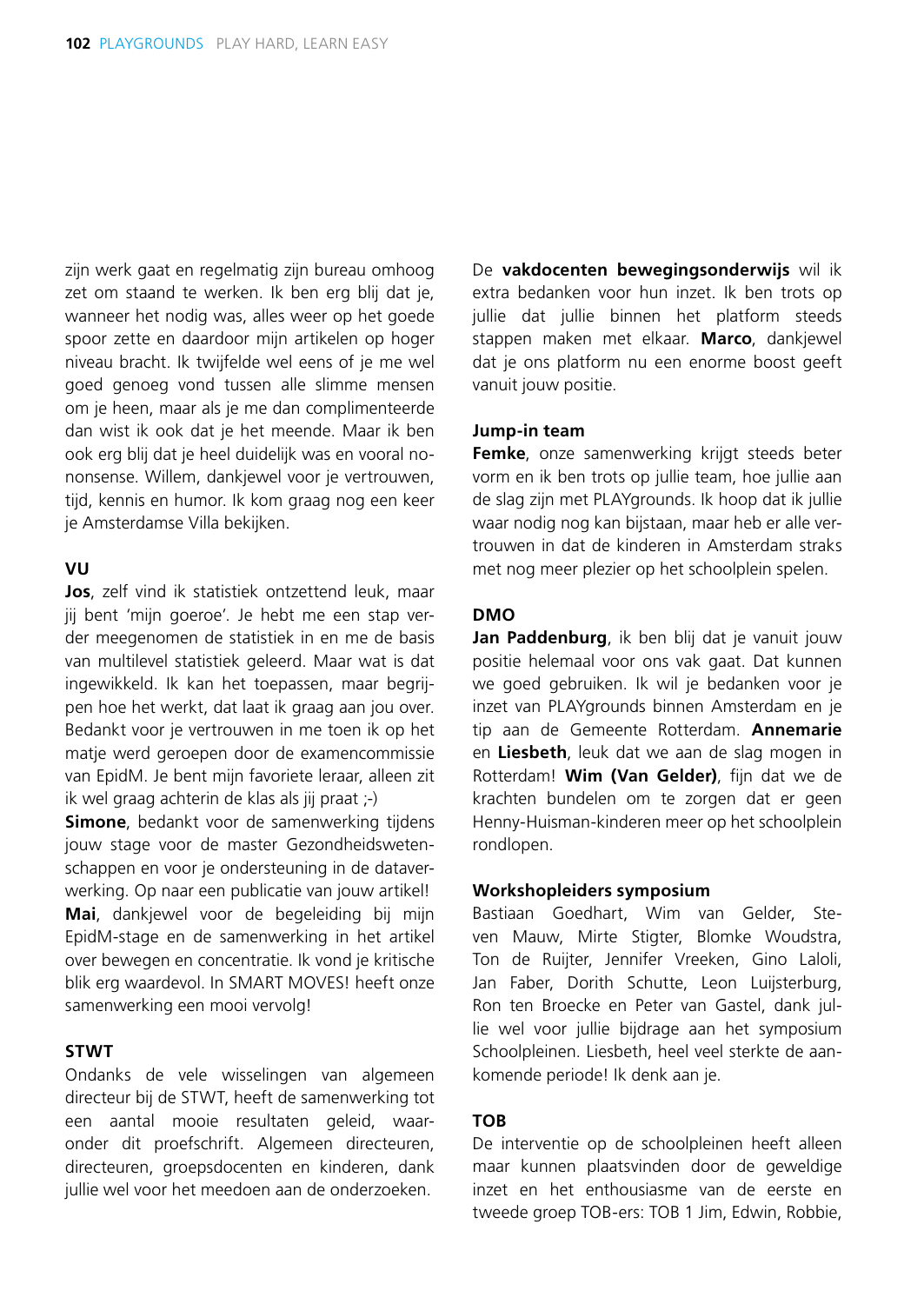Rianne, Debby, Noortje, Blomke, Mirte. Bedankt voor alle uren samen! **Blomke** en **Mirte**, ik ben blij dat ik nog steeds met jullie mag samenwerken binnen PLAYgrounds, dankjewel voor het meedenken, uitwerken en organiseren van onder andere het spelmateriaal.

TOB 2: Arne, Jeroen, Eline, Jolien, Simone, Kimberley, Manon, Laura en Borsjan. Bedankt voor jullie inzet. Manon, leuk dat je nu bij ons werkt!

**Steven**, ik ben blij dat je als stagiair op de Kans terecht bent gekomen. Binnen de samenwerking met de STWT werk ik graag met je samen en je bent onmisbaar bij de uitrol van PLAYgrounds naar de praktijk! Ik ben blij dat ik met zo'n enthousiaste en inspirerende gymleraar mag samenwerken.

## **ALO**

**Jacomine** en **Simon**, regelmatig hebben jullie het financieel en beleidsmatig voor mij mogelijk gemaakt om dit promotietraject te doorlopen. Ook nu bij de afronding krijg ik alle steun voor het drukken van het proefschrift, het organiseren van het Schoolpleinen symposium en het vieren van mijn promotie. Ik werk met veel plezier bij het domein DBSV! "Zeer geleerde opponent mevrouw Ravensbergen", ik ben alvast aan het oefenen...!

**Collega's van KiK**, we werken de laatste tijd veel samen in de uitrol van PLAYgrounds. Nils, Nellie, Marjon, Mike, Bas en Sander, bedankt voor jullie bijdrage daarin. **Marjon**, fijn dat je zo snel aan de slag ging met de opmaak en druk van het proefschrift. **Sander**, zonder jou had de leescommissie nooit mijn proefschrift ontvangen, dankjewel voor het kopiëren en versturen toen ik thuis was met Joepie van 5 dagen oud..!

MT: **Hans**, **Mathieu**, **Ramon**, en sinds kort ook **Grethil**. Dank jullie wel voor het vertrouwen en de ruimte die ik krijg om onderzoek en onderwijs te verbinden. Ik hoop dat we binnen de nieuwe visie onderzoek nog beter kunnen verankeren en verbinden in het curriculum en dat veel studenten hun vakcollega's in het werkveld aansteken met hun enthousiaste onderzoeksattitude.

**Collega's van de ALO**, wat werken we toch voor een mooie opleiding! Ik ben trots dat ik deel uitmaak van dit energieke team met veel passie voor ons vak. **Collega's van mijn kamer**, Hennie, Sabrina, Thijs, Marjan en Joop, ik heb onze kamer vaak volgestouwd met allerlei spelmaterialen voor op het schoolplein en met meetmateriaal. Ik ga dit zeker nog compenseren met een zelfgebakken taart! In tijden van frustratie hadden jullie altijd een luisterend oor, dank voor jullie aandacht. **Onderzoekscollega's**, Huib, Sander, Hilde, Jacq, Douwe, Hemke, (ooit Wim, Patricia, Marije en Jan Willem) en sinds kort aangevuld met Janine, Angelo, Sander B, Marloes, Manon, Tim en Antoine, ik ben blij dat we samen onze studenten en collega's meenemen in al die interessante onderzoeksprojecten. We hebben flinke stappen gemaakt en ik ben benieuwd naar het vervolg!

**Johan**, dankzij jou kreeg ik mijn eerste docententaak bij de ALO, mocht ik met de TOB-ers afwijken van het normale programma en heb ik een mooie naam voor ons ventje gevonden..!

**Ton**, zonder jou had ik de praktische invulling van de interventie nooit zo goed kunnen vormgeven. Voor mij ben jij de grootste vakman en ik leer, spar, werk en ontwikkel graag van en met je. Hopelijk nog heel vaak!

**Studenten van de ALO**, jullie maken mijn werk ontzettend leuk! Ik verheug me altijd op de lessen met jullie en hoop jullie ook na de ALO vaak terug te zien in de praktijk. Zorg dat je precies weet wat elke leerling nodig heeft om zich te ontwikkelen, blijf kritisch en nieuwsgierig en breng in beweging. Maak me trots.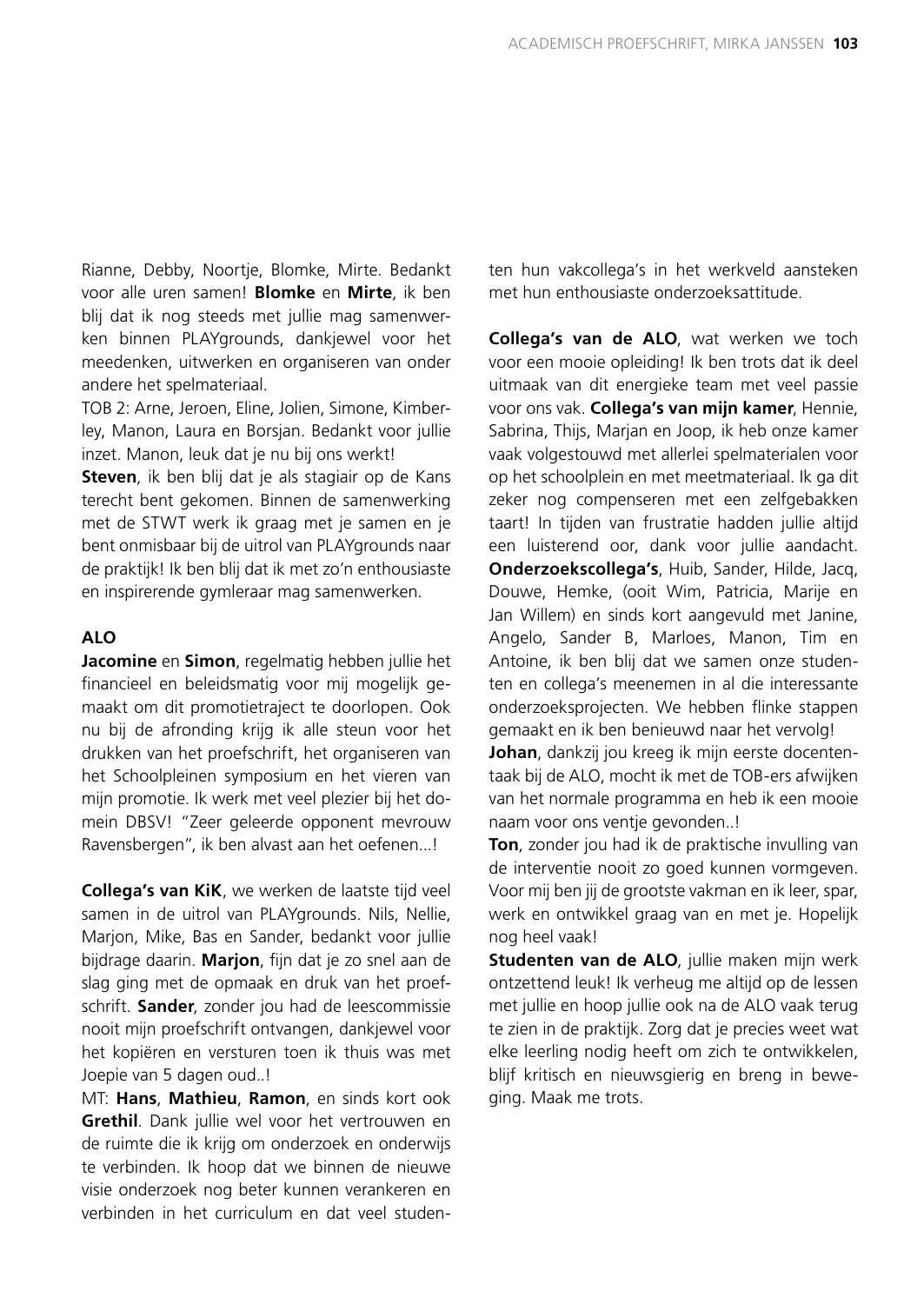## **Leden van de Leescommissie**

Dr. Kriemler, prof. dr. Scherder, prof. dr. Kemper, dr. Ravensbergen, prof. dr. Verhoeff, en prof. dr. Gemke, ik wil jullie hartelijk bedanken voor de tijd en aandacht die jullie gestoken hebben in het lezen en beoordelen van mijn manuscript en het voorbereiden van de vragen voor de verdediging van mijn proefschrift.

## **Familie en vrienden**

Jullie zagen me altijd druk in de weer met mijn werk en als er een krantenartikel verscheen waren jullie altijd erg trots. Wat een goed gevoel om zulke lieve mensen om me heen te hebben. **Chevy**, dankjewel voor alle correcties in de Engelse stukken. **Domingo** en **Laura**, ik verheug me om samen met jullie als paranimfen door de zaal te stappen. **Juul** en **Rik**, **Anne-Jet Retteketet**, **Anouk** en de meisjes (**Jacq**, **Anita** en **Martine**), ik zie er naar uit om weer samen wat meer tijd door te brengen. **Wimgrid**, de discussies over de praktijk op een basisschool hebben me goed geholpen in het vormgeven van de cursus PLAYgrounds. **Ton** en **Marianne**, hier moeten we echt een taartje op eten! **Pieter**, fijn dat je er weer

bent. **Oma**, **mam** en zussen (**Jonne**, **Anniek** en **Leanne**) ik hou van jullie, **Swen** en **Jeffrey**, weer een mooie mijlpaal om samen te vieren!

**Iwan**, wat is ons leven veranderd de laatste acht jaar en wat hebben we veel meegemaakt. En we zijn nog lang niet klaar. Ook al waren mijn publicaties niet echt 'lekker leesbaar', je was wel altijd blij met weer een succes. Jij bent mijn grote liefde! **Siem** en **Joep**, tussen jullie geboortes door heb ik dit proefschrift geschreven. Ik ben benieuwd wat jullie ervan vinden als je het ooit leest. Maar nu geniet ik dat ik jullie mama mag zijn en jullie mag voorlezen over de mol die de maan wil pakken.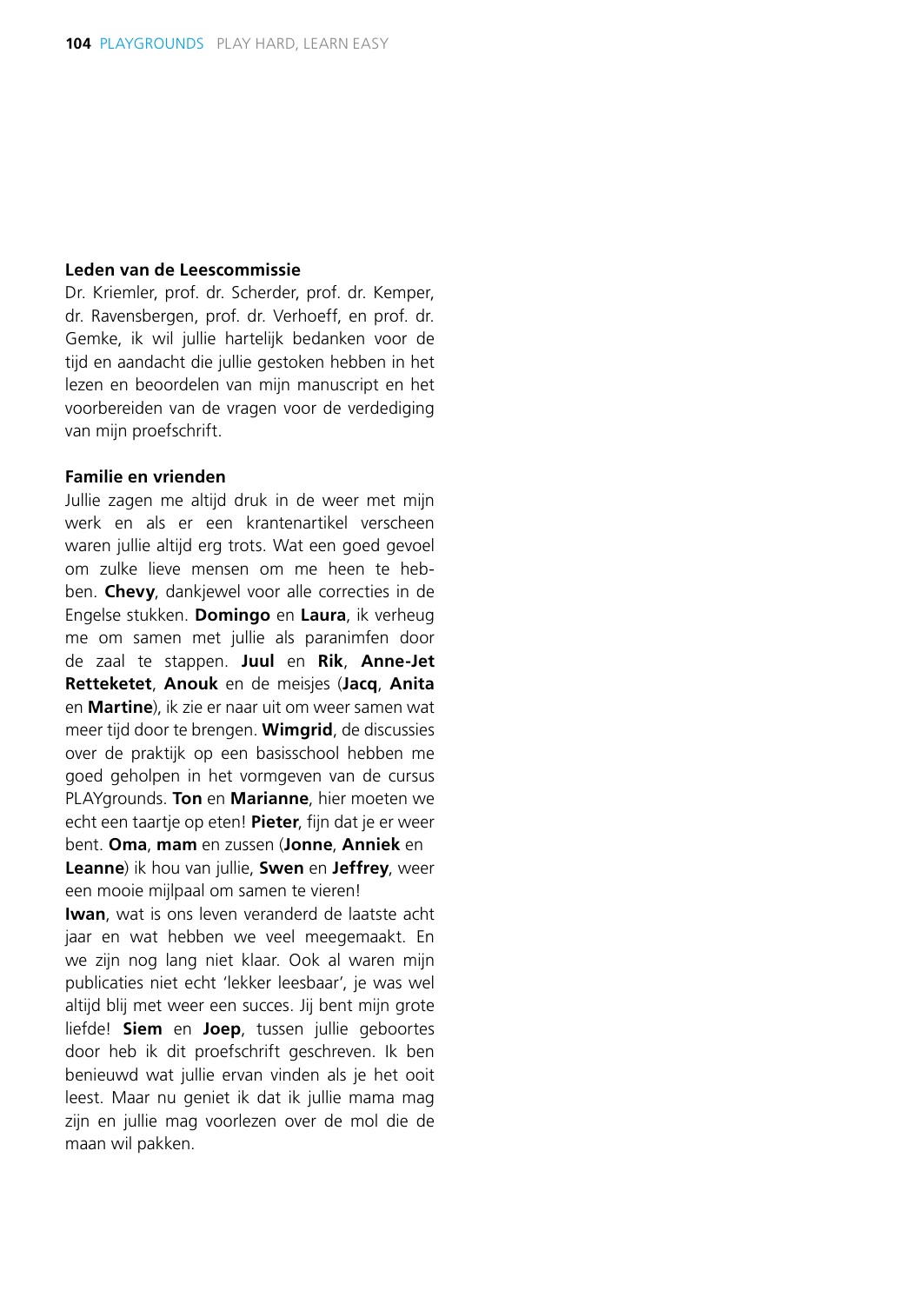# ABOUT THE AUTHOR

Mirka Janssen was born on the 31st of March, 1982 in Amsterdam. After graduating from secondary school from the Bredero College in Amsterdam in 2000, she started her study for PE teacher at the Academy for Physical Education in Amsterdam. After two years of studying, she also started her study Human Movement Sciences at the VU University in Amsterdam. In her fourth year at the Academy for Physical Education, she travelled to New Zealand for a research internship on drafting in triathlon swimming at the Dunedin University. In 2005 she completed her Bachelor at the Academy for Physicial Education and she started working at the ROC Sport & Bewegen in Alphen aan den Rijn, Gouda and Zoetermeer as a teacher in anatomy, physiology and gymnastics.

In 2008 she completed her Master in Human Movement Sciences and started working at the Academy for Physical Education as a teacher in biomechanics and as a member of the research group under supervision of dr. Huub Toussaint. In 2009 she had her first publication (drafting study). She then started as a PhD-student on the PLAYgrounds project in cooperation with the EMGO Institute, under supervision of prof. dr. Willem van Mechelen, dr. Evert Verhagen and dr. Huub Toussaint. In 2010 she and dr. Huub Toussaint developed an educational curriculum for research at the Academy for Physical Education. Since 2010 she teaches research subjects and advises students in research projects at the Academy for Physical Education. In 2013 she completed her Master in Epidemiology at the VU University in Amsterdam.

She lives together with Iwan de Koker and together they have two sons (2 and 0).

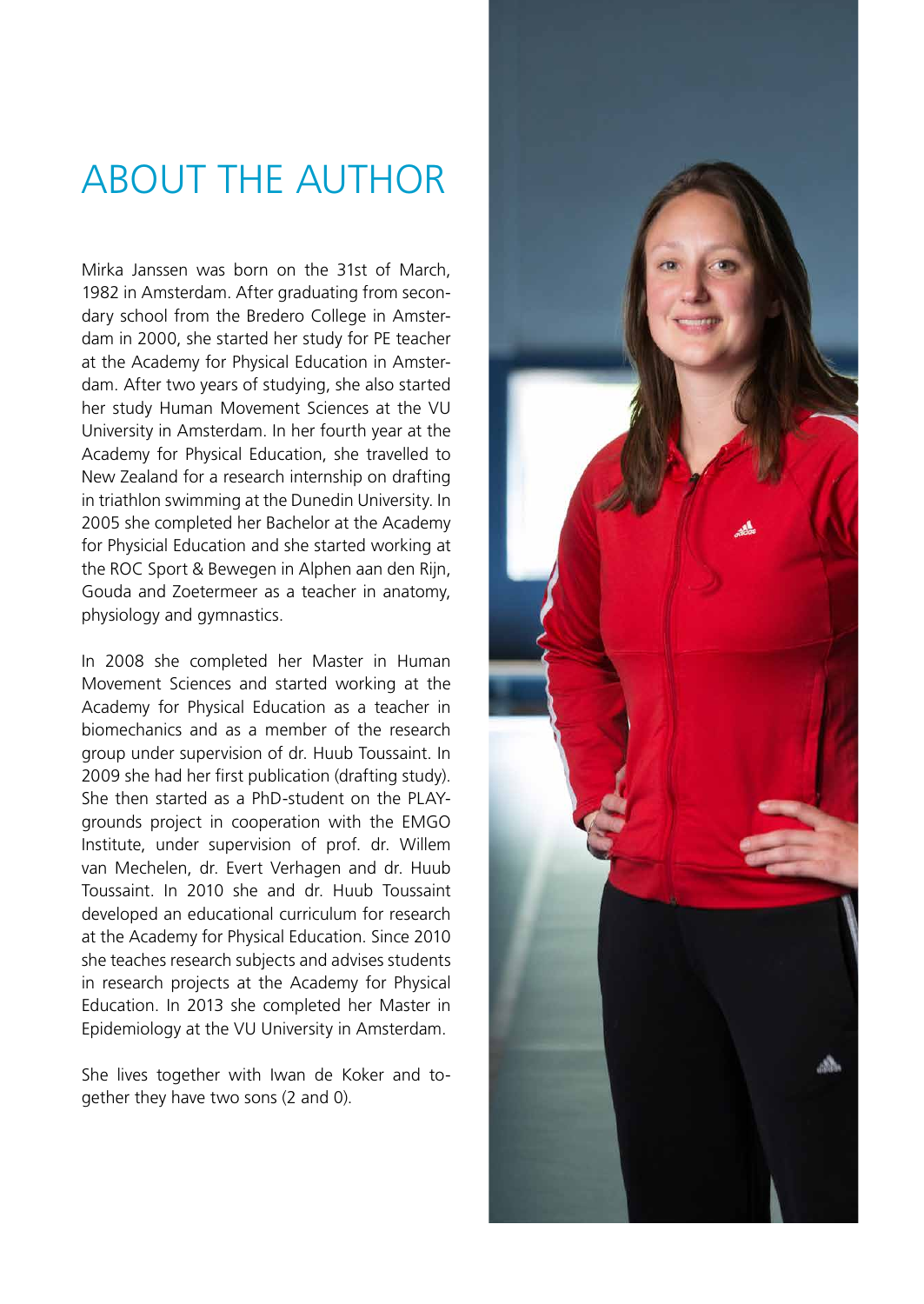# PLAYGROUNDS PLAY HARD, LEARN EASY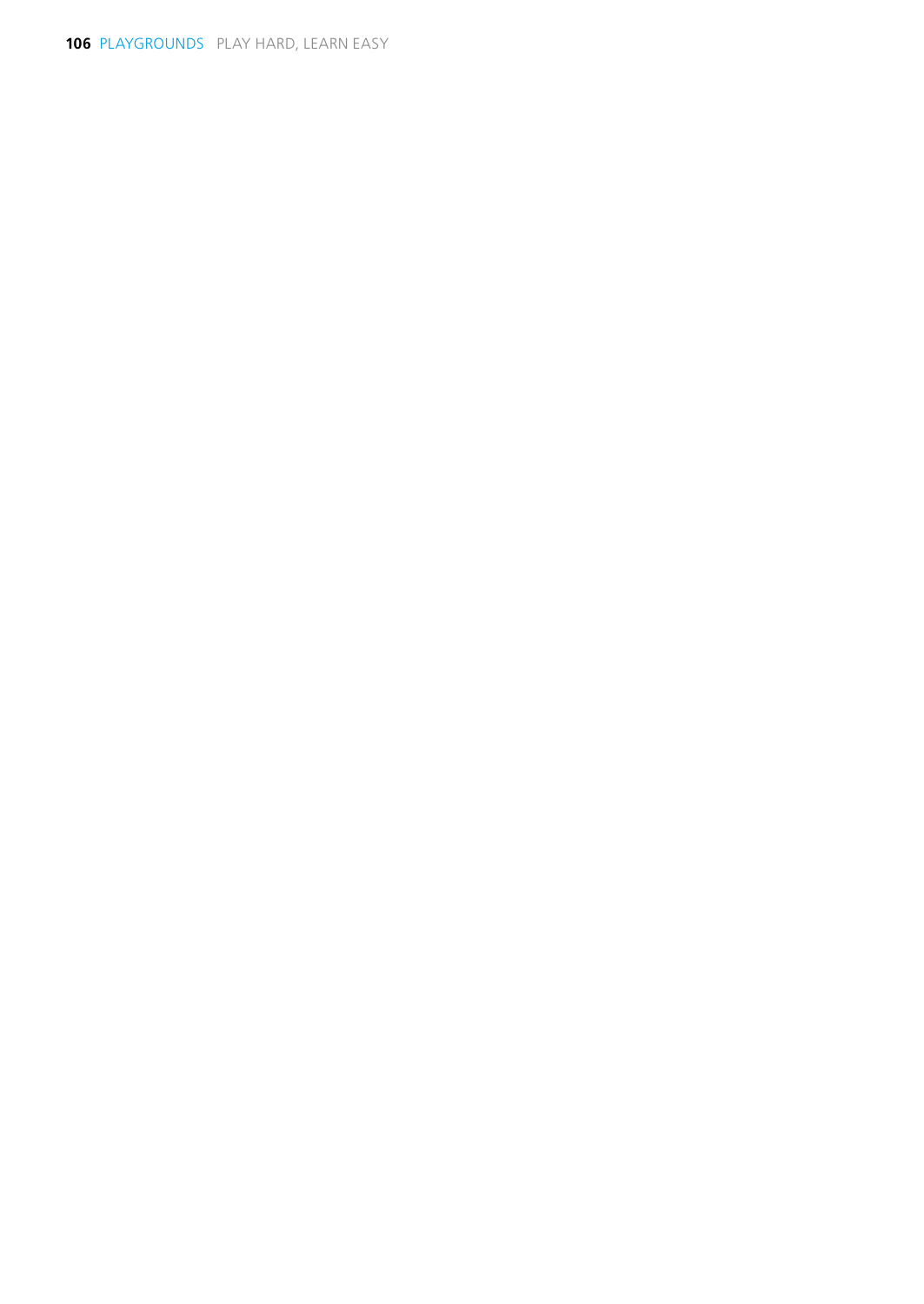# LIST OF PUBLICATIONS

- Janssen, M, ChinaPaw, MJM., Rauh, SP, Toussaint, HM, Van Mechelen, W, & Verhagen, EALM. A short physical activity break from cognitive tasks increases selective attention in primary school children aged 10-11. Ment Health Phys Act. 2014;7:129-134.
- Janssen, M, Toussaint, HM, Van Mechelen, W, & Verhagen, EALM. Effects of acute bouts of physical activity on children's attention: a systematic review of the literature. Springerplus. 2014;3:410.
- Bliekendaal, S, Jans, L, Janssen, M, Jongert, T, de Vries, S. De vakdocent LO en buitenspelen. Moving Matters, 2013;3:30-32.
- Janssen, M, Toussaint, HM, van Mechelen, W, & Verhagen, EA. Translating the PLAYgrounds programme into practice: a process evaluation using the RE-AIM framework. J Sci Med Sport. 2013;16(3):211-216. doi: 10.1016/j.jsams.2012.06.009
- Janssen, M, Twisk, JW, Toussaint, HM, van Mechelen, W, & Verhagen, EA. Effectiveness of the PLAYgrounds programme on PA levels during recess in 6-year-old to 12-year-old children. Br J Sports Med. 2013. doi: 10.1136/bjsports-2012-091517
- Janssen, M, Toussaint, HM, Van Mechelen, W, & Verhagen, EALM. PLAYgrounds: effect of a PE playground programme in primary schools on PA levels during recess in 6 to 12 year old children. Design of a prospective controlled trial. BMC Public Health. 2011;11:282. doi: 10.1186/1471-2458-11- 282
- De Laat, N, Janssen, M, and Toussaint, HM. Meer bewegen, beter bij de les? Lichamelijke Opvoeding. 2010;98(5):15-18.
- Janssen, M, Wilson, BD, and Toussaint, HM. Effects of drafting on hydrodynamic and metabolic responses in front crawl swimming. Med Sci Sports Exerc. 2009;41(4):837-843.
- Janssen, M & Toussaint, HM. Kansen voor kinderen in Amsterdam-West. Lichamelijke Opvoeding, 2008;96(9):6-9.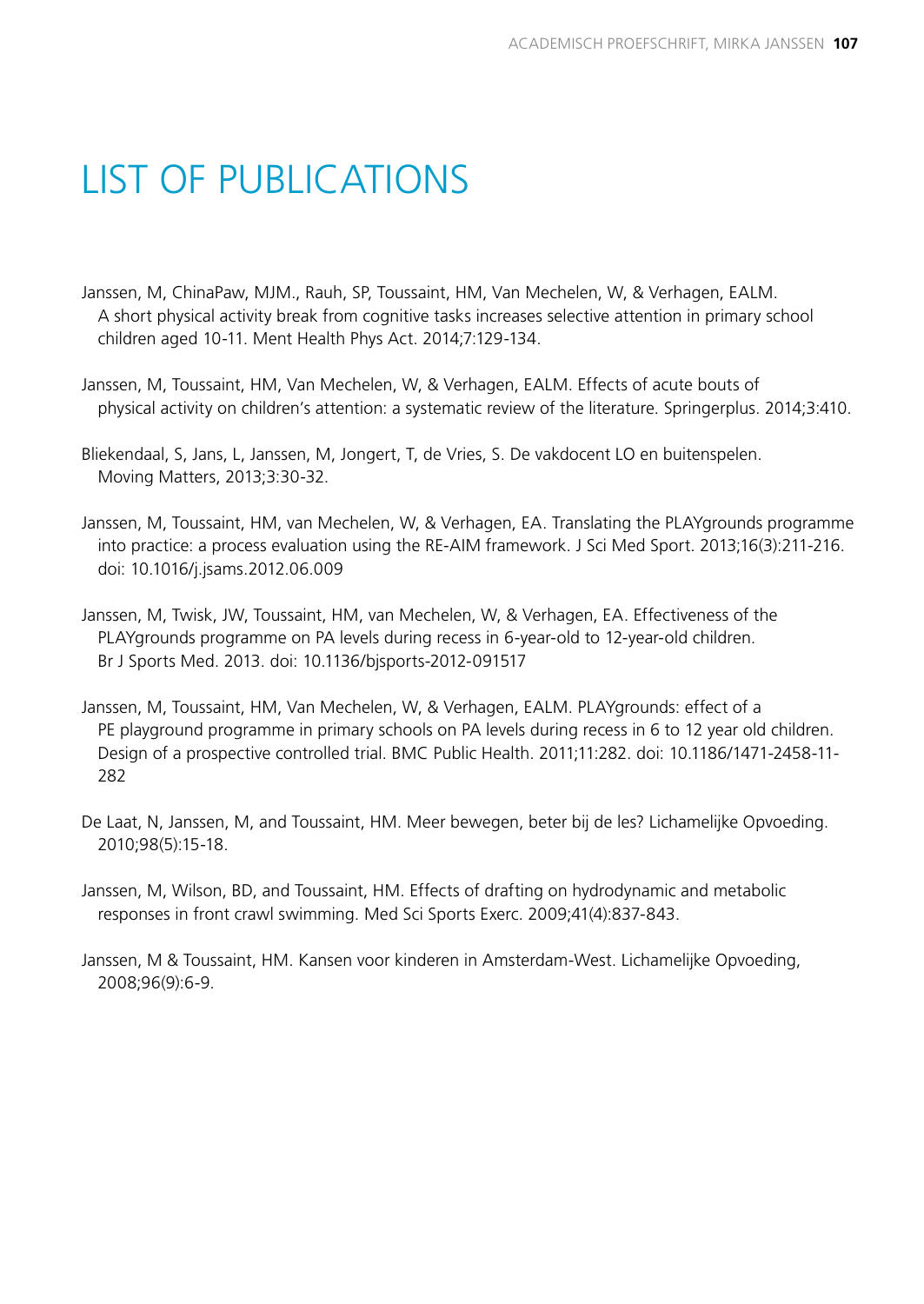# PLAYGROUNDS PLAY HARD, LEARN EASY